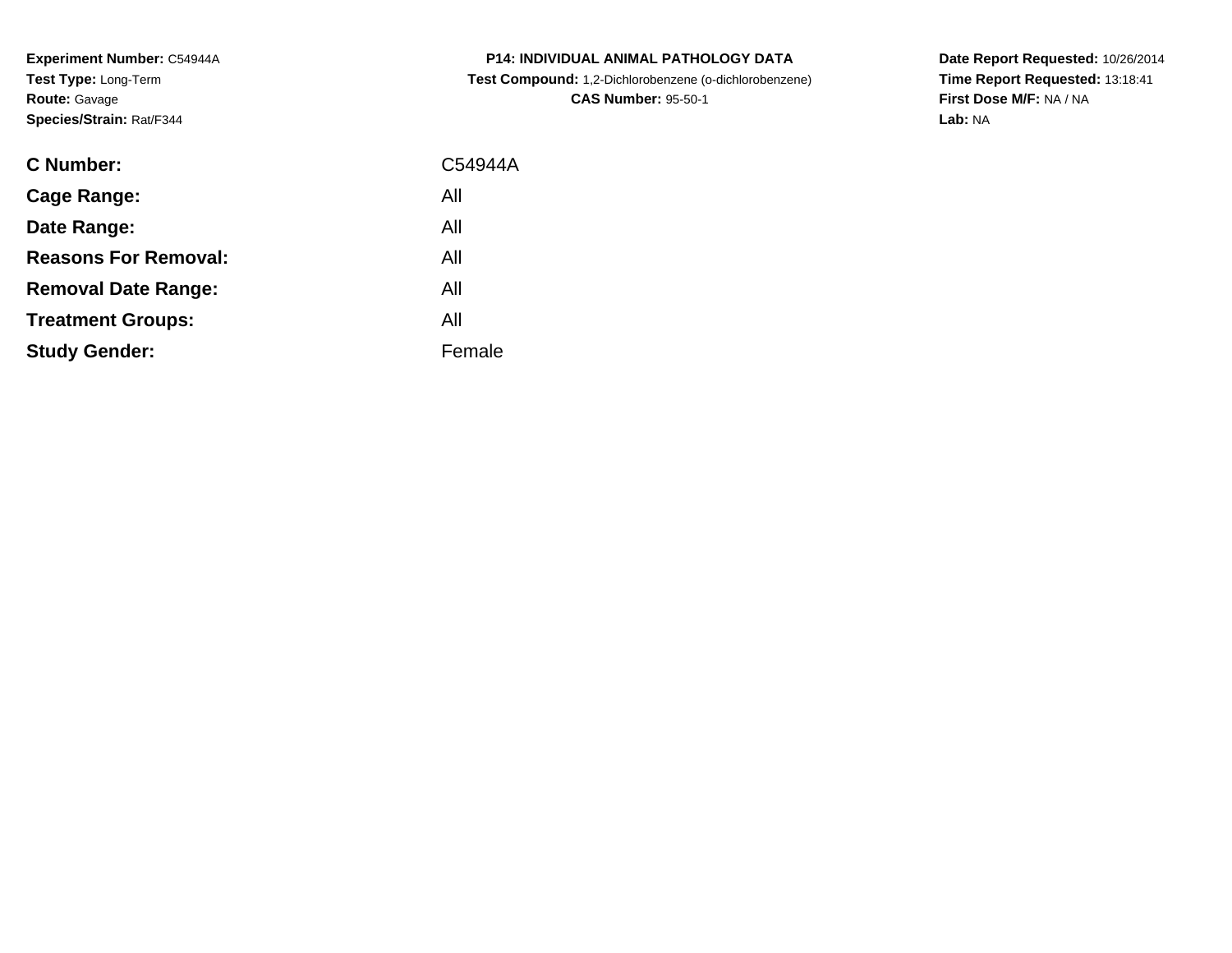**Test Type:** Long-Term**Route:** Gavage

**Species/Strain:** Rat/F344

### **P14: INDIVIDUAL ANIMAL PATHOLOGY DATA**

**Test Compound:** 1,2-Dichlorobenzene (o-dichlorobenzene)

**CAS Number:** 95-50-1

| <b>ANIMAL ID: 1_001</b> | <b>TRT#: 1</b>           | <b>SEX: Female</b>               | DAY ON TEST: |  |
|-------------------------|--------------------------|----------------------------------|--------------|--|
|                         | <b>DOSE: 120.0 MG/KG</b> | <b>DISP:</b> Scheduled Sacrifice | HISTO:       |  |
| <b>OBSERVATIONS</b>     |                          |                                  |              |  |
| Ear                     | Canal                    | Squamous Cell Papilloma          |              |  |
| Heart                   | Myocardium Nos           | Degeneration, Nos                |              |  |
| Kidney                  | Glomerulus               | Mineralization                   |              |  |
|                         |                          | Nephropathy                      |              |  |
| Liver                   | <b>Bile Duct</b>         | Hyperplasia, Focal               |              |  |
| Lung                    |                          | Aspiration, Foreign Body         |              |  |
| Mammary gland           |                          | Papillary Cystadenoma, Nos       |              |  |
| Ovary                   |                          | Cyst, Parovarian                 |              |  |
| Pituitary gland         |                          | Hyperplasia, Focal               |              |  |
| Thymus                  | Cortex                   | Depletion, Lymphoid              |              |  |
| Thyroid                 |                          | Hyperplasia, C Cell              |              |  |
| Unspecified             | Multiple Organs Nos      | Leukemia, Undifferentiated       |              |  |
| PRIMARY CAUSE OF DEATH  | $\,$                     |                                  |              |  |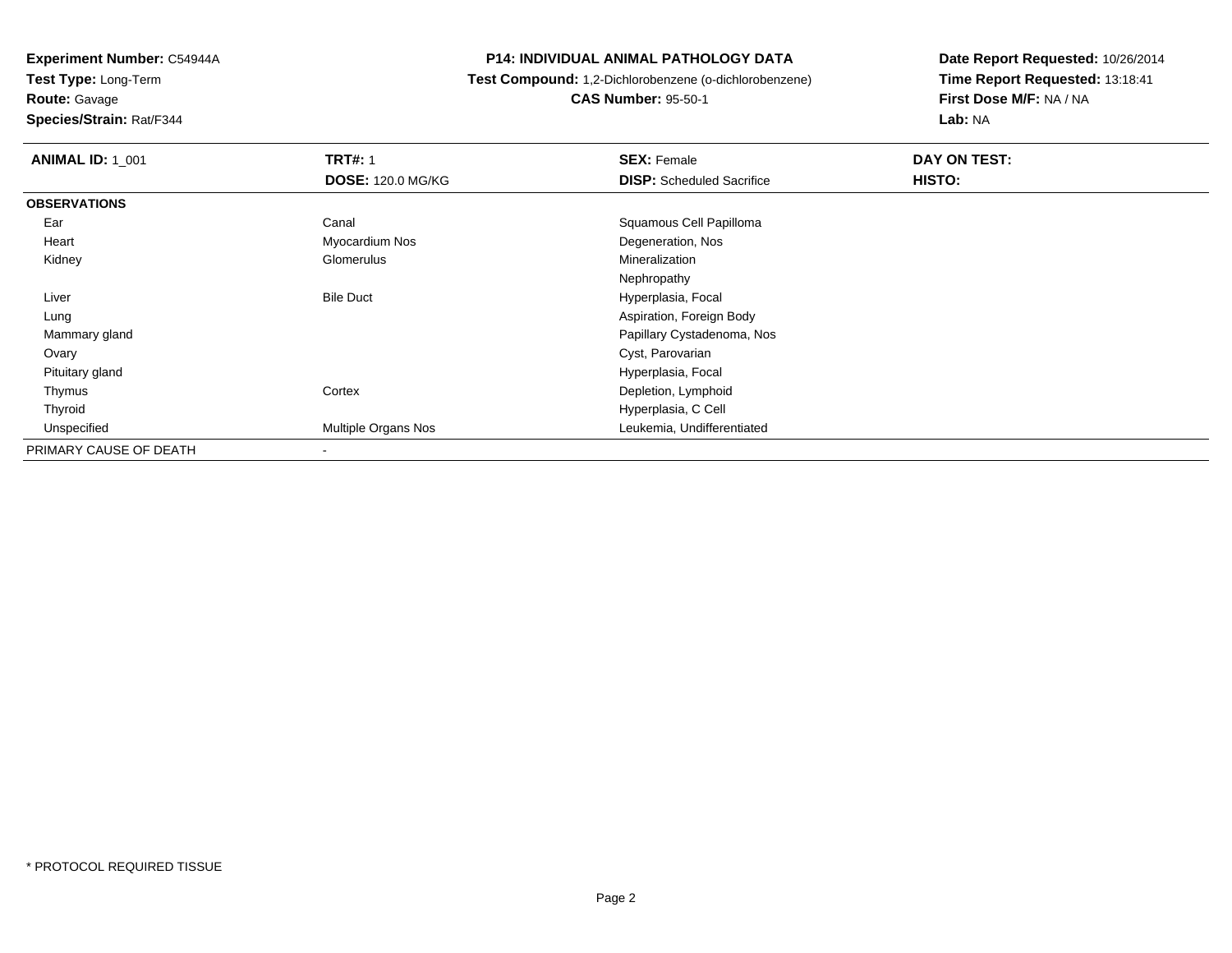**Test Type:** Long-Term

**Route:** Gavage

**Species/Strain:** Rat/F344

### **P14: INDIVIDUAL ANIMAL PATHOLOGY DATA**

# **Test Compound:** 1,2-Dichlorobenzene (o-dichlorobenzene) **CAS Number:** 95-50-1

| <b>ANIMAL ID: 1 002</b> | <b>TRT#: 1</b>           | <b>SEX: Female</b>               | DAY ON TEST: |  |
|-------------------------|--------------------------|----------------------------------|--------------|--|
|                         | <b>DOSE: 120.0 MG/KG</b> | <b>DISP:</b> Scheduled Sacrifice | HISTO:       |  |
| <b>OBSERVATIONS</b>     |                          |                                  |              |  |
| Adrenal gland           | <b>Cortex Nos</b>        | Necrosis, Focal                  |              |  |
|                         |                          | Pheochromocytoma                 |              |  |
| Heart                   | Myocardium Nos           | Degeneration, Nos                |              |  |
|                         | Left Atrium Nos          | Fibrosis, Diffuse                |              |  |
| Kidney                  |                          | Nephropathy                      |              |  |
|                         | Tubule                   | Pigmentation, Nos                |              |  |
| Lung                    |                          | Aspiration, Foreign Body         |              |  |
| Pancreas                | Acinus                   | Atrophy, Focal                   |              |  |
| Unspecified             | Multiple Organs Nos      | Leukemia, Undifferentiated       |              |  |
| Uterus                  | <b>Endometrial Gland</b> | Hyperplasia, Cystic              |              |  |
| PRIMARY CAUSE OF DEATH  |                          |                                  |              |  |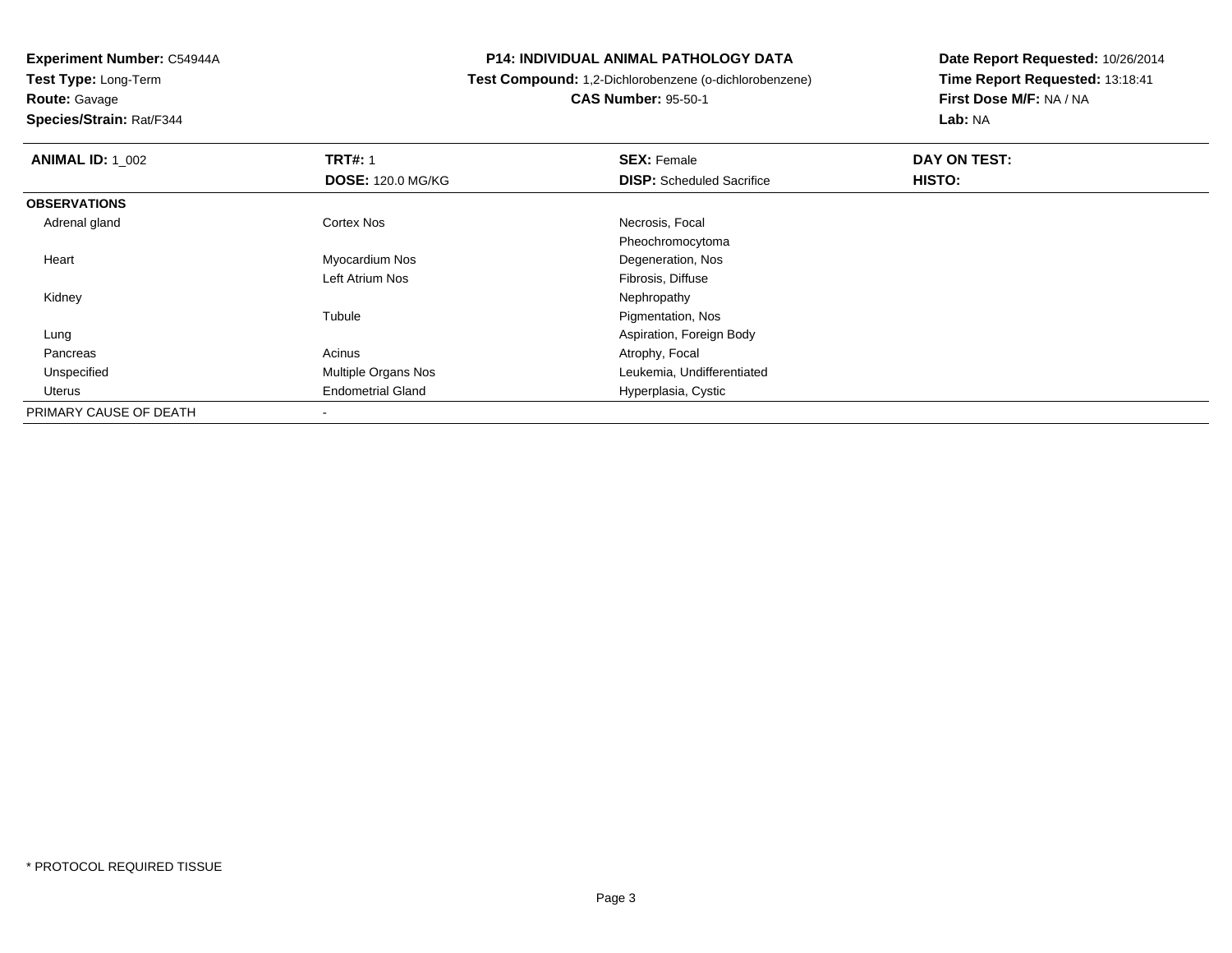**Route:** Gavage

**Species/Strain:** Rat/F344

### **P14: INDIVIDUAL ANIMAL PATHOLOGY DATA**

# **Test Compound:** 1,2-Dichlorobenzene (o-dichlorobenzene) **CAS Number:** 95-50-1

| <b>ANIMAL ID: 1_003</b> | <b>TRT#: 1</b>            | <b>SEX: Female</b>                | DAY ON TEST: |  |
|-------------------------|---------------------------|-----------------------------------|--------------|--|
|                         | <b>DOSE: 120.0 MG/KG</b>  | <b>DISP:</b> Scheduled Sacrifice  | HISTO:       |  |
| <b>OBSERVATIONS</b>     |                           |                                   |              |  |
| Heart                   | Myocardium Nos            | Degeneration, Nos                 |              |  |
| Kidney                  |                           | Nephropathy                       |              |  |
| Liver                   |                           | Cytoplasmic Change, Basophilic    |              |  |
|                         |                           | Inflammation, Granulomatous Focal |              |  |
| Lymph node              | Mandibular Lymph Node     | Hemorrhage                        |              |  |
| Mammary gland           |                           | Hyperplasia, Cystic               |              |  |
| Pancreas                | Acinus                    | Atrophy, Focal                    |              |  |
| Pituitary gland         |                           | Adenoma, Nos                      |              |  |
|                         | <b>Anterior Pituitary</b> | Cyst, Embryonal Duct              |              |  |
| Spleen                  | Red Pulp                  | Pigmentation, Nos                 |              |  |
| Thyroid                 |                           | Hyperplasia, C Cell               |              |  |
| Uterus                  | <b>Endometrial Gland</b>  | Cyst, Multiple                    |              |  |
| PRIMARY CAUSE OF DEATH  | $\overline{\phantom{a}}$  |                                   |              |  |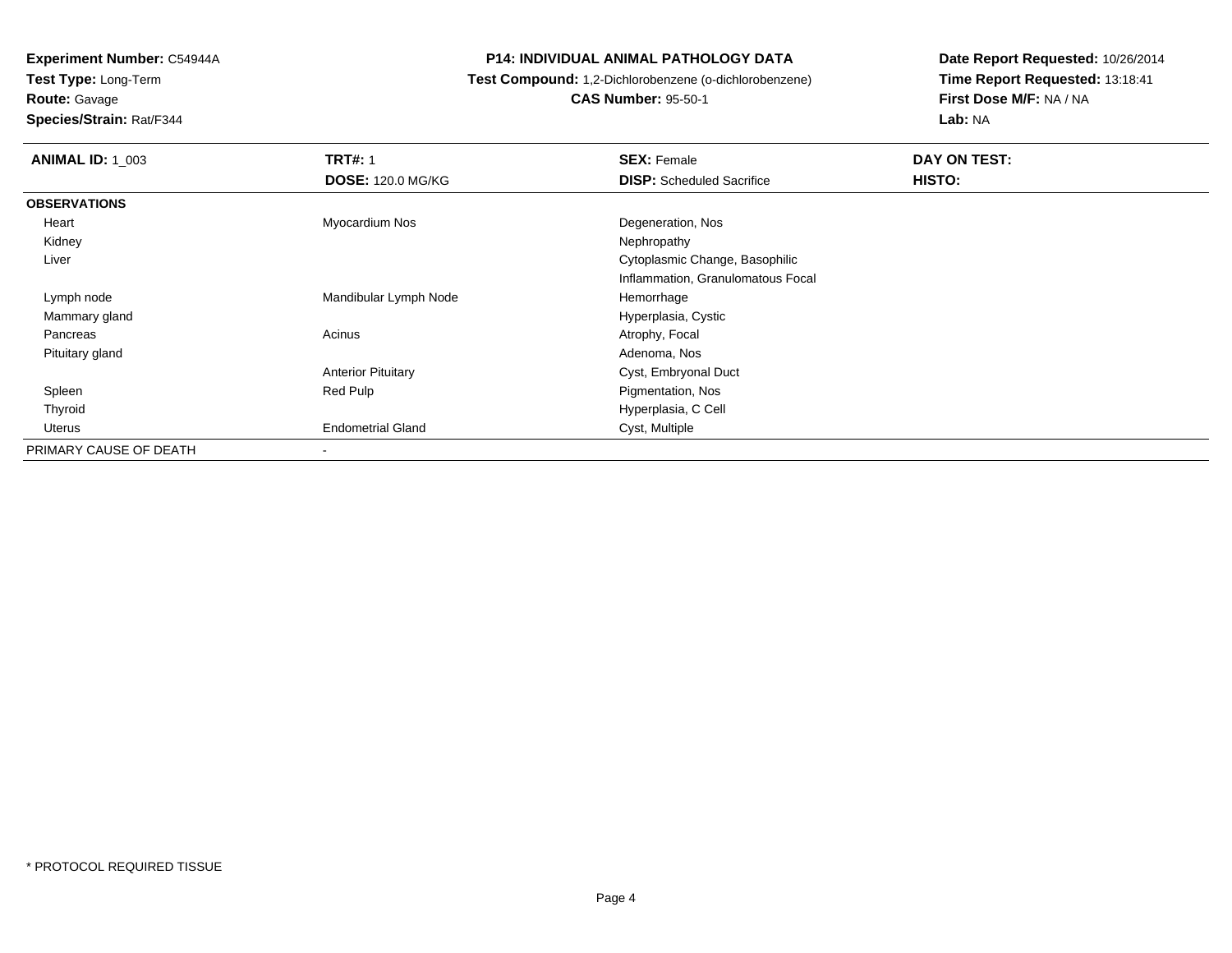| <b>Experiment Number: C54944A</b> | <b>P14: INDIVIDUAL ANIMAL PATHOLOGY DATA</b> |                                                        | Date Report Requested: 10/26/2014 |  |
|-----------------------------------|----------------------------------------------|--------------------------------------------------------|-----------------------------------|--|
| <b>Test Type: Long-Term</b>       |                                              | Test Compound: 1,2-Dichlorobenzene (o-dichlorobenzene) | Time Report Requested: 13:18:41   |  |
| <b>Route: Gavage</b>              |                                              | <b>CAS Number: 95-50-1</b>                             | First Dose M/F: NA / NA           |  |
| Species/Strain: Rat/F344          |                                              |                                                        | Lab: NA                           |  |
| <b>ANIMAL ID: 1 004</b>           | <b>TRT#: 1</b>                               | <b>SEX: Female</b>                                     | DAY ON TEST:                      |  |
|                                   | <b>DOSE: 120.0 MG/KG</b>                     | <b>DISP:</b> Moribund Sacrifice                        | HISTO:                            |  |
| <b>OBSERVATIONS</b>               |                                              |                                                        |                                   |  |
| Heart                             | Myocardium Nos                               | Degeneration, Nos                                      |                                   |  |
| Kidney                            | Pelvis                                       | Mineralization                                         |                                   |  |
|                                   |                                              | Nephropathy                                            |                                   |  |
| Lung                              |                                              | Aspiration, Foreign Body                               |                                   |  |
|                                   |                                              | Inflammation, Granulomatous Focal                      |                                   |  |
| Mammary gland                     |                                              | Fibroadenoma                                           |                                   |  |
| Uterus                            | <b>Endometrial Gland</b>                     | Hyperplasia, Cystic                                    |                                   |  |
| PRIMARY CAUSE OF DEATH            |                                              |                                                        |                                   |  |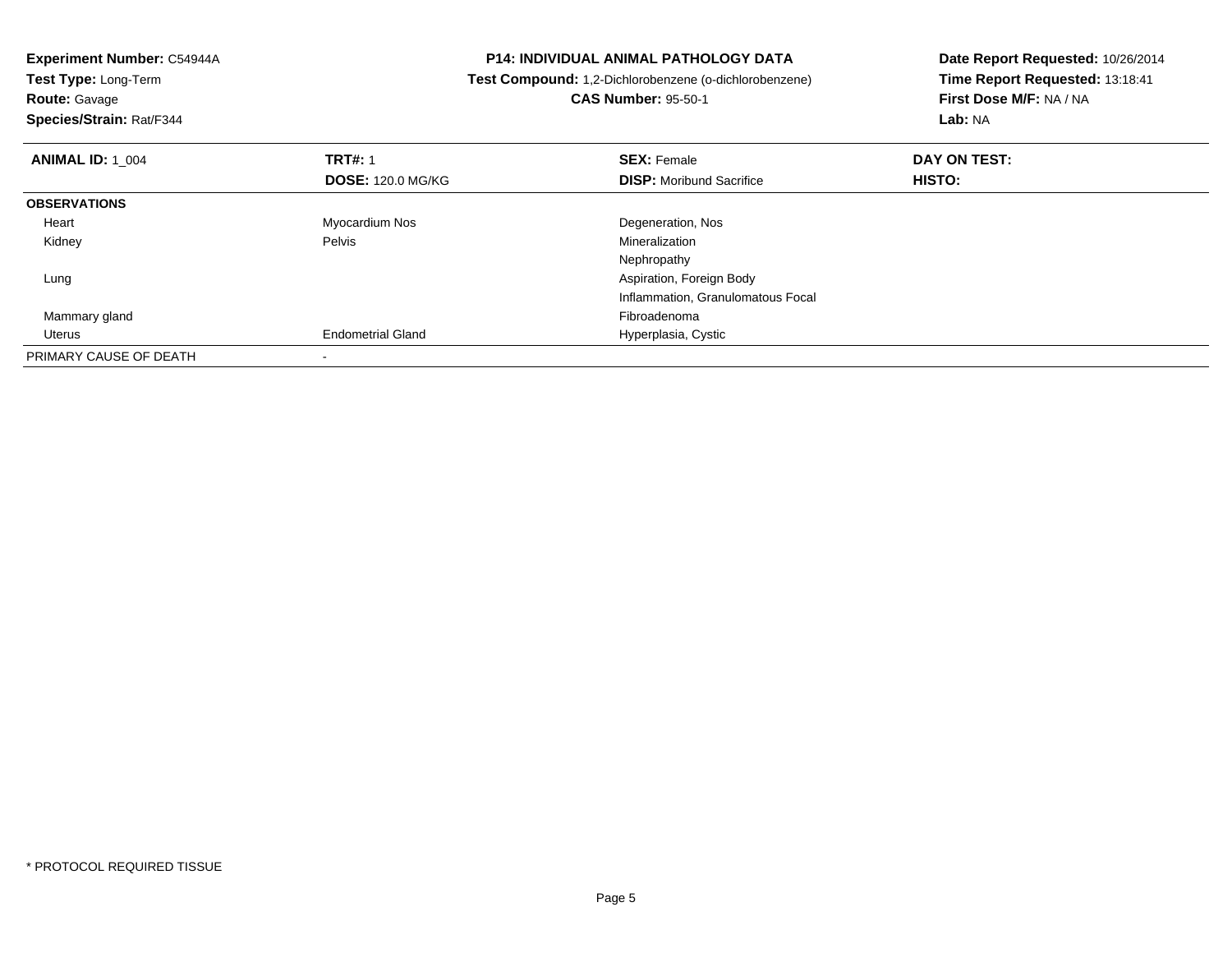**Test Type:** Long-Term**Route:** Gavage

**Species/Strain:** Rat/F344

### **P14: INDIVIDUAL ANIMAL PATHOLOGY DATA**

# **Test Compound:** 1,2-Dichlorobenzene (o-dichlorobenzene)**CAS Number:** 95-50-1

| <b>ANIMAL ID: 1_005</b> | <b>TRT#: 1</b>           | <b>SEX: Female</b>                | DAY ON TEST: |  |
|-------------------------|--------------------------|-----------------------------------|--------------|--|
|                         | <b>DOSE: 120.0 MG/KG</b> | <b>DISP:</b> Scheduled Sacrifice  | HISTO:       |  |
| <b>OBSERVATIONS</b>     |                          |                                   |              |  |
| Heart                   | Myocardium Nos           | Degeneration, Nos                 |              |  |
| Kidney                  |                          | Nephropathy                       |              |  |
| Liver                   |                          | Cytoplasmic Change, Basophilic    |              |  |
|                         |                          | Neoplastic Nodule                 |              |  |
| Lung                    |                          | Aspiration, Foreign Body          |              |  |
|                         |                          | Inflammation, Granulomatous Focal |              |  |
| Lymph node              | Mandibular Lymph Node    | Hemorrhage                        |              |  |
| Mammary gland           |                          | Fibroadenoma                      |              |  |
| Thymus                  | Cortex                   | Depletion, Lymphoid               |              |  |
| PRIMARY CAUSE OF DEATH  | -                        |                                   |              |  |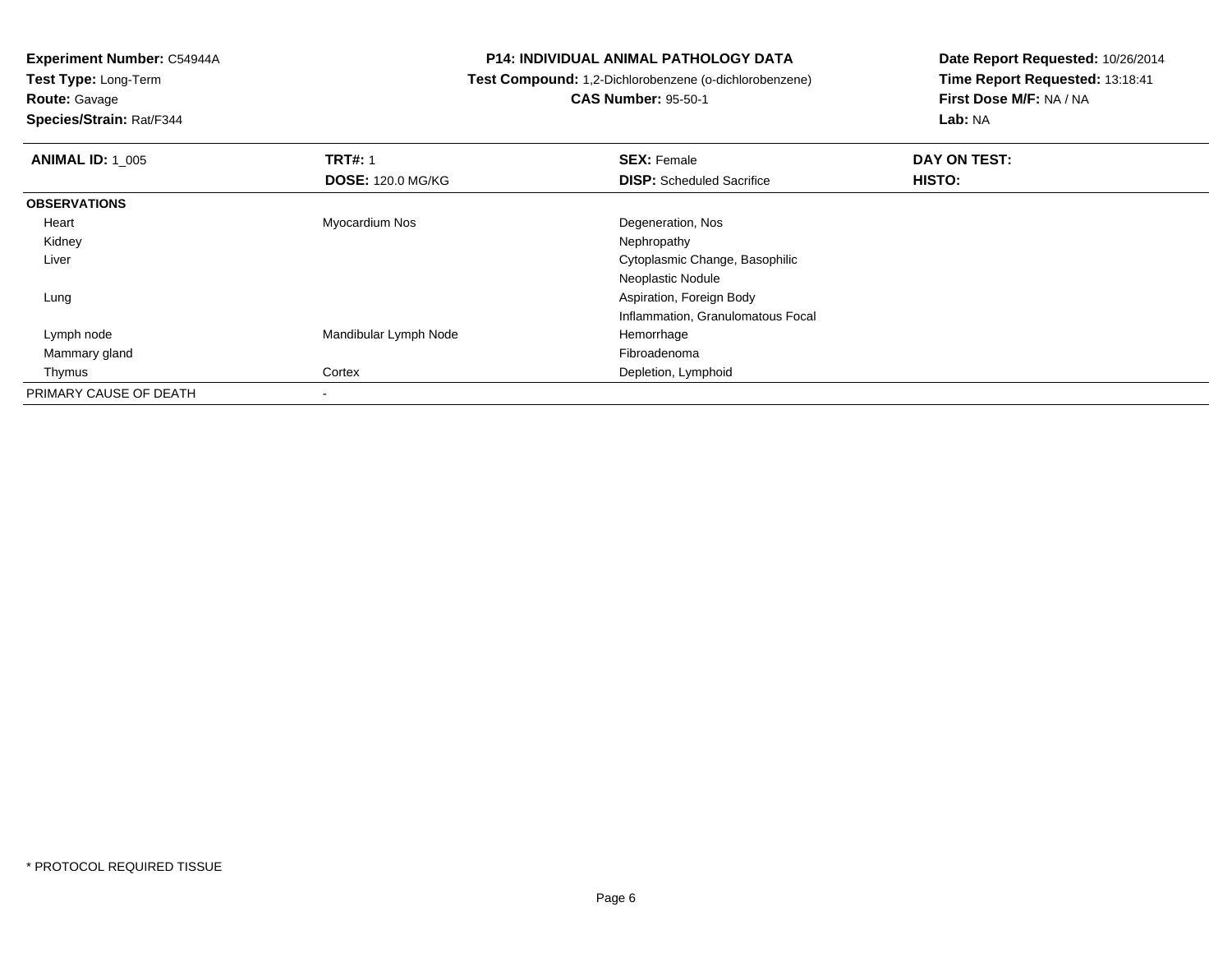**Route:** Gavage

**Species/Strain:** Rat/F344

### **P14: INDIVIDUAL ANIMAL PATHOLOGY DATA**

# **Test Compound:** 1,2-Dichlorobenzene (o-dichlorobenzene)**CAS Number:** 95-50-1

| <b>ANIMAL ID: 1 006</b> | <b>TRT#: 1</b>           | <b>SEX: Female</b>                | DAY ON TEST: |
|-------------------------|--------------------------|-----------------------------------|--------------|
|                         | <b>DOSE: 120.0 MG/KG</b> | <b>DISP:</b> Scheduled Sacrifice  | HISTO:       |
| <b>OBSERVATIONS</b>     |                          |                                   |              |
| Adrenal gland           |                          | Pheochromocytoma                  |              |
| Heart                   | Myocardium Nos           | Degeneration, Nos                 |              |
| Kidney                  |                          | Nephropathy                       |              |
| Liver                   |                          | Cytoplasmic Change, Basophilic    |              |
| Lung                    |                          | Inflammation, Granulomatous Focal |              |
| Lymph node              | Mandibular Lymph Node    | Cyst, Nos                         |              |
|                         | Mandibular Lymph Node    | Hemorrhage                        |              |
| Thyroid                 |                          | C-Cell Carcinoma                  |              |
| Uterus                  | <b>Endometrial Gland</b> | Hyperplasia, Cystic               |              |
| PRIMARY CAUSE OF DEATH  |                          |                                   |              |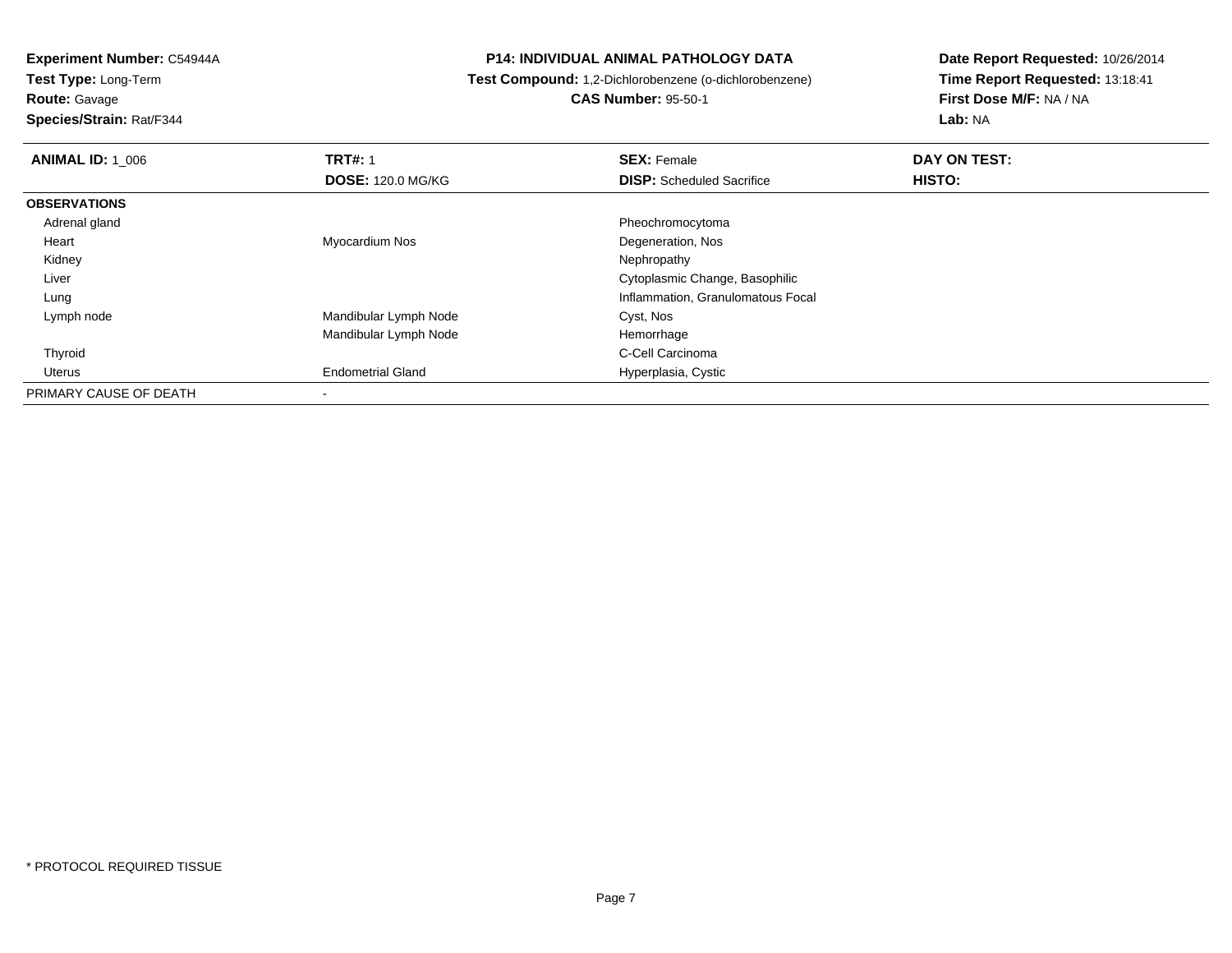**Test Type:** Long-Term

**Route:** Gavage

**Species/Strain:** Rat/F344

### **P14: INDIVIDUAL ANIMAL PATHOLOGY DATA**

# **Test Compound:** 1,2-Dichlorobenzene (o-dichlorobenzene) **CAS Number:** 95-50-1

| <b>ANIMAL ID: 1_007</b> | <b>TRT#: 1</b>           | <b>SEX: Female</b>                | DAY ON TEST: |  |
|-------------------------|--------------------------|-----------------------------------|--------------|--|
|                         | <b>DOSE: 120.0 MG/KG</b> | <b>DISP:</b> Scheduled Sacrifice  | HISTO:       |  |
| <b>OBSERVATIONS</b>     |                          |                                   |              |  |
| Heart                   | Myocardium Nos           | Degeneration, Nos                 |              |  |
| Kidney                  |                          | Nephropathy                       |              |  |
| Liver                   |                          | Cytoplasmic Change, Basophilic    |              |  |
|                         |                          | Inflammation, Granulomatous Focal |              |  |
| Lung                    |                          | Perivasculitis                    |              |  |
| Mammary gland           |                          | Fibroadenoma                      |              |  |
| Pituitary gland         |                          | Adenoma, Nos                      |              |  |
| Thymus                  | Cortex                   | Depletion, Lymphoid               |              |  |
| Thyroid                 |                          | Hyperplasia, C Cell               |              |  |
| Uterus                  | <b>Endometrial Gland</b> | Cyst, Multiple                    |              |  |
| PRIMARY CAUSE OF DEATH  | ۰                        |                                   |              |  |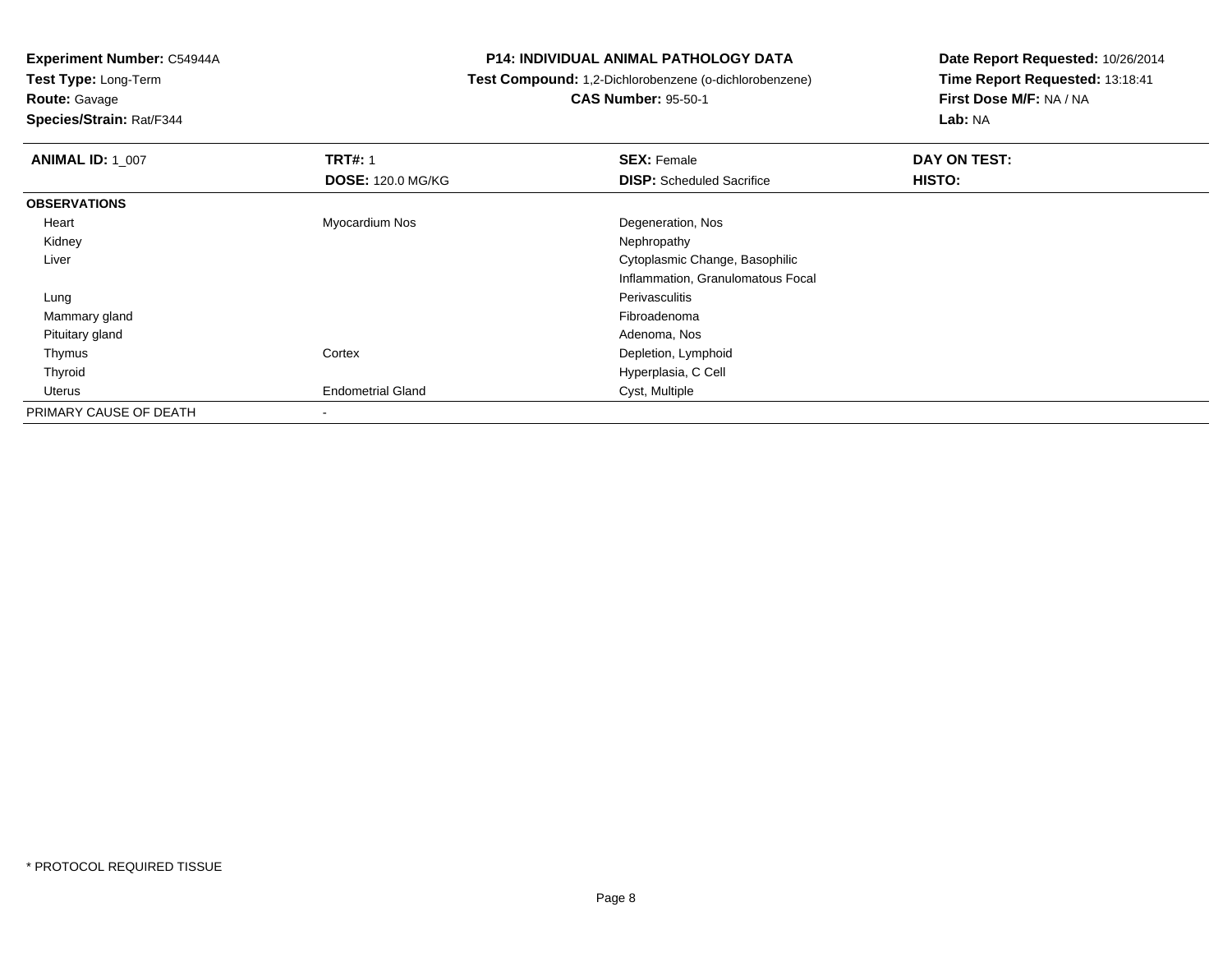**Route:** Gavage

**Species/Strain:** Rat/F344

### **P14: INDIVIDUAL ANIMAL PATHOLOGY DATA**

 **Test Compound:** 1,2-Dichlorobenzene (o-dichlorobenzene)**CAS Number:** 95-50-1

| <b>ANIMAL ID: 1_008</b> | <b>TRT#: 1</b>           | <b>SEX: Female</b>                | DAY ON TEST: |  |
|-------------------------|--------------------------|-----------------------------------|--------------|--|
|                         | <b>DOSE: 120.0 MG/KG</b> | <b>DISP:</b> Moribund Sacrifice   | HISTO:       |  |
| <b>OBSERVATIONS</b>     |                          |                                   |              |  |
| Adrenal gland           | Zona Fasciculata         | Lipoidosis                        |              |  |
| Esophagus               | Periesophageal Tissue    | Inflammation, Chronic Focal       |              |  |
| Heart                   | Myocardium Nos           | Degeneration, Nos                 |              |  |
| Kidney                  |                          | Nephropathy                       |              |  |
| Liver                   |                          | Cytoplasmic Change, Basophilic    |              |  |
| Lung                    |                          | Aspiration, Foreign Body          |              |  |
|                         |                          | Inflammation, Granulomatous Focal |              |  |
| Mammary gland           |                          | Hyperplasia, Cystic               |              |  |
| Spleen                  | Red Pulp                 | Hematopoiesis                     |              |  |
| Unspecified             | Axilla                   | Fibrosarcoma                      |              |  |
|                         | Mediastinum Nos          | Inflammation, Granulomatous Focal |              |  |
| Uterus                  | <b>Endometrial Gland</b> | Hyperplasia, Cystic               |              |  |
| PRIMARY CAUSE OF DEATH  |                          |                                   |              |  |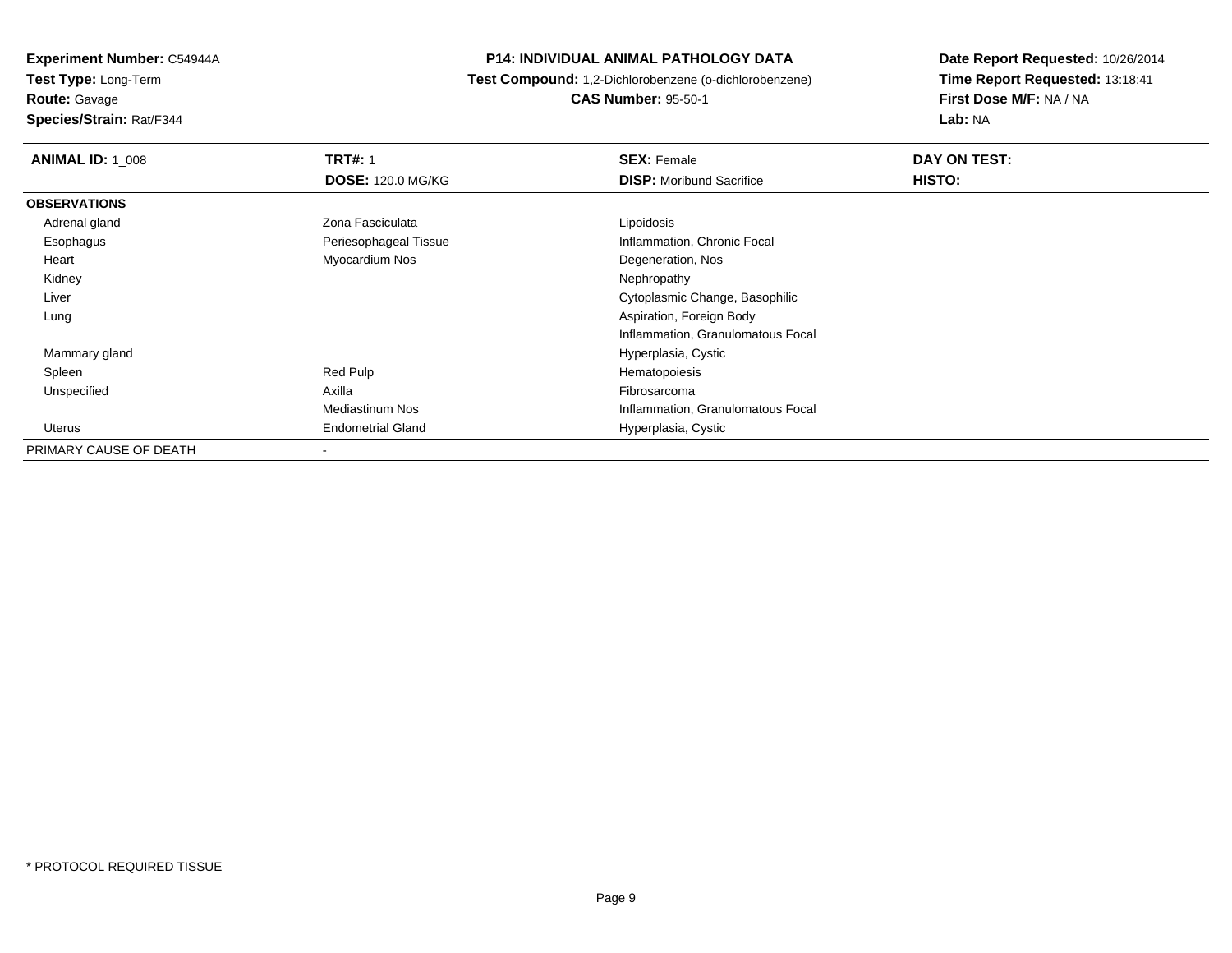**Test Type:** Long-Term**Route:** Gavage

**Species/Strain:** Rat/F344

### **P14: INDIVIDUAL ANIMAL PATHOLOGY DATA**

**Test Compound:** 1,2-Dichlorobenzene (o-dichlorobenzene)

**CAS Number:** 95-50-1

| <b>ANIMAL ID: 1 009</b> | <b>TRT#: 1</b>           | <b>SEX: Female</b>                | DAY ON TEST: |  |
|-------------------------|--------------------------|-----------------------------------|--------------|--|
|                         | <b>DOSE: 120.0 MG/KG</b> | <b>DISP:</b> Scheduled Sacrifice  | HISTO:       |  |
| <b>OBSERVATIONS</b>     |                          |                                   |              |  |
| Bone marrow             |                          | Hyperplasia, Reticulum Cell       |              |  |
| Esophagus               |                          | Inflammation, Active Chronic      |              |  |
| Heart                   | Myocardium Nos           | Degeneration, Nos                 |              |  |
| Kidney                  | Pelvis                   | Mineralization                    |              |  |
|                         |                          | Nephropathy                       |              |  |
| Liver                   |                          | Inflammation, Granulomatous Focal |              |  |
| Lymph node              | Thoracic Lymph Node      | Inflammation, Granulomatous Focal |              |  |
| Pancreas                | Acinus                   | Atrophy, Focal                    |              |  |
| Unspecified             | <b>Mediastinum Nos</b>   | Inflammation, Granulomatous Focal |              |  |
| Uterus                  | <b>Endometrial Gland</b> | Hyperplasia, Cystic               |              |  |
| PRIMARY CAUSE OF DEATH  | -                        |                                   |              |  |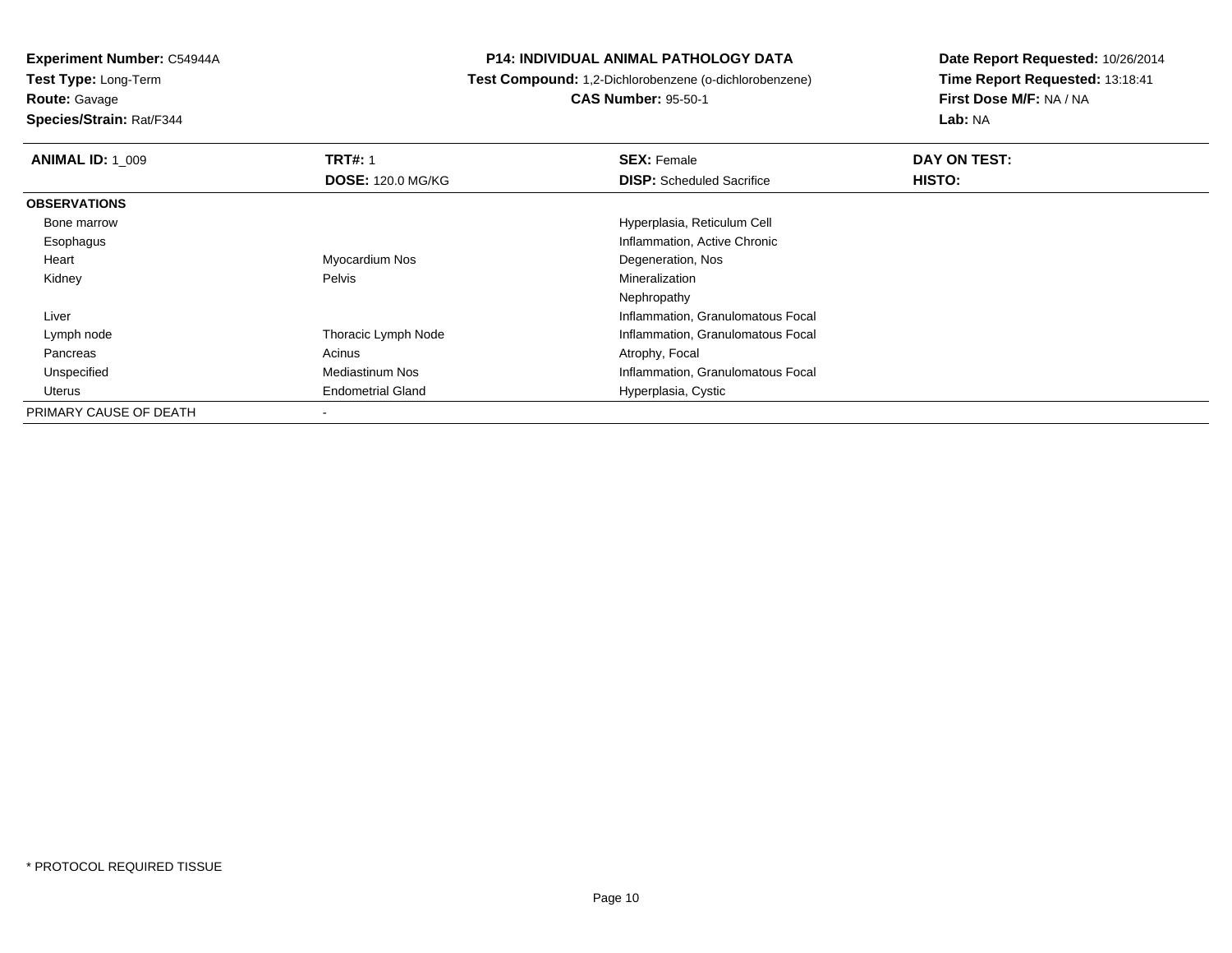| <b>Experiment Number: C54944A</b><br><b>Test Type: Long-Term</b><br><b>Route: Gavage</b><br>Species/Strain: Rat/F344 | <b>P14: INDIVIDUAL ANIMAL PATHOLOGY DATA</b><br><b>Test Compound:</b> 1,2-Dichlorobenzene (o-dichlorobenzene)<br><b>CAS Number: 95-50-1</b> |                                                        | Date Report Requested: 10/26/2014<br>Time Report Requested: 13:18:41<br>First Dose M/F: NA / NA<br>Lab: NA |
|----------------------------------------------------------------------------------------------------------------------|---------------------------------------------------------------------------------------------------------------------------------------------|--------------------------------------------------------|------------------------------------------------------------------------------------------------------------|
| <b>ANIMAL ID: 1 010</b>                                                                                              | <b>TRT#: 1</b><br><b>DOSE: 120.0 MG/KG</b>                                                                                                  | <b>SEX: Female</b><br><b>DISP:</b> Scheduled Sacrifice | DAY ON TEST:<br><b>HISTO:</b>                                                                              |
| <b>OBSERVATIONS</b>                                                                                                  |                                                                                                                                             |                                                        |                                                                                                            |
| Heart                                                                                                                | Myocardium Nos                                                                                                                              | Degeneration, Nos                                      |                                                                                                            |
| Lymph node                                                                                                           | Mandibular Lymph Node                                                                                                                       | Congestion, Nos                                        |                                                                                                            |
| Mammary gland                                                                                                        |                                                                                                                                             | Hyperplasia, Cystic                                    |                                                                                                            |
| Uterus                                                                                                               | <b>Endometrial Gland</b>                                                                                                                    | Hyperplasia, Cystic                                    |                                                                                                            |
| PRIMARY CAUSE OF DEATH                                                                                               |                                                                                                                                             |                                                        |                                                                                                            |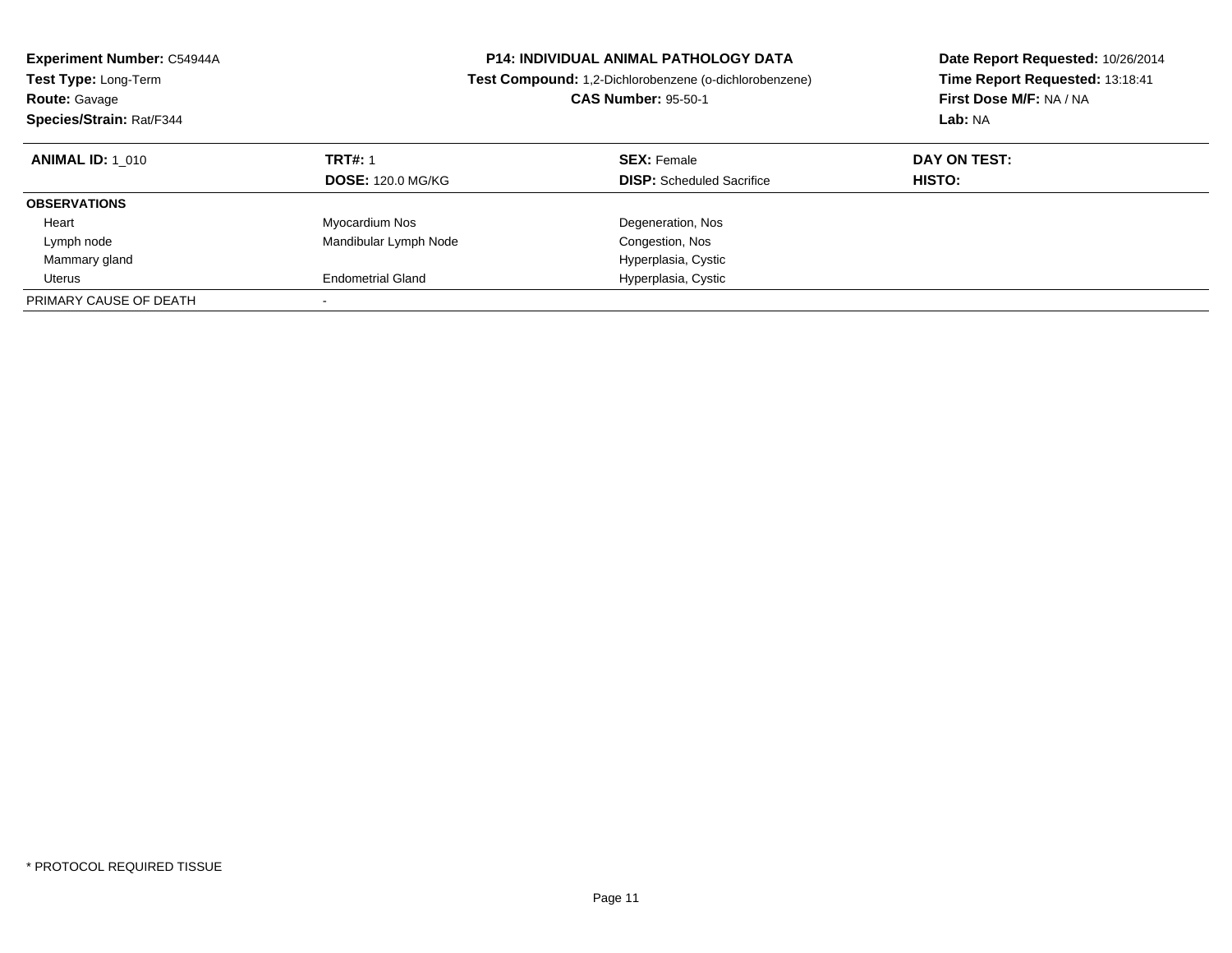| Experiment Number: C54944A<br>Test Type: Long-Term<br><b>Route: Gavage</b><br>Species/Strain: Rat/F344 |                          | <b>P14: INDIVIDUAL ANIMAL PATHOLOGY DATA</b><br>Test Compound: 1,2-Dichlorobenzene (o-dichlorobenzene)<br><b>CAS Number: 95-50-1</b> | Date Report Requested: 10/26/2014<br>Time Report Requested: 13:18:41<br>First Dose M/F: NA / NA<br>Lab: NA |
|--------------------------------------------------------------------------------------------------------|--------------------------|--------------------------------------------------------------------------------------------------------------------------------------|------------------------------------------------------------------------------------------------------------|
| <b>ANIMAL ID: 1_011</b>                                                                                | <b>TRT#: 1</b>           | <b>SEX: Female</b>                                                                                                                   | DAY ON TEST:                                                                                               |
|                                                                                                        | <b>DOSE: 120.0 MG/KG</b> | <b>DISP:</b> Moribund Sacrifice                                                                                                      | HISTO:                                                                                                     |
| <b>OBSERVATIONS</b>                                                                                    |                          |                                                                                                                                      |                                                                                                            |
| Kidney                                                                                                 |                          | Nephropathy                                                                                                                          |                                                                                                            |
| Liver                                                                                                  |                          | Inflammation, Granulomatous Focal                                                                                                    |                                                                                                            |
| Lung                                                                                                   |                          | Aspiration, Foreign Body                                                                                                             |                                                                                                            |
|                                                                                                        |                          | Inflammation, Granulomatous Focal                                                                                                    |                                                                                                            |
| Lymph node                                                                                             | Mandibular Lymph Node    | Cyst, Nos                                                                                                                            |                                                                                                            |
| Pancreas                                                                                               | Acinus                   | Atrophy, Focal                                                                                                                       |                                                                                                            |
| Thymus                                                                                                 | Cortex                   | Depletion, Lymphoid                                                                                                                  |                                                                                                            |
| PRIMARY CAUSE OF DEATH                                                                                 |                          |                                                                                                                                      |                                                                                                            |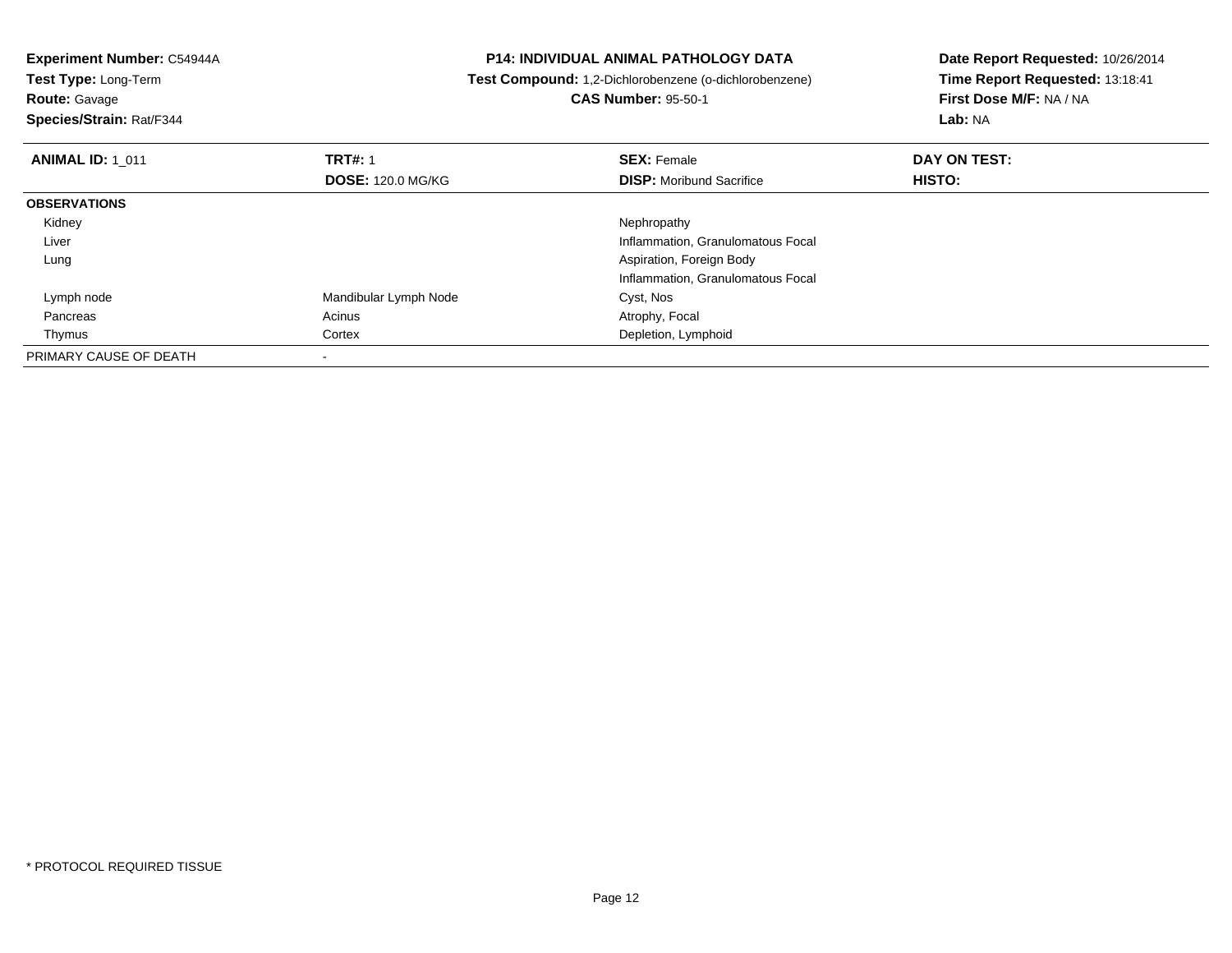**Route:** Gavage

**Species/Strain:** Rat/F344

### **P14: INDIVIDUAL ANIMAL PATHOLOGY DATA**

 **Test Compound:** 1,2-Dichlorobenzene (o-dichlorobenzene)**CAS Number:** 95-50-1

| <b>ANIMAL ID: 1 012</b> | <b>TRT#: 1</b>           | <b>SEX: Female</b>         | DAY ON TEST: |  |
|-------------------------|--------------------------|----------------------------|--------------|--|
|                         | <b>DOSE: 120.0 MG/KG</b> | <b>DISP: Natural Death</b> | HISTO:       |  |
| <b>OBSERVATIONS</b>     |                          |                            |              |  |
| <b>Brain</b>            | Cerebrum                 | Atrophy, Pressure          |              |  |
| Heart                   | Myocardium Nos           | Degeneration, Nos          |              |  |
| Kidney                  | Pelvis                   | Mineralization             |              |  |
| Liver                   | <b>Bile Duct</b>         | Hyperplasia, Focal         |              |  |
| Pituitary gland         |                          | Adenoma, Nos               |              |  |
| Stomach                 | Mucosa                   | Acanthosis                 |              |  |
|                         | Mucosa                   | Hyperkeratosis             |              |  |
| Thymus                  | Cortex                   | Depletion, Lymphoid        |              |  |
| PRIMARY CAUSE OF DEATH  |                          |                            |              |  |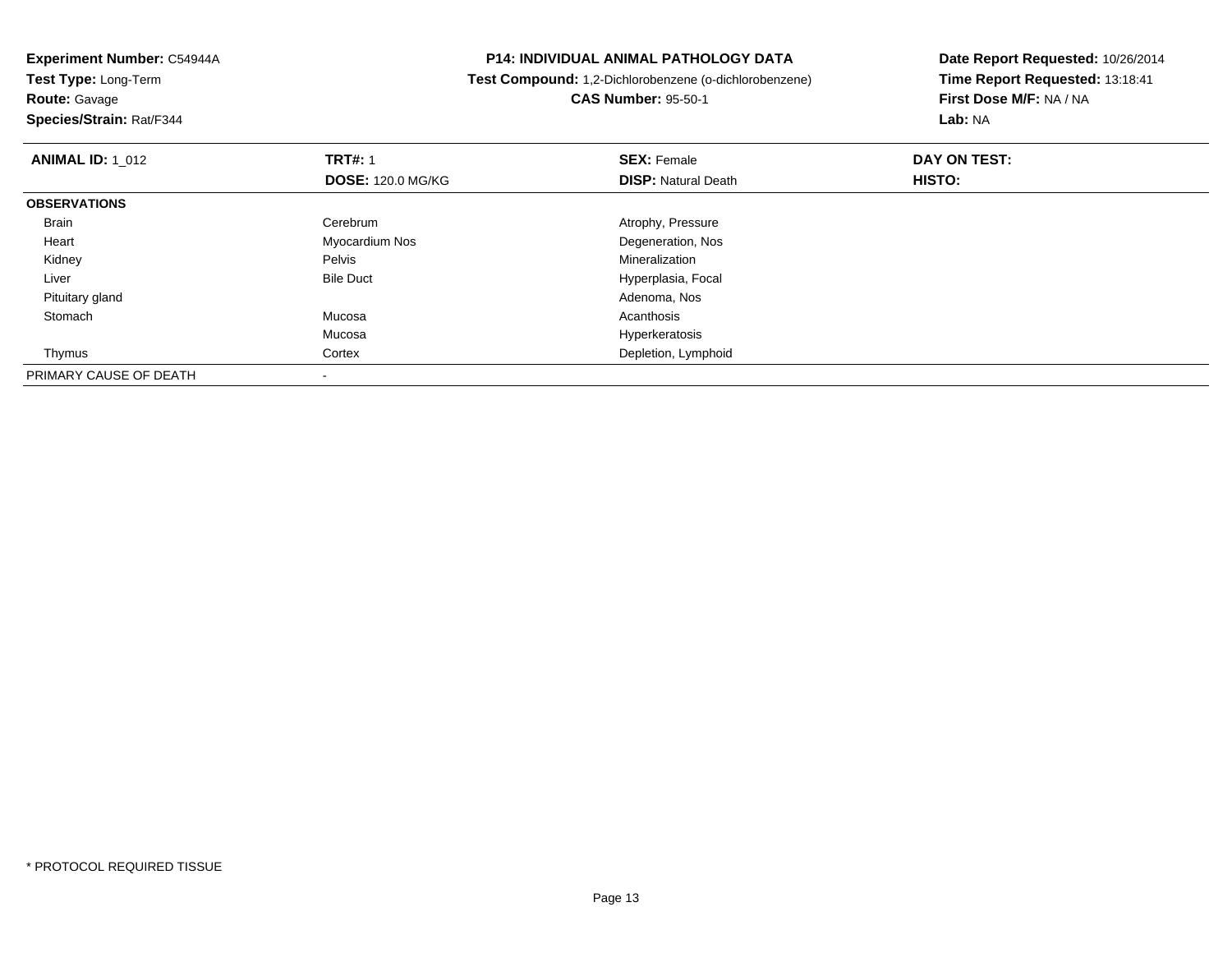**Route:** Gavage

**Species/Strain:** Rat/F344

### **P14: INDIVIDUAL ANIMAL PATHOLOGY DATA**

 **Test Compound:** 1,2-Dichlorobenzene (o-dichlorobenzene)**CAS Number:** 95-50-1

| <b>ANIMAL ID: 1 013</b> | <b>TRT#: 1</b>            | <b>SEX: Female</b>                | DAY ON TEST: |  |
|-------------------------|---------------------------|-----------------------------------|--------------|--|
|                         | <b>DOSE: 120.0 MG/KG</b>  | <b>DISP:</b> Moribund Sacrifice   | HISTO:       |  |
| <b>OBSERVATIONS</b>     |                           |                                   |              |  |
| Adrenal gland           | Zona Fasciculata          | Lipoidosis                        |              |  |
| Heart                   | Myocardium Nos            | Degeneration, Nos                 |              |  |
| Kidney                  | Tubule                    | Regeneration, Nos                 |              |  |
| Liver                   |                           | Inflammation, Granulomatous Focal |              |  |
| Ovary                   |                           | Cyst, Parovarian                  |              |  |
| Pituitary gland         | <b>Anterior Pituitary</b> | Hyperplasia, Chromophobe Cell     |              |  |
| Thyroid                 |                           | Hyperplasia, C Cell               |              |  |
| Unspecified             | Neck                      | Fibroma                           |              |  |
| PRIMARY CAUSE OF DEATH  |                           |                                   |              |  |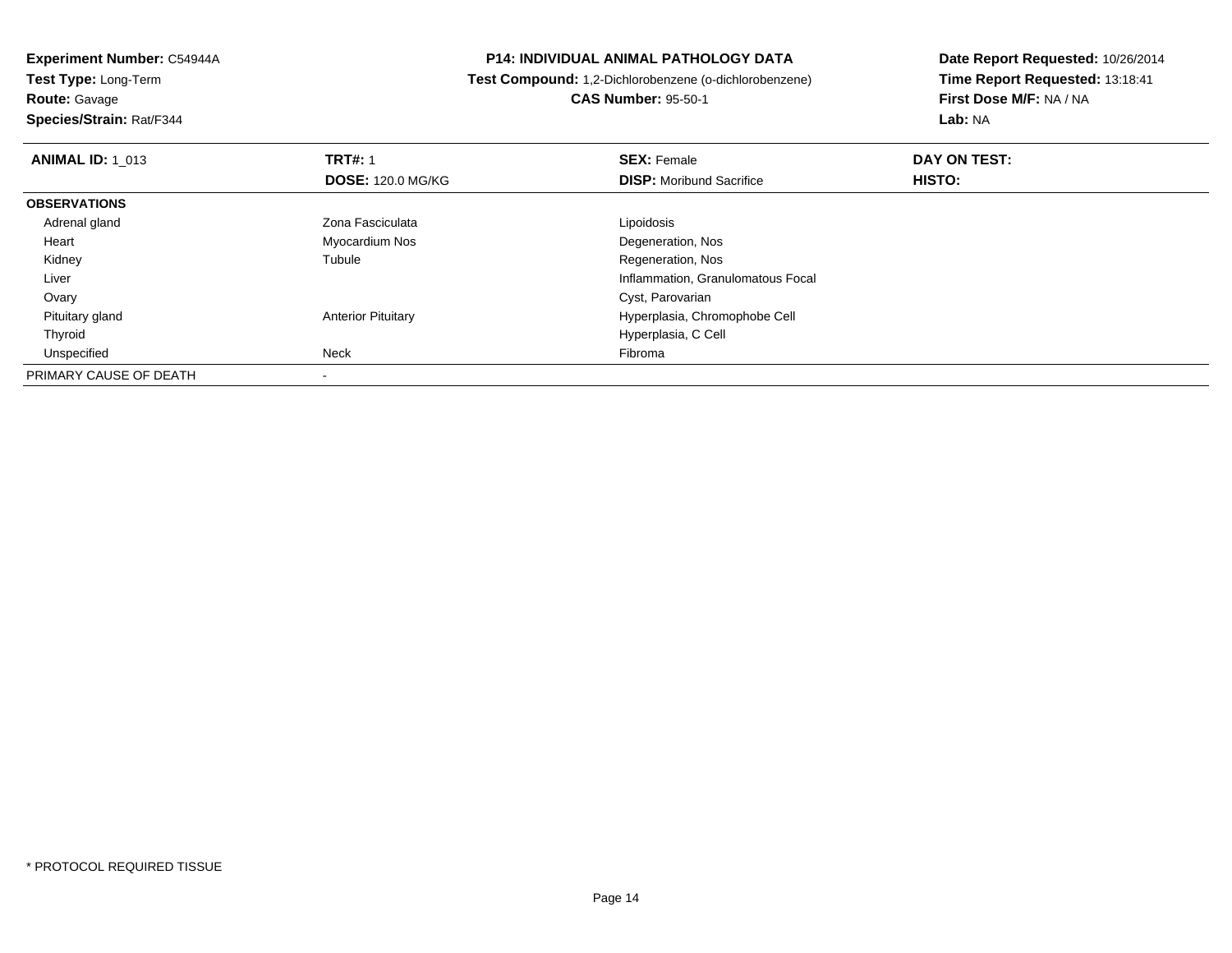| <b>Experiment Number: C54944A</b><br><b>Test Type: Long-Term</b><br><b>Route: Gavage</b> |                            | <b>P14: INDIVIDUAL ANIMAL PATHOLOGY DATA</b><br>Test Compound: 1,2-Dichlorobenzene (o-dichlorobenzene) |                                    |
|------------------------------------------------------------------------------------------|----------------------------|--------------------------------------------------------------------------------------------------------|------------------------------------|
| Species/Strain: Rat/F344                                                                 | <b>CAS Number: 95-50-1</b> |                                                                                                        | First Dose M/F: NA / NA<br>Lab: NA |
| <b>ANIMAL ID: 1 014</b>                                                                  | <b>TRT#: 1</b>             | <b>SEX: Female</b>                                                                                     | DAY ON TEST:                       |
|                                                                                          | <b>DOSE: 120.0 MG/KG</b>   | <b>DISP:</b> Scheduled Sacrifice                                                                       | HISTO:                             |
| <b>OBSERVATIONS</b>                                                                      |                            |                                                                                                        |                                    |
| Heart                                                                                    | Myocardium Nos             | Degeneration, Nos                                                                                      |                                    |
| Liver                                                                                    |                            | Cytoplasmic Change, Basophilic                                                                         |                                    |
| Lung                                                                                     |                            | Inflammation, Granulomatous Focal                                                                      |                                    |
| Lymph node                                                                               | Mandibular Lymph Node      | Hemorrhage                                                                                             |                                    |
| Ovary                                                                                    |                            | Cyst, Follicular Nos                                                                                   |                                    |
| Thymus                                                                                   | Cortex                     | Depletion, Lymphoid                                                                                    |                                    |
| PRIMARY CAUSE OF DEATH                                                                   |                            |                                                                                                        |                                    |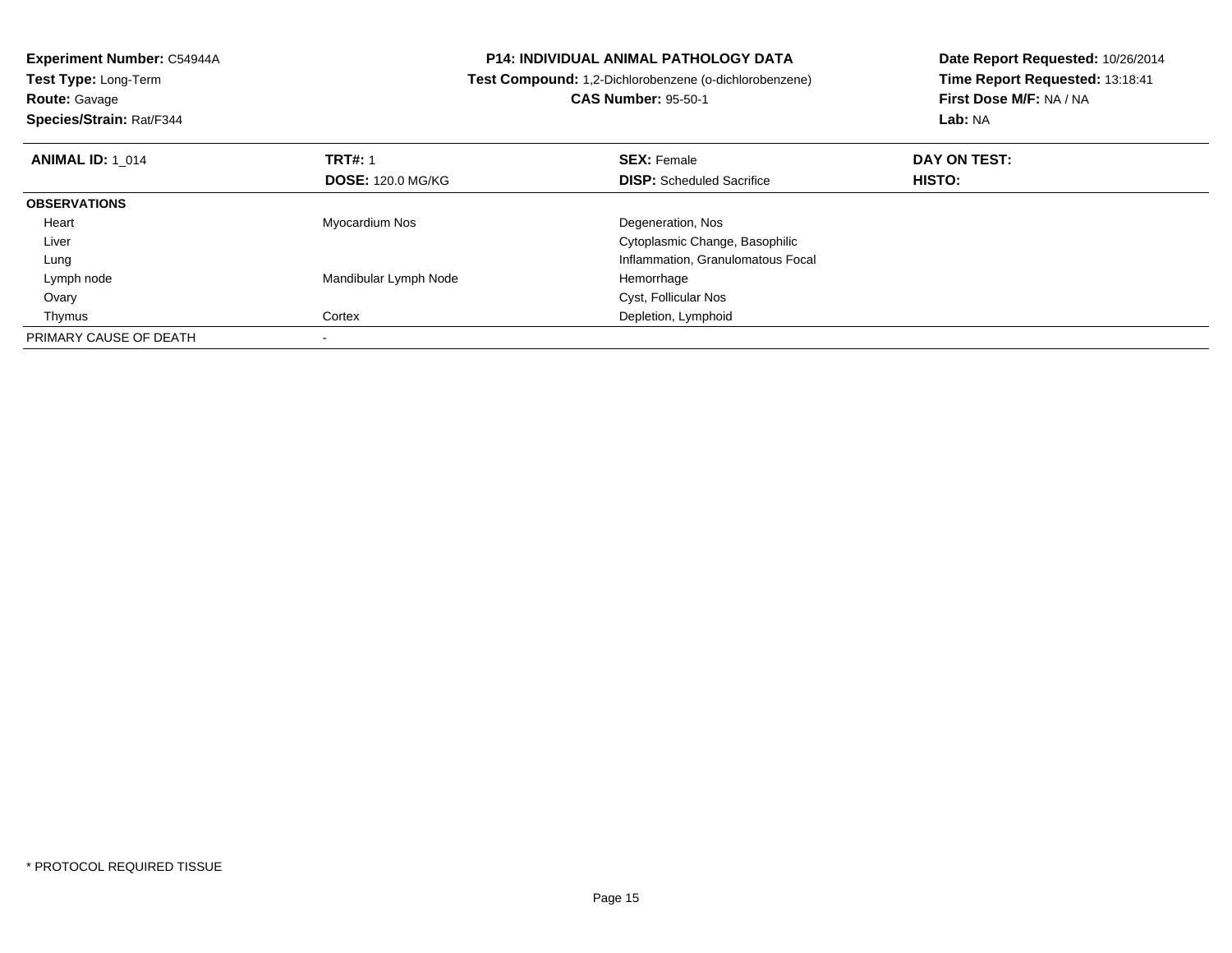| <b>Experiment Number: C54944A</b><br>Test Type: Long-Term<br><b>Route: Gavage</b><br>Species/Strain: Rat/F344 |                          | <b>P14: INDIVIDUAL ANIMAL PATHOLOGY DATA</b><br>Test Compound: 1,2-Dichlorobenzene (o-dichlorobenzene)<br><b>CAS Number: 95-50-1</b> | Date Report Requested: 10/26/2014<br>Time Report Requested: 13:18:41<br>First Dose M/F: NA / NA<br>Lab: NA |
|---------------------------------------------------------------------------------------------------------------|--------------------------|--------------------------------------------------------------------------------------------------------------------------------------|------------------------------------------------------------------------------------------------------------|
| <b>ANIMAL ID:</b> 1 015                                                                                       | <b>TRT#: 1</b>           | <b>SEX: Female</b>                                                                                                                   | DAY ON TEST:                                                                                               |
|                                                                                                               | <b>DOSE: 120.0 MG/KG</b> | <b>DISP:</b> Scheduled Sacrifice                                                                                                     | <b>HISTO:</b>                                                                                              |
| <b>OBSERVATIONS</b>                                                                                           |                          |                                                                                                                                      |                                                                                                            |
| Heart                                                                                                         | Myocardium Nos           | Degeneration, Nos                                                                                                                    |                                                                                                            |
| Liver                                                                                                         | <b>Bile Duct</b>         | Hyperplasia, Focal                                                                                                                   |                                                                                                            |
| Uterus                                                                                                        | <b>Endometrial Gland</b> | Hyperplasia, Cystic                                                                                                                  |                                                                                                            |
| PRIMARY CAUSE OF DEATH                                                                                        |                          |                                                                                                                                      |                                                                                                            |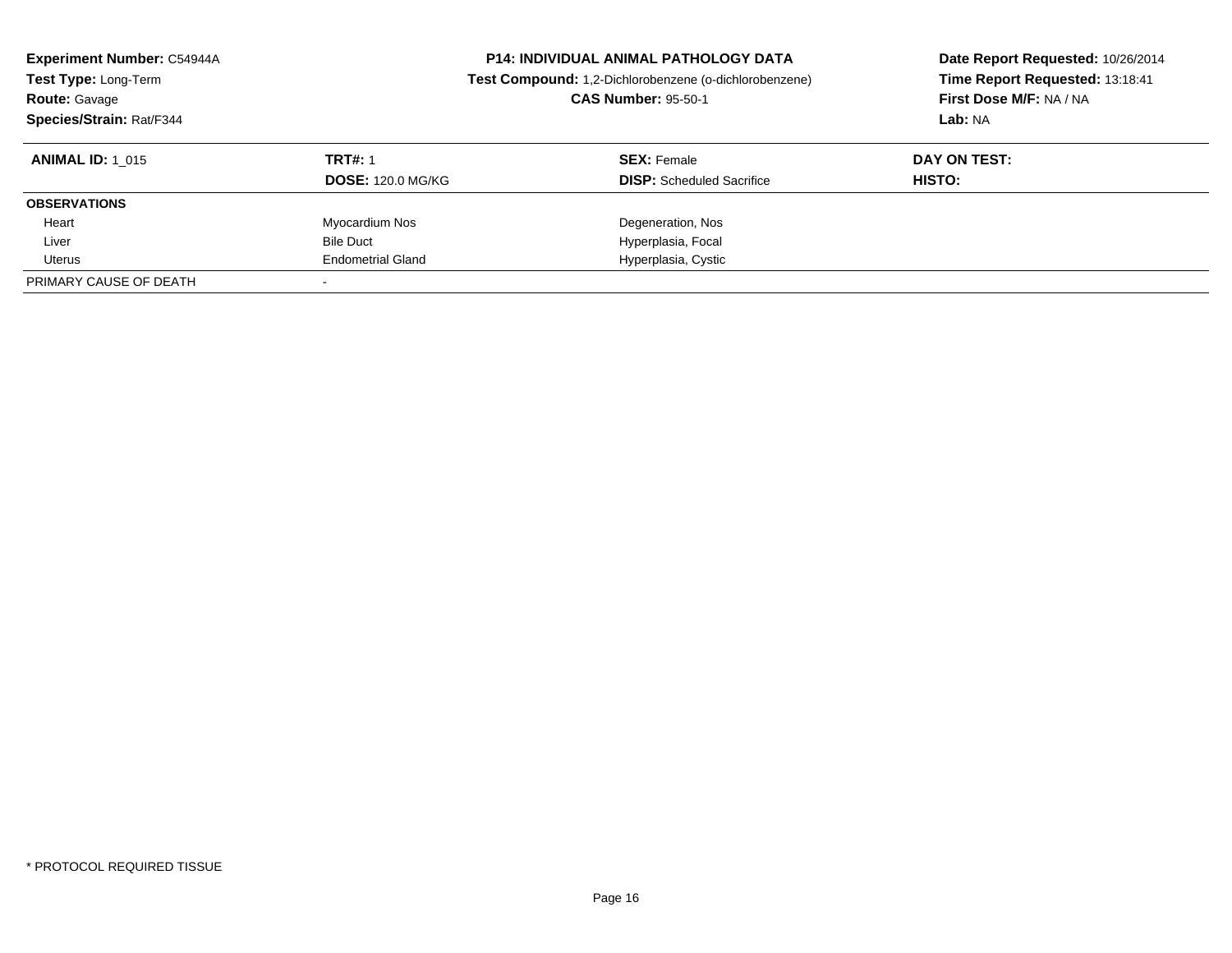**Test Type:** Long-Term

**Route:** Gavage

**Species/Strain:** Rat/F344

### **P14: INDIVIDUAL ANIMAL PATHOLOGY DATA**

# **Test Compound:** 1,2-Dichlorobenzene (o-dichlorobenzene)

**CAS Number:** 95-50-1

| <b>ANIMAL ID: 1 016</b> | <b>TRT#: 1</b>           | <b>SEX: Female</b>                  | DAY ON TEST: |  |
|-------------------------|--------------------------|-------------------------------------|--------------|--|
|                         | <b>DOSE: 120.0 MG/KG</b> | <b>DISP:</b> Moribund Sacrifice     | HISTO:       |  |
| <b>OBSERVATIONS</b>     |                          |                                     |              |  |
| Bone marrow             |                          | Hyperplasia, Granulocytic           |              |  |
| Eye                     | Retina                   | Degeneration, Nos                   |              |  |
| Lung                    |                          | Aspiration, Foreign Body            |              |  |
|                         |                          | Squamous Cell Carcinoma, Metastatic |              |  |
| Lymph node              | Mandibular Lymph Node    | Squamous Cell Carcinoma, Metastatic |              |  |
| Mammary gland           |                          | Hyperplasia, Cystic                 |              |  |
| Spleen                  | Red Pulp                 | Hematopoiesis                       |              |  |
| Thymus                  | Cortex                   | Depletion, Lymphoid                 |              |  |
| Zymbal gland            |                          | Squamous Cell Carcinoma             |              |  |
| PRIMARY CAUSE OF DEATH  |                          |                                     |              |  |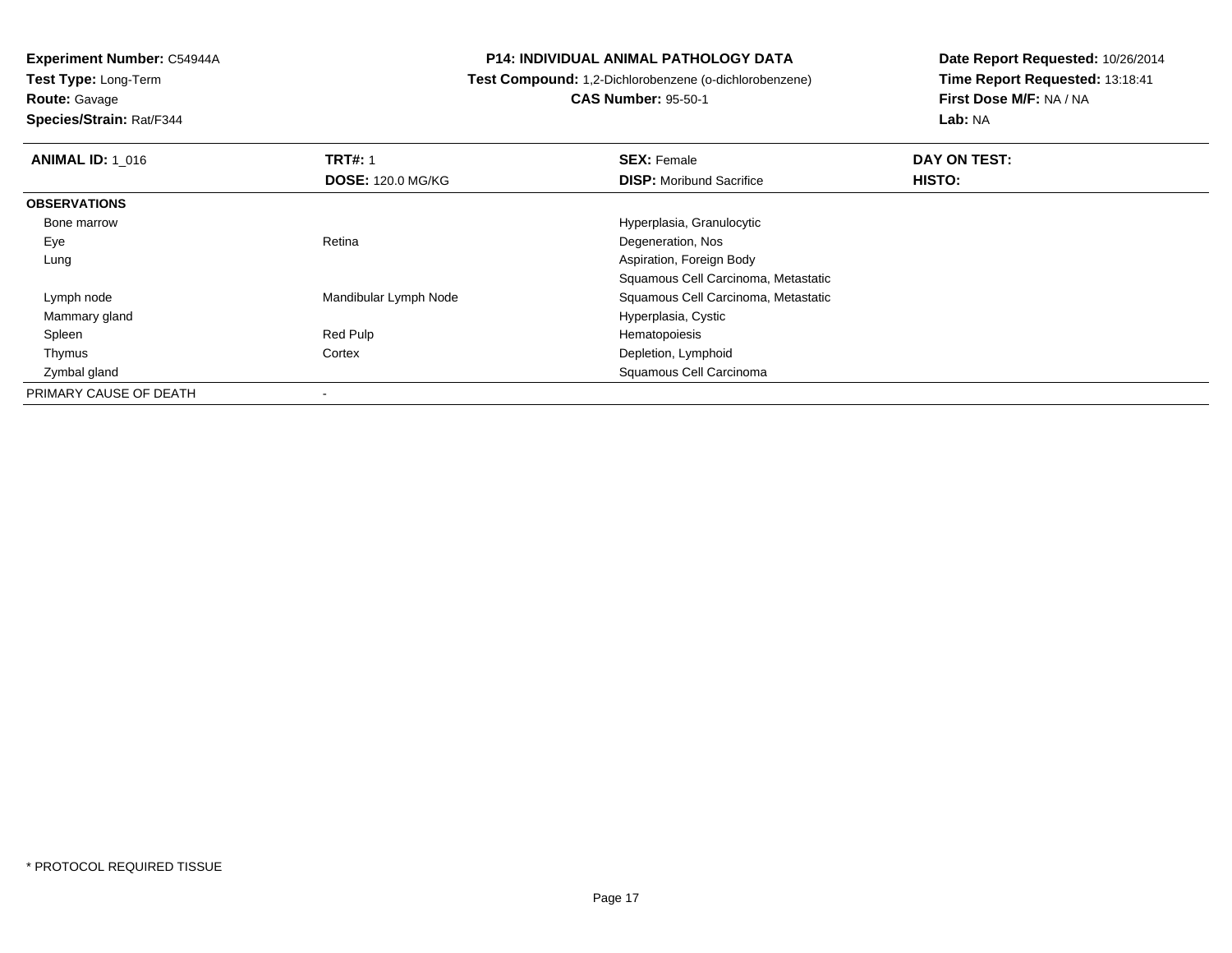**Route:** Gavage

**Species/Strain:** Rat/F344

### **P14: INDIVIDUAL ANIMAL PATHOLOGY DATA**

# **Test Compound:** 1,2-Dichlorobenzene (o-dichlorobenzene)

**CAS Number:** 95-50-1

| <b>ANIMAL ID: 1_017</b> | <b>TRT#: 1</b>             | <b>SEX: Female</b>               | DAY ON TEST: |  |
|-------------------------|----------------------------|----------------------------------|--------------|--|
|                         | <b>DOSE: 120.0 MG/KG</b>   | <b>DISP:</b> Scheduled Sacrifice | HISTO:       |  |
| <b>OBSERVATIONS</b>     |                            |                                  |              |  |
| Intestine Large         | Colon                      | Fibrosarcoma                     |              |  |
| Liver                   |                            | Cytoplasmic Change, Basophilic   |              |  |
| Lung                    |                            | Inflammation, Interstitial       |              |  |
| Pancreas                | Acinus                     | Atrophy, Focal                   |              |  |
| Pituitary gland         |                            | Adenoma, Nos                     |              |  |
| Spleen                  |                            | Depletion, Lymphoid              |              |  |
| Thymus                  | Cortex                     | Depletion, Lymphoid              |              |  |
| Thyroid                 |                            | Hyperplasia, C Cell              |              |  |
| Unspecified             | <b>Multiple Organs Nos</b> | Leukemia, Undifferentiated       |              |  |
| PRIMARY CAUSE OF DEATH  |                            |                                  |              |  |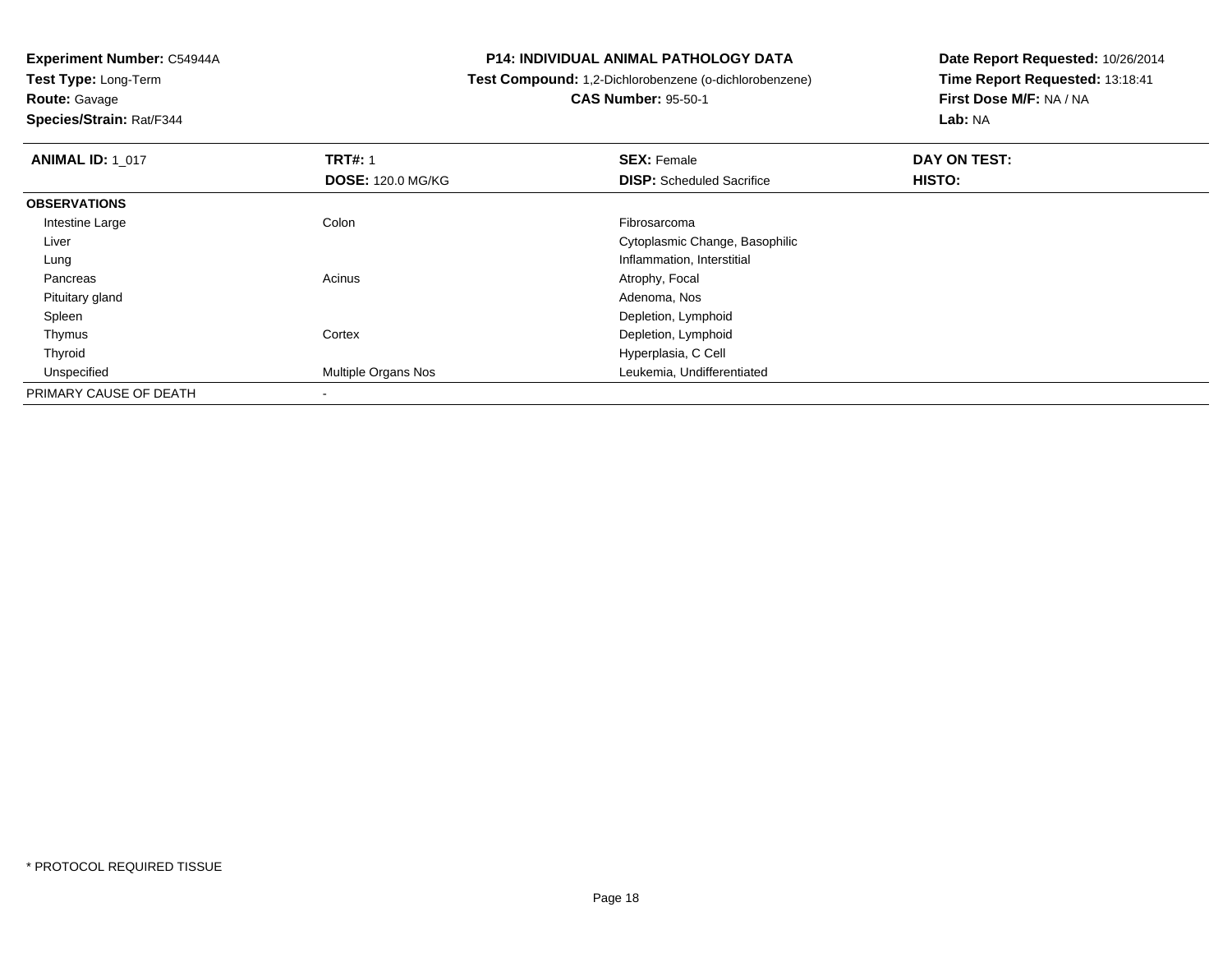**Route:** Gavage

**Species/Strain:** Rat/F344

### **P14: INDIVIDUAL ANIMAL PATHOLOGY DATA**

## **Test Compound:** 1,2-Dichlorobenzene (o-dichlorobenzene)**CAS Number:** 95-50-1

| <b>ANIMAL ID: 1 018</b> | <b>TRT#: 1</b>           | <b>SEX: Female</b>              | DAY ON TEST: |
|-------------------------|--------------------------|---------------------------------|--------------|
|                         | <b>DOSE: 120.0 MG/KG</b> | <b>DISP:</b> Moribund Sacrifice | HISTO:       |
| <b>OBSERVATIONS</b>     |                          |                                 |              |
| Heart                   | Myocardium Nos           | Degeneration, Nos               |              |
| Liver                   |                          | Cytoplasmic Change, Basophilic  |              |
|                         | Centrilobular            | Necrosis, Focal                 |              |
| Lung                    |                          | Aspiration, Foreign Body        |              |
| Lymph node              | Mesenteric Lymph Node    | Fibrosarcoma, Metastatic        |              |
|                         | Thoracic Lymph Node      | Pigmentation, Nos               |              |
| Pituitary gland         |                          | Adenoma, Nos                    |              |
| Spleen                  | Red Pulp                 | Hematopoiesis                   |              |
| Thyroid                 |                          | Hyperplasia, C Cell             |              |
| Urinary bladder         | Muscularis               | Fibrosarcoma, Metastatic        |              |
| Uterus                  |                          | Fibrosarcoma                    |              |
| PRIMARY CAUSE OF DEATH  | $\blacksquare$           |                                 |              |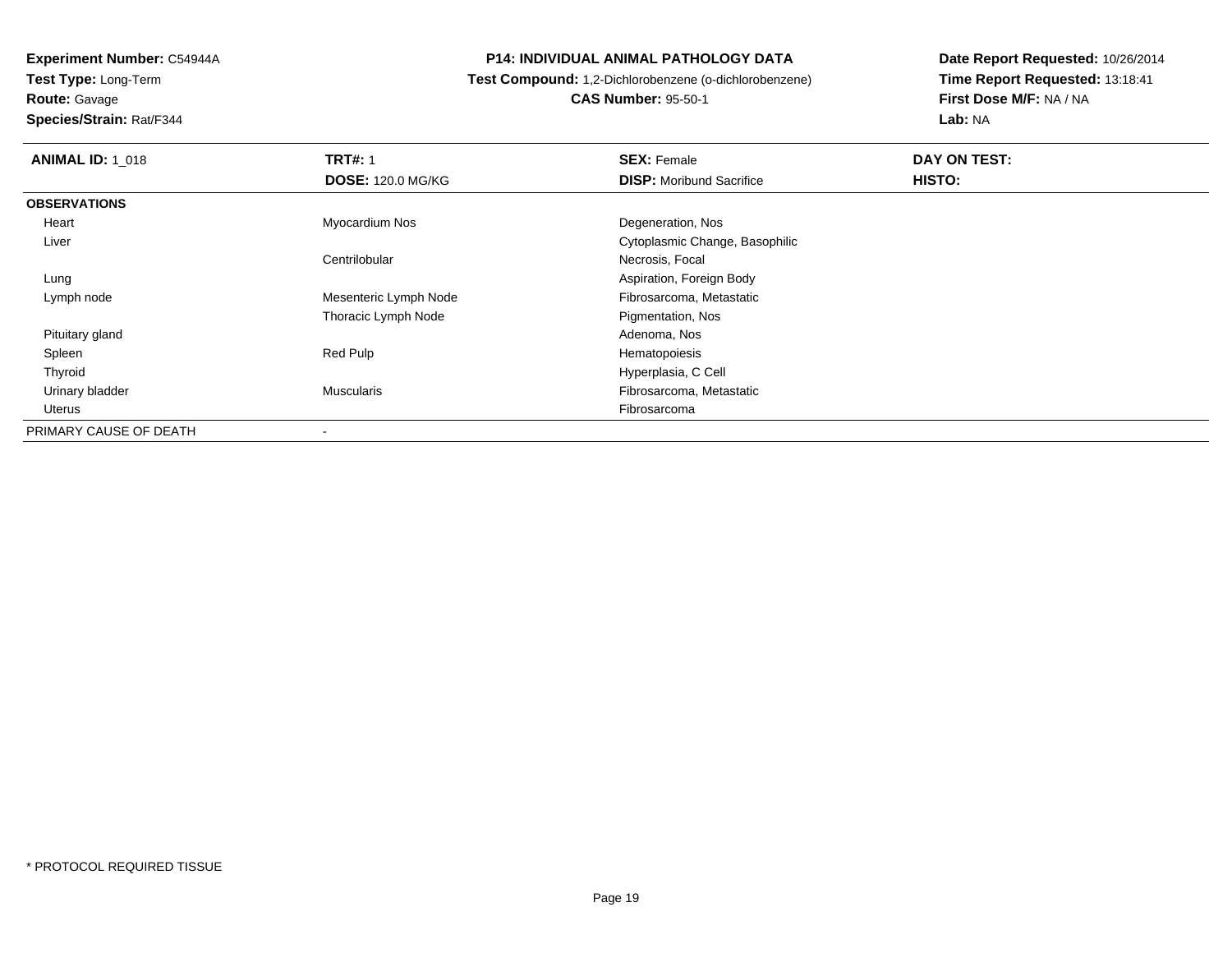**Experiment Number:** C54944A**Test Type:** Long-Term**Route:** Gavage

**Species/Strain:** Rat/F344

### **P14: INDIVIDUAL ANIMAL PATHOLOGY DATA**

**Test Compound:** 1,2-Dichlorobenzene (o-dichlorobenzene)

**CAS Number:** 95-50-1

| <b>ANIMAL ID: 1 019</b> | <b>TRT#: 1</b>           | <b>SEX: Female</b>                | DAY ON TEST: |  |
|-------------------------|--------------------------|-----------------------------------|--------------|--|
|                         | <b>DOSE: 120.0 MG/KG</b> | <b>DISP:</b> Scheduled Sacrifice  | HISTO:       |  |
| <b>OBSERVATIONS</b>     |                          |                                   |              |  |
| <b>Intestine Small</b>  | <b>Mesentery Nos</b>     | Inflammation, Granulomatous Focal |              |  |
| Kidney                  |                          | Nephropathy                       |              |  |
| Lung                    |                          | Aspiration, Foreign Body          |              |  |
| Lymph node              | Thoracic Lymph Node      | Inflammation, Granulomatous Focal |              |  |
| Pituitary gland         |                          | Adenoma, Nos                      |              |  |
| Thymus                  | Cortex                   | Depletion, Lymphoid               |              |  |
| Thyroid                 |                          | Hyperplasia, C Cell               |              |  |
| Uterus                  | <b>Endometrial Gland</b> | Cyst, Nos                         |              |  |
|                         |                          | <b>Endometrial Stromal Polyp</b>  |              |  |
| PRIMARY CAUSE OF DEATH  |                          |                                   |              |  |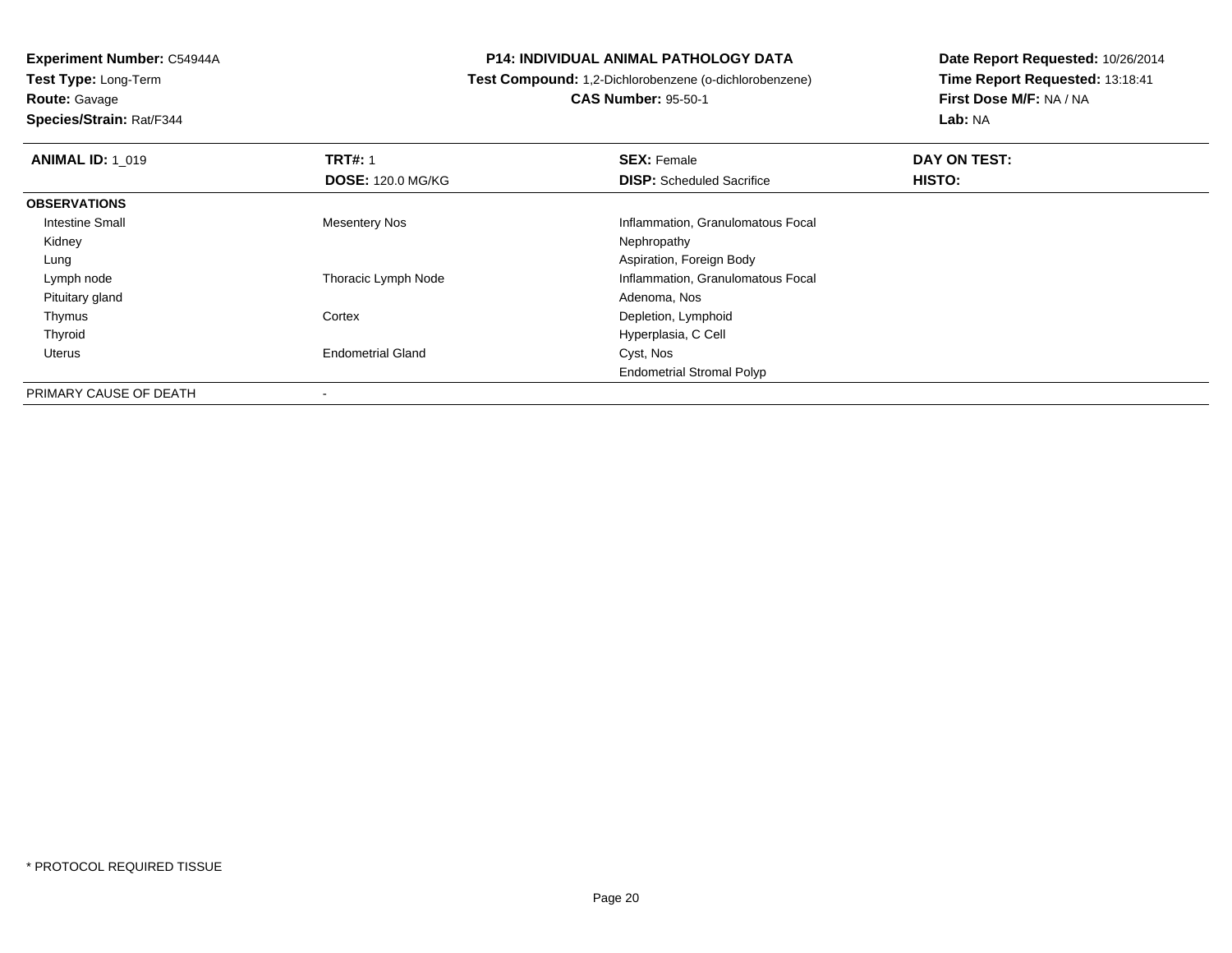| <b>P14: INDIVIDUAL ANIMAL PATHOLOGY DATA</b><br>Experiment Number: C54944A<br>Test Type: Long-Term<br>Test Compound: 1,2-Dichlorobenzene (o-dichlorobenzene) |                          | Date Report Requested: 10/26/2014 |                                 |
|--------------------------------------------------------------------------------------------------------------------------------------------------------------|--------------------------|-----------------------------------|---------------------------------|
|                                                                                                                                                              |                          |                                   | Time Report Requested: 13:18:41 |
| <b>Route: Gavage</b>                                                                                                                                         |                          | <b>CAS Number: 95-50-1</b>        | First Dose M/F: NA / NA         |
| Species/Strain: Rat/F344                                                                                                                                     |                          |                                   | Lab: NA                         |
| <b>ANIMAL ID: 1 020</b>                                                                                                                                      | <b>TRT#: 1</b>           | <b>SEX: Female</b>                | DAY ON TEST:                    |
|                                                                                                                                                              | <b>DOSE: 120.0 MG/KG</b> | <b>DISP:</b> Moribund Sacrifice   | HISTO:                          |
| <b>OBSERVATIONS</b>                                                                                                                                          |                          |                                   |                                 |
| Heart                                                                                                                                                        | Myocardium Nos           | Degeneration, Nos                 |                                 |
| Ovary                                                                                                                                                        |                          | Cyst, Corpus Luteum               |                                 |
| Pancreas                                                                                                                                                     | Acinus                   | Atrophy, Focal                    |                                 |
| Thymus                                                                                                                                                       | Cortex                   | Depletion, Lymphoid               |                                 |
| Thyroid                                                                                                                                                      |                          | Hyperplasia, C Cell               |                                 |
| Unspecified                                                                                                                                                  | Multiple Organs Nos      | Leukemia, Undifferentiated        |                                 |
| Uterus                                                                                                                                                       | <b>Endometrial Gland</b> | Hyperplasia, Cystic               |                                 |
| PRIMARY CAUSE OF DEATH                                                                                                                                       |                          |                                   |                                 |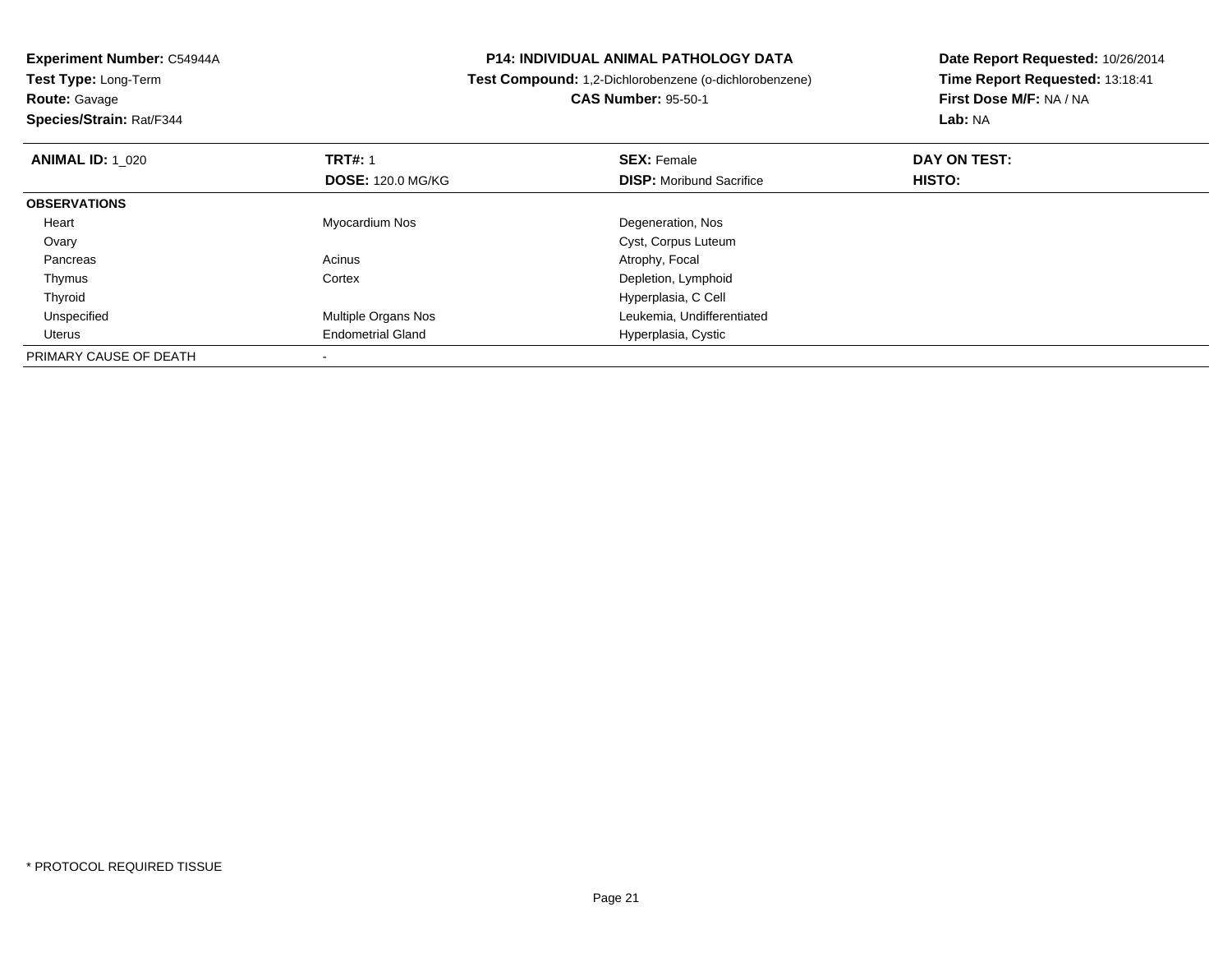**Route:** Gavage

**Species/Strain:** Rat/F344

### **P14: INDIVIDUAL ANIMAL PATHOLOGY DATA**

# **Test Compound:** 1,2-Dichlorobenzene (o-dichlorobenzene)**CAS Number:** 95-50-1

| <b>ANIMAL ID: 1 021</b> | <b>TRT#: 1</b>           | <b>SEX: Female</b>                | DAY ON TEST: |  |
|-------------------------|--------------------------|-----------------------------------|--------------|--|
|                         | <b>DOSE: 120.0 MG/KG</b> | <b>DISP:</b> Scheduled Sacrifice  | HISTO:       |  |
| <b>OBSERVATIONS</b>     |                          |                                   |              |  |
| Heart                   | Myocardium Nos           | Degeneration, Nos                 |              |  |
| Liver                   | <b>Bile Duct</b>         | Hyperplasia, Focal                |              |  |
| Lung                    |                          | Aspiration, Foreign Body          |              |  |
|                         |                          | Inflammation, Granulomatous Focal |              |  |
| Mammary gland           |                          | Fibroadenoma                      |              |  |
| Thymus                  | Cortex                   | Depletion, Lymphoid               |              |  |
| Thyroid                 |                          | Hyperplasia, C Cell               |              |  |
| Unspecified             | Multiple Organs Nos      | Leukemia, Undifferentiated        |              |  |
| Uterus                  | <b>Endometrial Gland</b> | Hyperplasia, Cystic               |              |  |
| PRIMARY CAUSE OF DEATH  |                          |                                   |              |  |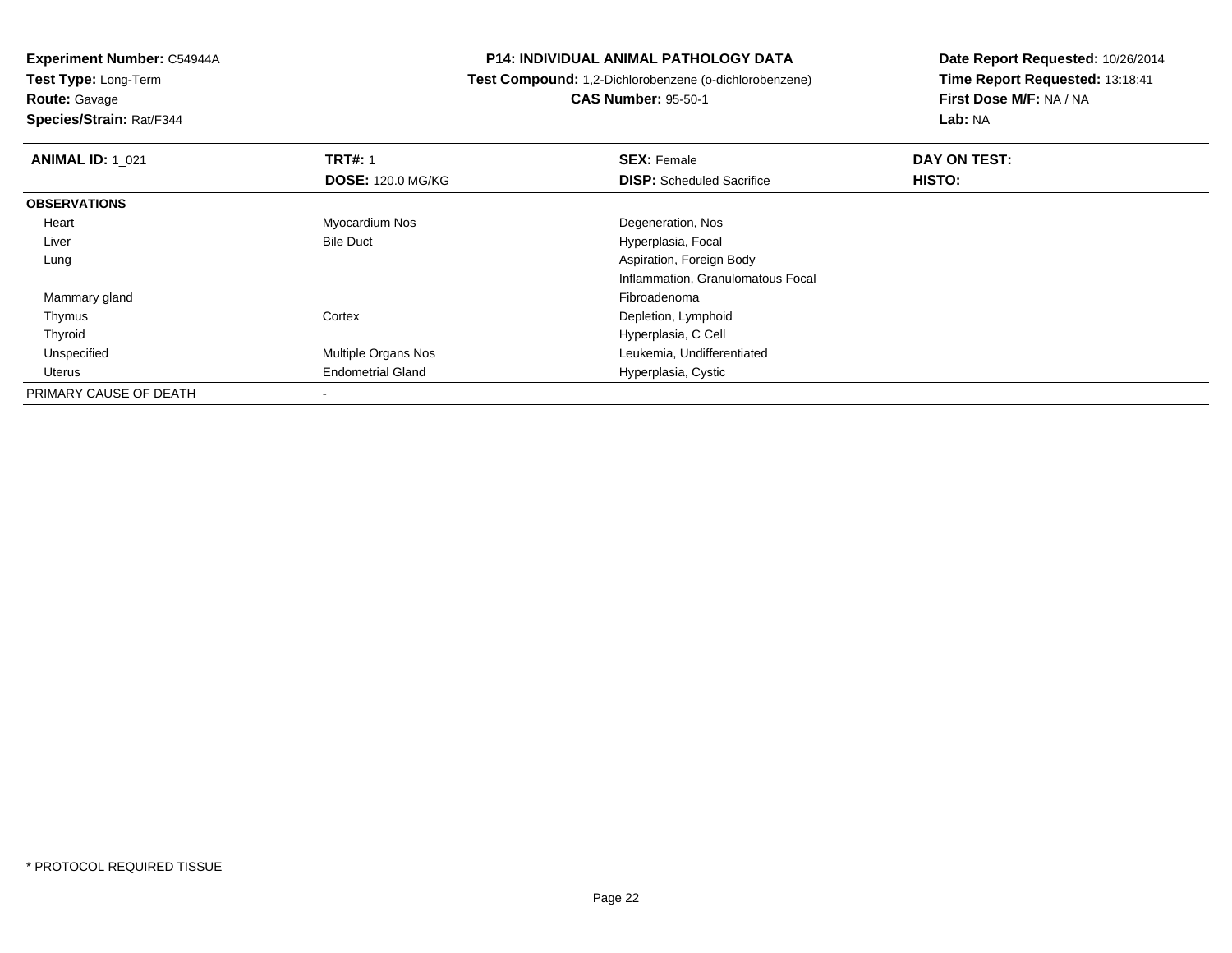**Route:** Gavage

**Species/Strain:** Rat/F344

### **P14: INDIVIDUAL ANIMAL PATHOLOGY DATA**

 **Test Compound:** 1,2-Dichlorobenzene (o-dichlorobenzene)**CAS Number:** 95-50-1

| <b>ANIMAL ID: 1_022</b> | <b>TRT#: 1</b>           | <b>SEX: Female</b>                | DAY ON TEST: |  |
|-------------------------|--------------------------|-----------------------------------|--------------|--|
|                         | <b>DOSE: 120.0 MG/KG</b> | <b>DISP:</b> Scheduled Sacrifice  | HISTO:       |  |
| <b>OBSERVATIONS</b>     |                          |                                   |              |  |
| Heart                   | Myocardium Nos           | Degeneration, Nos                 |              |  |
| Liver                   | <b>Bile Duct</b>         | Hyperplasia, Focal                |              |  |
|                         |                          | Inflammation, Granulomatous Focal |              |  |
| Lung                    |                          | Aspiration, Foreign Body          |              |  |
| Stomach                 | Submucosa                | Hyperplasia, Lymphoid             |              |  |
|                         | Submucosa                | Inflammation, Acute Focal         |              |  |
| Thymus                  | Cortex                   | Depletion, Lymphoid               |              |  |
| <b>Uterus</b>           |                          | <b>Endometrial Stromal Polyp</b>  |              |  |
| PRIMARY CAUSE OF DEATH  |                          |                                   |              |  |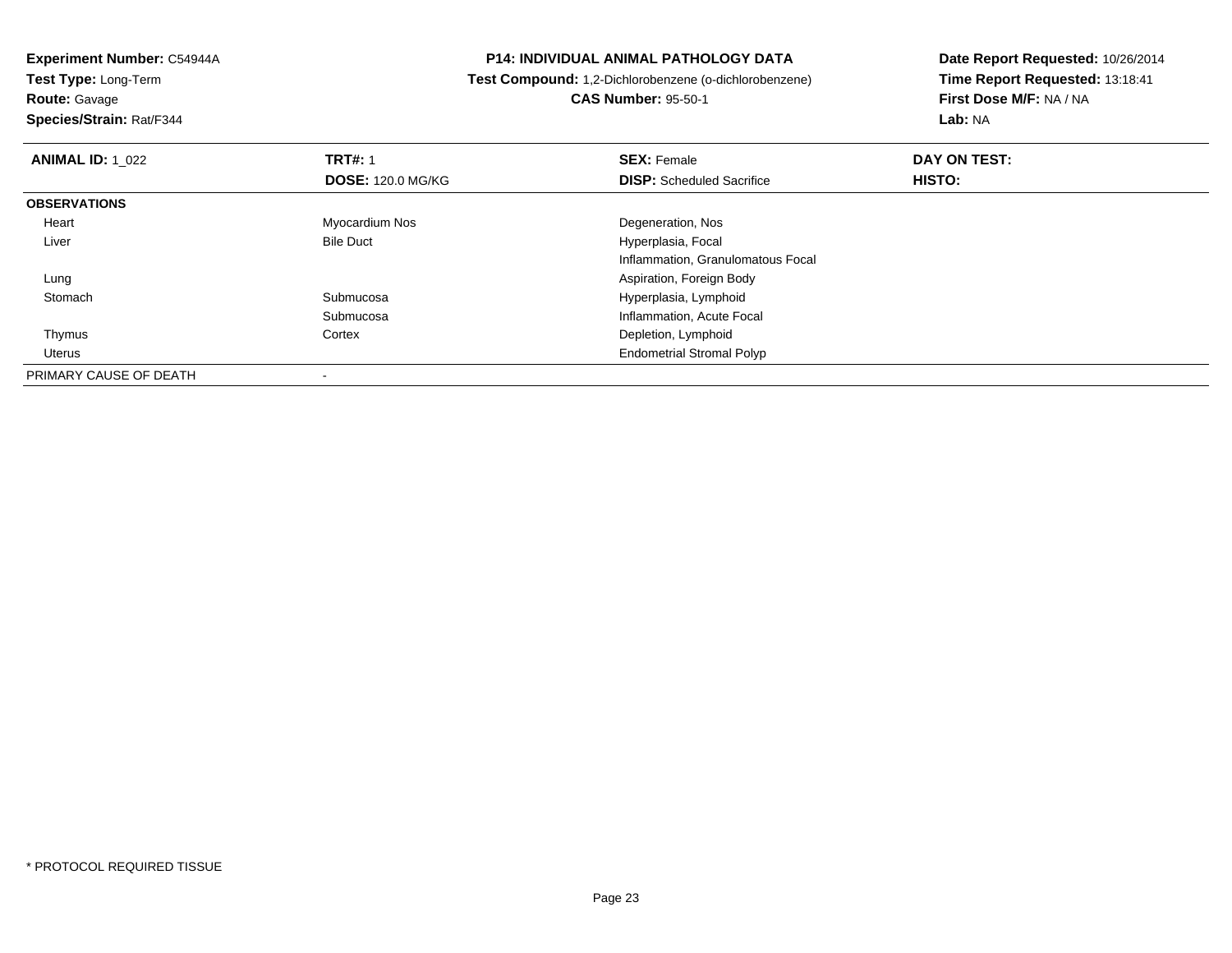| <b>Experiment Number: C54944A</b><br>Test Type: Long-Term<br><b>Route: Gavage</b><br>Species/Strain: Rat/F344 |                                            | <b>P14: INDIVIDUAL ANIMAL PATHOLOGY DATA</b><br>Test Compound: 1,2-Dichlorobenzene (o-dichlorobenzene)<br><b>CAS Number: 95-50-1</b> | Date Report Requested: 10/26/2014<br>Time Report Requested: 13:18:41<br>First Dose M/F: NA / NA<br>Lab: NA |
|---------------------------------------------------------------------------------------------------------------|--------------------------------------------|--------------------------------------------------------------------------------------------------------------------------------------|------------------------------------------------------------------------------------------------------------|
| <b>ANIMAL ID:</b> 1 023                                                                                       | <b>TRT#: 1</b><br><b>DOSE: 120.0 MG/KG</b> | <b>SEX: Female</b><br><b>DISP:</b> Moribund Sacrifice                                                                                | DAY ON TEST:<br>HISTO:                                                                                     |
| <b>OBSERVATIONS</b>                                                                                           |                                            |                                                                                                                                      |                                                                                                            |
| Heart                                                                                                         | Myocardium Nos                             | Degeneration, Nos                                                                                                                    |                                                                                                            |
| Trachea                                                                                                       |                                            | Inflammation, Chronic Focal                                                                                                          |                                                                                                            |
| Unspecified                                                                                                   | Multiple Organs Nos                        | Leukemia, Undifferentiated                                                                                                           |                                                                                                            |
| PRIMARY CAUSE OF DEATH                                                                                        |                                            |                                                                                                                                      |                                                                                                            |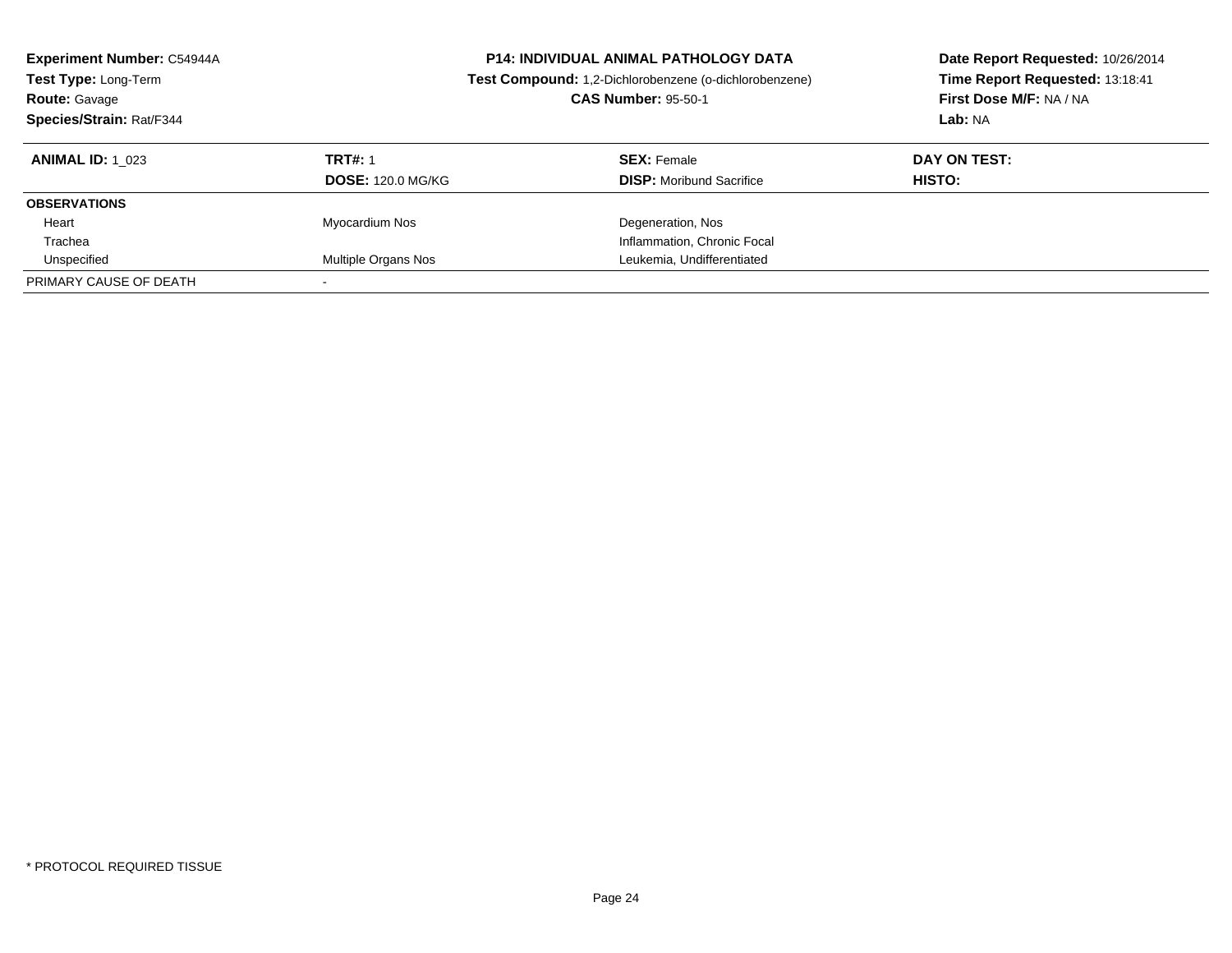**Route:** Gavage

**Species/Strain:** Rat/F344

### **P14: INDIVIDUAL ANIMAL PATHOLOGY DATA**

# **Test Compound:** 1,2-Dichlorobenzene (o-dichlorobenzene)**CAS Number:** 95-50-1

| <b>ANIMAL ID: 1_024</b> | <b>TRT#: 1</b>           | <b>SEX: Female</b>                | DAY ON TEST: |  |
|-------------------------|--------------------------|-----------------------------------|--------------|--|
|                         | <b>DOSE: 120.0 MG/KG</b> | <b>DISP:</b> Scheduled Sacrifice  | HISTO:       |  |
| <b>OBSERVATIONS</b>     |                          |                                   |              |  |
| Heart                   | Myocardium Nos           | Degeneration, Nos                 |              |  |
| Kidney                  |                          | Nephropathy                       |              |  |
| Liver                   |                          | Inflammation, Granulomatous Focal |              |  |
| Lung                    |                          | Aspiration, Foreign Body          |              |  |
|                         |                          | Inflammation, Interstitial        |              |  |
| Lymph node              | Mandibular Lymph Node    | Hemorrhage                        |              |  |
| Pancreas                | Acinus                   | Atrophy, Focal                    |              |  |
| Pituitary gland         |                          | Adenoma, Nos                      |              |  |
| Thymus                  | Cortex                   | Depletion, Lymphoid               |              |  |
| Thyroid                 |                          | Hyperplasia, C Cell               |              |  |
| PRIMARY CAUSE OF DEATH  | -                        |                                   |              |  |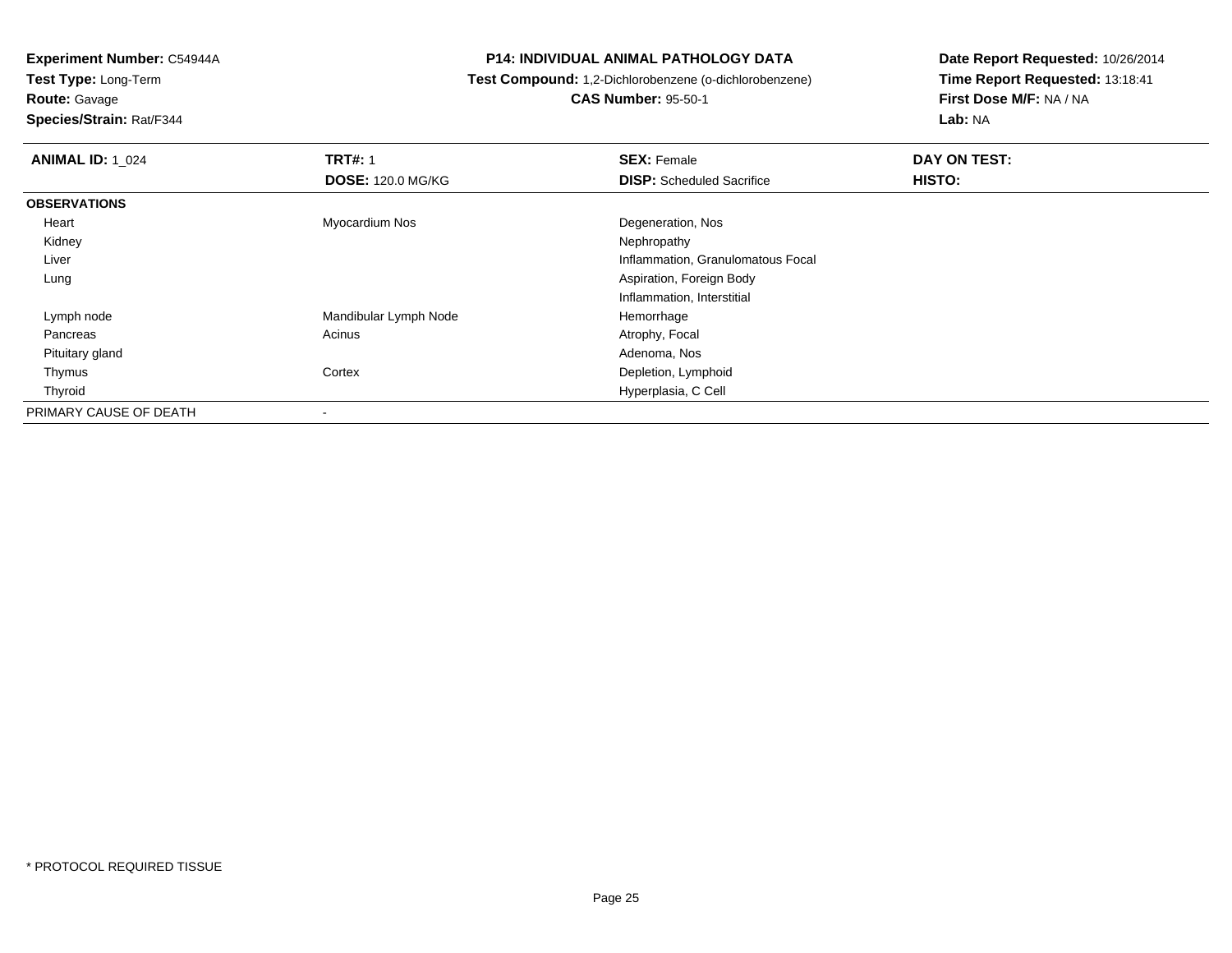| Experiment Number: C54944A<br>Test Type: Long-Term<br><b>Route: Gavage</b><br>Species/Strain: Rat/F344 |                           | <b>P14: INDIVIDUAL ANIMAL PATHOLOGY DATA</b><br>Test Compound: 1,2-Dichlorobenzene (o-dichlorobenzene)<br><b>CAS Number: 95-50-1</b> | Date Report Requested: 10/26/2014<br>Time Report Requested: 13:18:41<br>First Dose M/F: NA / NA<br>Lab: NA |
|--------------------------------------------------------------------------------------------------------|---------------------------|--------------------------------------------------------------------------------------------------------------------------------------|------------------------------------------------------------------------------------------------------------|
| <b>ANIMAL ID: 1 025</b>                                                                                | <b>TRT#: 1</b>            | <b>SEX: Female</b>                                                                                                                   | DAY ON TEST:                                                                                               |
|                                                                                                        | <b>DOSE: 120.0 MG/KG</b>  | <b>DISP:</b> Moribund Sacrifice                                                                                                      | <b>HISTO:</b>                                                                                              |
| <b>OBSERVATIONS</b>                                                                                    |                           |                                                                                                                                      |                                                                                                            |
| Heart                                                                                                  | Myocardium Nos            | Degeneration, Nos                                                                                                                    |                                                                                                            |
| Kidney                                                                                                 |                           | Nephropathy                                                                                                                          |                                                                                                            |
| Lung                                                                                                   |                           | Alveolar Macrophages                                                                                                                 |                                                                                                            |
| Thymus                                                                                                 | Cortex                    | Depletion, Lymphoid                                                                                                                  |                                                                                                            |
| Unspecified                                                                                            | Multiple Organs Nos       | Leukemia, Undifferentiated                                                                                                           |                                                                                                            |
| Uterus                                                                                                 | <b>Endometrial Stroma</b> | Pigmentation, Nos                                                                                                                    |                                                                                                            |
| PRIMARY CAUSE OF DEATH                                                                                 |                           |                                                                                                                                      |                                                                                                            |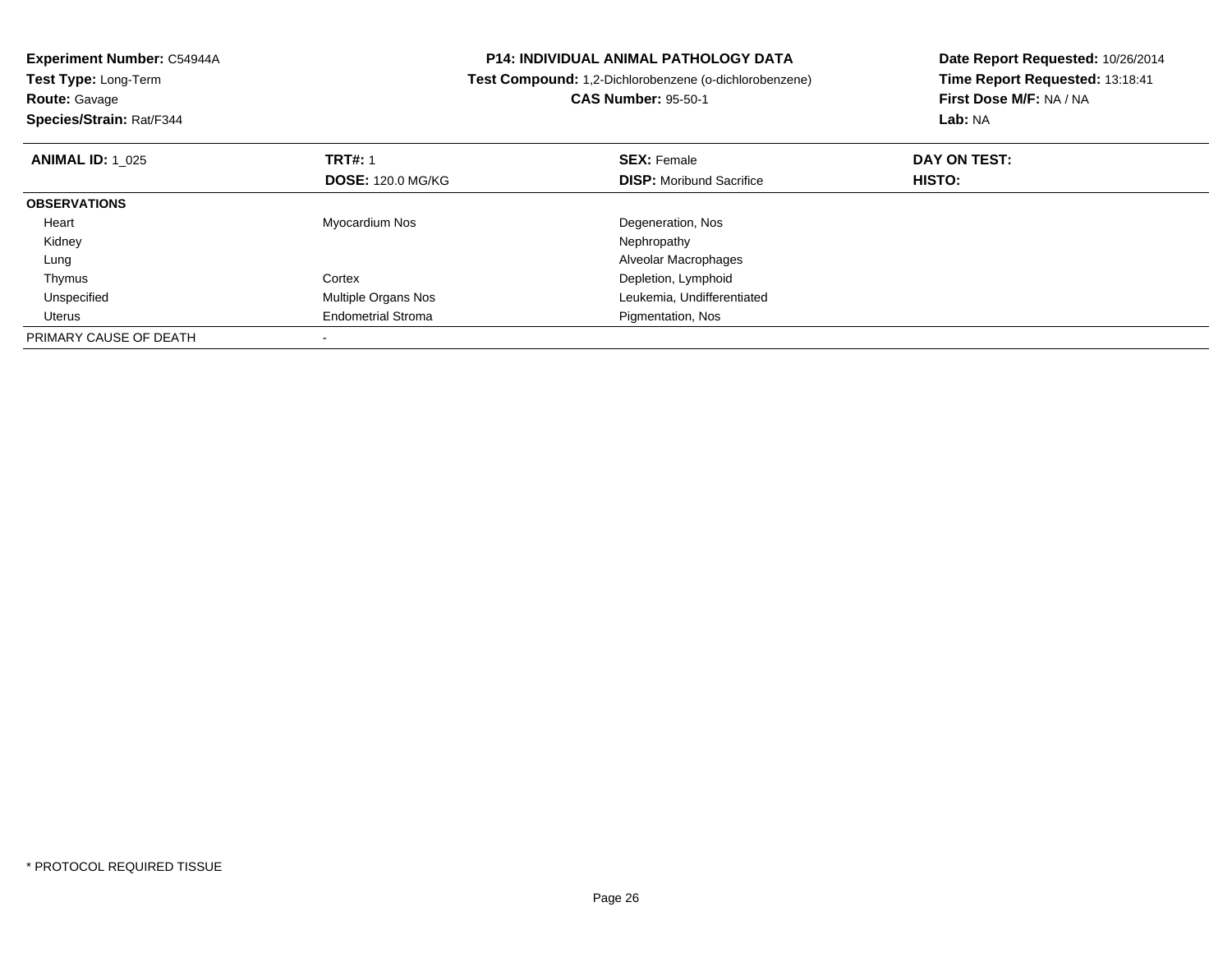**Route:** Gavage

**Species/Strain:** Rat/F344

### **P14: INDIVIDUAL ANIMAL PATHOLOGY DATA**

# **Test Compound:** 1,2-Dichlorobenzene (o-dichlorobenzene)

**CAS Number:** 95-50-1

| <b>ANIMAL ID: 1_026</b> | <b>TRT#: 1</b>            | <b>SEX:</b> Female                | DAY ON TEST: |  |
|-------------------------|---------------------------|-----------------------------------|--------------|--|
|                         | <b>DOSE: 120.0 MG/KG</b>  | <b>DISP:</b> Scheduled Sacrifice  | HISTO:       |  |
| <b>OBSERVATIONS</b>     |                           |                                   |              |  |
| Adrenal gland           |                           | Pheochromocytoma                  |              |  |
| Clitoral gland          |                           | Inflammation, Active Chronic      |              |  |
| Heart                   | Myocardium Nos            | Degeneration, Nos                 |              |  |
| Kidney                  |                           | Nephropathy                       |              |  |
| Liver                   |                           | Inflammation, Granulomatous Focal |              |  |
| Lymph node              | Mandibular Lymph Node     | Erythrophagocytosis               |              |  |
|                         | Mandibular Lymph Node     | Hemorrhage                        |              |  |
| Mammary gland           |                           | Dilatation, Nos                   |              |  |
| Pancreas                | Acinus                    | Atrophy, Focal                    |              |  |
| Pituitary gland         | <b>Anterior Pituitary</b> | Cyst, Embryonal Duct              |              |  |
| Salivary gland          |                           | <b>Focal Cellular Change</b>      |              |  |
| Uterus                  | <b>Endometrial Gland</b>  | Hyperplasia, Cystic               |              |  |
| PRIMARY CAUSE OF DEATH  | $\overline{\phantom{a}}$  |                                   |              |  |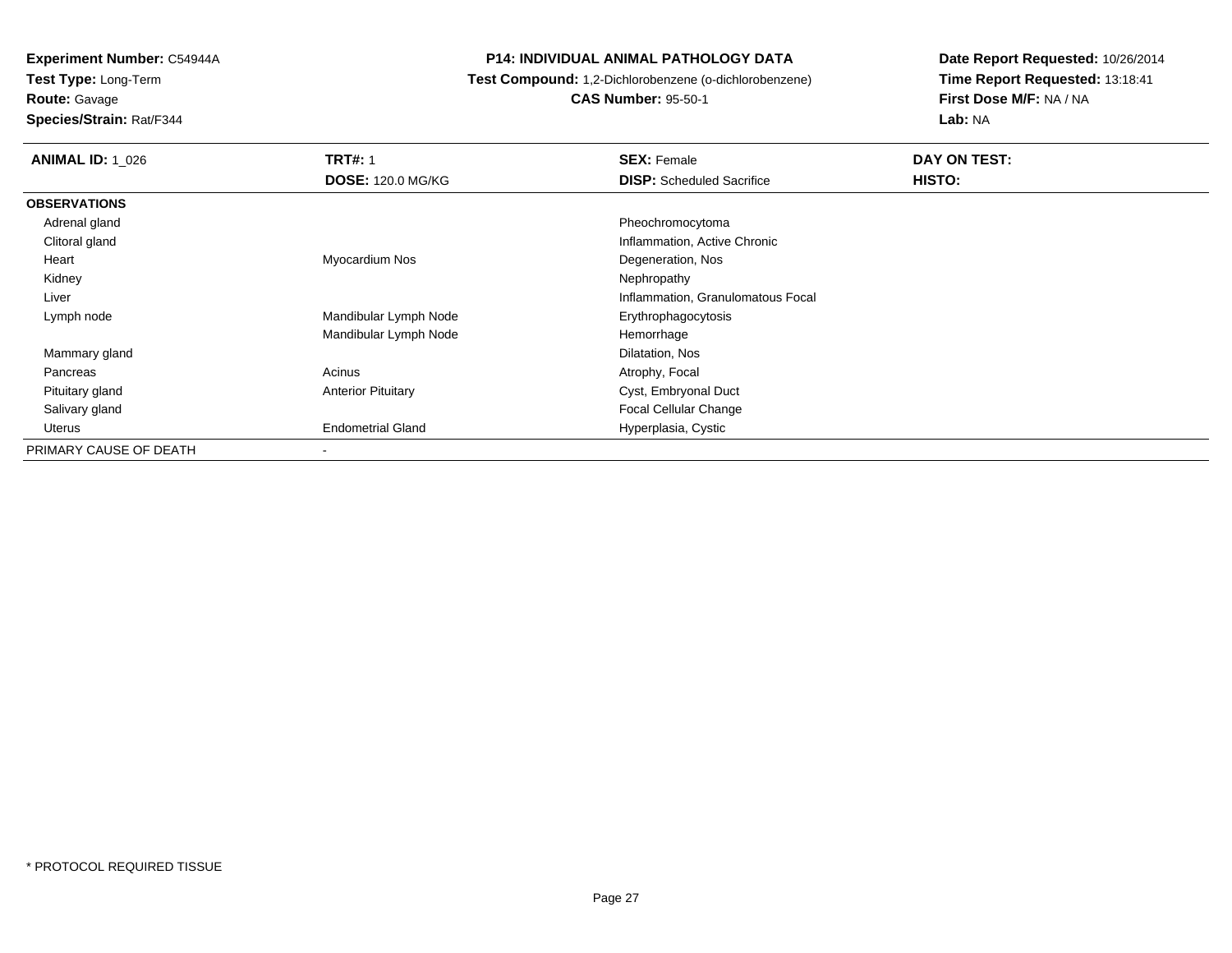| <b>Experiment Number: C54944A</b><br>Test Type: Long-Term<br><b>Route: Gavage</b><br>Species/Strain: Rat/F344 |                                            | <b>P14: INDIVIDUAL ANIMAL PATHOLOGY DATA</b><br>Test Compound: 1,2-Dichlorobenzene (o-dichlorobenzene)<br><b>CAS Number: 95-50-1</b> | Date Report Requested: 10/26/2014<br>Time Report Requested: 13:18:41<br>First Dose M/F: NA / NA<br>Lab: NA |
|---------------------------------------------------------------------------------------------------------------|--------------------------------------------|--------------------------------------------------------------------------------------------------------------------------------------|------------------------------------------------------------------------------------------------------------|
| <b>ANIMAL ID: 1 027</b>                                                                                       | <b>TRT#: 1</b><br><b>DOSE: 120.0 MG/KG</b> | <b>SEX: Female</b><br><b>DISP:</b> Accidently Killed                                                                                 | DAY ON TEST:<br>HISTO:                                                                                     |
| <b>OBSERVATIONS</b>                                                                                           |                                            |                                                                                                                                      |                                                                                                            |
| Lung                                                                                                          |                                            | Aspiration, Foreign Body                                                                                                             |                                                                                                            |
| Thymus                                                                                                        |                                            | Hemorrhage                                                                                                                           |                                                                                                            |
| PRIMARY CAUSE OF DEATH                                                                                        |                                            |                                                                                                                                      |                                                                                                            |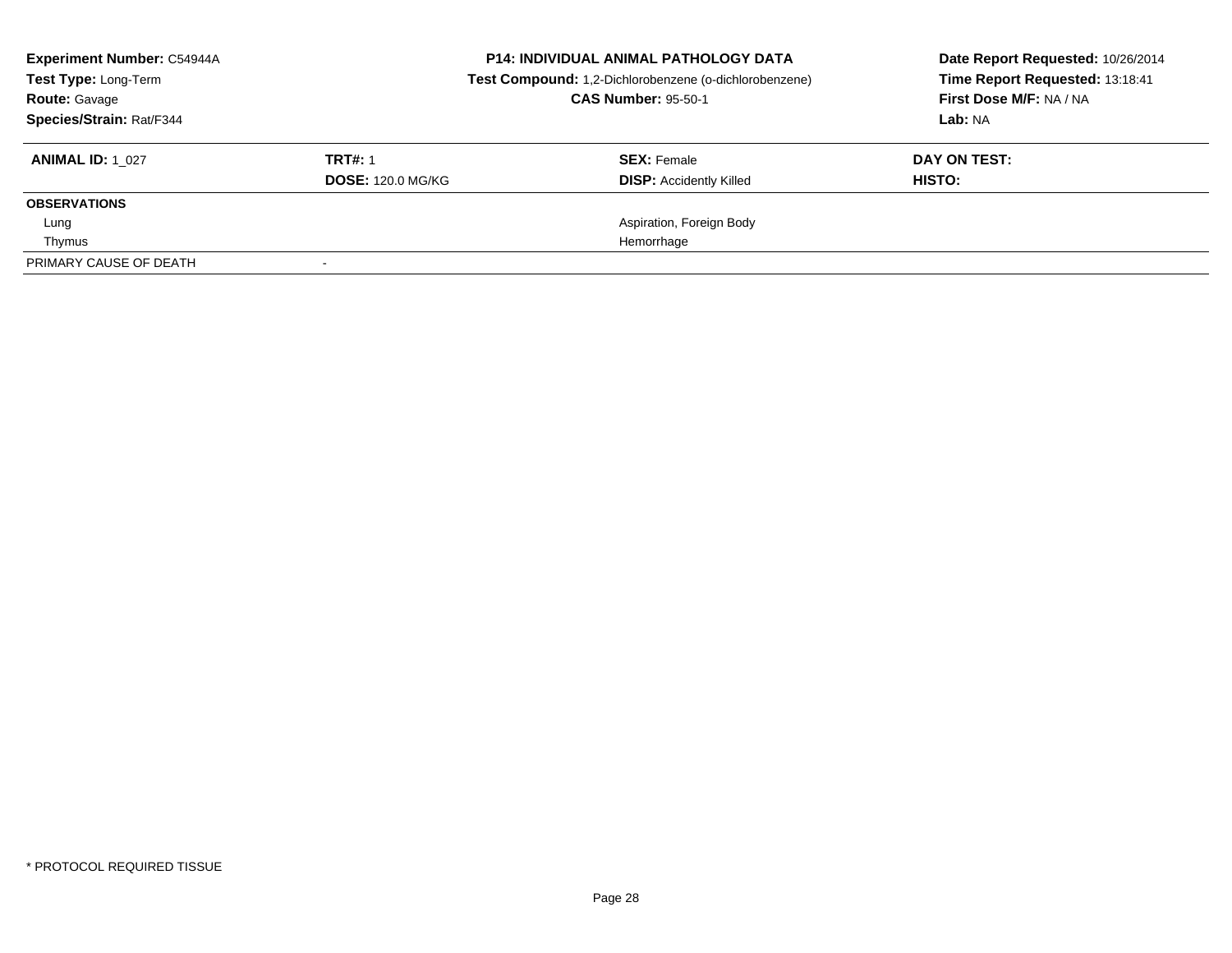**Route:** Gavage

**Species/Strain:** Rat/F344

### **P14: INDIVIDUAL ANIMAL PATHOLOGY DATA**

 **Test Compound:** 1,2-Dichlorobenzene (o-dichlorobenzene)**CAS Number:** 95-50-1

| <b>ANIMAL ID: 1_028</b> | <b>TRT#: 1</b>           | <b>SEX: Female</b>                 | DAY ON TEST: |  |
|-------------------------|--------------------------|------------------------------------|--------------|--|
|                         | <b>DOSE: 120.0 MG/KG</b> | <b>DISP:</b> Scheduled Sacrifice   | HISTO:       |  |
| <b>OBSERVATIONS</b>     |                          |                                    |              |  |
| Bone                    | Femur                    | Osteosclerosis                     |              |  |
| Heart                   | Myocardium Nos           | Degeneration, Nos                  |              |  |
| Liver                   |                          | Cytoplasmic Change, Basophilic     |              |  |
|                         | <b>Bile Duct</b>         | Hyperplasia, Focal                 |              |  |
| Lung                    |                          | Aspiration, Foreign Body           |              |  |
| Lymph node              | Mandibular Lymph Node    | Cyst, Nos                          |              |  |
|                         | Mandibular Lymph Node    | Hemorrhage                         |              |  |
| Mammary gland           |                          | Hyperplasia, Cystic                |              |  |
| Ovary                   |                          | Cyst, Parovarian                   |              |  |
| Thymus                  | Cortex                   | Depletion, Lymphoid                |              |  |
| Thyroid                 |                          | C-Cell Carcinoma                   |              |  |
| <b>Uterus</b>           |                          | <b>Endometrial Stromal Polyp</b>   |              |  |
|                         |                          | <b>Endometrial Stromal Sarcoma</b> |              |  |
|                         | Endometrium              | Hyperplasia, Diffuse               |              |  |
| PRIMARY CAUSE OF DEATH  | $\overline{\phantom{a}}$ |                                    |              |  |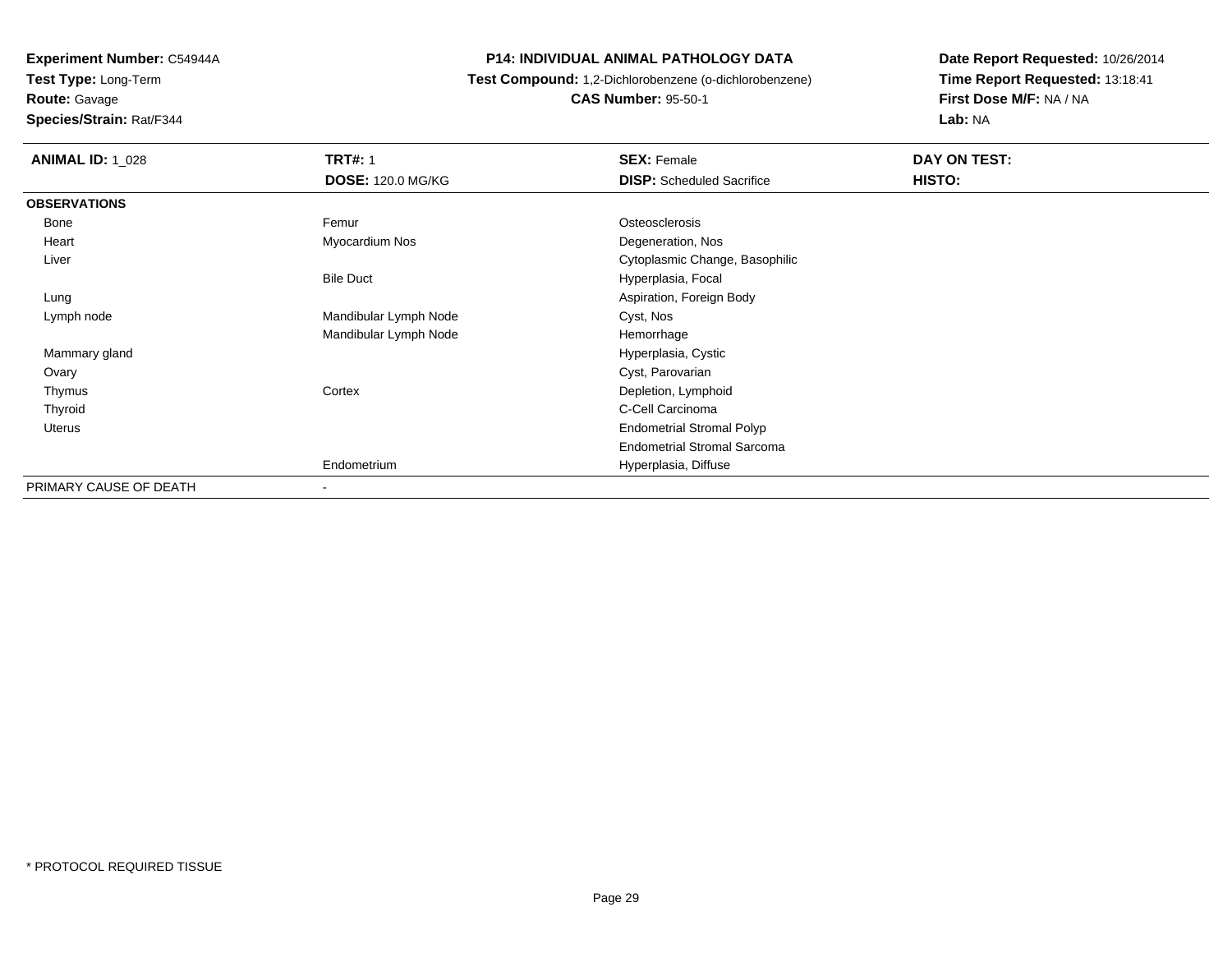| Experiment Number: C54944A<br>Test Type: Long-Term<br><b>Route: Gavage</b><br>Species/Strain: Rat/F344 | <b>P14: INDIVIDUAL ANIMAL PATHOLOGY DATA</b><br>Test Compound: 1,2-Dichlorobenzene (o-dichlorobenzene)<br><b>CAS Number: 95-50-1</b> |                            | Date Report Requested: 10/26/2014<br>Time Report Requested: 13:18:41<br>First Dose M/F: NA / NA<br>Lab: NA |
|--------------------------------------------------------------------------------------------------------|--------------------------------------------------------------------------------------------------------------------------------------|----------------------------|------------------------------------------------------------------------------------------------------------|
| <b>ANIMAL ID: 1 029</b>                                                                                | <b>TRT#: 1</b>                                                                                                                       | <b>SEX: Female</b>         | DAY ON TEST:                                                                                               |
|                                                                                                        | <b>DOSE: 120.0 MG/KG</b>                                                                                                             | <b>DISP: Natural Death</b> | <b>HISTO:</b>                                                                                              |
| <b>OBSERVATIONS</b>                                                                                    |                                                                                                                                      |                            |                                                                                                            |
| Heart                                                                                                  | Myocardium Nos                                                                                                                       | Degeneration, Nos          |                                                                                                            |
| Liver                                                                                                  | <b>Hepatic Sinusoid</b>                                                                                                              | Congestion, Nos            |                                                                                                            |
|                                                                                                        |                                                                                                                                      | Neoplastic Nodule          |                                                                                                            |
| Lung                                                                                                   |                                                                                                                                      | Aspiration, Foreign Body   |                                                                                                            |
| Spleen                                                                                                 |                                                                                                                                      | Depletion, Lymphoid        |                                                                                                            |
| PRIMARY CAUSE OF DEATH                                                                                 |                                                                                                                                      |                            |                                                                                                            |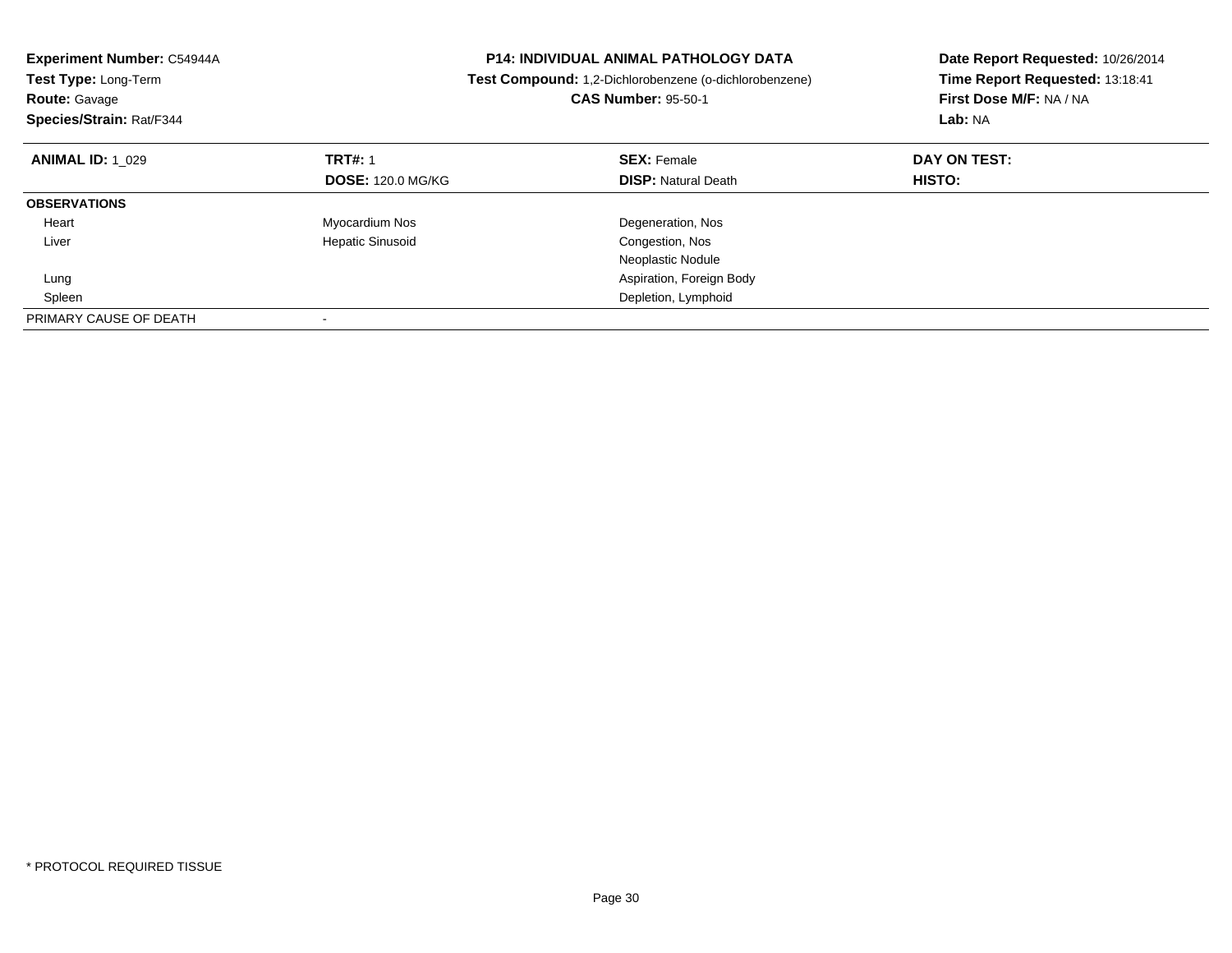**Route:** Gavage

**Species/Strain:** Rat/F344

### **P14: INDIVIDUAL ANIMAL PATHOLOGY DATA**

# **Test Compound:** 1,2-Dichlorobenzene (o-dichlorobenzene)**CAS Number:** 95-50-1

| <b>ANIMAL ID: 1 030</b> | <b>TRT#: 1</b>           | <b>SEX: Female</b>                | DAY ON TEST: |
|-------------------------|--------------------------|-----------------------------------|--------------|
|                         | <b>DOSE: 120.0 MG/KG</b> | <b>DISP:</b> Scheduled Sacrifice  | HISTO:       |
| <b>OBSERVATIONS</b>     |                          |                                   |              |
| Adrenal gland           | Zona Fasciculata         | Lipoidosis                        |              |
| Heart                   | Myocardium Nos           | Degeneration, Nos                 |              |
| <b>Intestine Small</b>  | Mesentery Nos            | Inflammation, Granulomatous Focal |              |
| Kidney                  |                          | Nephropathy                       |              |
| Liver                   |                          | Cytoplasmic Change, Basophilic    |              |
|                         |                          | Inflammation, Granulomatous Focal |              |
| Lung                    |                          | Inflammation, Granulomatous Focal |              |
| Mammary gland           |                          | Fibroadenoma                      |              |
|                         |                          | Hyperplasia, Cystic               |              |
| Pituitary gland         |                          | Adenoma, Nos                      |              |
| Thymus                  | Cortex                   | Depletion, Lymphoid               |              |
| PRIMARY CAUSE OF DEATH  | $\blacksquare$           |                                   |              |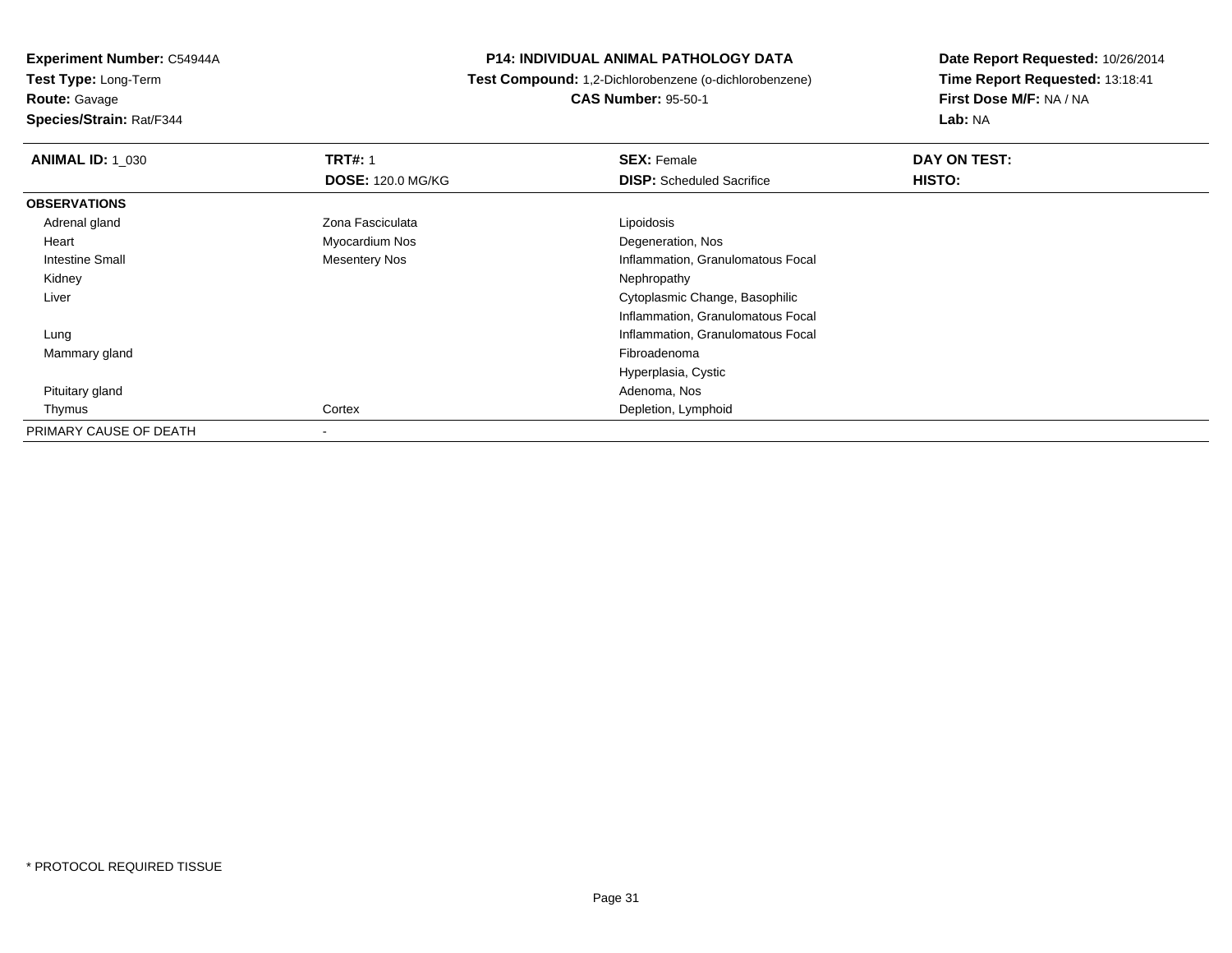| <b>Experiment Number: C54944A</b><br>Test Type: Long-Term<br><b>Route: Gavage</b><br>Species/Strain: Rat/F344 |                          | <b>P14: INDIVIDUAL ANIMAL PATHOLOGY DATA</b><br>Test Compound: 1,2-Dichlorobenzene (o-dichlorobenzene)<br><b>CAS Number: 95-50-1</b> | Date Report Requested: 10/26/2014<br>Time Report Requested: 13:18:41<br>First Dose M/F: NA / NA<br>Lab: NA |
|---------------------------------------------------------------------------------------------------------------|--------------------------|--------------------------------------------------------------------------------------------------------------------------------------|------------------------------------------------------------------------------------------------------------|
| <b>ANIMAL ID: 1 031</b>                                                                                       | <b>TRT#: 1</b>           | <b>SEX: Female</b>                                                                                                                   | DAY ON TEST:                                                                                               |
|                                                                                                               | <b>DOSE: 120.0 MG/KG</b> | <b>DISP: Natural Death</b>                                                                                                           | HISTO:                                                                                                     |
| <b>OBSERVATIONS</b>                                                                                           |                          |                                                                                                                                      |                                                                                                            |
| Heart                                                                                                         | Myocardium Nos           | Degeneration, Nos                                                                                                                    |                                                                                                            |
| Lung                                                                                                          |                          | Aspiration, Foreign Body                                                                                                             |                                                                                                            |
| Uterus                                                                                                        |                          | Dilatation, Nos                                                                                                                      |                                                                                                            |
| PRIMARY CAUSE OF DEATH                                                                                        |                          |                                                                                                                                      |                                                                                                            |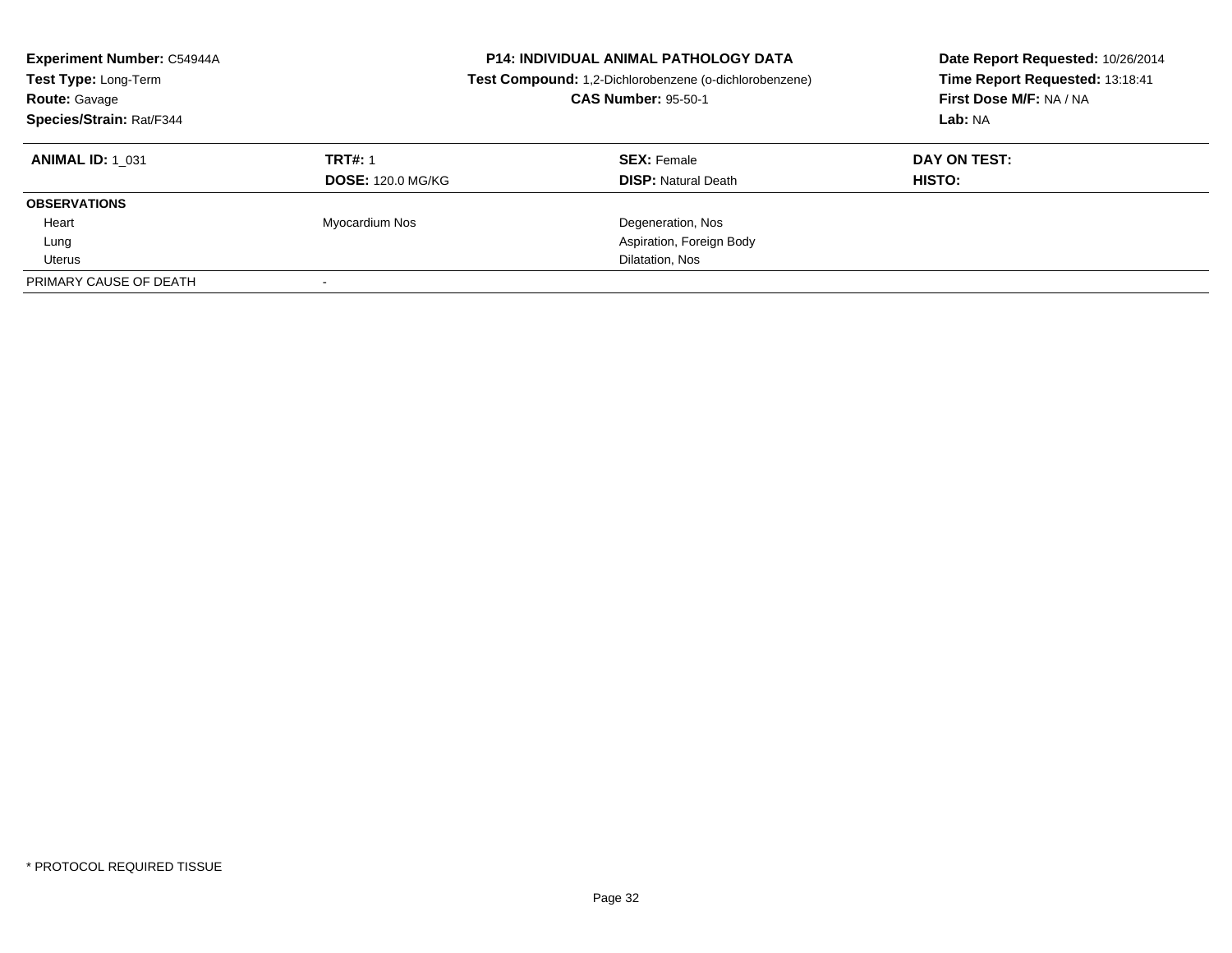| <b>Experiment Number: C54944A</b><br>Test Type: Long-Term<br><b>Route: Gavage</b><br>Species/Strain: Rat/F344 |                                            | <b>P14: INDIVIDUAL ANIMAL PATHOLOGY DATA</b><br>Test Compound: 1,2-Dichlorobenzene (o-dichlorobenzene)<br><b>CAS Number: 95-50-1</b> | Date Report Requested: 10/26/2014<br>Time Report Requested: 13:18:41<br>First Dose M/F: NA / NA<br>Lab: NA |  |
|---------------------------------------------------------------------------------------------------------------|--------------------------------------------|--------------------------------------------------------------------------------------------------------------------------------------|------------------------------------------------------------------------------------------------------------|--|
| <b>ANIMAL ID: 1 032</b>                                                                                       | <b>TRT#: 1</b><br><b>DOSE: 120.0 MG/KG</b> | <b>SEX: Female</b><br><b>DISP:</b> Natural Death                                                                                     | DAY ON TEST:<br><b>HISTO:</b>                                                                              |  |
| <b>OBSERVATIONS</b>                                                                                           |                                            |                                                                                                                                      |                                                                                                            |  |
| Heart                                                                                                         | Myocardium Nos                             | Inflammation, Interstitial                                                                                                           |                                                                                                            |  |
| Lung                                                                                                          |                                            | Edema, Nos                                                                                                                           |                                                                                                            |  |
| PRIMARY CAUSE OF DEATH                                                                                        |                                            |                                                                                                                                      |                                                                                                            |  |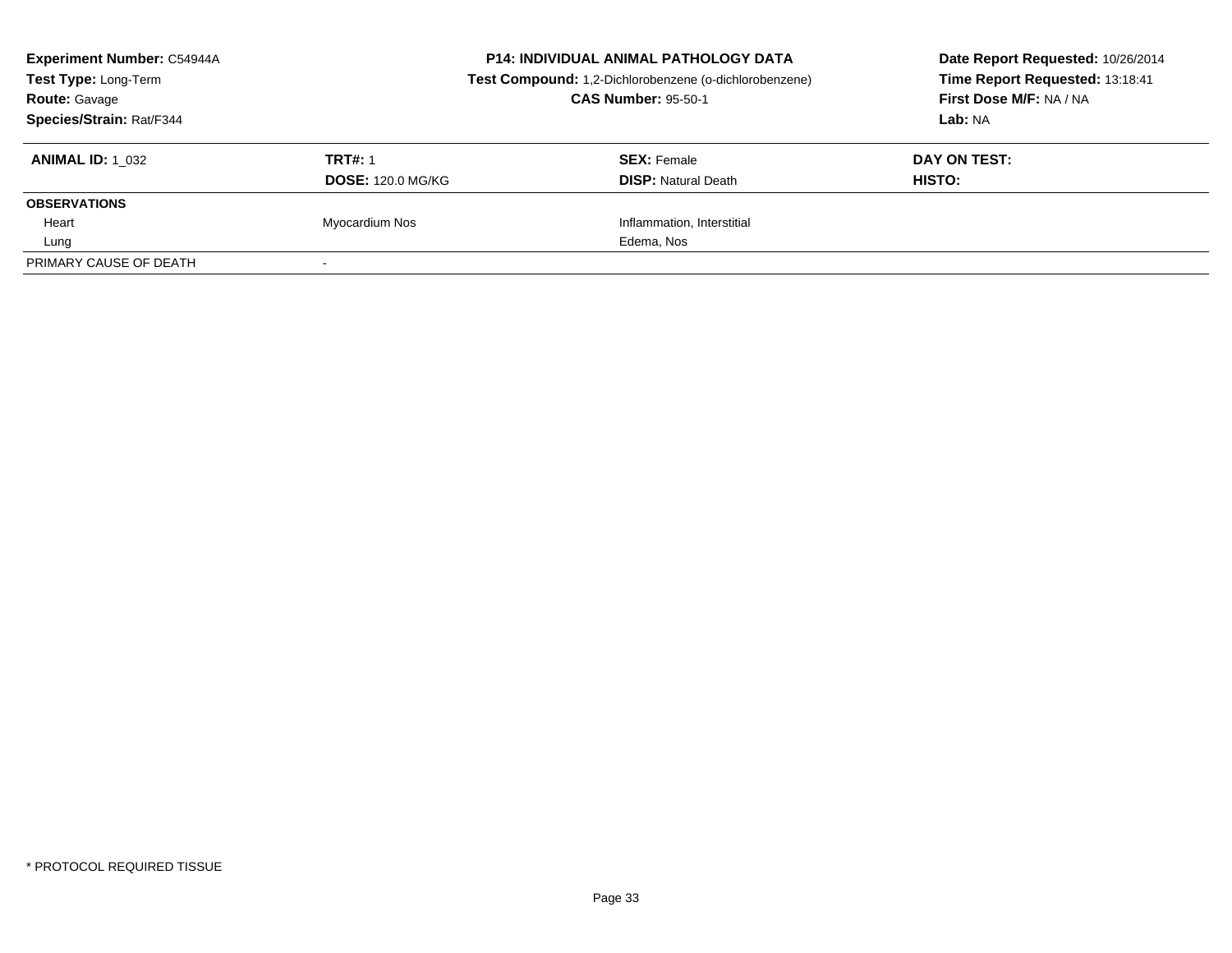| Experiment Number: C54944A<br>Test Type: Long-Term<br><b>Route: Gavage</b><br>Species/Strain: Rat/F344 | <b>P14: INDIVIDUAL ANIMAL PATHOLOGY DATA</b><br>Test Compound: 1,2-Dichlorobenzene (o-dichlorobenzene)<br><b>CAS Number: 95-50-1</b> |                                 | Date Report Requested: 10/26/2014<br>Time Report Requested: 13:18:41<br>First Dose M/F: NA / NA<br>Lab: NA |
|--------------------------------------------------------------------------------------------------------|--------------------------------------------------------------------------------------------------------------------------------------|---------------------------------|------------------------------------------------------------------------------------------------------------|
| <b>ANIMAL ID: 1_033</b>                                                                                | <b>TRT#: 1</b>                                                                                                                       | <b>SEX: Female</b>              | DAY ON TEST:                                                                                               |
|                                                                                                        | <b>DOSE: 120.0 MG/KG</b>                                                                                                             | <b>DISP:</b> Moribund Sacrifice | <b>HISTO:</b>                                                                                              |
| <b>OBSERVATIONS</b>                                                                                    |                                                                                                                                      |                                 |                                                                                                            |
| <b>Brain</b>                                                                                           |                                                                                                                                      | Astrocytoma                     |                                                                                                            |
| Liver                                                                                                  | Centrilobular                                                                                                                        | Necrosis, Focal                 |                                                                                                            |
| Lung                                                                                                   |                                                                                                                                      | Aspiration, Foreign Body        |                                                                                                            |
| Ovary                                                                                                  |                                                                                                                                      | Atrophy, Senile                 |                                                                                                            |
| Pancreas                                                                                               | Acinus                                                                                                                               | Atrophy, Focal                  |                                                                                                            |
| Pituitary gland                                                                                        |                                                                                                                                      | Cyst, Nos                       |                                                                                                            |
| PRIMARY CAUSE OF DEATH                                                                                 |                                                                                                                                      |                                 |                                                                                                            |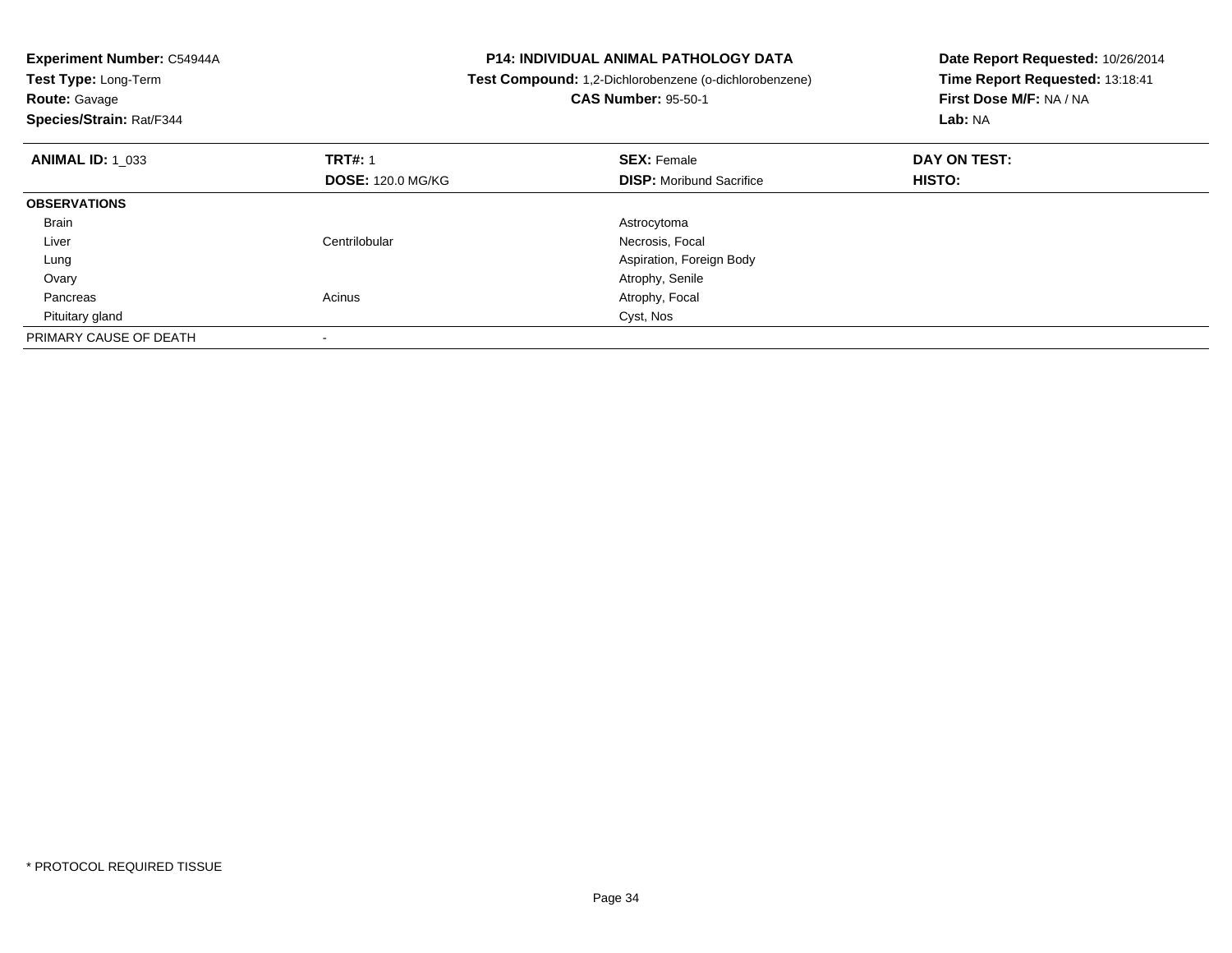**Experiment Number:** C54944A**Test Type:** Long-Term**Route:** Gavage **Species/Strain:** Rat/F344**P14: INDIVIDUAL ANIMAL PATHOLOGY DATA Test Compound:** 1,2-Dichlorobenzene (o-dichlorobenzene)**CAS Number:** 95-50-1**Date Report Requested:** 10/26/2014**Time Report Requested:** 13:18:41**First Dose M/F:** NA / NA**Lab:** NA**ANIMAL ID:** 1\_034**TRT#:** 1 **SEX:** Female **DAY ON TEST: DOSE:** 120.0 MG/KG**DISP:** Scheduled Sacrifice **HISTO: OBSERVATIONS** EyeRetina **Degeneration, Nos**<br>
Diatation, Nos<br>
Dilatation, Nos Mammary glandd Dilatation, Nos Pituitary glandd and the control of the control of the control of the control of the control of the control of the control of the control of the control of the control of the control of the control of the control of the control of the co ThyroidHyperplasia, C Cell<br>Multiple Organs Nos extensions and the Leukemia, Undifferent UnspecifiedLeukemia, Undifferentiated<br>Dilatation, Nos Uteruss and the contract of the contract of the contract of the contract of the contract of the contract of the contract of the contract of the contract of the contract of the contract of the contract of the contract of the cont Endometrial Stromal PolypPRIMARY CAUSE OF DEATH-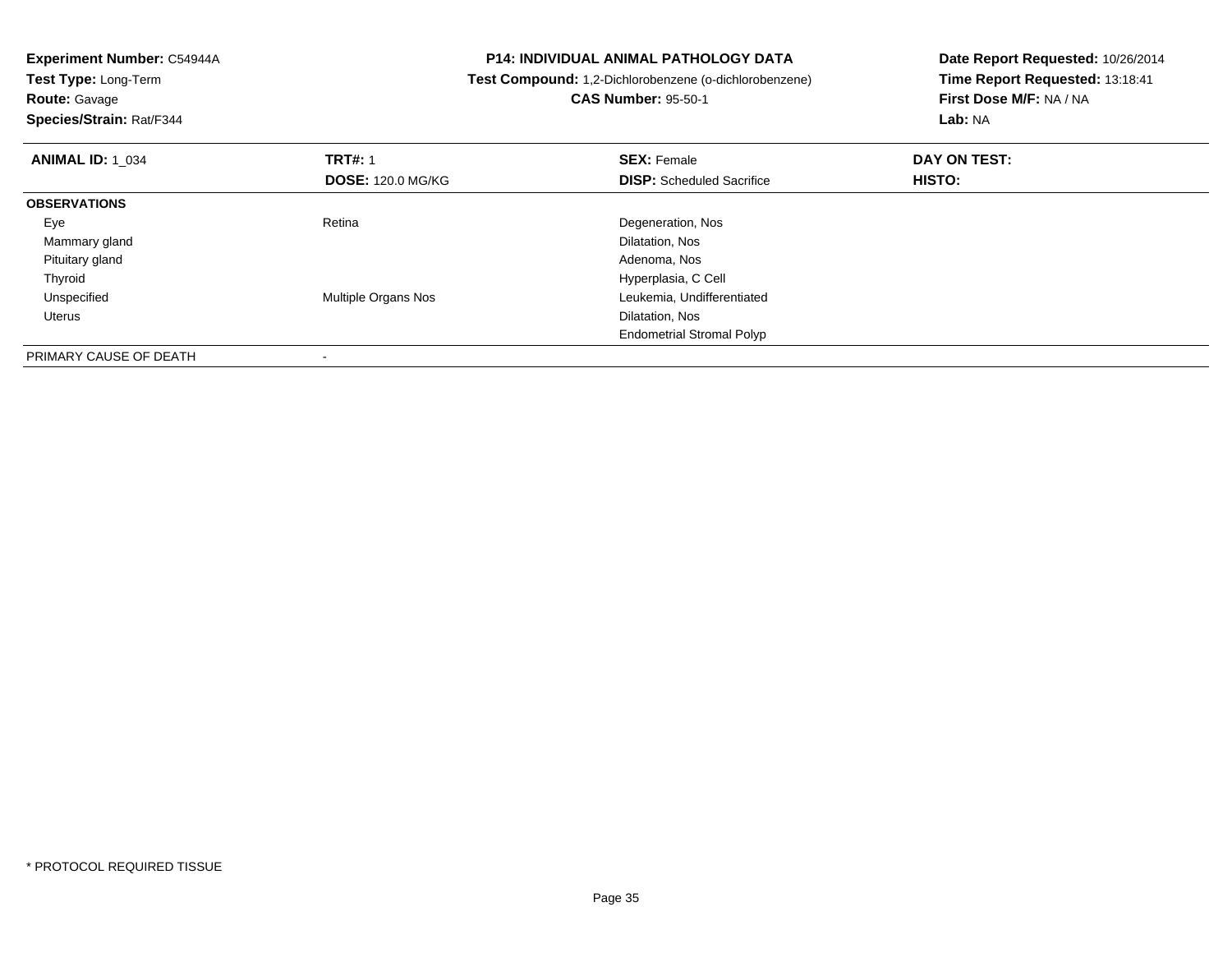**Route:** Gavage

**Species/Strain:** Rat/F344

### **P14: INDIVIDUAL ANIMAL PATHOLOGY DATA**

# **Test Compound:** 1,2-Dichlorobenzene (o-dichlorobenzene)**CAS Number:** 95-50-1

| <b>ANIMAL ID: 1 035</b> | <b>TRT#: 1</b>            | <b>SEX: Female</b>                | DAY ON TEST: |  |
|-------------------------|---------------------------|-----------------------------------|--------------|--|
|                         | <b>DOSE: 120.0 MG/KG</b>  | <b>DISP:</b> Moribund Sacrifice   | HISTO:       |  |
| <b>OBSERVATIONS</b>     |                           |                                   |              |  |
| Adrenal gland           | Zona Fasciculata          | Hematopoiesis                     |              |  |
| Heart                   | Myocardium Nos            | Degeneration, Nos                 |              |  |
| Liver                   |                           | Hematopoiesis                     |              |  |
|                         | Centrilobular             | Necrosis, Focal                   |              |  |
| Lung                    |                           | Adenocarcinoma, Nos, Metastatic   |              |  |
|                         |                           | Inflammation, Granulomatous Focal |              |  |
| Mammary gland           |                           | Adenocarcinoma, Nos               |              |  |
| Pituitary gland         | <b>Anterior Pituitary</b> | Hemorrhage                        |              |  |
| Spleen                  | Red Pulp                  | Hematopoiesis                     |              |  |
| Thymus                  | Cortex                    | Depletion, Lymphoid               |              |  |
| Thyroid                 |                           | Hyperplasia, C Cell               |              |  |
| PRIMARY CAUSE OF DEATH  | $\,$                      |                                   |              |  |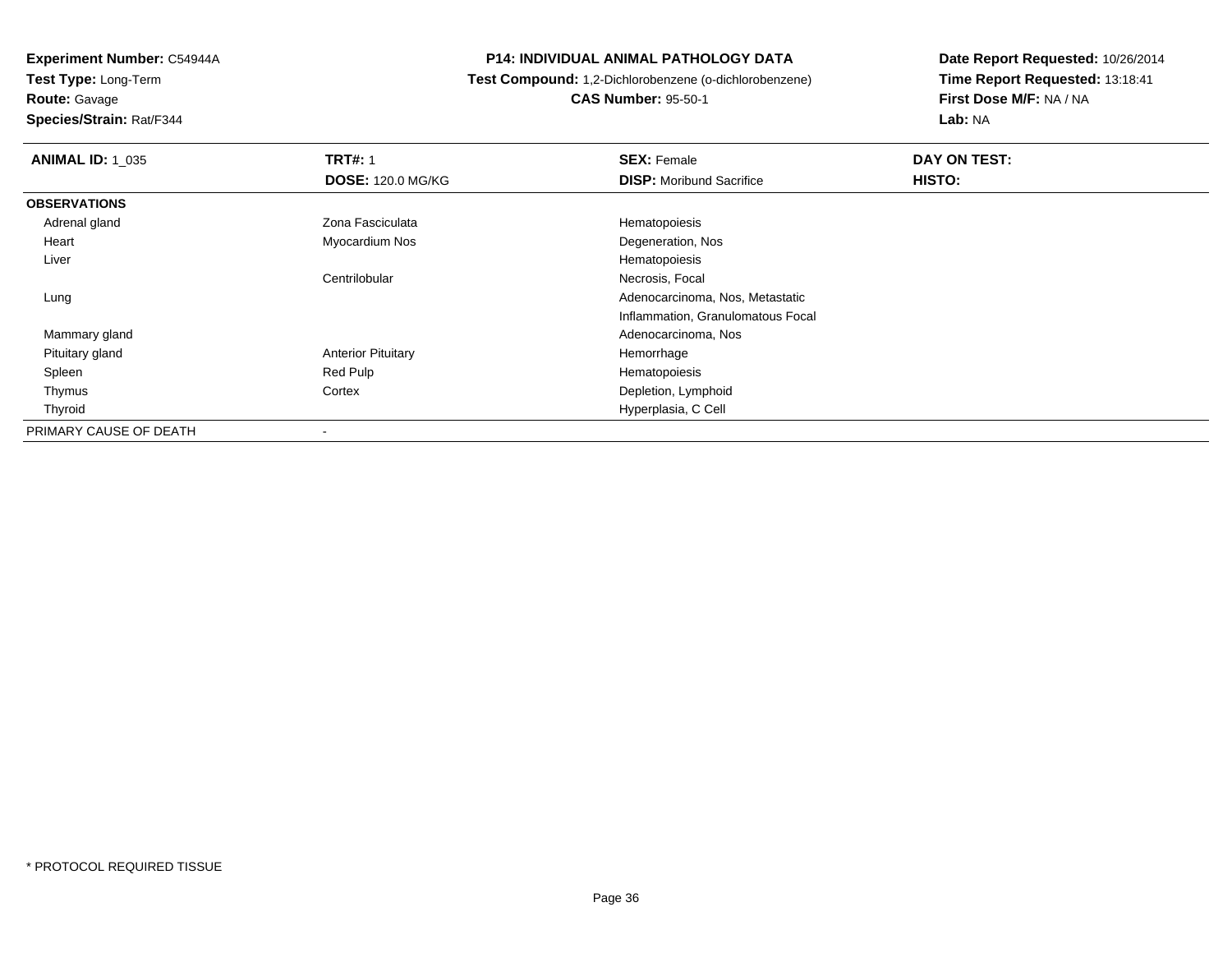**Test Type:** Long-Term**Route:** Gavage

**Species/Strain:** Rat/F344

#### **P14: INDIVIDUAL ANIMAL PATHOLOGY DATA**

# **Test Compound:** 1,2-Dichlorobenzene (o-dichlorobenzene)**CAS Number:** 95-50-1

| <b>ANIMAL ID: 1_036</b> | <b>TRT#: 1</b>           | <b>SEX: Female</b>               | DAY ON TEST: |  |
|-------------------------|--------------------------|----------------------------------|--------------|--|
|                         | <b>DOSE: 120.0 MG/KG</b> | <b>DISP:</b> Scheduled Sacrifice | HISTO:       |  |
| <b>OBSERVATIONS</b>     |                          |                                  |              |  |
| Heart                   | Myocardium Nos           | Degeneration, Nos                |              |  |
| Kidney                  |                          | Nephropathy                      |              |  |
| Liver                   |                          | Clear-Cell Change                |              |  |
|                         |                          | Cytoplasmic Change, Basophilic   |              |  |
| Mammary gland           |                          | Fibroadenoma                     |              |  |
|                         |                          | Hyperplasia, Cystic              |              |  |
| Pituitary gland         |                          | Adenoma, Nos                     |              |  |
| Uterus                  | <b>Endometrial Gland</b> | Hyperplasia, Cystic              |              |  |
| PRIMARY CAUSE OF DEATH  |                          |                                  |              |  |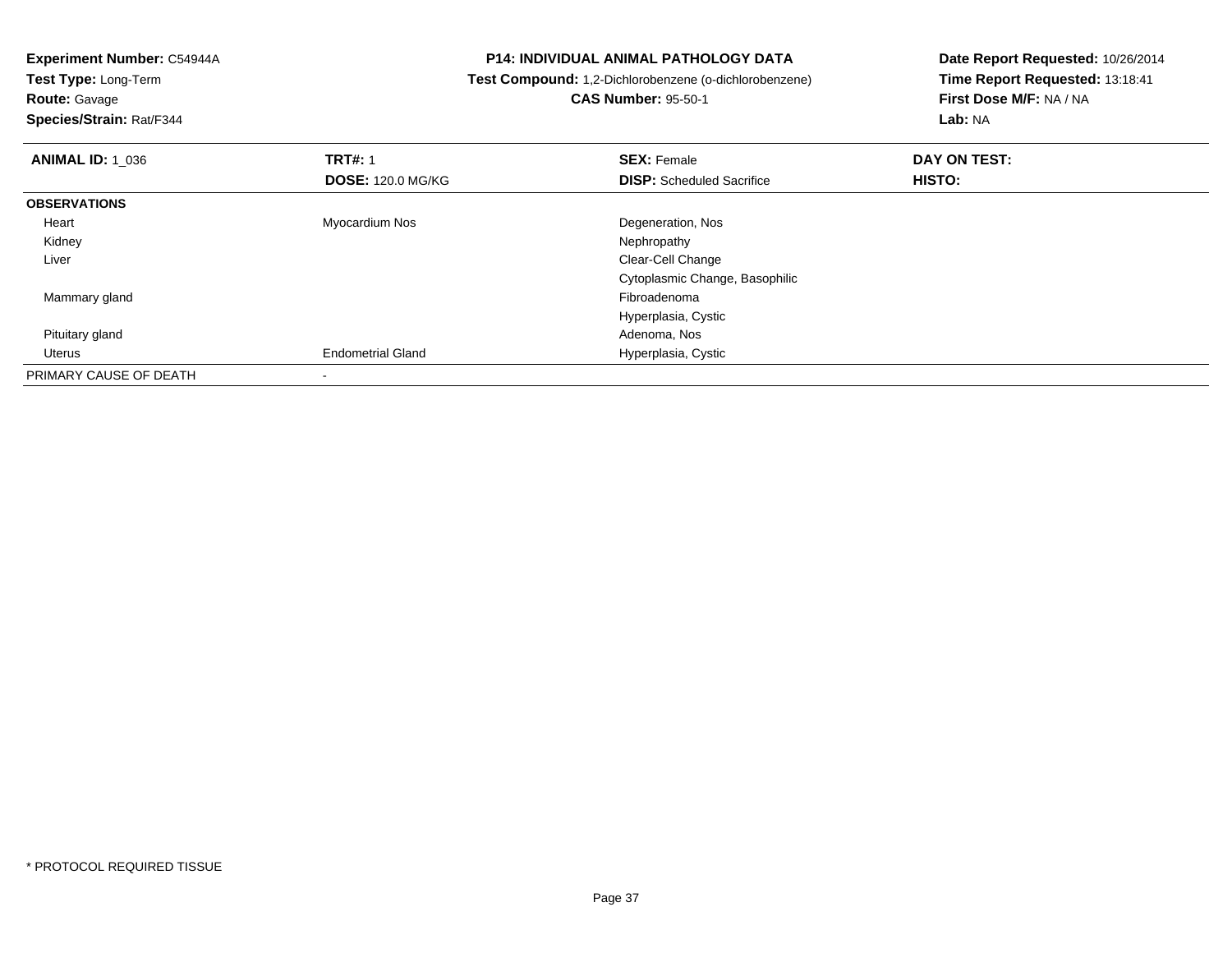**Test Type:** Long-Term**Route:** Gavage

**Species/Strain:** Rat/F344

#### **P14: INDIVIDUAL ANIMAL PATHOLOGY DATA**

# **Test Compound:** 1,2-Dichlorobenzene (o-dichlorobenzene) **CAS Number:** 95-50-1

| <b>ANIMAL ID: 1_037</b> | <b>TRT#: 1</b>           | <b>SEX: Female</b>                | DAY ON TEST: |  |
|-------------------------|--------------------------|-----------------------------------|--------------|--|
|                         | <b>DOSE: 120.0 MG/KG</b> | <b>DISP:</b> Scheduled Sacrifice  | HISTO:       |  |
| <b>OBSERVATIONS</b>     |                          |                                   |              |  |
| Heart                   | Myocardium Nos           | Degeneration, Nos                 |              |  |
| Kidney                  |                          | Nephropathy                       |              |  |
| Liver                   |                          | Clear-Cell Change                 |              |  |
|                         |                          | Inflammation, Granulomatous Focal |              |  |
| Lung                    |                          | Inflammation, Granulomatous Focal |              |  |
| Lymph node              | Thoracic Lymph Node      | Inflammation, Granulomatous Focal |              |  |
| Ovary                   |                          | Luteoma                           |              |  |
| Pituitary gland         |                          | Adenoma, Nos                      |              |  |
| Thyroid                 |                          | Papillary Cystadenoma, Nos        |              |  |
| Uterus                  | <b>Endometrial Gland</b> | Hyperplasia, Cystic               |              |  |
| PRIMARY CAUSE OF DEATH  |                          |                                   |              |  |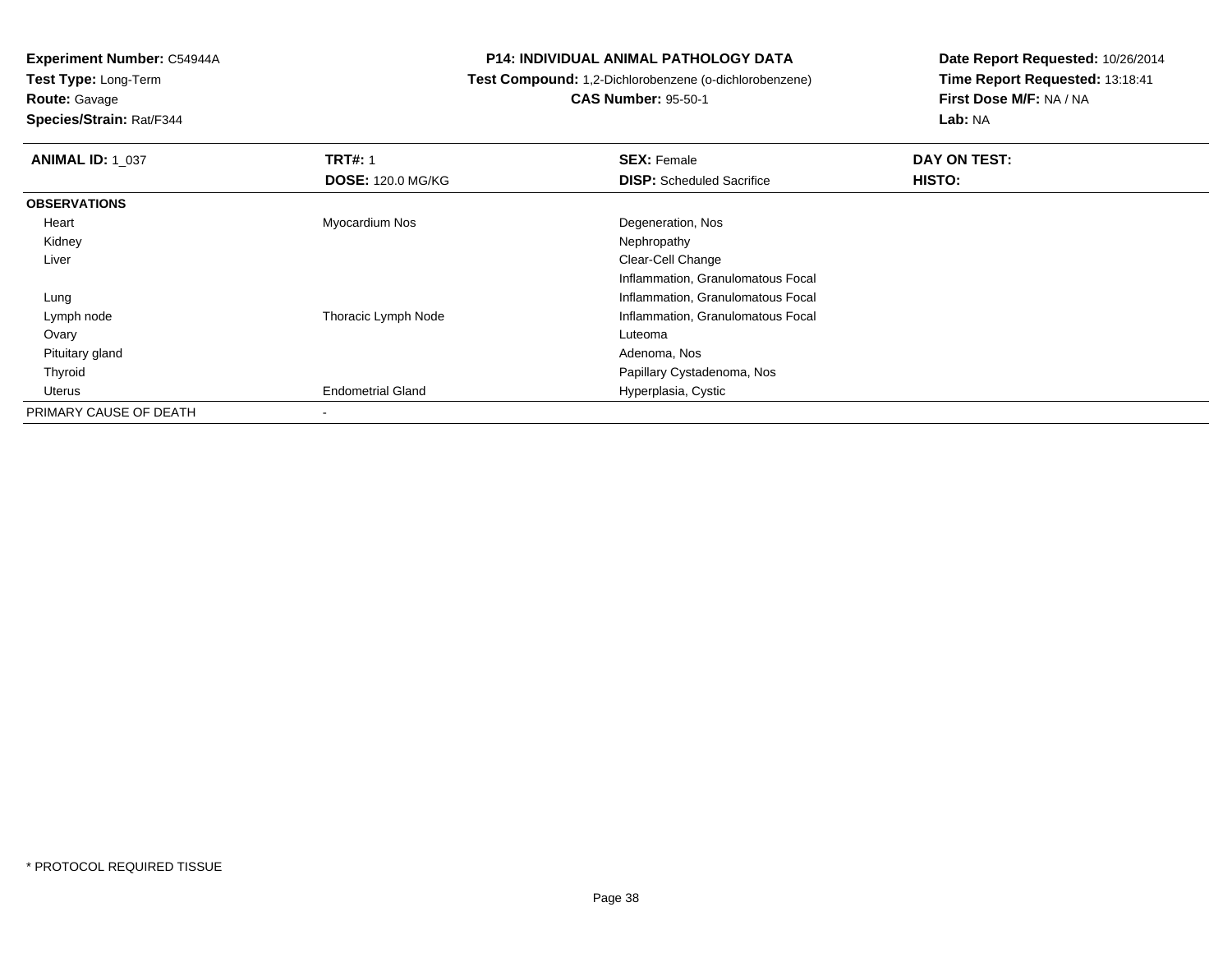**Test Type:** Long-Term**Route:** Gavage

**Species/Strain:** Rat/F344

#### **P14: INDIVIDUAL ANIMAL PATHOLOGY DATA**

**Test Compound:** 1,2-Dichlorobenzene (o-dichlorobenzene)

**CAS Number:** 95-50-1

| <b>ANIMAL ID: 1 038</b> | <b>TRT#: 1</b>           | <b>SEX: Female</b>                | DAY ON TEST:  |  |
|-------------------------|--------------------------|-----------------------------------|---------------|--|
|                         | <b>DOSE: 120.0 MG/KG</b> | <b>DISP:</b> Scheduled Sacrifice  | <b>HISTO:</b> |  |
| <b>OBSERVATIONS</b>     |                          |                                   |               |  |
| Liver                   |                          | Inflammation, Granulomatous Focal |               |  |
| Lung                    |                          | Inflammation, Granulomatous Focal |               |  |
| Mammary gland           |                          | Dilatation, Nos                   |               |  |
| Pituitary gland         |                          | Adenoma, Nos                      |               |  |
| Thymus                  | Cortex                   | Depletion, Lymphoid               |               |  |
| Uterus                  |                          | Dilatation, Nos                   |               |  |
|                         |                          | <b>Endometrial Stromal Polyp</b>  |               |  |
|                         | <b>Endometrial Gland</b> | Hyperplasia, Cystic               |               |  |
| PRIMARY CAUSE OF DEATH  |                          |                                   |               |  |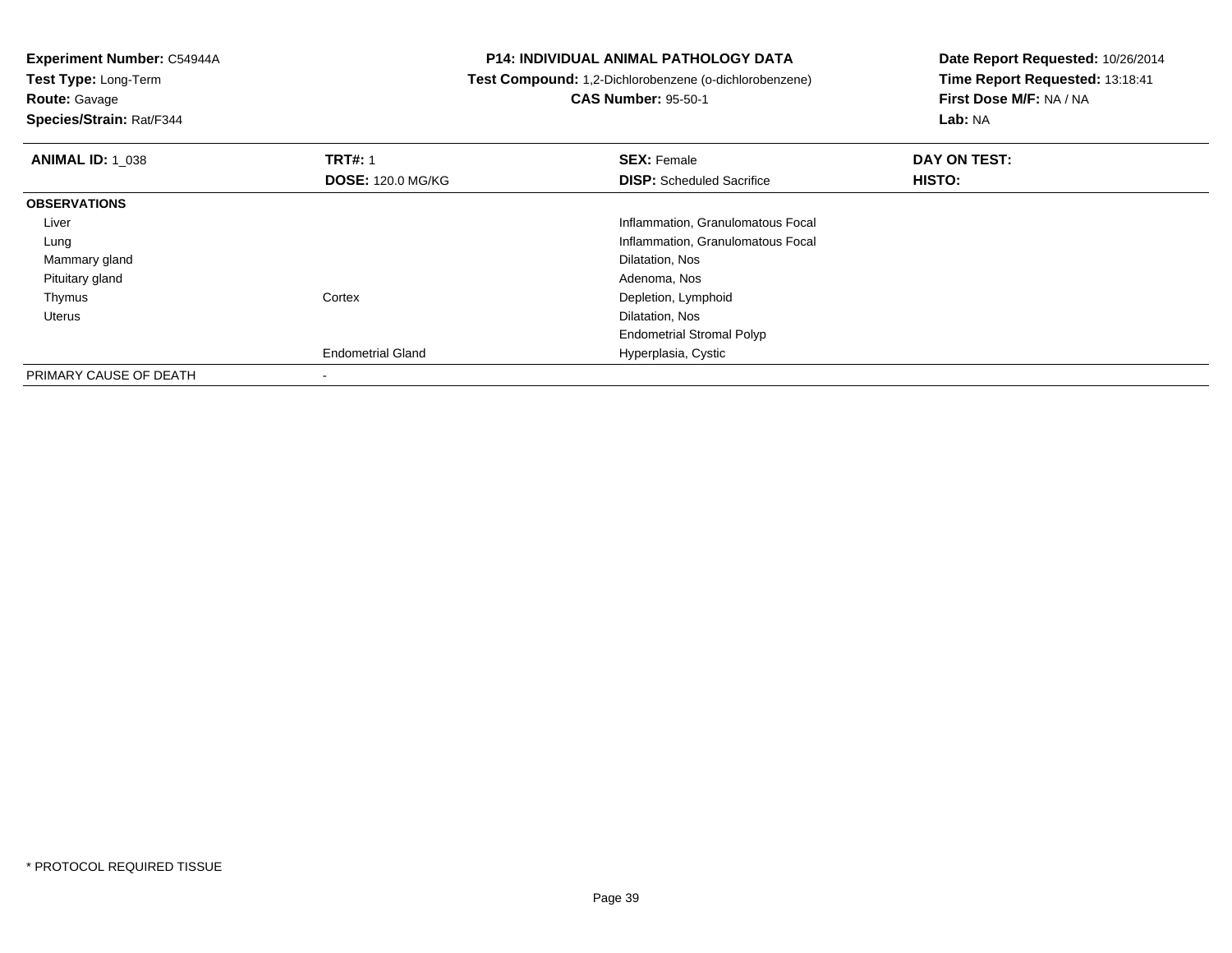| Experiment Number: C54944A                | <b>P14: INDIVIDUAL ANIMAL PATHOLOGY DATA</b><br>Test Compound: 1,2-Dichlorobenzene (o-dichlorobenzene) |                                   | Date Report Requested: 10/26/2014 |
|-------------------------------------------|--------------------------------------------------------------------------------------------------------|-----------------------------------|-----------------------------------|
| <b>Test Type: Long-Term</b>               |                                                                                                        |                                   | Time Report Requested: 13:18:41   |
| <b>Route: Gavage</b>                      |                                                                                                        | <b>CAS Number: 95-50-1</b>        | First Dose M/F: NA / NA           |
| Species/Strain: Rat/F344                  |                                                                                                        |                                   | Lab: NA                           |
| <b>TRT#: 1</b><br><b>ANIMAL ID: 1 039</b> |                                                                                                        | <b>SEX: Female</b>                | DAY ON TEST:                      |
|                                           | <b>DOSE: 120.0 MG/KG</b>                                                                               | <b>DISP:</b> Scheduled Sacrifice  | <b>HISTO:</b>                     |
| <b>OBSERVATIONS</b>                       |                                                                                                        |                                   |                                   |
| Myocardium Nos<br>Heart                   |                                                                                                        | Degeneration, Nos                 |                                   |
| <b>Bile Duct</b><br>Liver                 |                                                                                                        | Hyperplasia, Focal                |                                   |
|                                           |                                                                                                        | Inflammation, Granulomatous Focal |                                   |
| Centrilobular                             |                                                                                                        | Necrosis, Focal                   |                                   |
| Lymph node                                | Mandibular Lymph Node                                                                                  | Cyst, Nos                         |                                   |
| Islets<br>Pancreas                        |                                                                                                        | Hyperplasia, Focal                |                                   |
| PRIMARY CAUSE OF DEATH                    |                                                                                                        |                                   |                                   |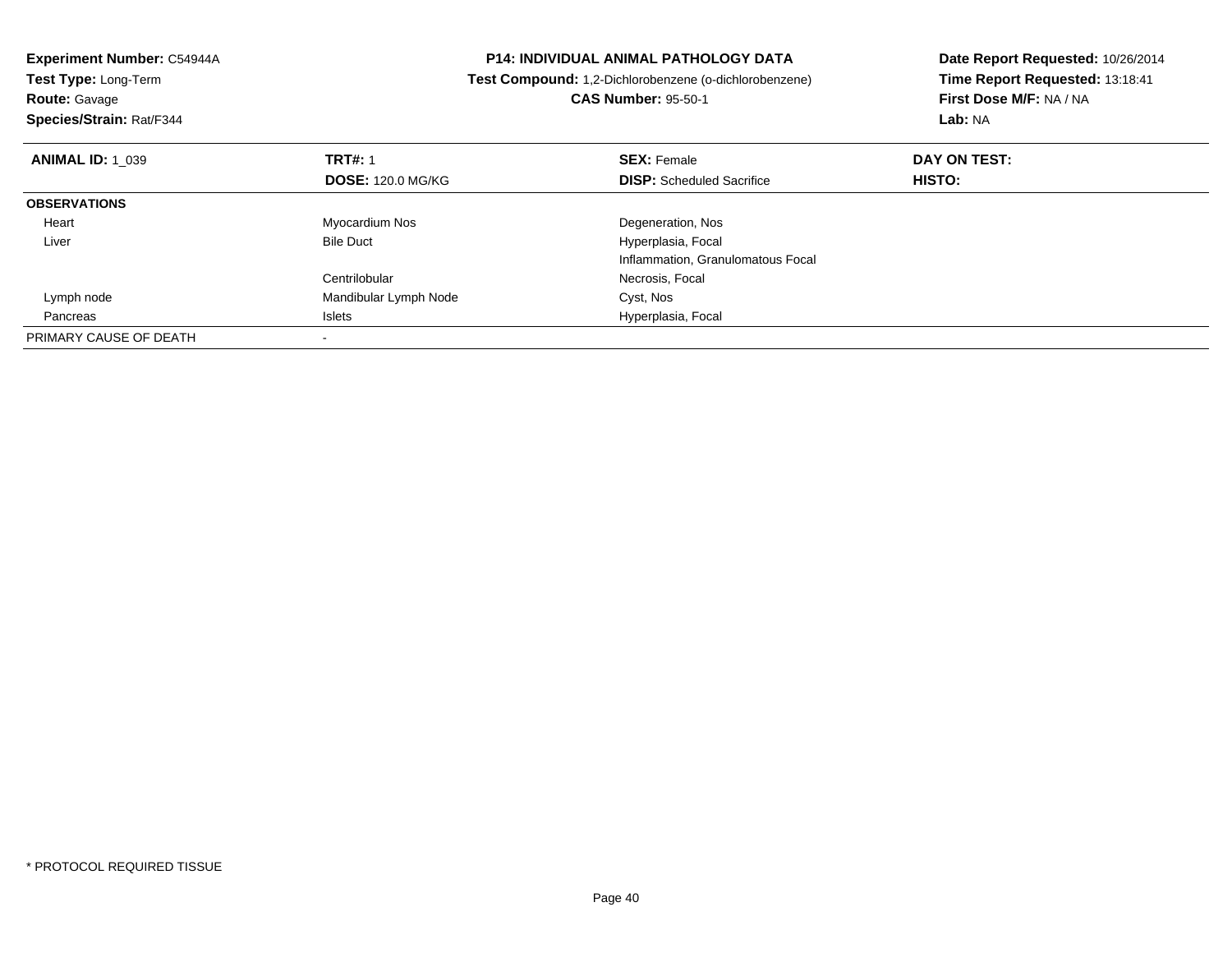| <b>Experiment Number: C54944A</b><br><b>Test Type: Long-Term</b><br><b>Route: Gavage</b><br>Species/Strain: Rat/F344 |                                            | <b>P14: INDIVIDUAL ANIMAL PATHOLOGY DATA</b><br>Test Compound: 1,2-Dichlorobenzene (o-dichlorobenzene)<br><b>CAS Number: 95-50-1</b> | Date Report Requested: 10/26/2014<br>Time Report Requested: 13:18:41<br>First Dose M/F: NA / NA<br>Lab: NA |
|----------------------------------------------------------------------------------------------------------------------|--------------------------------------------|--------------------------------------------------------------------------------------------------------------------------------------|------------------------------------------------------------------------------------------------------------|
| <b>ANIMAL ID:</b> 1 040                                                                                              | <b>TRT#: 1</b><br><b>DOSE: 120.0 MG/KG</b> | <b>SEX:</b> Female<br><b>DISP:</b> Natural Death                                                                                     | DAY ON TEST:<br><b>HISTO:</b>                                                                              |
| <b>OBSERVATIONS</b>                                                                                                  |                                            |                                                                                                                                      |                                                                                                            |
| Liver                                                                                                                |                                            | Cytoplasmic Change, Basophilic                                                                                                       |                                                                                                            |
| Lymph node                                                                                                           | Mandibular Lymph Node                      | Hemorrhage                                                                                                                           |                                                                                                            |
| Thymus                                                                                                               |                                            | Congestion, Nos                                                                                                                      |                                                                                                            |
| PRIMARY CAUSE OF DEATH                                                                                               |                                            |                                                                                                                                      |                                                                                                            |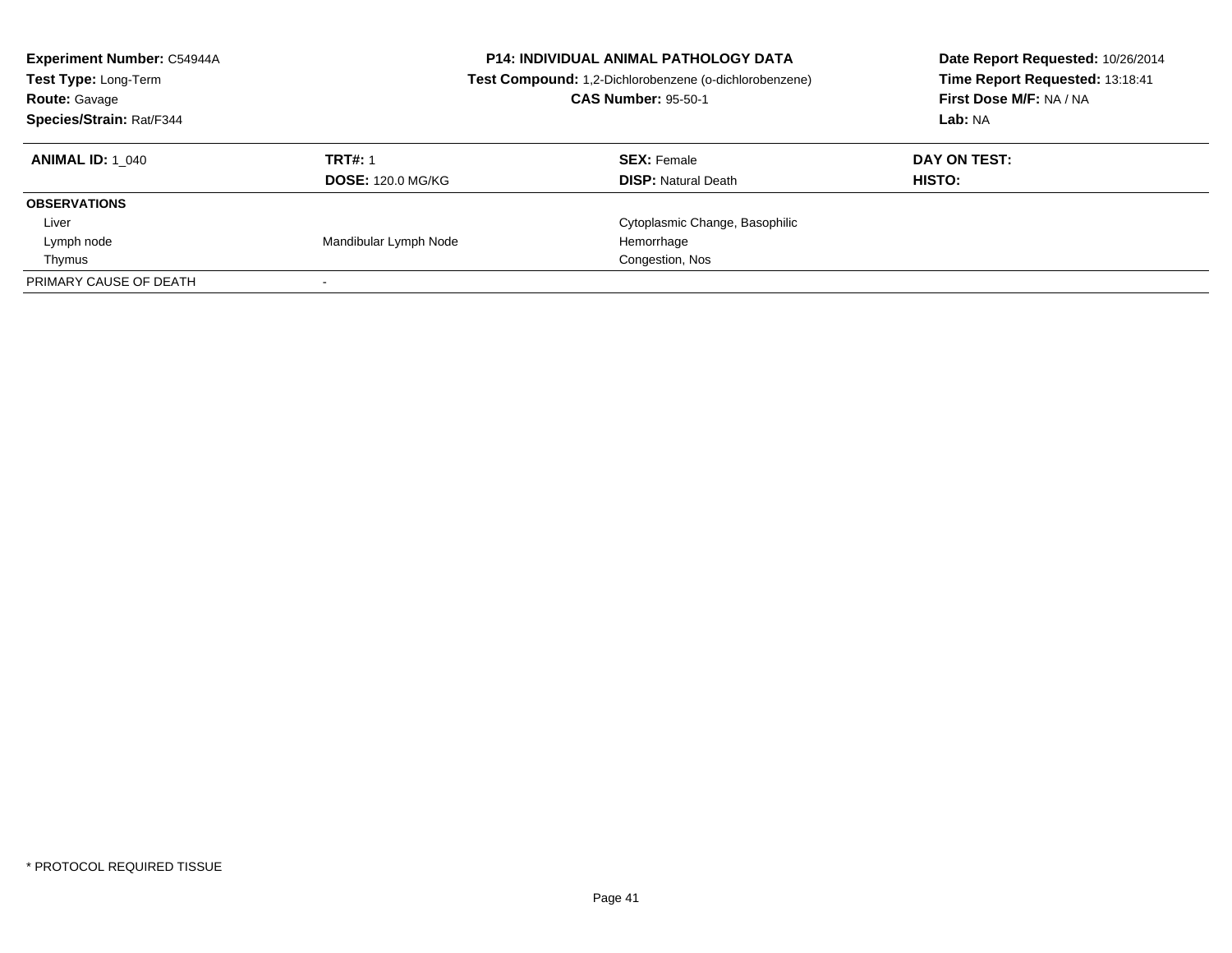**Route:** Gavage

**Species/Strain:** Rat/F344

#### **P14: INDIVIDUAL ANIMAL PATHOLOGY DATA**

# **Test Compound:** 1,2-Dichlorobenzene (o-dichlorobenzene)**CAS Number:** 95-50-1

| <b>ANIMAL ID: 1 041</b> | <b>TRT#: 1</b><br><b>DOSE: 120.0 MG/KG</b> | <b>SEX: Female</b><br><b>DISP:</b> Scheduled Sacrifice | DAY ON TEST:<br>HISTO: |  |
|-------------------------|--------------------------------------------|--------------------------------------------------------|------------------------|--|
| <b>OBSERVATIONS</b>     |                                            |                                                        |                        |  |
| Heart                   | Myocardium Nos                             | Degeneration, Nos                                      |                        |  |
| Lung                    |                                            | Aspiration, Foreign Body                               |                        |  |
|                         |                                            | Hyperplasia, Alveolar Epithelium                       |                        |  |
| Pancreas                | Acinus                                     | Atrophy, Focal                                         |                        |  |
| Pituitary gland         |                                            | Adenoma, Nos                                           |                        |  |
| Thymus                  | Cortex                                     | Depletion, Lymphoid                                    |                        |  |
| Unspecified             | Multiple Organs Nos                        | Leukemia, Undifferentiated                             |                        |  |
| Uterus                  | <b>Endometrial Gland</b>                   | Hyperplasia, Cystic                                    |                        |  |
| PRIMARY CAUSE OF DEATH  |                                            |                                                        |                        |  |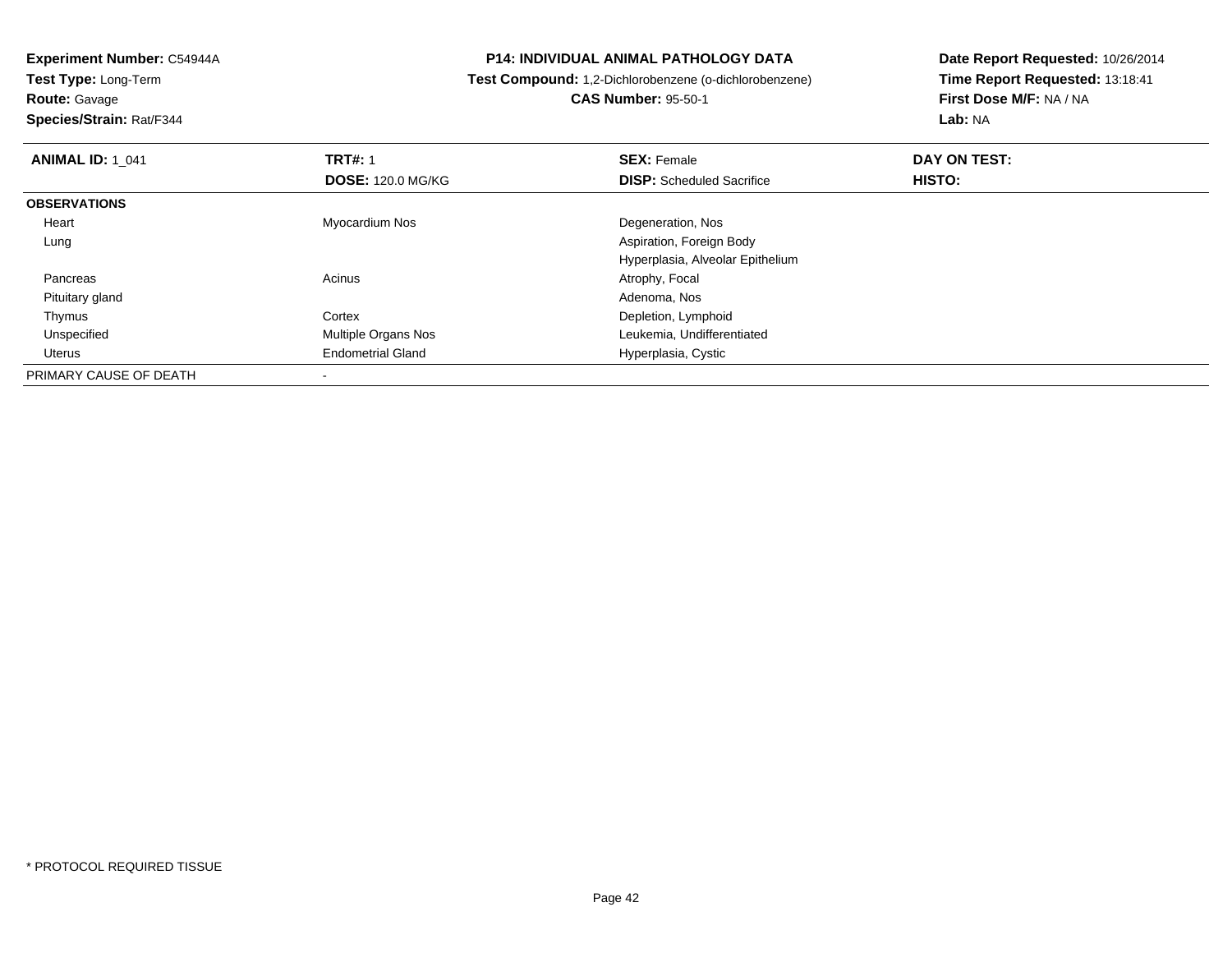**Route:** Gavage

**Species/Strain:** Rat/F344

#### **P14: INDIVIDUAL ANIMAL PATHOLOGY DATA**

## **Test Compound:** 1,2-Dichlorobenzene (o-dichlorobenzene)**CAS Number:** 95-50-1

| <b>ANIMAL ID: 1 042</b> | <b>TRT#: 1</b>             | <b>SEX: Female</b>                | DAY ON TEST:  |  |
|-------------------------|----------------------------|-----------------------------------|---------------|--|
|                         | <b>DOSE: 120.0 MG/KG</b>   | <b>DISP:</b> Scheduled Sacrifice  | <b>HISTO:</b> |  |
| <b>OBSERVATIONS</b>     |                            |                                   |               |  |
| Heart                   | Myocardium Nos             | Degeneration, Nos                 |               |  |
| Liver                   |                            | Cytoplasmic Change, Basophilic    |               |  |
|                         |                            | Inflammation, Granulomatous Focal |               |  |
| Lymph node              | Mandibular Lymph Node      | Histiocytosis                     |               |  |
| Mammary gland           |                            | Hyperplasia, Cystic               |               |  |
| Pancreas                | Acinus                     | Atrophy, Focal                    |               |  |
| Thymus                  | Cortex                     | Depletion, Lymphoid               |               |  |
| Unspecified             | <b>Multiple Organs Nos</b> | Leukemia, Undifferentiated        |               |  |
| PRIMARY CAUSE OF DEATH  |                            |                                   |               |  |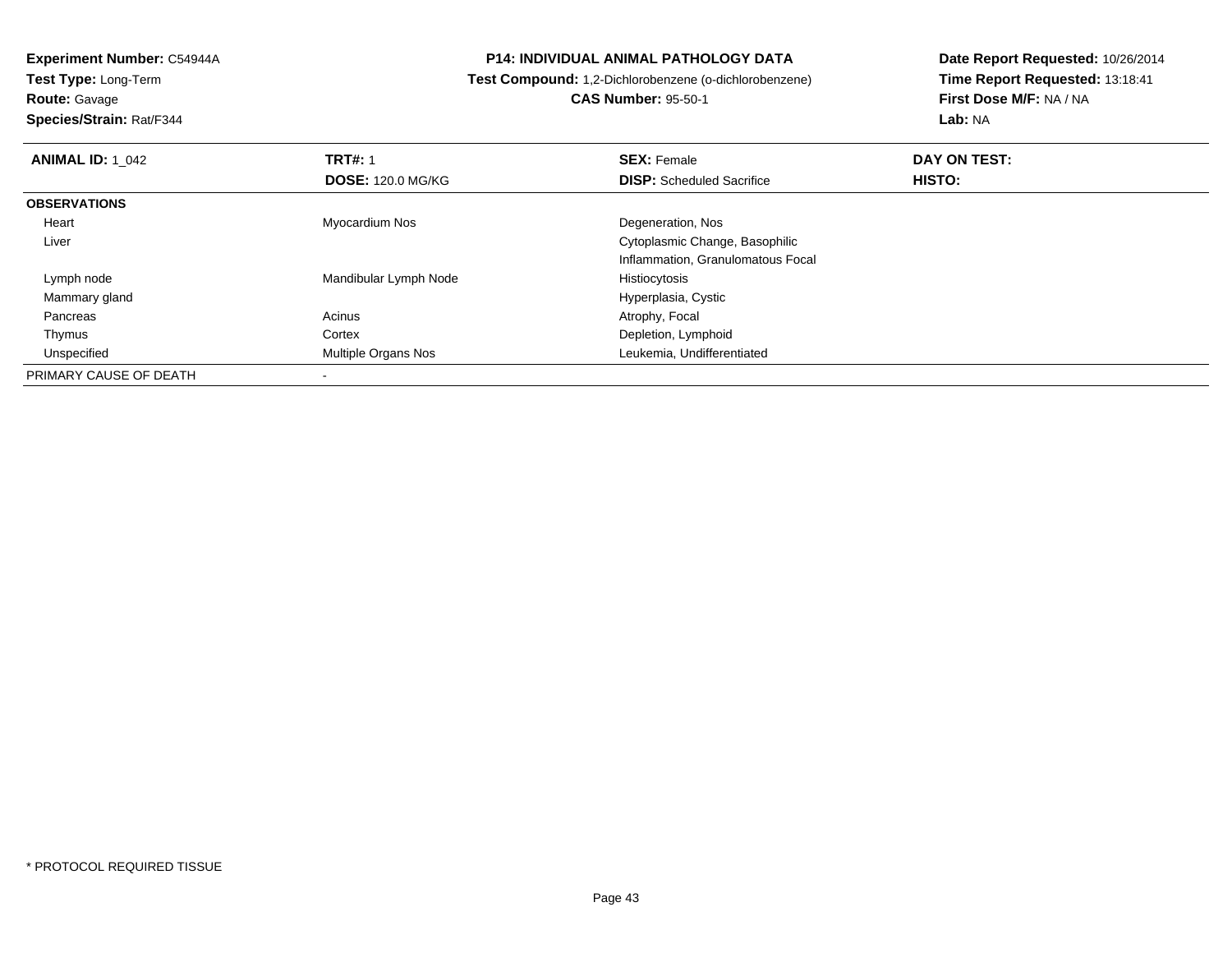| Experiment Number: C54944A<br>Test Type: Long-Term<br><b>Route: Gavage</b><br>Species/Strain: Rat/F344 |                          | <b>P14: INDIVIDUAL ANIMAL PATHOLOGY DATA</b><br>Test Compound: 1,2-Dichlorobenzene (o-dichlorobenzene)<br><b>CAS Number: 95-50-1</b> | Date Report Requested: 10/26/2014<br>Time Report Requested: 13:18:41<br>First Dose M/F: NA / NA<br>Lab: NA |
|--------------------------------------------------------------------------------------------------------|--------------------------|--------------------------------------------------------------------------------------------------------------------------------------|------------------------------------------------------------------------------------------------------------|
| <b>ANIMAL ID: 1 043</b>                                                                                | <b>TRT#: 1</b>           | <b>SEX: Female</b>                                                                                                                   | DAY ON TEST:                                                                                               |
|                                                                                                        | <b>DOSE: 120.0 MG/KG</b> | <b>DISP: Natural Death</b>                                                                                                           | HISTO:                                                                                                     |
| <b>OBSERVATIONS</b>                                                                                    |                          |                                                                                                                                      |                                                                                                            |
| Heart                                                                                                  | Myocardium Nos           | Degeneration, Nos                                                                                                                    |                                                                                                            |
| Liver                                                                                                  |                          | Inflammation, Granulomatous Focal                                                                                                    |                                                                                                            |
| Lung                                                                                                   |                          | Aspiration, Foreign Body                                                                                                             |                                                                                                            |
|                                                                                                        |                          | Inflammation, Granulomatous Focal                                                                                                    |                                                                                                            |
| Thymus                                                                                                 | Cortex                   | Depletion, Lymphoid                                                                                                                  |                                                                                                            |
| Uterus                                                                                                 | <b>Endometrial Gland</b> | Adenoma, Nos                                                                                                                         |                                                                                                            |
| PRIMARY CAUSE OF DEATH                                                                                 |                          |                                                                                                                                      |                                                                                                            |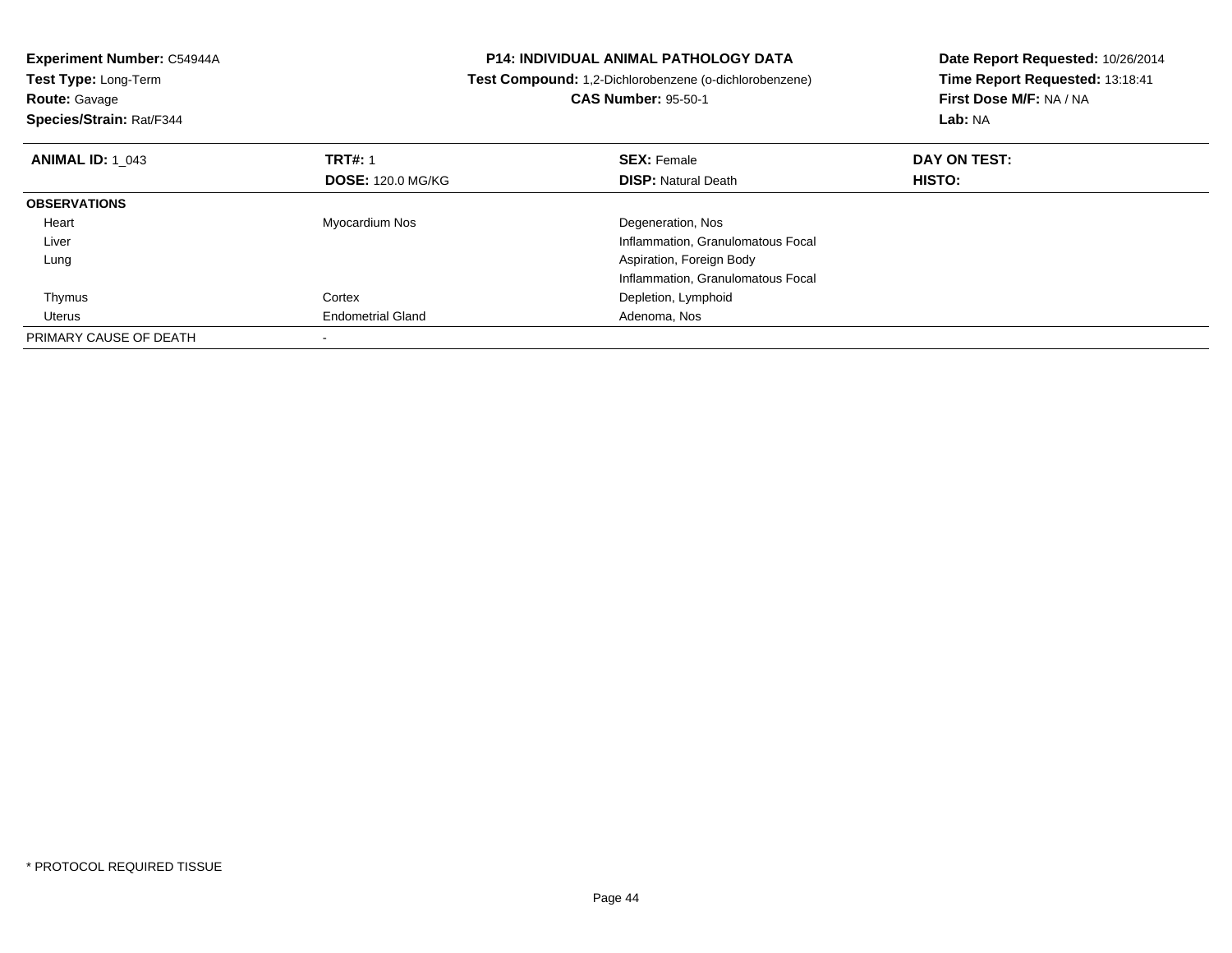**Route:** Gavage

**Species/Strain:** Rat/F344

#### **P14: INDIVIDUAL ANIMAL PATHOLOGY DATA**

 **Test Compound:** 1,2-Dichlorobenzene (o-dichlorobenzene)**CAS Number:** 95-50-1

| <b>ANIMAL ID: 1 044</b> | <b>TRT#: 1</b>           | <b>SEX: Female</b>               | DAY ON TEST: |
|-------------------------|--------------------------|----------------------------------|--------------|
|                         | <b>DOSE: 120.0 MG/KG</b> | <b>DISP:</b> Scheduled Sacrifice | HISTO:       |
| <b>OBSERVATIONS</b>     |                          |                                  |              |
| Adrenal gland           | Zona Fasciculata         | Cytoplasmic Change, Nos          |              |
|                         | Zona Fasciculata         | Hyperplasia, Focal               |              |
| Heart                   | Myocardium Nos           | Degeneration, Nos                |              |
| Kidney                  |                          | Nephropathy                      |              |
| Liver                   | Hepatocytes              | Cytoplasmic Vacuolization        |              |
| Lung                    |                          | Aspiration, Foreign Body         |              |
|                         |                          | Inflammation, Interstitial       |              |
| Pituitary gland         |                          | Adenoma, Nos                     |              |
| Thyroid                 |                          | Hyperplasia, C Cell              |              |
| Uterus                  |                          | Dilatation, Nos                  |              |
|                         |                          | <b>Endometrial Stromal Polyp</b> |              |
|                         | <b>Endometrial Gland</b> | Hyperplasia, Cystic              |              |
| PRIMARY CAUSE OF DEATH  | $\sim$                   |                                  |              |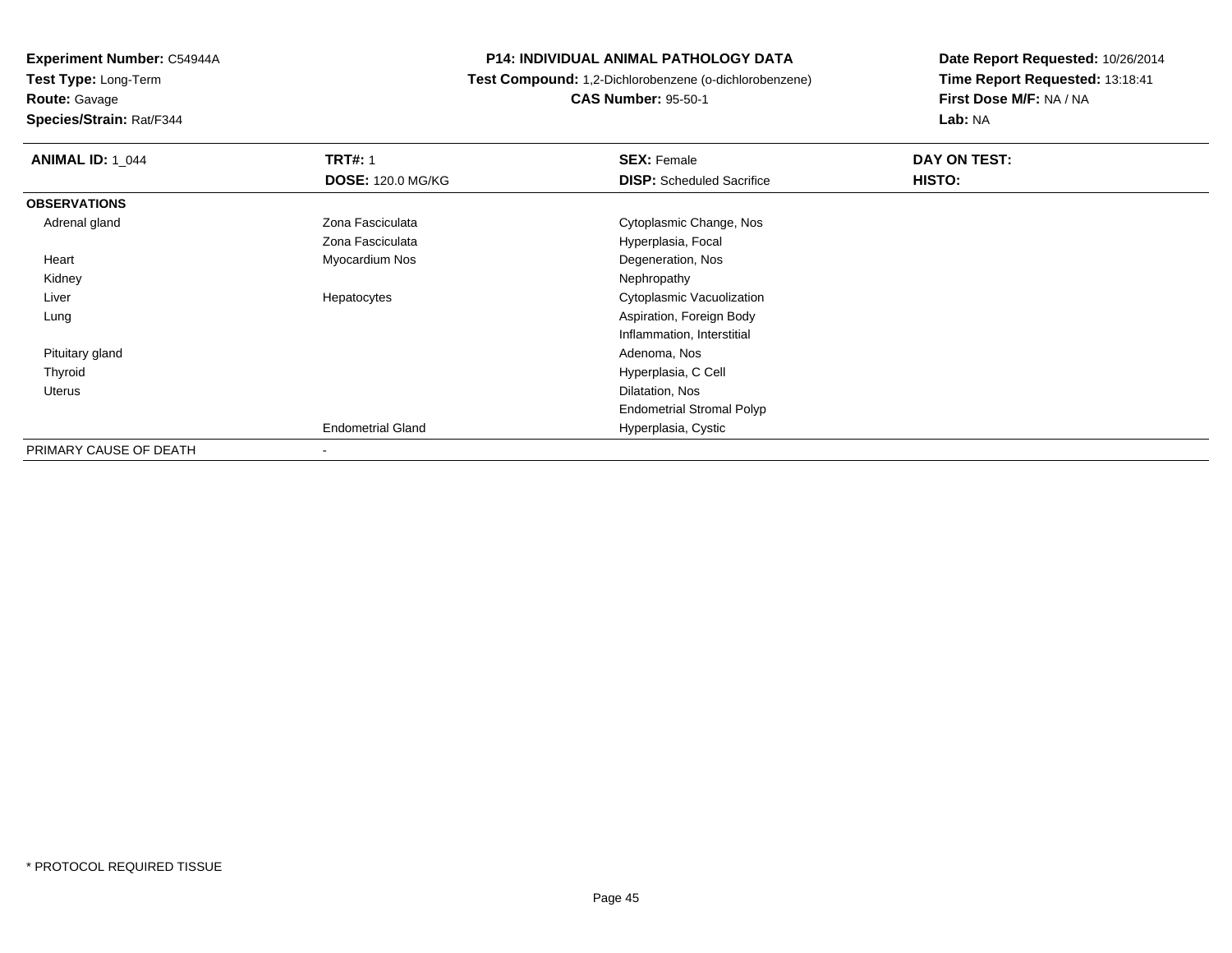**Route:** Gavage

**Species/Strain:** Rat/F344

#### **P14: INDIVIDUAL ANIMAL PATHOLOGY DATA**

**Test Compound:** 1,2-Dichlorobenzene (o-dichlorobenzene)

**CAS Number:** 95-50-1

| <b>ANIMAL ID: 1 045</b> | <b>TRT#: 1</b>           | <b>SEX: Female</b>               | DAY ON TEST: |
|-------------------------|--------------------------|----------------------------------|--------------|
|                         | <b>DOSE: 120.0 MG/KG</b> | <b>DISP:</b> Scheduled Sacrifice | HISTO:       |
| <b>OBSERVATIONS</b>     |                          |                                  |              |
| Heart                   | Myocardium Nos           | Degeneration, Nos                |              |
| Intestine Large         | Colon                    | Parasitism                       |              |
| Kidney                  |                          | Nephropathy                      |              |
| Liver                   |                          | Cytoplasmic Change, Basophilic   |              |
|                         | <b>Bile Duct</b>         | Hyperplasia, Focal               |              |
| Lung                    |                          | Aspiration, Foreign Body         |              |
| Mammary gland           |                          | Dilatation, Nos                  |              |
| Pancreas                | Acinus                   | Atrophy, Focal                   |              |
| Thymus                  | Cortex                   | Depletion, Lymphoid              |              |
| Thyroid                 |                          | Cyst, Embryonal Duct             |              |
|                         |                          | Hyperplasia, C Cell              |              |
| Uterus                  |                          | <b>Endometrial Stromal Polyp</b> |              |
| PRIMARY CAUSE OF DEATH  | $\overline{\phantom{a}}$ |                                  |              |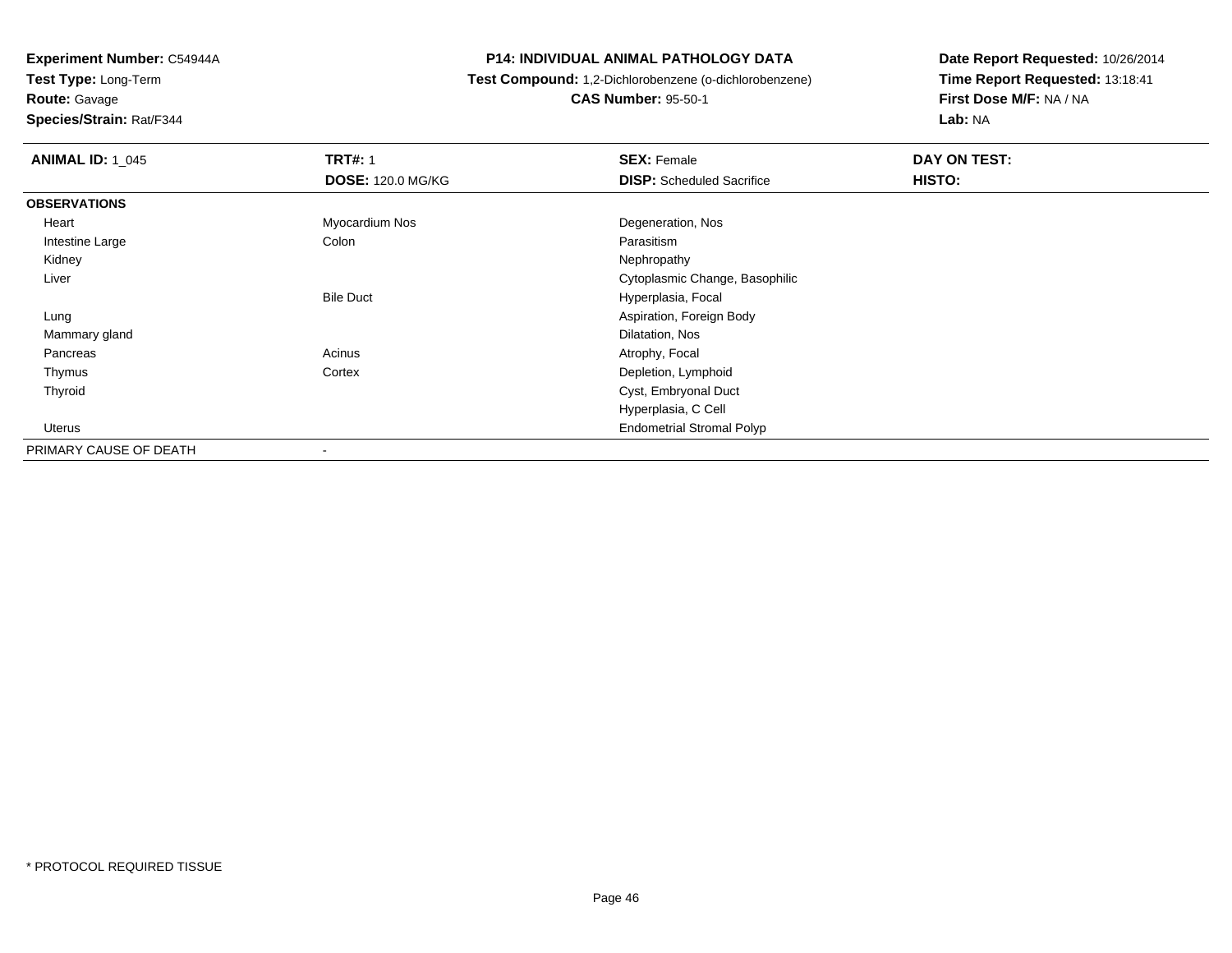**Experiment Number:** C54944A**Test Type:** Long-Term**Route:** Gavage

**Species/Strain:** Rat/F344

**P14: INDIVIDUAL ANIMAL PATHOLOGY DATA**

**Test Compound:** 1,2-Dichlorobenzene (o-dichlorobenzene)

**CAS Number:** 95-50-1

| <b>ANIMAL ID: 1 046</b> | <b>TRT#: 1</b>           | <b>SEX: Female</b>                | DAY ON TEST: |  |
|-------------------------|--------------------------|-----------------------------------|--------------|--|
|                         | <b>DOSE: 120.0 MG/KG</b> | <b>DISP:</b> Scheduled Sacrifice  | HISTO:       |  |
| <b>OBSERVATIONS</b>     |                          |                                   |              |  |
| Brain                   | Cerebrum                 | Inflammation, Chronic Focal       |              |  |
| Heart                   | Myocardium Nos           | Degeneration, Nos                 |              |  |
| Kidney                  |                          | Nephropathy                       |              |  |
| Lung                    |                          | Aspiration, Foreign Body          |              |  |
| Lymph node              | Thoracic Lymph Node      | Inflammation, Granulomatous Focal |              |  |
| Mammary gland           |                          | Dilatation, Nos                   |              |  |
| Pituitary gland         |                          | Adenoma, Nos                      |              |  |
| Thymus                  | Cortex                   | Depletion, Lymphoid               |              |  |
| Unspecified             | Multiple Organs Nos      | Leukemia, Undifferentiated        |              |  |
| PRIMARY CAUSE OF DEATH  | $\overline{\phantom{a}}$ |                                   |              |  |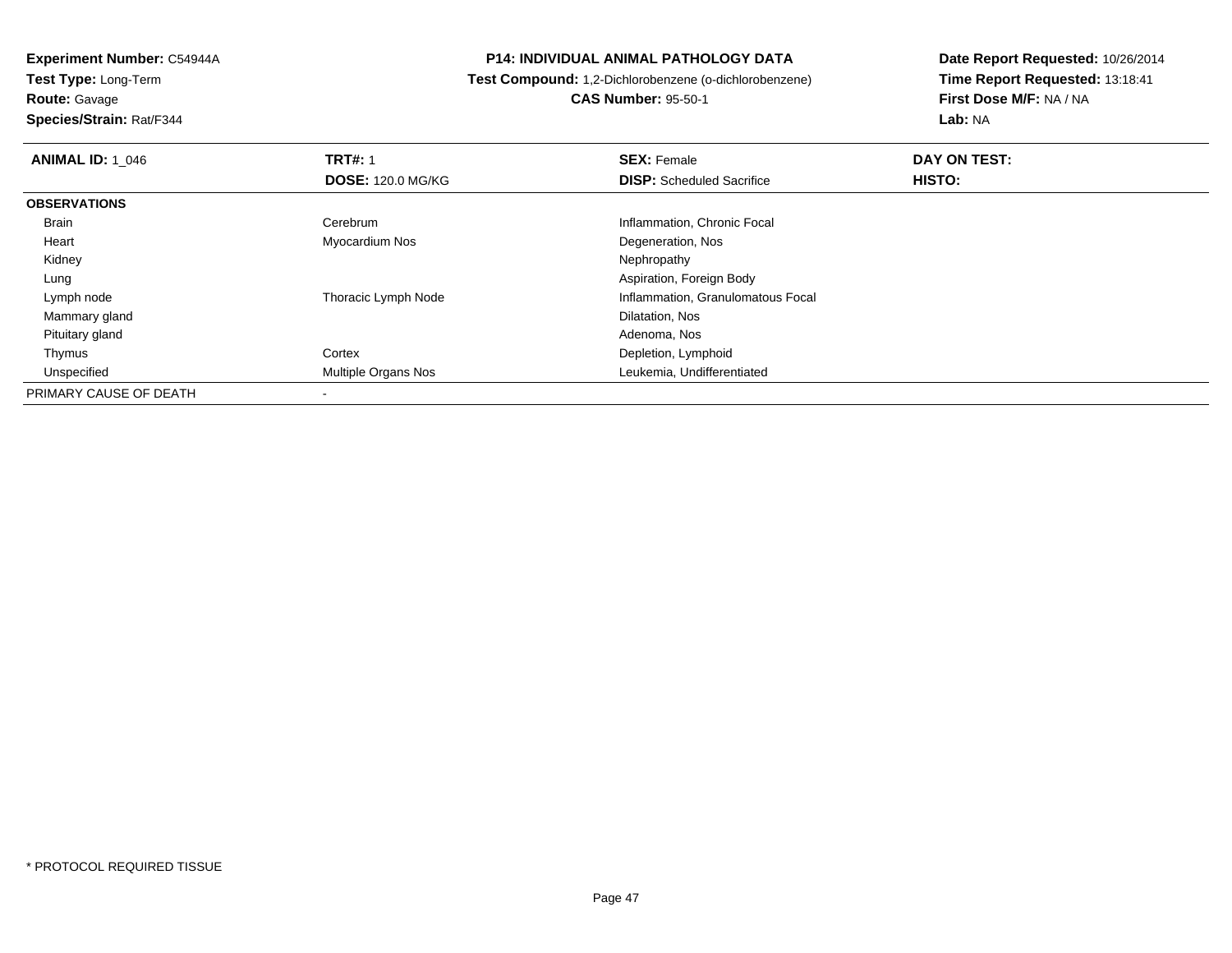**Route:** Gavage

**Species/Strain:** Rat/F344

#### **P14: INDIVIDUAL ANIMAL PATHOLOGY DATA**

## **Test Compound:** 1,2-Dichlorobenzene (o-dichlorobenzene)**CAS Number:** 95-50-1

| <b>ANIMAL ID: 1_047</b> | <b>TRT#: 1</b>           | <b>SEX: Female</b>                | DAY ON TEST:  |  |
|-------------------------|--------------------------|-----------------------------------|---------------|--|
|                         | <b>DOSE: 120.0 MG/KG</b> | <b>DISP:</b> Scheduled Sacrifice  | <b>HISTO:</b> |  |
| <b>OBSERVATIONS</b>     |                          |                                   |               |  |
| Adrenal gland           | Zona Fasciculata         | Necrosis, Focal                   |               |  |
| Clitoral gland          |                          | Squamous Cell Carcinoma           |               |  |
| Heart                   | Myocardium Nos           | Degeneration, Nos                 |               |  |
| Intestine Small         | <b>Mesentery Nos</b>     | Hemangioma                        |               |  |
| Liver                   |                          | Cytoplasmic Change, Basophilic    |               |  |
|                         |                          | Inflammation, Granulomatous Focal |               |  |
| Lung                    |                          | Aspiration, Foreign Body          |               |  |
|                         |                          | Inflammation, Granulomatous Focal |               |  |
| Ovary                   |                          | Cyst, Parovarian                  |               |  |
| Pancreas                | Acinus                   | Atrophy, Focal                    |               |  |
| Thymus                  | Cortex                   | Depletion, Lymphoid               |               |  |
| Thyroid                 |                          | Hyperplasia, C Cell               |               |  |
| Unspecified             | Multiple Organs Nos      | Leukemia, Undifferentiated        |               |  |
| Uterus                  | <b>Endometrial Gland</b> | Hyperplasia, Cystic               |               |  |
| PRIMARY CAUSE OF DEATH  | $\overline{\phantom{a}}$ |                                   |               |  |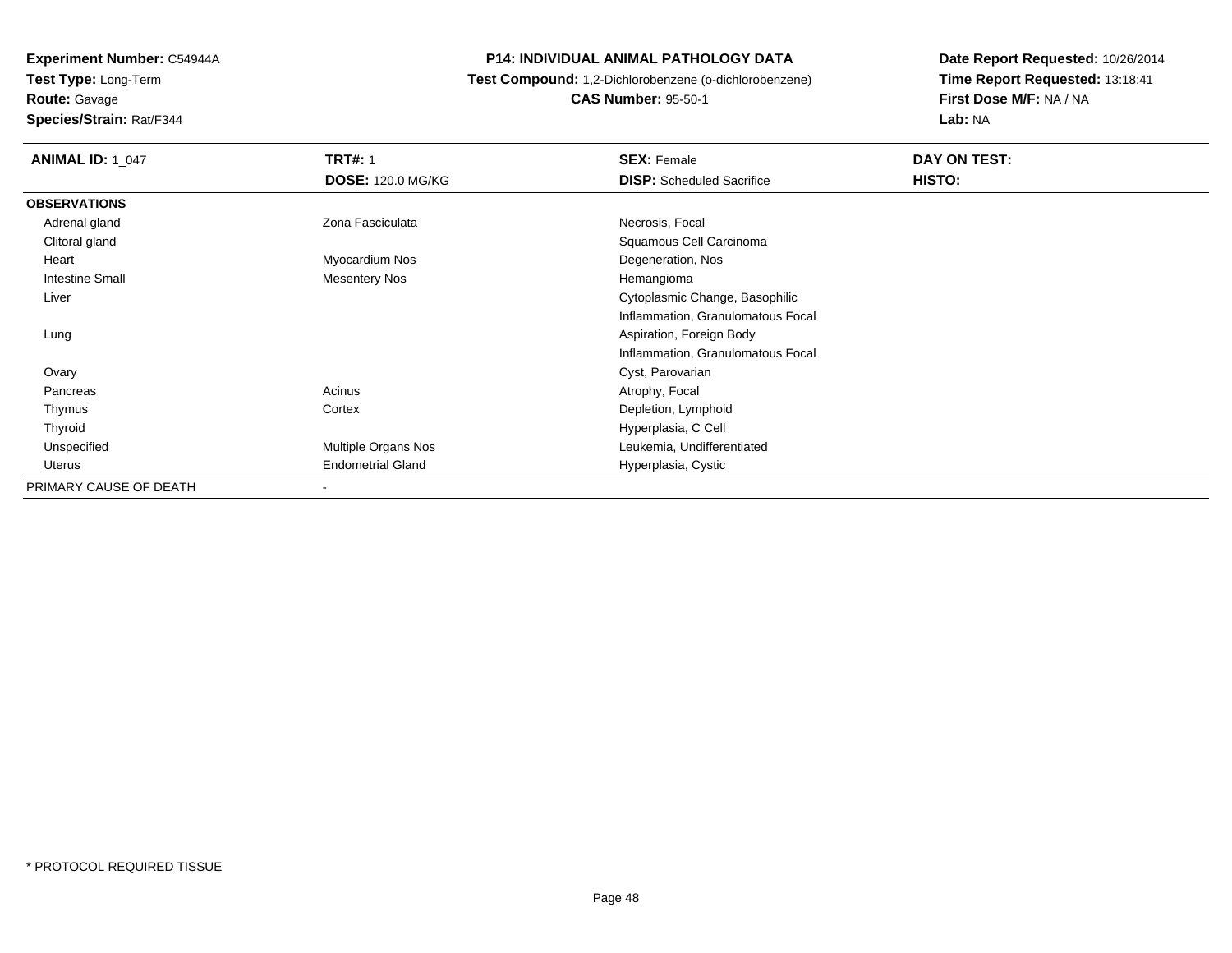**Test Type:** Long-Term**Route:** Gavage

**Species/Strain:** Rat/F344

#### **P14: INDIVIDUAL ANIMAL PATHOLOGY DATA**

# **Test Compound:** 1,2-Dichlorobenzene (o-dichlorobenzene)

**CAS Number:** 95-50-1

| <b>ANIMAL ID: 1 048</b> | <b>TRT#: 1</b>           | <b>SEX: Female</b>                | DAY ON TEST:  |
|-------------------------|--------------------------|-----------------------------------|---------------|
|                         | <b>DOSE: 120.0 MG/KG</b> | <b>DISP:</b> Scheduled Sacrifice  | <b>HISTO:</b> |
| <b>OBSERVATIONS</b>     |                          |                                   |               |
| Clitoral gland          |                          | Adenocarcinoma, Nos               |               |
| Heart                   | Myocardium Nos           | Degeneration, Nos                 |               |
| Kidney                  |                          | Nephropathy                       |               |
| Liver                   | <b>Bile Duct</b>         | Hyperplasia, Focal                |               |
|                         |                          | Inflammation, Granulomatous Focal |               |
| Lung                    |                          | Alveolar/Bronchiolar Carcinoma    |               |
| Pituitary gland         |                          | Adenoma, Nos                      |               |
| Skin                    | Perianal Region          | Sebaceous Adenoma                 |               |
| Thymus                  | Cortex                   | Depletion, Lymphoid               |               |
| Thyroid                 |                          | Hyperplasia, C Cell               |               |
| PRIMARY CAUSE OF DEATH  | $\overline{\phantom{a}}$ |                                   |               |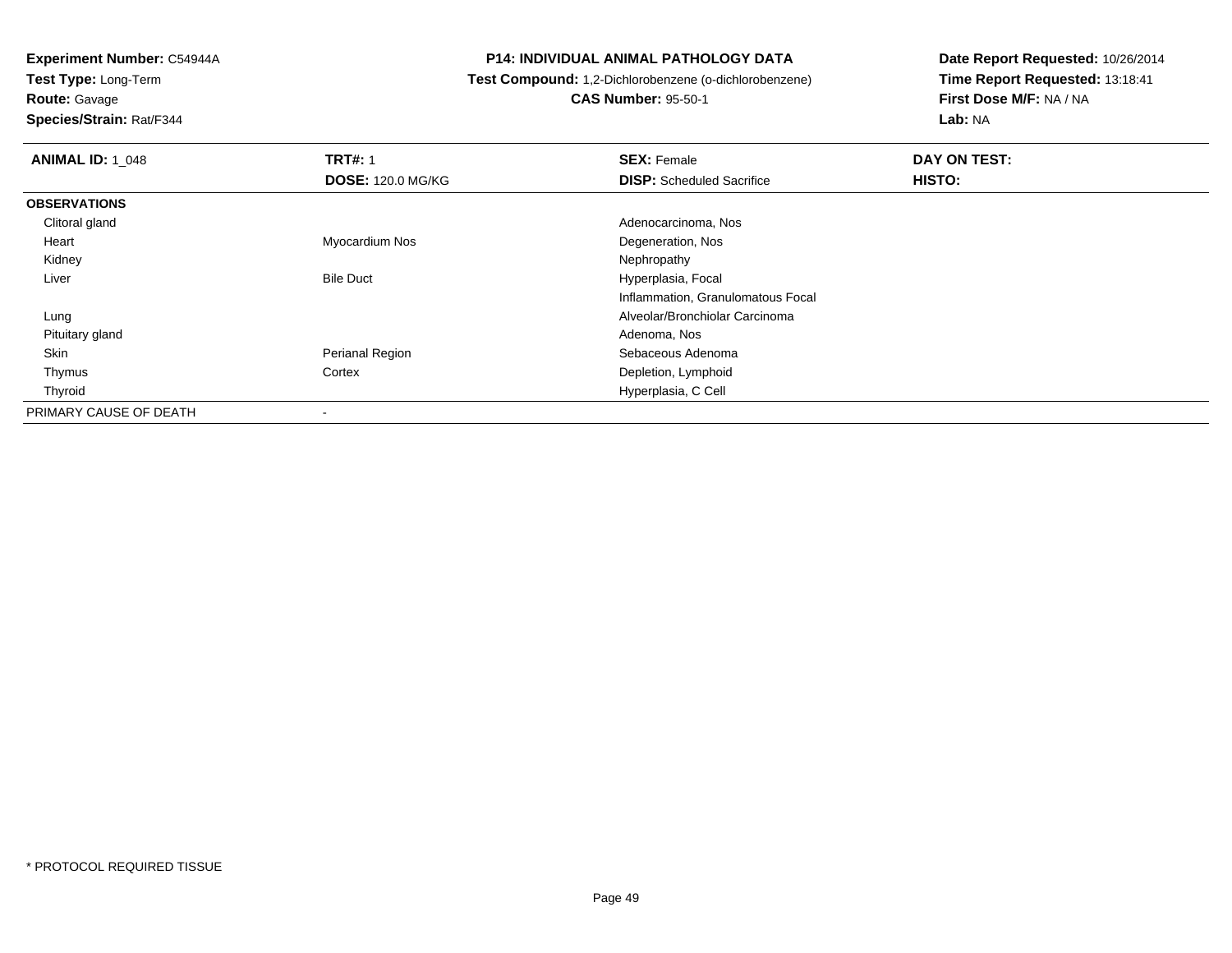**Route:** Gavage

**Species/Strain:** Rat/F344

#### **P14: INDIVIDUAL ANIMAL PATHOLOGY DATA**

 **Test Compound:** 1,2-Dichlorobenzene (o-dichlorobenzene)**CAS Number:** 95-50-1

| <b>ANIMAL ID: 1_049</b> | <b>TRT#: 1</b>           | <b>SEX: Female</b>               | DAY ON TEST: |
|-------------------------|--------------------------|----------------------------------|--------------|
|                         | <b>DOSE: 120.0 MG/KG</b> | <b>DISP:</b> Scheduled Sacrifice | HISTO:       |
| <b>OBSERVATIONS</b>     |                          |                                  |              |
| Heart                   | Myocardium Nos           | Degeneration, Nos                |              |
| Kidney                  |                          | Nephropathy                      |              |
| Liver                   |                          | Clear-Cell Change                |              |
|                         |                          | Cytoplasmic Change, Basophilic   |              |
|                         | <b>Bile Duct</b>         | Hyperplasia, Focal               |              |
| Lymph node              | Mandibular Lymph Node    | Hemorrhage                       |              |
| Pituitary gland         |                          | Adenoma, Nos                     |              |
| Thyroid                 |                          | Cystadenoma, Nos                 |              |
| Uterus                  | <b>Endometrial Gland</b> | Cyst, Nos                        |              |
|                         |                          | Dilatation, Nos                  |              |
| PRIMARY CAUSE OF DEATH  | $\blacksquare$           |                                  |              |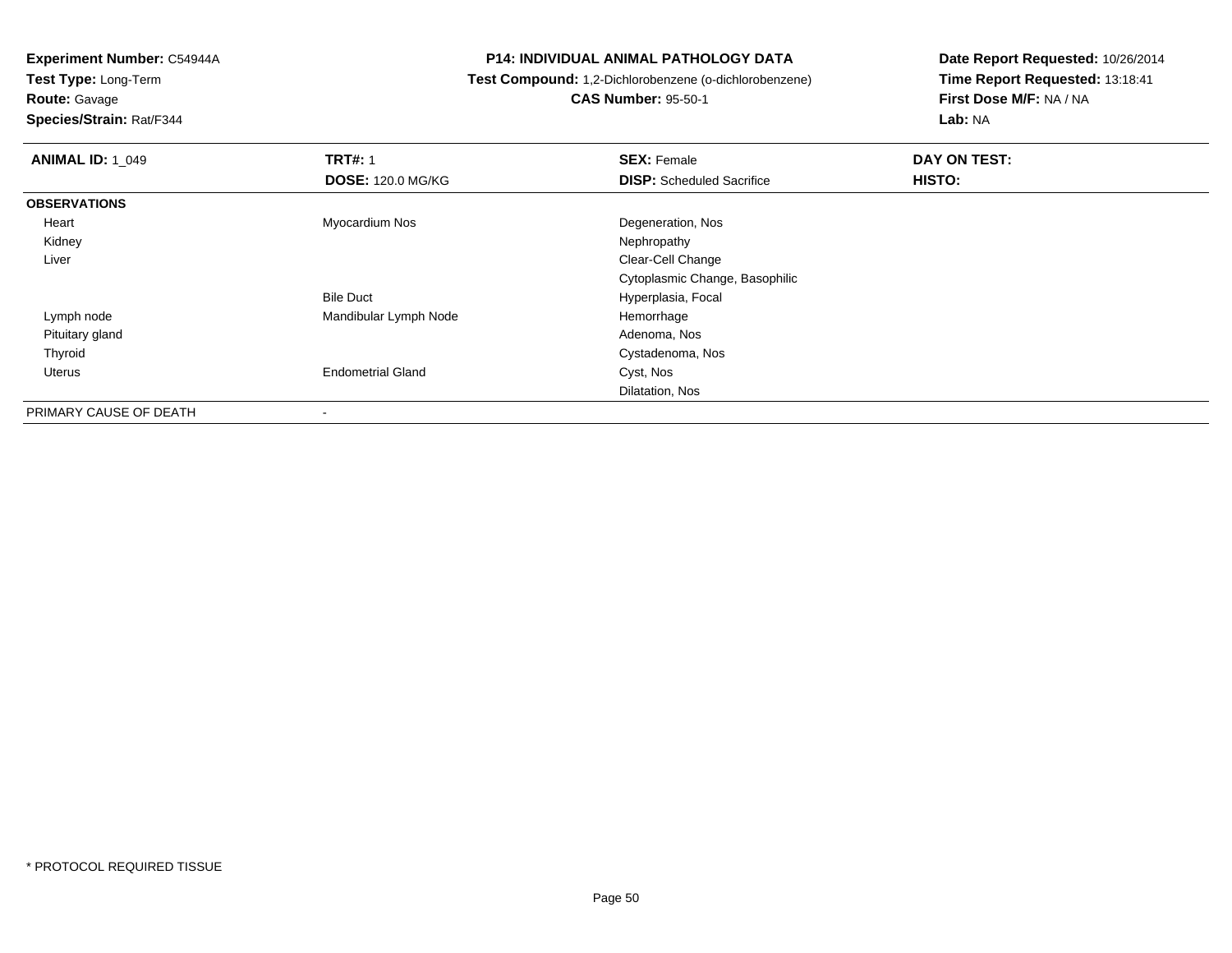**Experiment Number:** C54944A**Test Type:** Long-Term**Route:** Gavage **Species/Strain:** Rat/F344**P14: INDIVIDUAL ANIMAL PATHOLOGY DATA Test Compound:** 1,2-Dichlorobenzene (o-dichlorobenzene)**CAS Number:** 95-50-1**Date Report Requested:** 10/26/2014**Time Report Requested:** 13:18:41**First Dose M/F:** NA / NA**Lab:** NA**ANIMAL ID:** 1\_050**C TRT#:** 1 **SEX:** Female **DAY ON TEST: DOSE:** 120.0 MG/KG**DISP:** Scheduled Sacrifice **HISTO: OBSERVATIONS** Bonee and the settlement of the Femur and the settlement of the Stephen Stephen Stephen Stephen Stephen Stephen Stephen Stephen Stephen Stephen Stephen Stephen Stephen Stephen Stephen Stephen Stephen Stephen Stephen Stephen St Liver Clear-Cell Changet **Hyperplasia, Focal** Bile DuctNeoplastic Nodule Aspiration, Foreign Body LungInflammation, Interstitial Mammary glandd and the control of the control of the control of the control of the control of the control of the control of the control of the control of the control of the control of the control of the control of the control of the co Pituitary glandd and the contract of the contract of the contract of the contract of the contract of the contract of the contract of the contract of the contract of the contract of the contract of the contract of the contract of the cont PRIMARY CAUSE OF DEATH-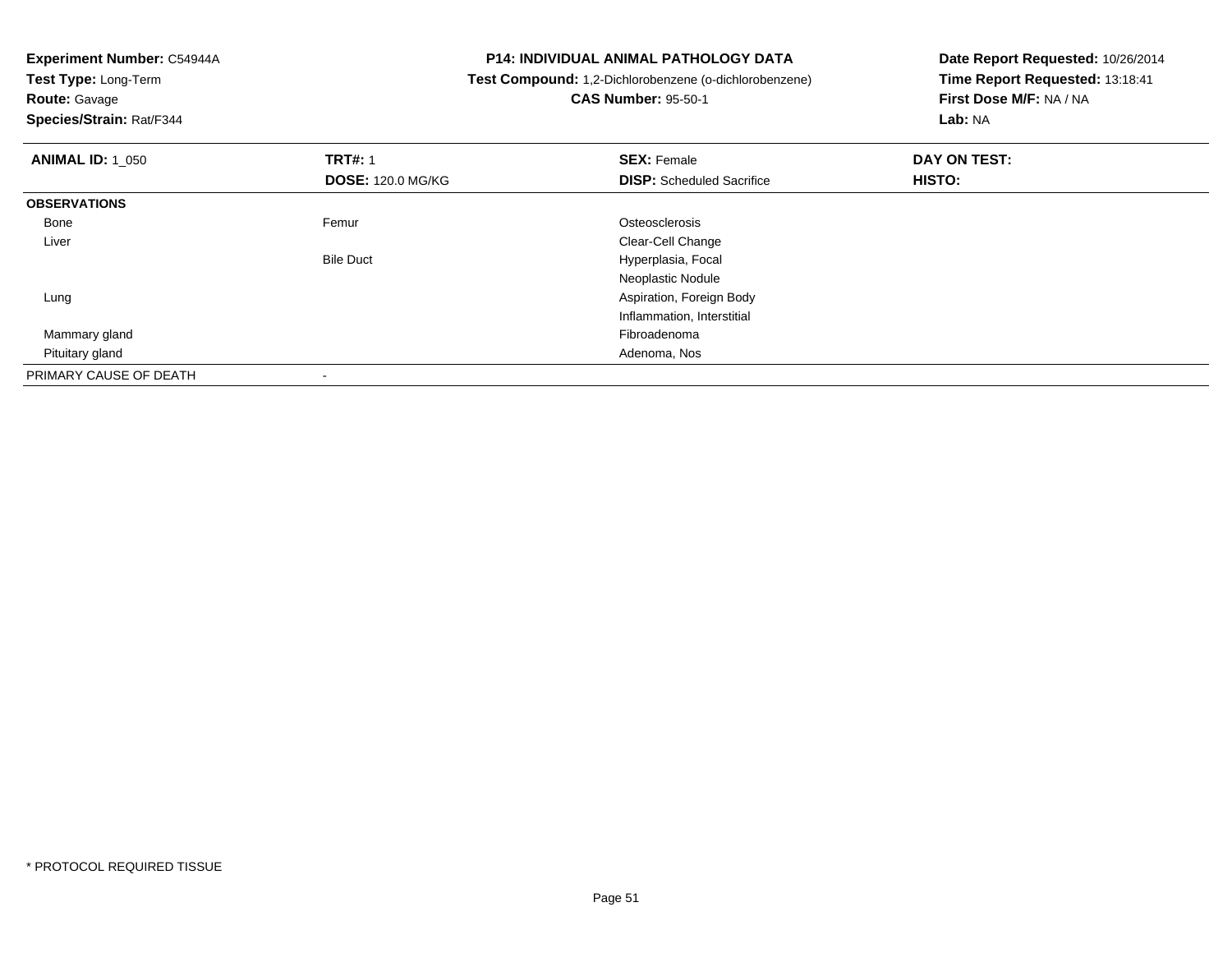**Test Type:** Long-Term**Route:** Gavage

**Species/Strain:** Rat/F344

#### **P14: INDIVIDUAL ANIMAL PATHOLOGY DATA**

 **Test Compound:** 1,2-Dichlorobenzene (o-dichlorobenzene)**CAS Number:** 95-50-1

| <b>ANIMAL ID: 2 001</b> | TRT#: 2                  | <b>SEX: Female</b>                | DAY ON TEST: |  |
|-------------------------|--------------------------|-----------------------------------|--------------|--|
|                         | <b>DOSE: 060.0 MG/KG</b> | <b>DISP:</b> Scheduled Sacrifice  | HISTO:       |  |
| <b>OBSERVATIONS</b>     |                          |                                   |              |  |
| Adrenal gland           |                          | Pheochromocytoma                  |              |  |
| Heart                   | Myocardium Nos           | Degeneration, Nos                 |              |  |
| Liver                   |                          | Cytoplasmic Change, Basophilic    |              |  |
|                         | <b>Bile Duct</b>         | Hyperplasia, Focal                |              |  |
| Lung                    |                          | Inflammation, Granulomatous Focal |              |  |
| Lymph node              | Thoracic Lymph Node      | Inflammation, Granulomatous Focal |              |  |
| Thymus                  | Cortex                   | Depletion, Lymphoid               |              |  |
| Unspecified             | Multiple Organs Nos      | Leukemia, Mononuclear Cell        |              |  |
| Uterus                  | <b>Endometrial Gland</b> | Cyst, Multiple                    |              |  |
| PRIMARY CAUSE OF DEATH  |                          |                                   |              |  |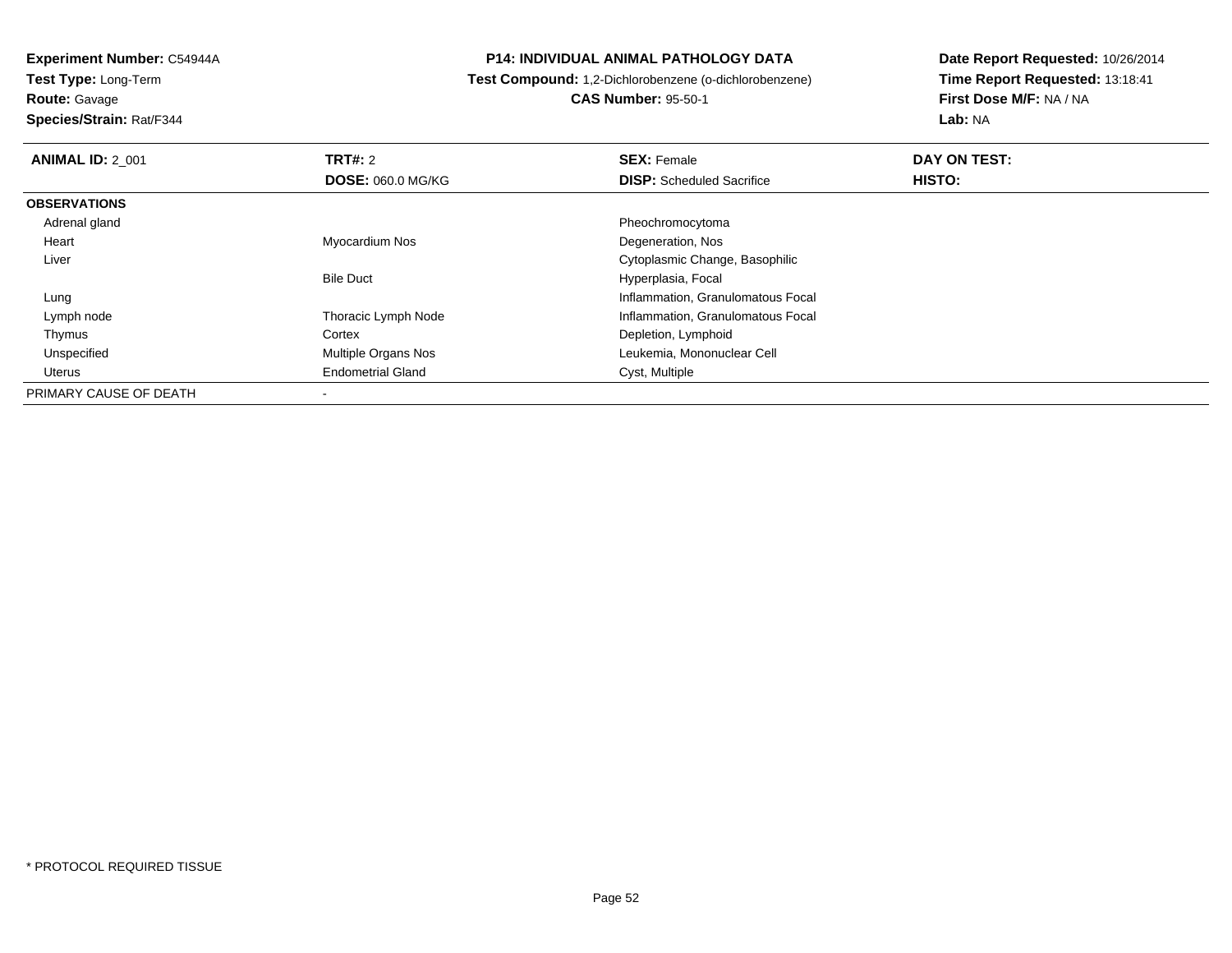**Route:** Gavage

**Species/Strain:** Rat/F344

#### **P14: INDIVIDUAL ANIMAL PATHOLOGY DATA**

 **Test Compound:** 1,2-Dichlorobenzene (o-dichlorobenzene)**CAS Number:** 95-50-1

| <b>ANIMAL ID: 2 002</b> | <b>TRT#:</b> 2<br><b>DOSE: 060.0 MG/KG</b> | <b>SEX: Female</b><br><b>DISP:</b> Scheduled Sacrifice | DAY ON TEST:<br>HISTO: |  |
|-------------------------|--------------------------------------------|--------------------------------------------------------|------------------------|--|
|                         |                                            |                                                        |                        |  |
| <b>OBSERVATIONS</b>     |                                            |                                                        |                        |  |
| Heart                   | Myocardium Nos                             | Degeneration, Nos                                      |                        |  |
| Liver                   |                                            | Cytoplasmic Change, Basophilic                         |                        |  |
|                         | <b>Bile Duct</b>                           | Hyperplasia, Focal                                     |                        |  |
| Lung                    |                                            | Inflammation, Granulomatous Focal                      |                        |  |
| Lymph node              | Mandibular Lymph Node                      | Hemorrhage                                             |                        |  |
| Mammary gland           |                                            | Hyperplasia, Cystic                                    |                        |  |
| Pituitary gland         |                                            | Adenoma, Nos                                           |                        |  |
| PRIMARY CAUSE OF DEATH  |                                            |                                                        |                        |  |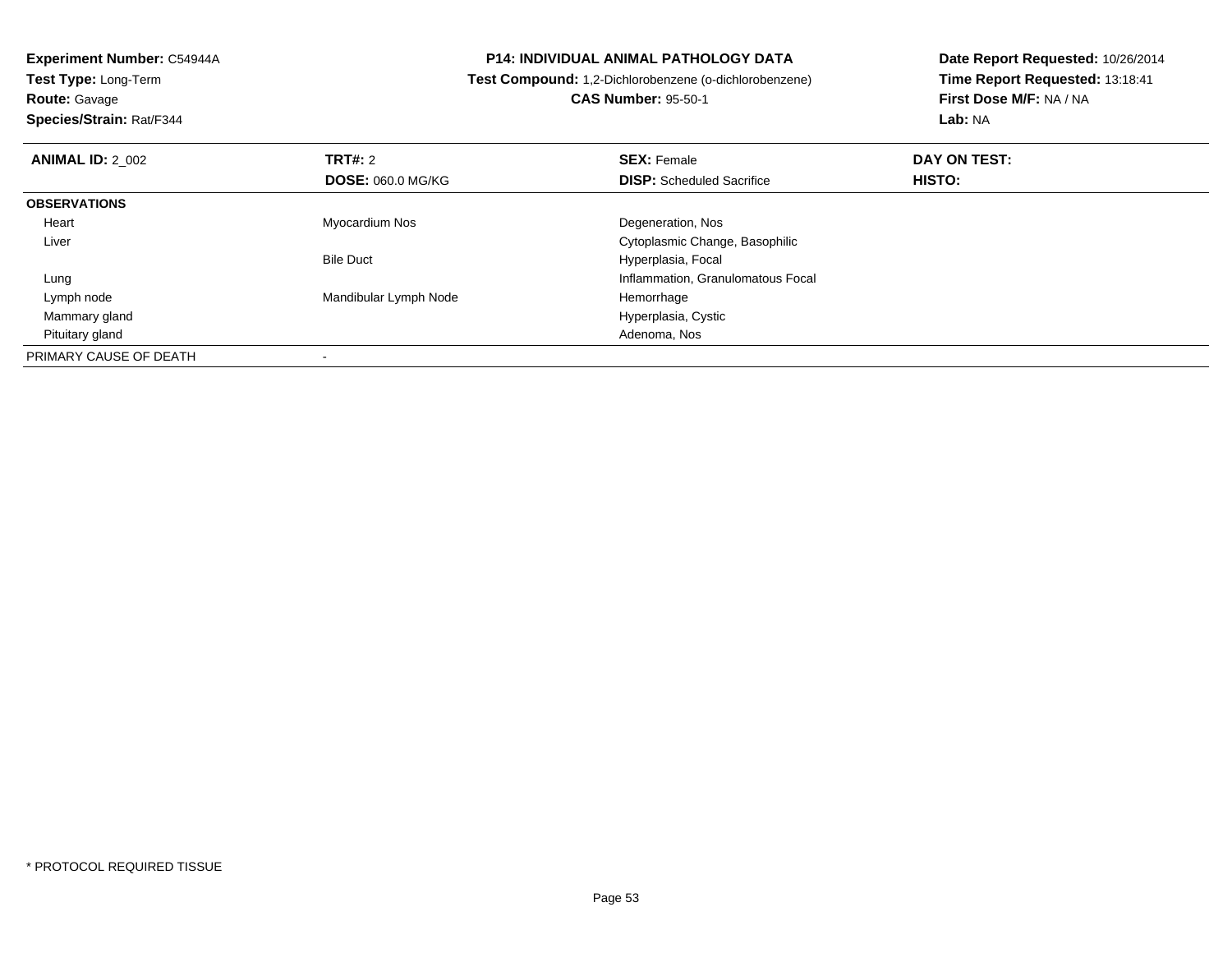**Experiment Number:** C54944A**Test Type:** Long-Term**Route:** Gavage **Species/Strain:** Rat/F344**P14: INDIVIDUAL ANIMAL PATHOLOGY DATA Test Compound:** 1,2-Dichlorobenzene (o-dichlorobenzene)**CAS Number:** 95-50-1**Date Report Requested:** 10/26/2014**Time Report Requested:** 13:18:41**First Dose M/F:** NA / NA**Lab:** NA**ANIMAL ID: 2 003 TRT#:** 2 **SEX:** Female **DAY ON TEST: DOSE:** 060.0 MG/KG**DISP:** Moribund Sacrifice **HISTO: OBSERVATIONS** Heart Myocardium Nos Degeneration, Nos Liver Cytoplasmic Change, Basophilic PancreasAcinus Acinus Atrophy, Focal<br>Pituitary Cell Communications and Atrophy, Focal Pituitary Cell Pituitary glandPituitary Cell **Exercise Secure 19 and Secure 20 and Secure 20 and Secure 20 and Secure 20 and Secure 20 and Secure 20 and Secure 20 and Secure 20 and Secure 20 and Secure 20 and Secure 20 and Secure 20 and Secure 20 and S** Depletion, Lymphoid

Endometrial Stromal Polyp

Cystadenoma, Nos

d Chest Chest Chest Chest Chest Chest Chest Chest Chest Chest Chest Chest Chest Chest Chest Chest Chest Chest Chest Chest Chest Chest Chest Chest Chest Chest Chest Chest Chest Chest Chest Chest Chest Chest Chest Chest Ches

-

Thymus

 ThyroidUnspecified

Uterus

PRIMARY CAUSE OF DEATH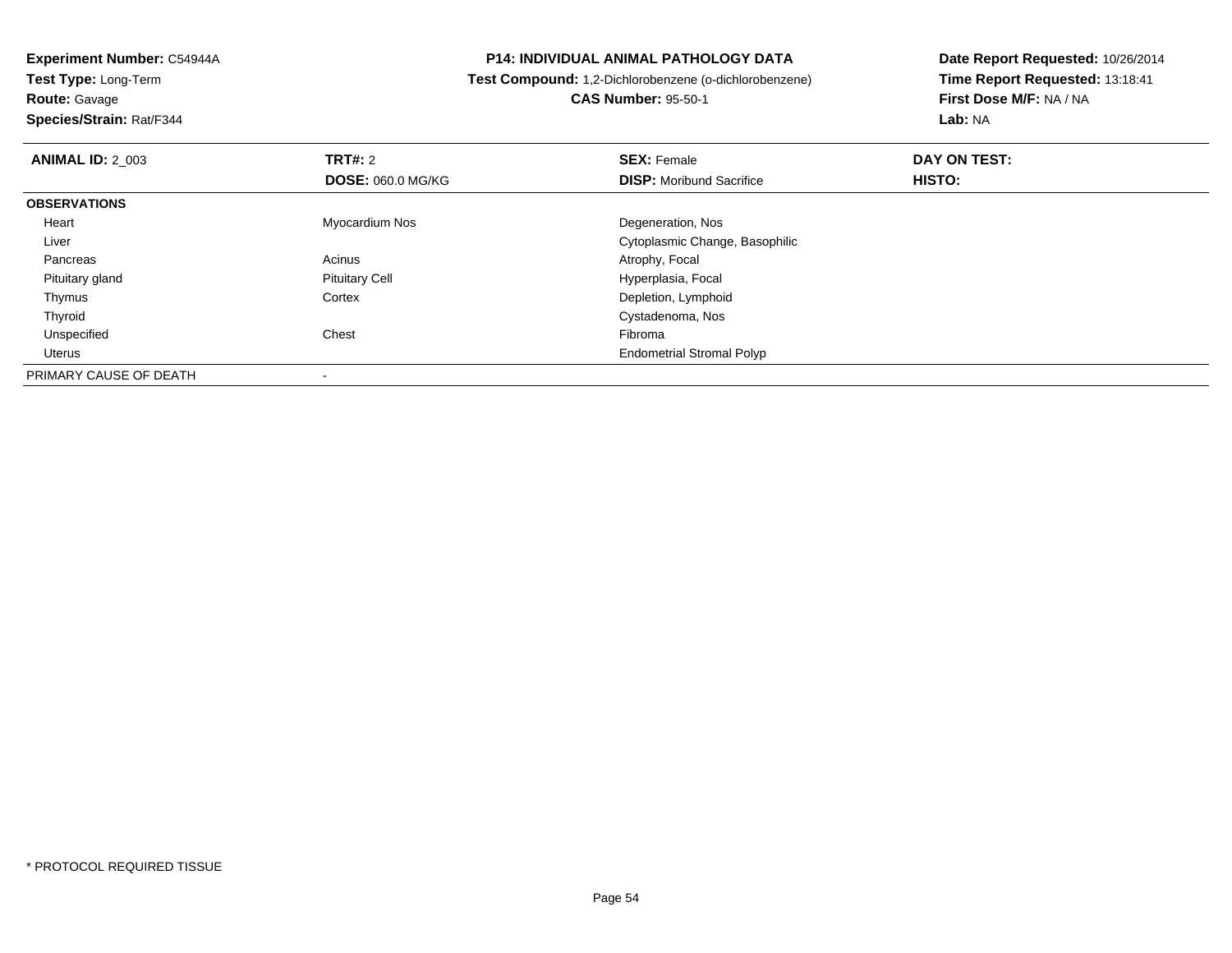**Route:** Gavage

**Species/Strain:** Rat/F344

#### **P14: INDIVIDUAL ANIMAL PATHOLOGY DATA**

## **Test Compound:** 1,2-Dichlorobenzene (o-dichlorobenzene)**CAS Number:** 95-50-1

| <b>ANIMAL ID: 2_004</b> | TRT#: 2                  | <b>SEX: Female</b>                | DAY ON TEST:  |  |
|-------------------------|--------------------------|-----------------------------------|---------------|--|
|                         | <b>DOSE: 060.0 MG/KG</b> | <b>DISP:</b> Scheduled Sacrifice  | <b>HISTO:</b> |  |
| <b>OBSERVATIONS</b>     |                          |                                   |               |  |
| Heart                   | Myocardium Nos           | Degeneration, Nos                 |               |  |
| Kidney                  |                          | Nephropathy                       |               |  |
| Liver                   |                          | Cytoplasmic Change, Basophilic    |               |  |
|                         | <b>Bile Duct</b>         | Hyperplasia, Focal                |               |  |
| Lung                    |                          | Inflammation, Granulomatous Focal |               |  |
| Pituitary gland         |                          | Adenoma, Nos                      |               |  |
| Thymus                  | Cortex                   | Depletion, Lymphoid               |               |  |
| Thyroid                 |                          | Hyperplasia, C Cell               |               |  |
| Uterus                  | <b>Endometrial Gland</b> | Cyst, Multiple                    |               |  |
|                         |                          | Dilatation, Nos                   |               |  |
| PRIMARY CAUSE OF DEATH  | -                        |                                   |               |  |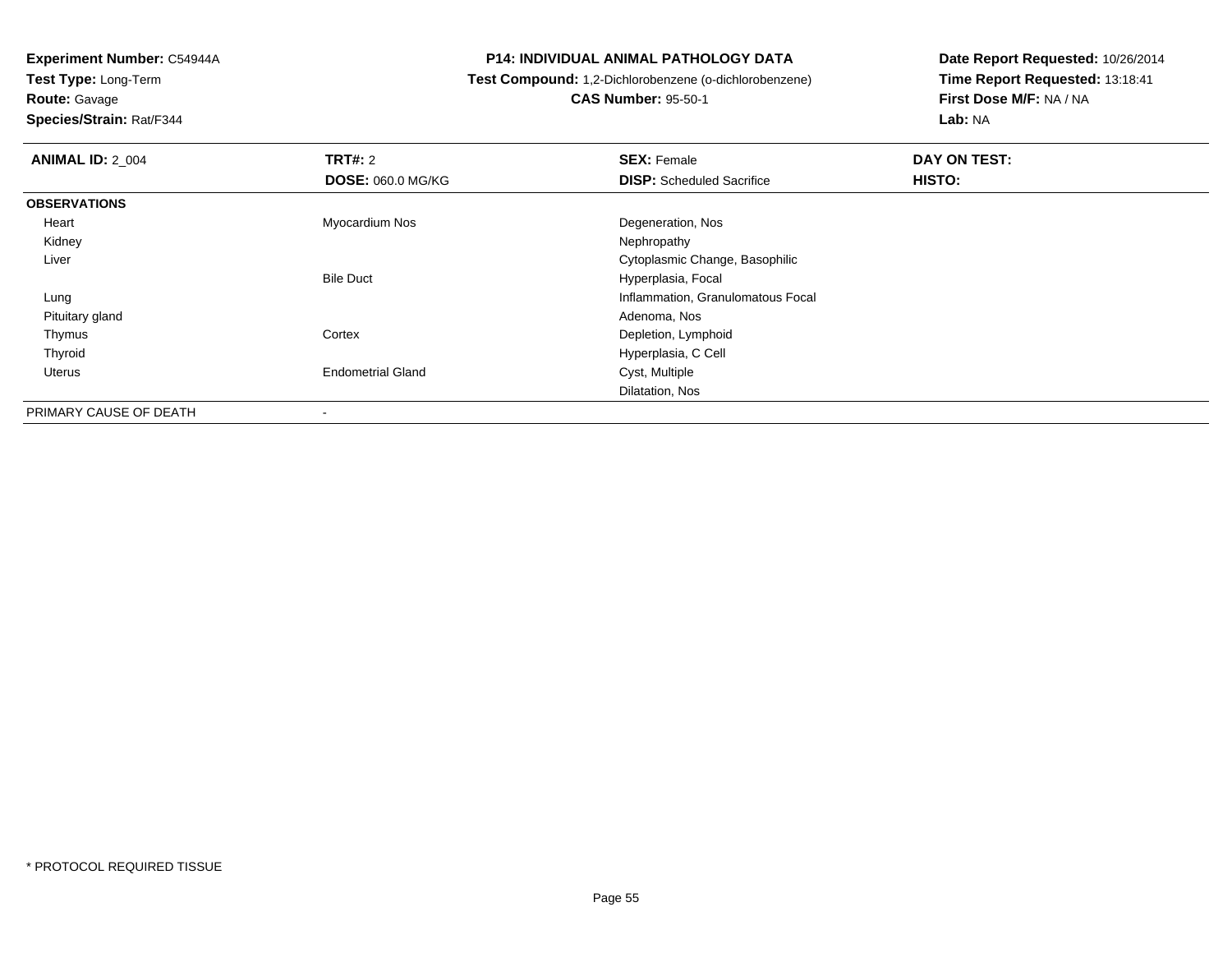**Experiment Number:** C54944A**Test Type:** Long-Term**Route:** Gavage **Species/Strain:** Rat/F344**P14: INDIVIDUAL ANIMAL PATHOLOGY DATA Test Compound:** 1,2-Dichlorobenzene (o-dichlorobenzene)**CAS Number:** 95-50-1**Date Report Requested:** 10/26/2014**Time Report Requested:** 13:18:41**First Dose M/F:** NA / NA**Lab:** NA**ANIMAL ID:** 2\_005**TRT#:** 2 **SEX:** Female **DAY ON TEST: DOSE:** 060.0 MG/KG**DISP:** Scheduled Sacrifice **HISTO: OBSERVATIONS** Bonee and the settlement of the Femur and the settlement of the Stephen Stephen Stephen Stephen Stephen Stephen Stephen Stephen Stephen Stephen Stephen Stephen Stephen Stephen Stephen Stephen Stephen Stephen Stephen Stephen St Kidneyy the control of the control of the control of the control of the control of the control of the control of the control of the control of the control of the control of the control of the control of the control of the contro Liver Cytoplasmic Change, BasophilicBile Duct Hyperplasia, Focal Thyroid C-Cell Carcinoma Uterus Endometrial Gland Cyst, Nos Endometrial Stromal PolypPRIMARY CAUSE OF DEATH-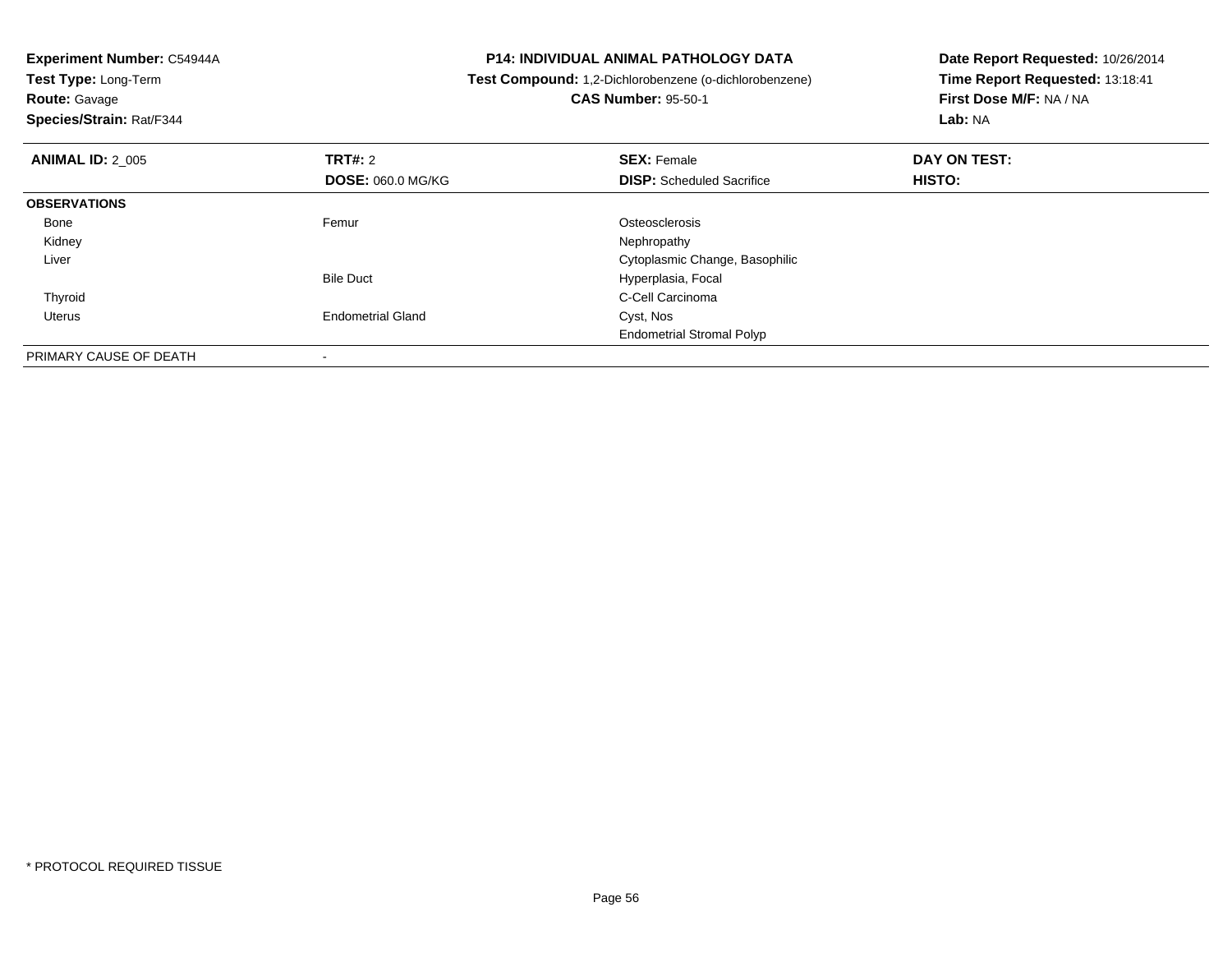| Experiment Number: C54944A | <b>P14: INDIVIDUAL ANIMAL PATHOLOGY DATA</b> |                                                               | Date Report Requested: 10/26/2014 |  |
|----------------------------|----------------------------------------------|---------------------------------------------------------------|-----------------------------------|--|
| Test Type: Long-Term       |                                              | <b>Test Compound:</b> 1,2-Dichlorobenzene (o-dichlorobenzene) | Time Report Requested: 13:18:41   |  |
| <b>Route: Gavage</b>       |                                              | <b>CAS Number: 95-50-1</b>                                    | First Dose M/F: NA / NA           |  |
| Species/Strain: Rat/F344   |                                              |                                                               | Lab: NA                           |  |
| <b>ANIMAL ID: 2 006</b>    | <b>TRT#: 2</b>                               | <b>SEX: Female</b>                                            | DAY ON TEST:                      |  |
|                            | <b>DOSE: 060.0 MG/KG</b>                     | <b>DISP:</b> Moribund Sacrifice                               | <b>HISTO:</b>                     |  |
| <b>OBSERVATIONS</b>        |                                              |                                                               |                                   |  |
| Adrenal gland              | Medulla                                      | Hyperplasia, Focal                                            |                                   |  |
| Heart                      | Myocardium Nos                               | Degeneration, Nos                                             |                                   |  |
| Lung                       |                                              | Aspiration, Foreign Body                                      |                                   |  |
| Pituitary gland            |                                              | Adenoma, Nos                                                  |                                   |  |
| Stomach                    | Mucosa                                       | Ulcer, Focal                                                  |                                   |  |
| Unspecified                | <b>Multiple Organs Nos</b>                   | Lymphoma, Undifferentiated-Malignant Type                     |                                   |  |
| Uterus                     | <b>Endometrial Gland</b>                     | Cyst, Nos                                                     |                                   |  |
| PRIMARY CAUSE OF DEATH     |                                              |                                                               |                                   |  |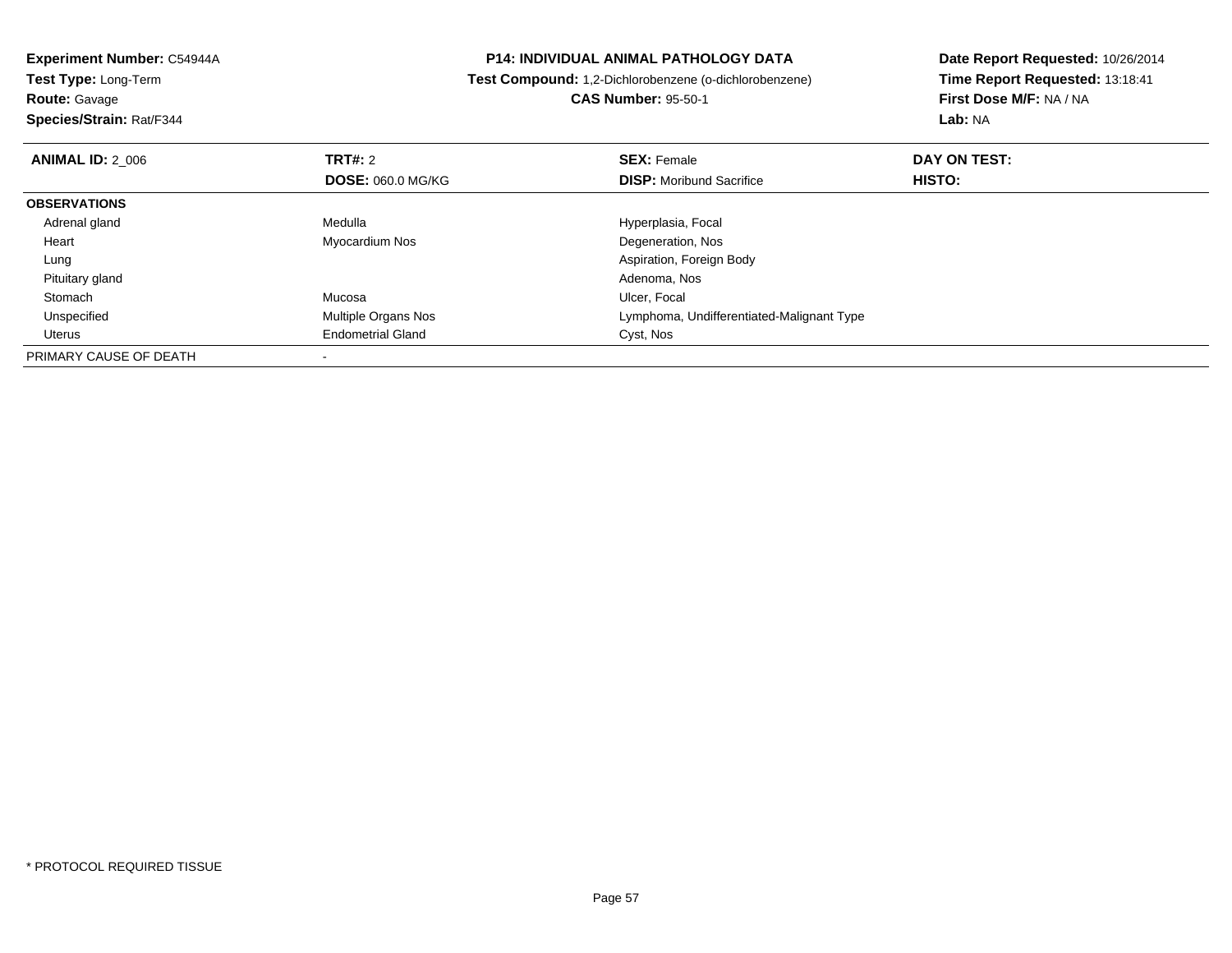**Route:** Gavage

**Species/Strain:** Rat/F344

#### **P14: INDIVIDUAL ANIMAL PATHOLOGY DATA**

**Test Compound:** 1,2-Dichlorobenzene (o-dichlorobenzene)

**CAS Number:** 95-50-1

| <b>ANIMAL ID: 2 007</b> | TRT#: 2                  | <b>SEX: Female</b>               | DAY ON TEST: |  |
|-------------------------|--------------------------|----------------------------------|--------------|--|
|                         | <b>DOSE: 060.0 MG/KG</b> | <b>DISP:</b> Scheduled Sacrifice | HISTO:       |  |
| <b>OBSERVATIONS</b>     |                          |                                  |              |  |
| Bone                    | Femur                    | Osteosclerosis                   |              |  |
| Heart                   | Myocardium Nos           | Degeneration, Nos                |              |  |
| Liver                   |                          | Cytoplasmic Change, Basophilic   |              |  |
| Lung                    |                          | Inflammation, Acute Focal        |              |  |
| Lymph node              | Mandibular Lymph Node    | Hemorrhage                       |              |  |
| Mammary gland           |                          | Fibroadenoma                     |              |  |
| Pancreas                | Acinus                   | Atrophy, Focal                   |              |  |
| Pituitary gland         |                          | Adenoma, Nos                     |              |  |
| Thymus                  | Cortex                   | Depletion, Lymphoid              |              |  |
| Thyroid                 |                          | Hyperplasia, C Cell              |              |  |
| PRIMARY CAUSE OF DEATH  | $\blacksquare$           |                                  |              |  |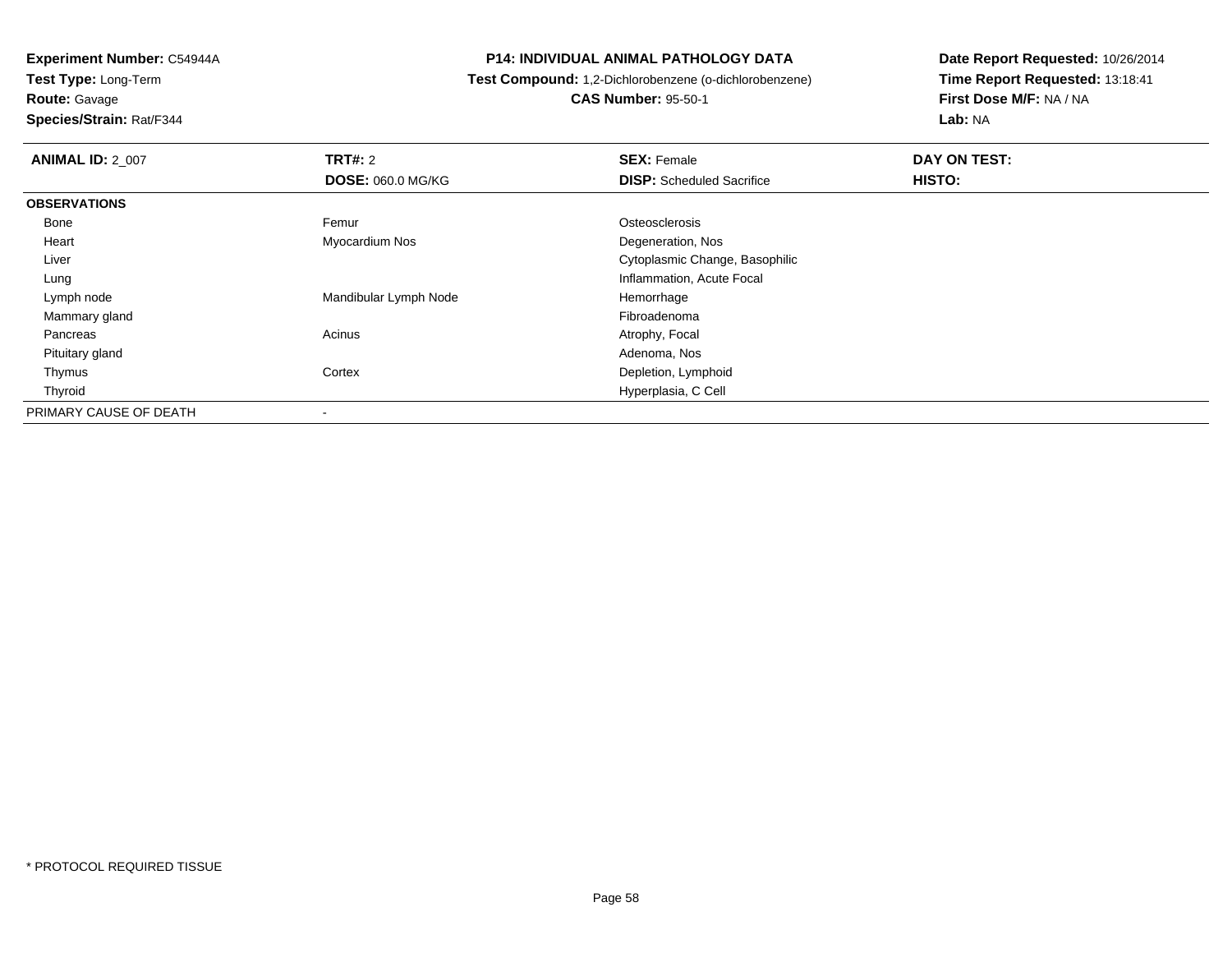**Route:** Gavage

**Species/Strain:** Rat/F344

#### **P14: INDIVIDUAL ANIMAL PATHOLOGY DATA**

 **Test Compound:** 1,2-Dichlorobenzene (o-dichlorobenzene)**CAS Number:** 95-50-1

| <b>ANIMAL ID: 2 008</b> | <b>TRT#: 2</b>            | <b>SEX: Female</b>               | DAY ON TEST: |  |
|-------------------------|---------------------------|----------------------------------|--------------|--|
|                         | <b>DOSE: 060.0 MG/KG</b>  | <b>DISP:</b> Scheduled Sacrifice | HISTO:       |  |
| <b>OBSERVATIONS</b>     |                           |                                  |              |  |
| Bone                    | Femur                     | Osteosclerosis                   |              |  |
| <b>Brain</b>            | Cerebrum                  | Inflammation, Chronic Focal      |              |  |
| Liver                   |                           | Cytoplasmic Change, Basophilic   |              |  |
|                         | <b>Bile Duct</b>          | Hyperplasia, Focal               |              |  |
| Lung                    |                           | Inflammation, Acute/Chronic      |              |  |
| Pituitary gland         | <b>Anterior Pituitary</b> | Cyst, Multiple                   |              |  |
| Thymus                  | Cortex                    | Depletion, Lymphoid              |              |  |
| Thyroid                 |                           | Hyperplasia, C Cell              |              |  |
| Uterus                  | <b>Endometrial Gland</b>  | Hyperplasia, Cystic              |              |  |
| PRIMARY CAUSE OF DEATH  | $\,$                      |                                  |              |  |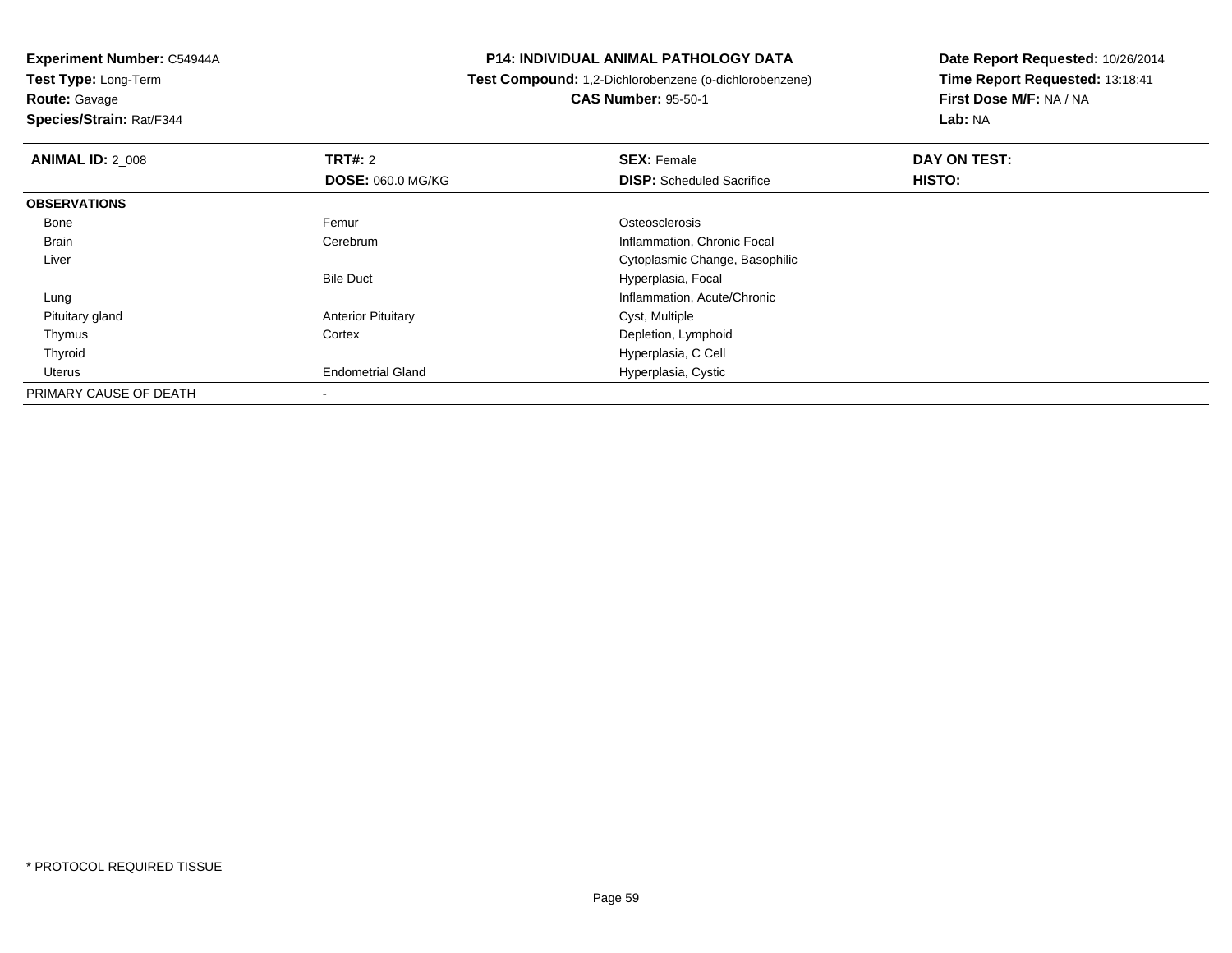| <b>Experiment Number: C54944A</b><br>Test Type: Long-Term<br><b>Route: Gavage</b><br>Species/Strain: Rat/F344 |                          | <b>P14: INDIVIDUAL ANIMAL PATHOLOGY DATA</b><br>Test Compound: 1,2-Dichlorobenzene (o-dichlorobenzene)<br><b>CAS Number: 95-50-1</b> | Date Report Requested: 10/26/2014<br>Time Report Requested: 13:18:41<br>First Dose M/F: NA / NA<br>Lab: NA |
|---------------------------------------------------------------------------------------------------------------|--------------------------|--------------------------------------------------------------------------------------------------------------------------------------|------------------------------------------------------------------------------------------------------------|
| <b>ANIMAL ID: 2 009</b>                                                                                       | TRT#: 2                  | <b>SEX: Female</b>                                                                                                                   | DAY ON TEST:                                                                                               |
|                                                                                                               | <b>DOSE: 060.0 MG/KG</b> | <b>DISP: Natural Death</b>                                                                                                           | HISTO:                                                                                                     |
| <b>OBSERVATIONS</b>                                                                                           |                          |                                                                                                                                      |                                                                                                            |
| Lung                                                                                                          |                          | Aspiration, Foreign Body                                                                                                             |                                                                                                            |
| Thymus                                                                                                        |                          | Necrosis, Diffuse                                                                                                                    |                                                                                                            |
| Unspecified                                                                                                   | Multiple Organs Nos      | Leukemia, Undifferentiated                                                                                                           |                                                                                                            |
| PRIMARY CAUSE OF DEATH                                                                                        |                          |                                                                                                                                      |                                                                                                            |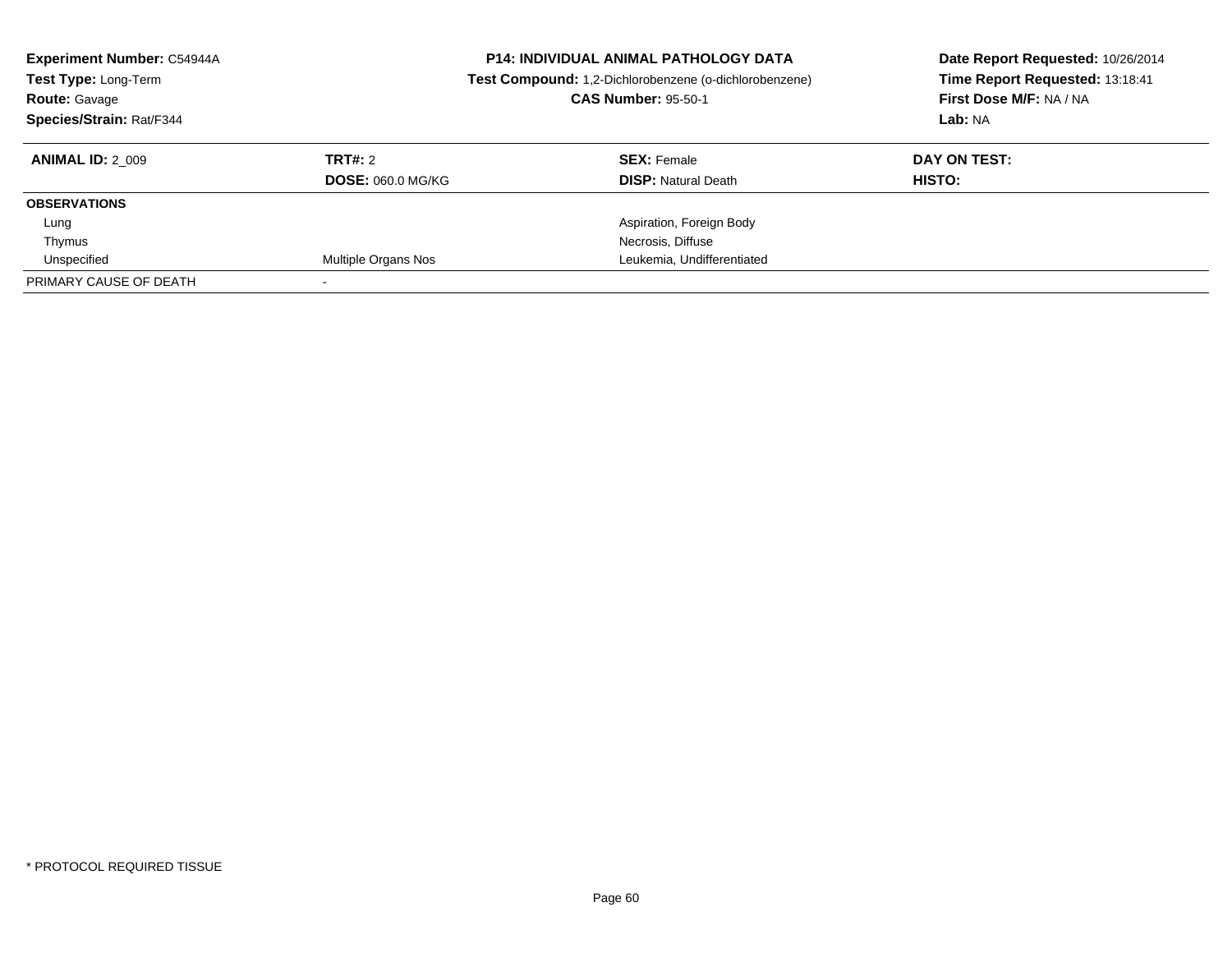**Test Type:** Long-Term

**Route:** Gavage

**Species/Strain:** Rat/F344

#### **P14: INDIVIDUAL ANIMAL PATHOLOGY DATA**

# **Test Compound:** 1,2-Dichlorobenzene (o-dichlorobenzene)**CAS Number:** 95-50-1

| <b>ANIMAL ID: 2_010</b> | TRT#: 2                  | <b>SEX: Female</b>               | DAY ON TEST: |  |
|-------------------------|--------------------------|----------------------------------|--------------|--|
|                         | <b>DOSE: 060.0 MG/KG</b> | <b>DISP:</b> Scheduled Sacrifice | HISTO:       |  |
| <b>OBSERVATIONS</b>     |                          |                                  |              |  |
| Adrenal gland           |                          | Pheochromocytoma                 |              |  |
| Heart                   | Myocardium Nos           | Degeneration, Nos                |              |  |
| Kidney                  |                          | Nephropathy                      |              |  |
| Liver                   |                          | Cytoplasmic Change, Basophilic   |              |  |
|                         | <b>Bile Duct</b>         | Hyperplasia, Focal               |              |  |
|                         |                          | Neoplastic Nodule                |              |  |
| Lung                    |                          | Aspiration, Foreign Body         |              |  |
| Lymph node              | Mandibular Lymph Node    | Hemorrhage                       |              |  |
| Pancreas                | Acinus                   | Atrophy, Focal                   |              |  |
| Thyroid                 |                          | <b>Embryonal Rest</b>            |              |  |
| <b>Uterus</b>           |                          | <b>Endometrial Stromal Polyp</b> |              |  |
| PRIMARY CAUSE OF DEATH  | $\,$                     |                                  |              |  |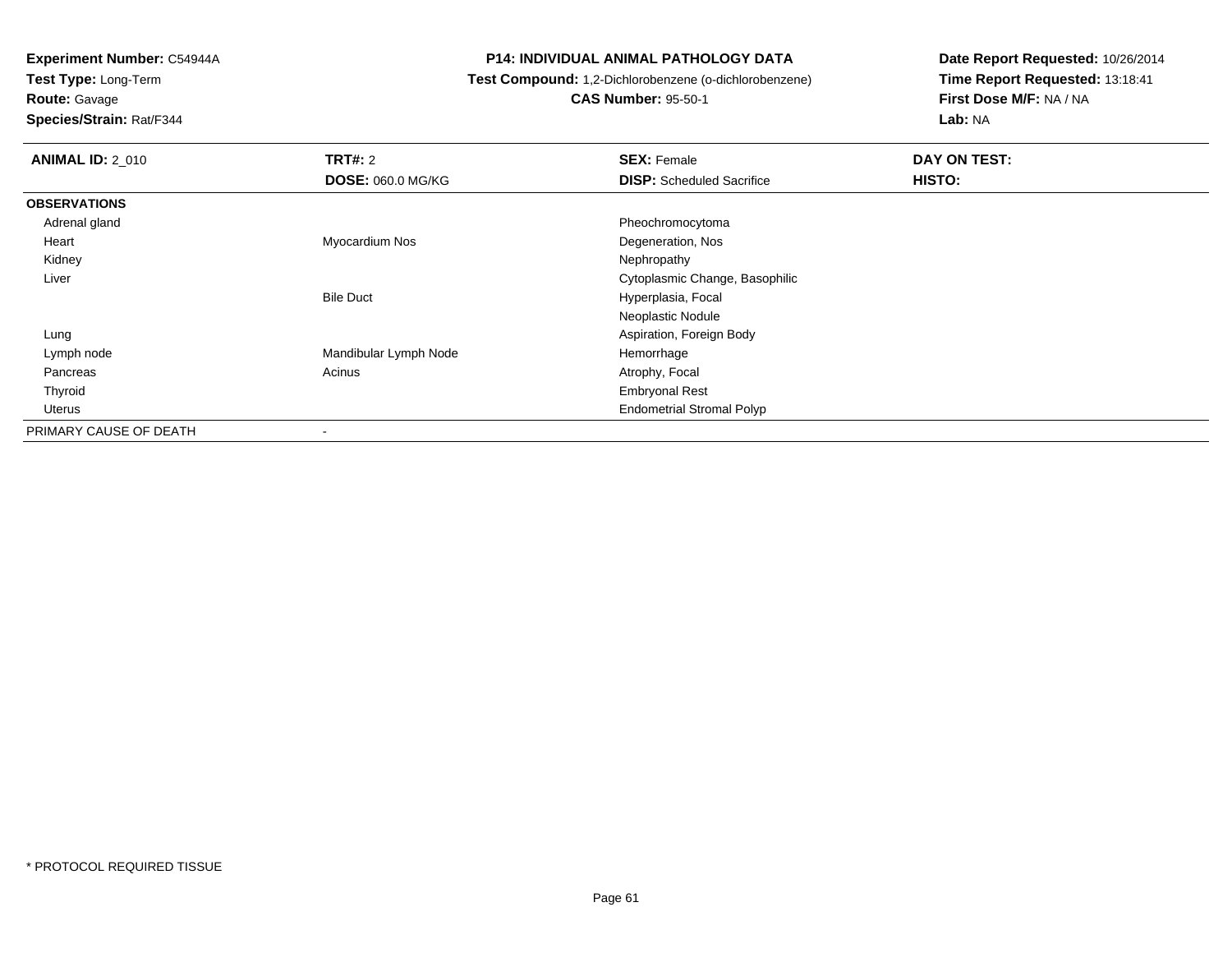**Route:** Gavage

**Species/Strain:** Rat/F344

#### **P14: INDIVIDUAL ANIMAL PATHOLOGY DATA**

#### **Test Compound:** 1,2-Dichlorobenzene (o-dichlorobenzene)**CAS Number:** 95-50-1

| <b>ANIMAL ID: 2 011</b> | TRT#: 2<br><b>DOSE: 060.0 MG/KG</b> | <b>SEX: Female</b><br><b>DISP:</b> Scheduled Sacrifice | DAY ON TEST:<br>HISTO: |  |
|-------------------------|-------------------------------------|--------------------------------------------------------|------------------------|--|
| <b>OBSERVATIONS</b>     |                                     |                                                        |                        |  |
| Heart                   | Myocardium Nos                      | Degeneration, Nos                                      |                        |  |
| Liver                   |                                     | Cytoplasmic Change, Basophilic                         |                        |  |
| Lung                    |                                     | Aspiration, Foreign Body                               |                        |  |
| Mammary gland           |                                     | Fibroadenoma                                           |                        |  |
| Pituitary gland         |                                     | Adenoma, Nos                                           |                        |  |
| Thymus                  | Medulla                             | Cyst, Multiple                                         |                        |  |
|                         | Cortex                              | Depletion, Lymphoid                                    |                        |  |
| Thyroid                 |                                     | Hyperplasia, C Cell                                    |                        |  |
| Uterus                  | <b>Endometrial Gland</b>            | Hyperplasia, Cystic                                    |                        |  |
| PRIMARY CAUSE OF DEATH  | $\,$                                |                                                        |                        |  |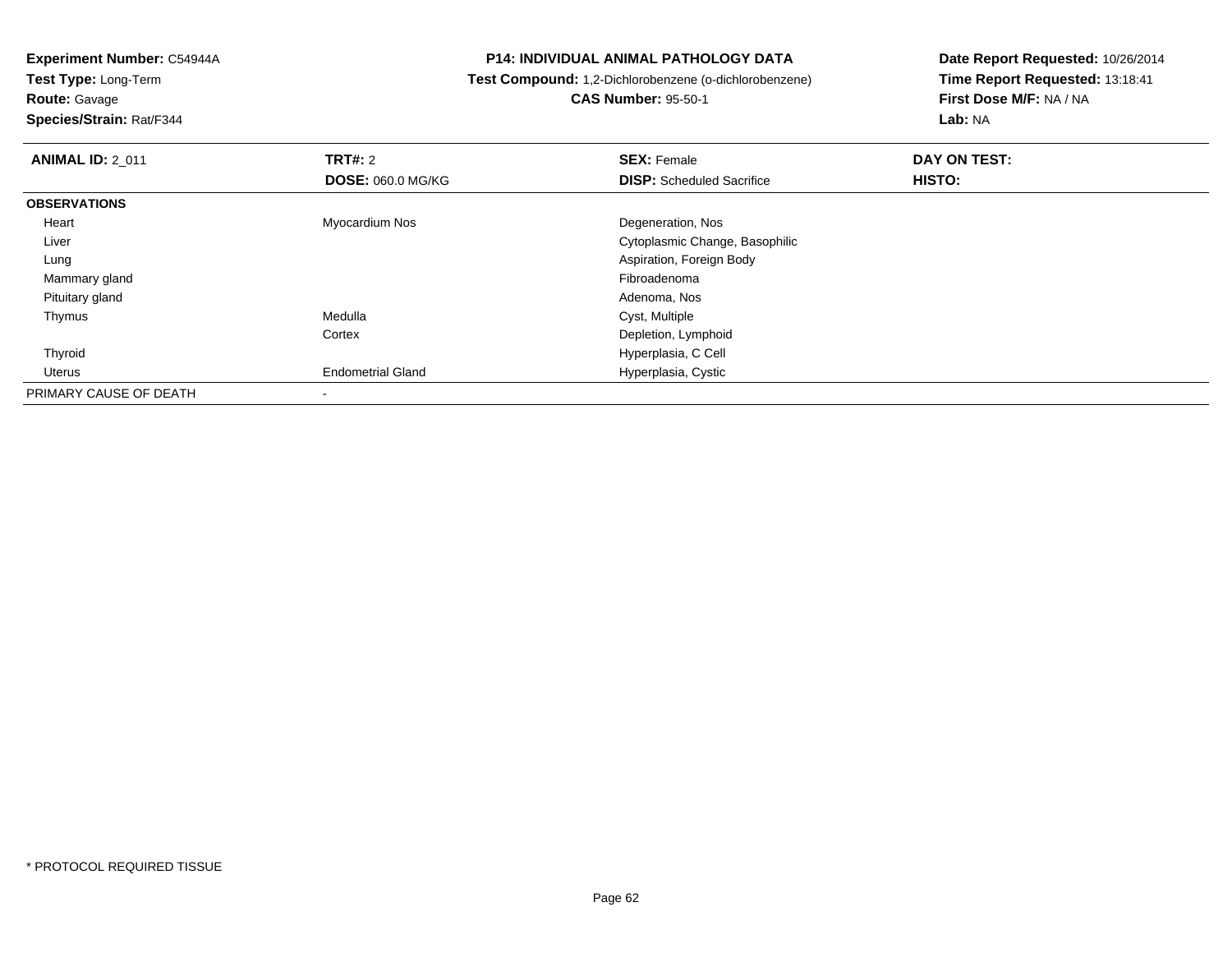| Experiment Number: C54944A<br>Test Type: Long-Term<br><b>Route: Gavage</b><br>Species/Strain: Rat/F344 |                          | <b>P14: INDIVIDUAL ANIMAL PATHOLOGY DATA</b><br>Test Compound: 1,2-Dichlorobenzene (o-dichlorobenzene)<br><b>CAS Number: 95-50-1</b> | Date Report Requested: 10/26/2014<br>Time Report Requested: 13:18:41<br>First Dose M/F: NA / NA<br>Lab: NA |
|--------------------------------------------------------------------------------------------------------|--------------------------|--------------------------------------------------------------------------------------------------------------------------------------|------------------------------------------------------------------------------------------------------------|
| <b>ANIMAL ID: 2 012</b>                                                                                | TRT#: 2                  | <b>SEX: Female</b>                                                                                                                   | DAY ON TEST:                                                                                               |
|                                                                                                        | <b>DOSE: 060.0 MG/KG</b> | <b>DISP: Natural Death</b>                                                                                                           | HISTO:                                                                                                     |
| <b>OBSERVATIONS</b>                                                                                    |                          |                                                                                                                                      |                                                                                                            |
| Heart                                                                                                  | Myocardium Nos           | Degeneration, Nos                                                                                                                    |                                                                                                            |
| Kidney                                                                                                 |                          | Nephropathy                                                                                                                          |                                                                                                            |
| Lung                                                                                                   |                          | Aspiration, Foreign Body                                                                                                             |                                                                                                            |
| Salivary gland                                                                                         |                          | Cyst, Ranular                                                                                                                        |                                                                                                            |
| Thymus                                                                                                 | Cortex                   | Depletion, Lymphoid                                                                                                                  |                                                                                                            |
| Unspecified                                                                                            | Multiple Organs Nos      | Leukemia, Lymphocytic                                                                                                                |                                                                                                            |
| PRIMARY CAUSE OF DEATH                                                                                 |                          |                                                                                                                                      |                                                                                                            |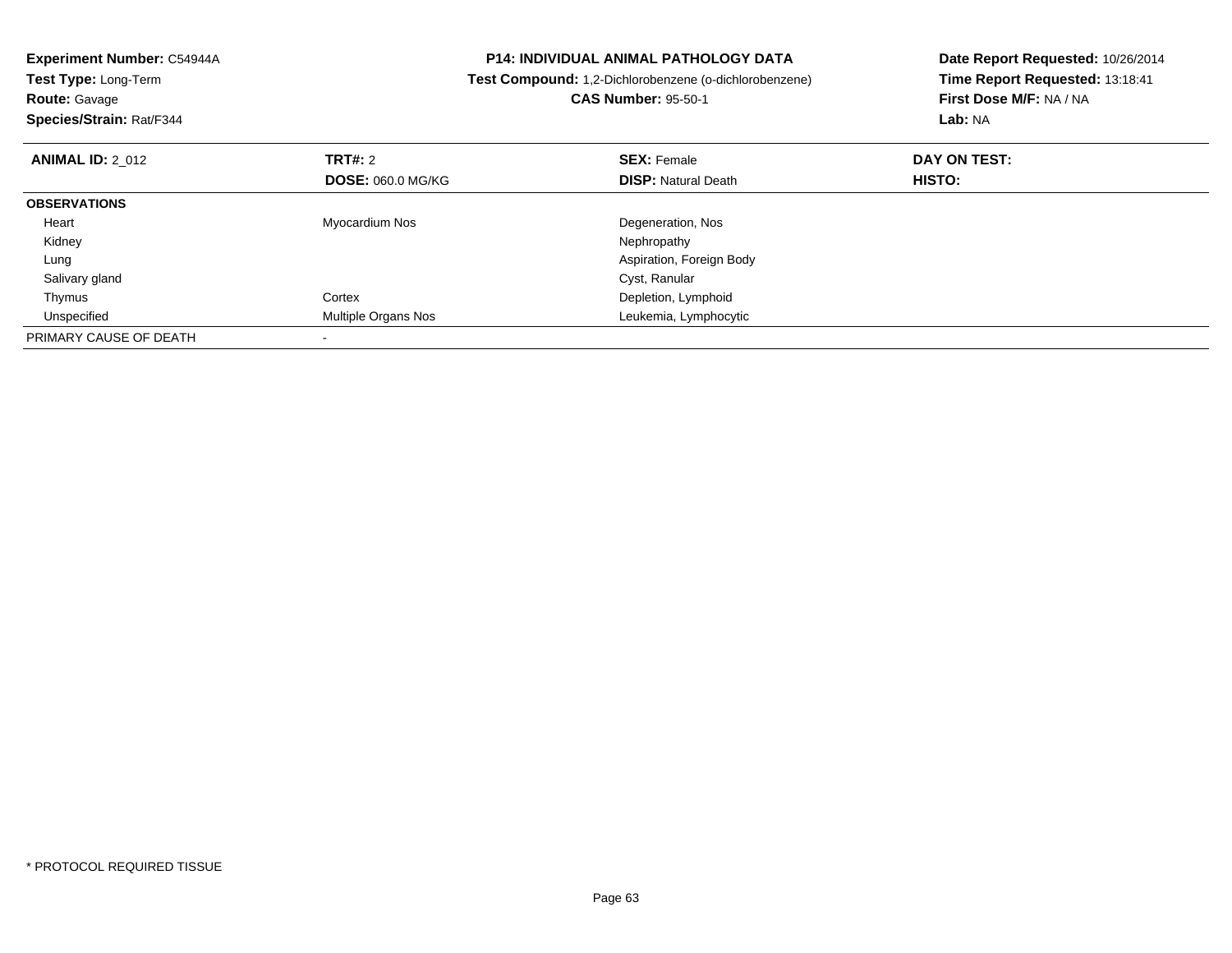**Route:** Gavage

**Species/Strain:** Rat/F344

#### **P14: INDIVIDUAL ANIMAL PATHOLOGY DATA**

 **Test Compound:** 1,2-Dichlorobenzene (o-dichlorobenzene)**CAS Number:** 95-50-1

| <b>ANIMAL ID: 2 013</b> | TRT#: 2                  | <b>SEX: Female</b>                | DAY ON TEST: |  |
|-------------------------|--------------------------|-----------------------------------|--------------|--|
|                         | <b>DOSE: 060.0 MG/KG</b> | <b>DISP:</b> Scheduled Sacrifice  | HISTO:       |  |
| <b>OBSERVATIONS</b>     |                          |                                   |              |  |
| Heart                   | Myocardium Nos           | Degeneration, Nos                 |              |  |
| Kidney                  |                          | Nephropathy                       |              |  |
| Liver                   |                          | Cytoplasmic Change, Basophilic    |              |  |
|                         | <b>Bile Duct</b>         | Hyperplasia, Focal                |              |  |
|                         |                          | Inflammation, Granulomatous Focal |              |  |
| Lymph node              | Mandibular Lymph Node    | Hemorrhage                        |              |  |
| Ovary                   |                          | Cyst, Corpus Luteum               |              |  |
| Pituitary gland         |                          | Adenoma, Nos                      |              |  |
| PRIMARY CAUSE OF DEATH  |                          |                                   |              |  |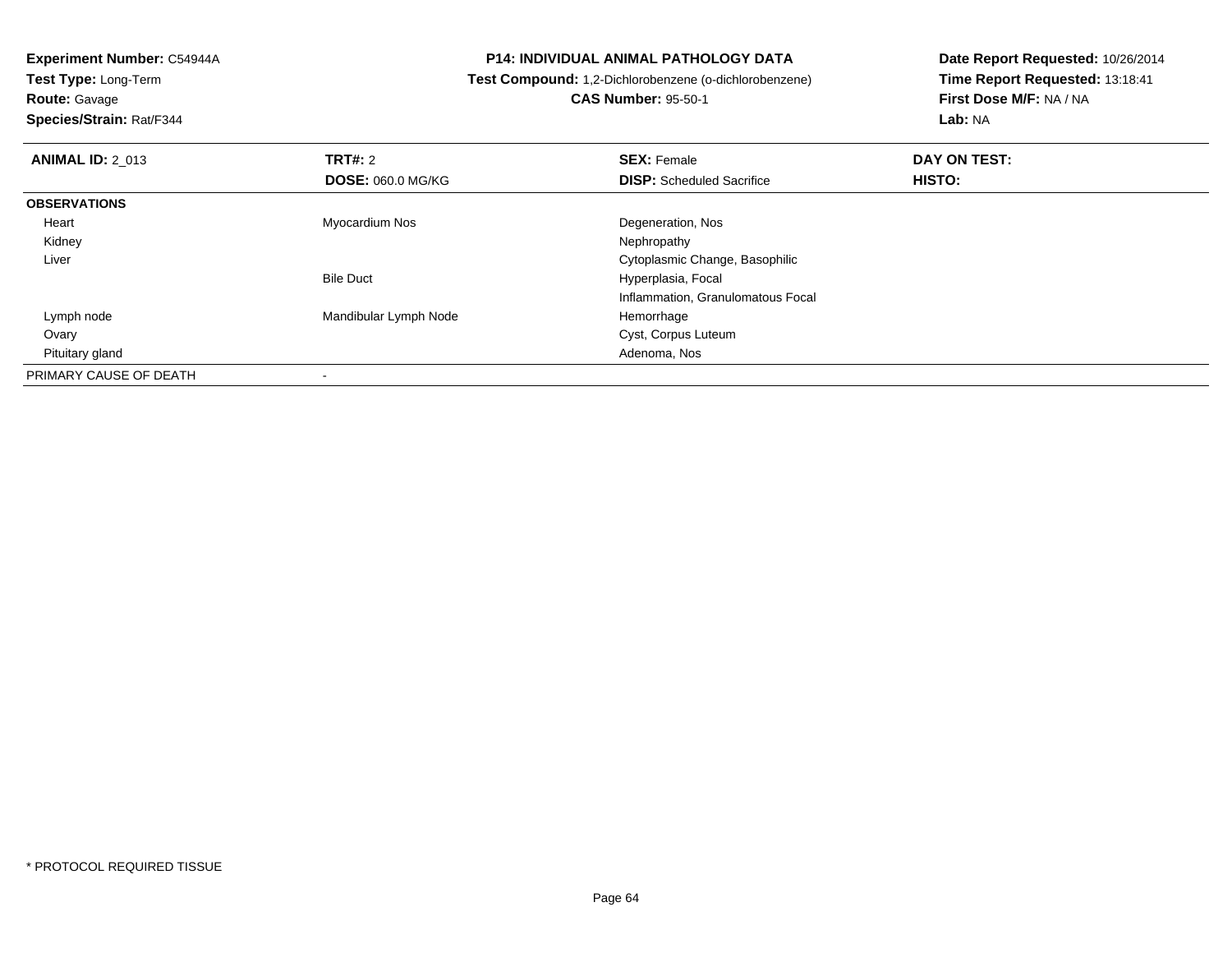| <b>Experiment Number: C54944A</b><br>Test Type: Long-Term<br><b>Route: Gavage</b><br>Species/Strain: Rat/F344 |                          | <b>P14: INDIVIDUAL ANIMAL PATHOLOGY DATA</b><br>Test Compound: 1,2-Dichlorobenzene (o-dichlorobenzene)<br><b>CAS Number: 95-50-1</b> | Date Report Requested: 10/26/2014<br>Time Report Requested: 13:18:41<br>First Dose M/F: NA / NA<br>Lab: NA |
|---------------------------------------------------------------------------------------------------------------|--------------------------|--------------------------------------------------------------------------------------------------------------------------------------|------------------------------------------------------------------------------------------------------------|
| <b>ANIMAL ID: 2 014</b>                                                                                       | TRT#: 2                  | <b>SEX: Female</b>                                                                                                                   | DAY ON TEST:                                                                                               |
|                                                                                                               | <b>DOSE: 060.0 MG/KG</b> | <b>DISP:</b> Scheduled Sacrifice                                                                                                     | HISTO:                                                                                                     |
| <b>OBSERVATIONS</b>                                                                                           |                          |                                                                                                                                      |                                                                                                            |
| Heart                                                                                                         | Myocardium Nos           | Degeneration, Nos                                                                                                                    |                                                                                                            |
| Liver                                                                                                         |                          | Cytoplasmic Change, Basophilic                                                                                                       |                                                                                                            |
| Lymph node                                                                                                    | Mandibular Lymph Node    | Hemorrhage                                                                                                                           |                                                                                                            |
| Pituitary gland                                                                                               |                          | Adenoma, Nos                                                                                                                         |                                                                                                            |
| Thyroid                                                                                                       |                          | Hyperplasia, C Cell                                                                                                                  |                                                                                                            |
| Uterus                                                                                                        |                          | <b>Endometrial Stromal Polyp</b>                                                                                                     |                                                                                                            |
| PRIMARY CAUSE OF DEATH                                                                                        |                          |                                                                                                                                      |                                                                                                            |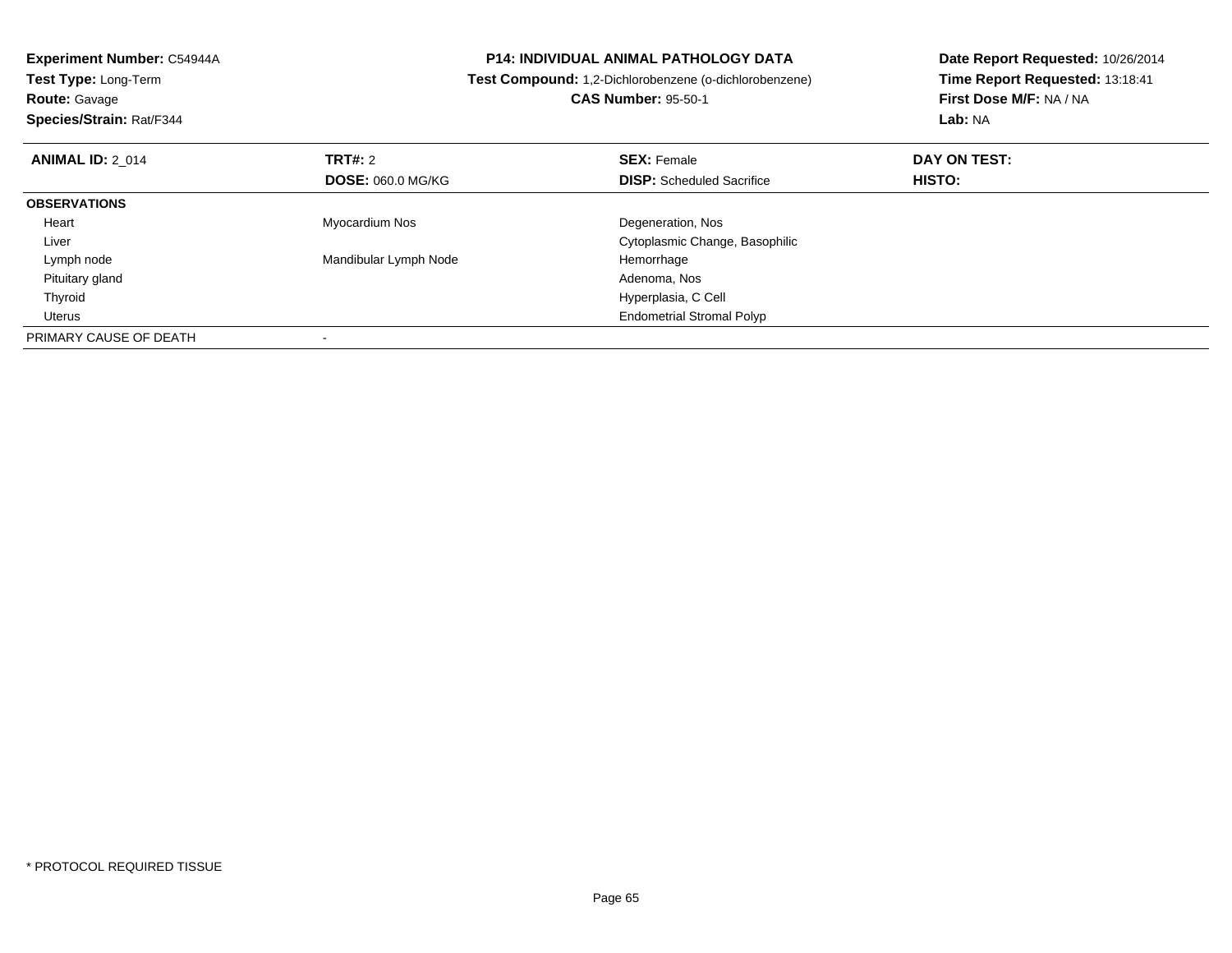**Route:** Gavage

**Species/Strain:** Rat/F344

#### **P14: INDIVIDUAL ANIMAL PATHOLOGY DATA**

 **Test Compound:** 1,2-Dichlorobenzene (o-dichlorobenzene)**CAS Number:** 95-50-1

| <b>ANIMAL ID: 2 015</b> | TRT#: 2                  | <b>SEX: Female</b>               | DAY ON TEST: |  |
|-------------------------|--------------------------|----------------------------------|--------------|--|
|                         | <b>DOSE: 060.0 MG/KG</b> | <b>DISP:</b> Scheduled Sacrifice | HISTO:       |  |
| <b>OBSERVATIONS</b>     |                          |                                  |              |  |
| Adrenal gland           | Zona Fasciculata         | Lipoidosis                       |              |  |
| Bone                    | Femur                    | Osteosclerosis                   |              |  |
| Heart                   | Myocardium Nos           | Degeneration, Nos                |              |  |
| Kidney                  |                          | Nephropathy                      |              |  |
| Liver                   | <b>Bile Duct</b>         | Hyperplasia, Focal               |              |  |
| Mammary gland           |                          | Fibroadenoma                     |              |  |
| Pituitary gland         | <b>Pituitary Cell</b>    | Hyperplasia, Focal               |              |  |
| Thyroid                 |                          | Hyperplasia, C Cell              |              |  |
| PRIMARY CAUSE OF DEATH  |                          |                                  |              |  |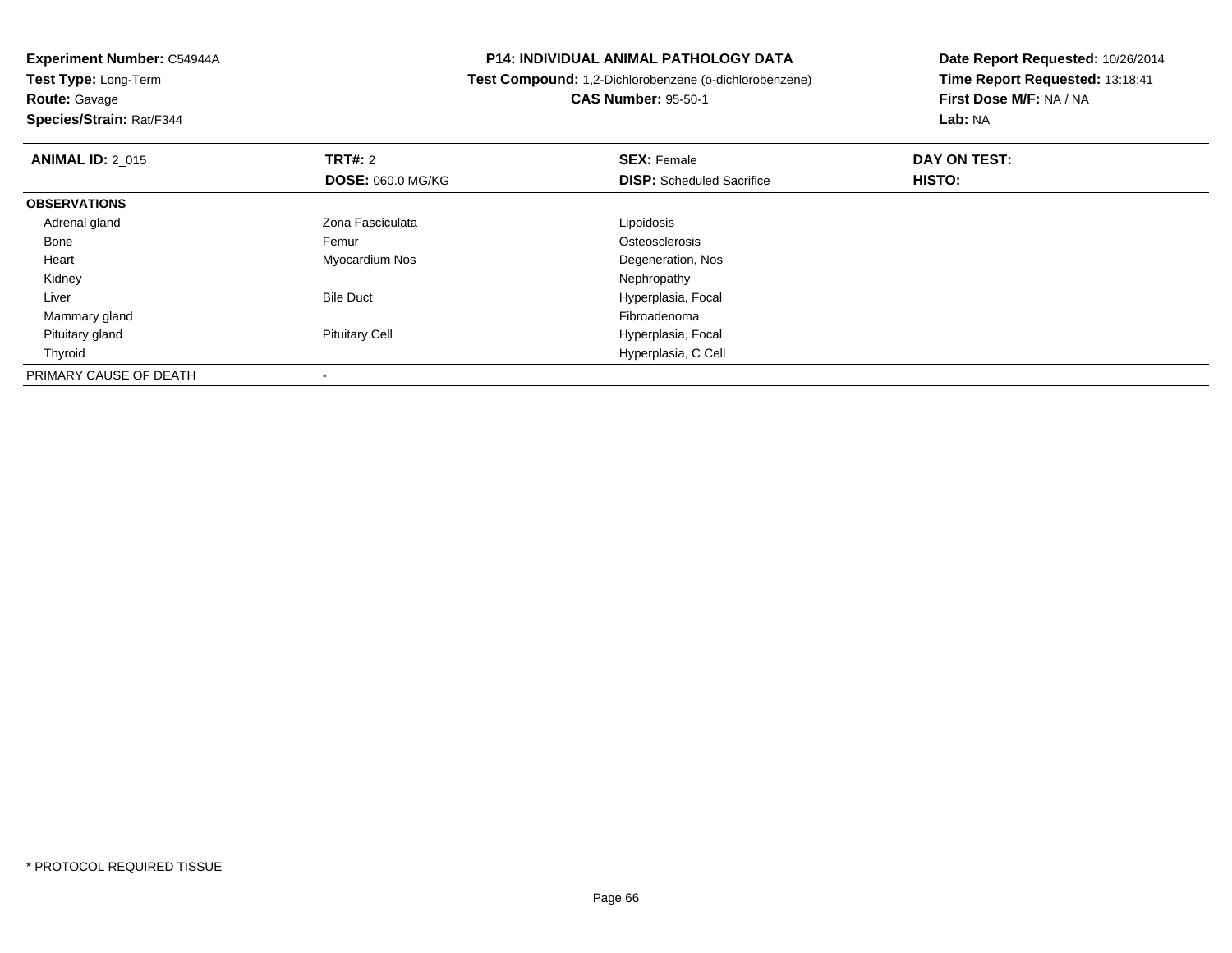| Experiment Number: C54944A<br><b>Test Type: Long-Term</b><br><b>Route: Gavage</b><br>Species/Strain: Rat/F344 |                                     | <b>P14: INDIVIDUAL ANIMAL PATHOLOGY DATA</b><br>Test Compound: 1,2-Dichlorobenzene (o-dichlorobenzene)<br><b>CAS Number: 95-50-1</b> | Date Report Requested: 10/26/2014<br>Time Report Requested: 13:18:41<br>First Dose M/F: NA / NA<br><b>Lab: NA</b> |  |
|---------------------------------------------------------------------------------------------------------------|-------------------------------------|--------------------------------------------------------------------------------------------------------------------------------------|-------------------------------------------------------------------------------------------------------------------|--|
| <b>ANIMAL ID: 2 016</b>                                                                                       | TRT#: 2<br><b>DOSE: 060.0 MG/KG</b> | <b>SEX: Female</b><br><b>DISP:</b> Moribund Sacrifice                                                                                | DAY ON TEST:<br><b>HISTO:</b>                                                                                     |  |
| <b>OBSERVATIONS</b>                                                                                           |                                     |                                                                                                                                      |                                                                                                                   |  |
| Unspecified<br>PRIMARY CAUSE OF DEATH                                                                         | Multiple Organs Nos                 | Lymphoma, Undifferentiated-Malignant Type                                                                                            |                                                                                                                   |  |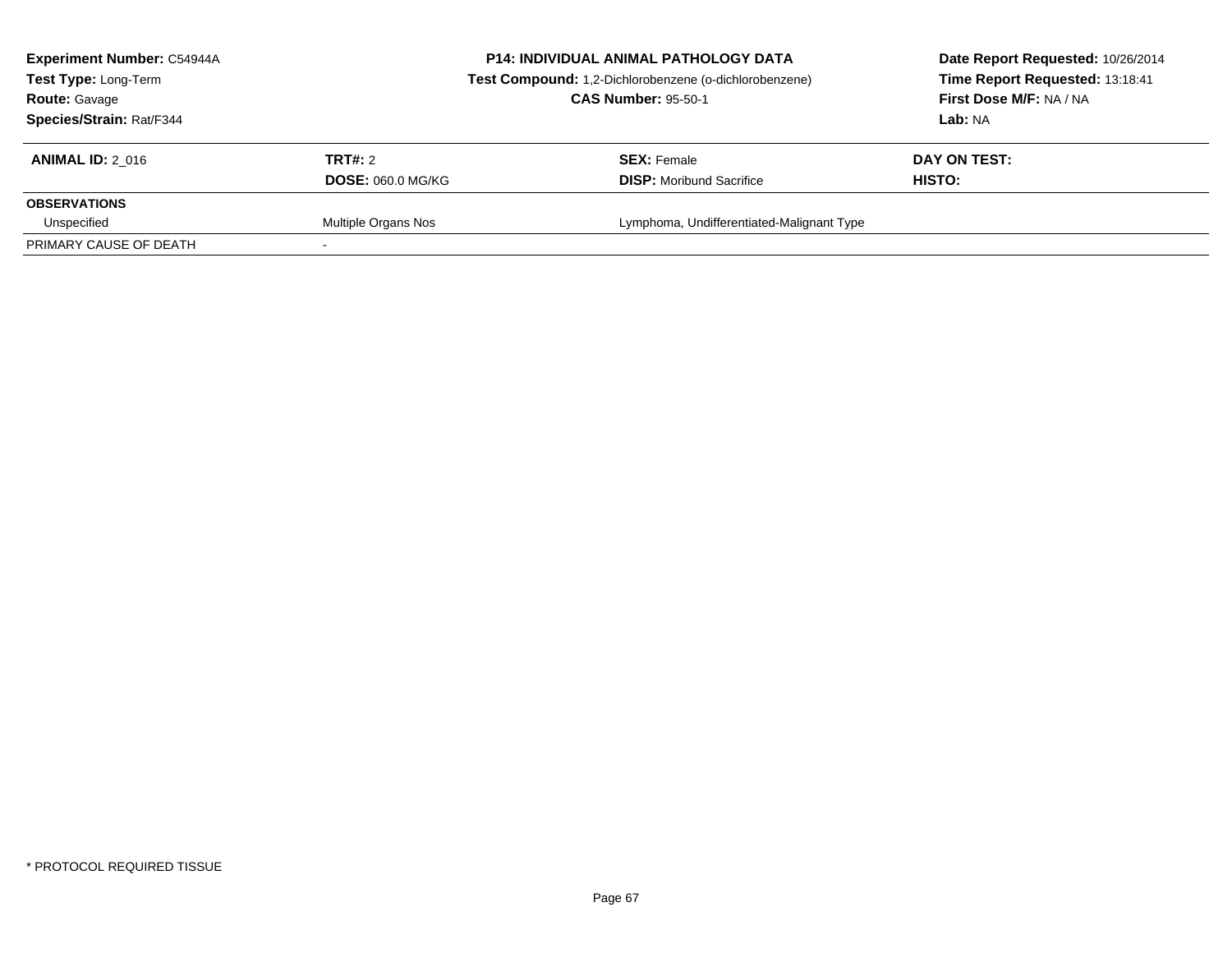| <b>P14: INDIVIDUAL ANIMAL PATHOLOGY DATA</b><br>Experiment Number: C54944A<br>Test Compound: 1,2-Dichlorobenzene (o-dichlorobenzene)<br><b>Test Type: Long-Term</b> |                          |                                   | Date Report Requested: 10/26/2014 |  |
|---------------------------------------------------------------------------------------------------------------------------------------------------------------------|--------------------------|-----------------------------------|-----------------------------------|--|
|                                                                                                                                                                     |                          |                                   | Time Report Requested: 13:18:41   |  |
| <b>Route: Gavage</b>                                                                                                                                                |                          | <b>CAS Number: 95-50-1</b>        | First Dose M/F: NA / NA           |  |
| Species/Strain: Rat/F344                                                                                                                                            |                          |                                   | Lab: NA                           |  |
| <b>ANIMAL ID: 2 017</b>                                                                                                                                             | <b>TRT#: 2</b>           | <b>SEX: Female</b>                | DAY ON TEST:                      |  |
|                                                                                                                                                                     | <b>DOSE: 060.0 MG/KG</b> | <b>DISP:</b> Scheduled Sacrifice  | HISTO:                            |  |
| <b>OBSERVATIONS</b>                                                                                                                                                 |                          |                                   |                                   |  |
| Heart                                                                                                                                                               | Myocardium Nos           | Degeneration, Nos                 |                                   |  |
| Liver                                                                                                                                                               |                          | Cytoplasmic Change, Basophilic    |                                   |  |
|                                                                                                                                                                     | <b>Bile Duct</b>         | Hyperplasia, Focal                |                                   |  |
| Lymph node                                                                                                                                                          | Mandibular Lymph Node    | Hemorrhage                        |                                   |  |
|                                                                                                                                                                     | Thoracic Lymph Node      | Inflammation, Granulomatous Focal |                                   |  |
| Uterus                                                                                                                                                              |                          | <b>Endometrial Stromal Polyp</b>  |                                   |  |
| PRIMARY CAUSE OF DEATH                                                                                                                                              |                          |                                   |                                   |  |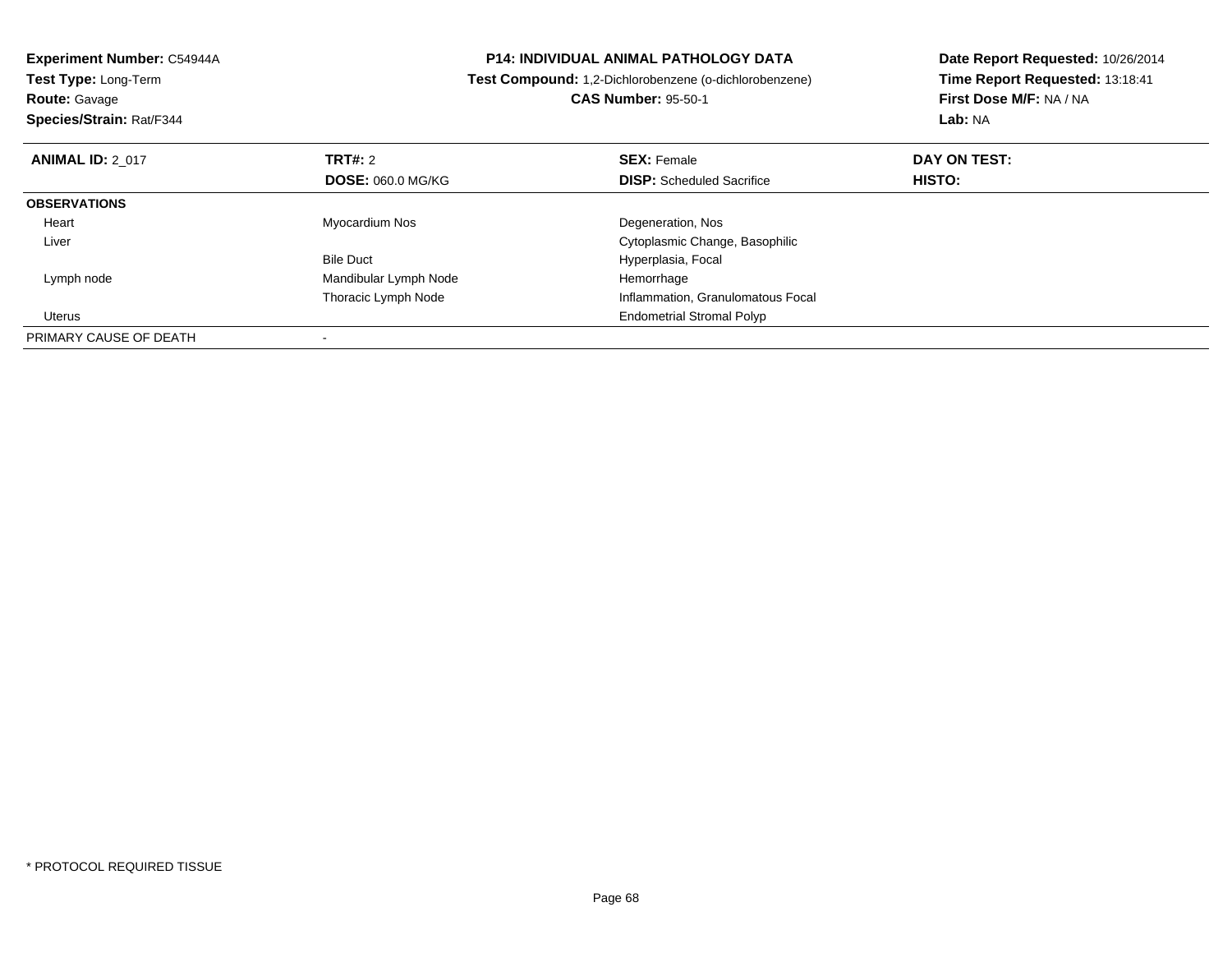**Route:** Gavage

**Species/Strain:** Rat/F344

#### **P14: INDIVIDUAL ANIMAL PATHOLOGY DATA**

 **Test Compound:** 1,2-Dichlorobenzene (o-dichlorobenzene)**CAS Number:** 95-50-1

| <b>ANIMAL ID: 2 018</b> | TRT#: 2                  | <b>SEX: Female</b>                | DAY ON TEST: |  |
|-------------------------|--------------------------|-----------------------------------|--------------|--|
|                         | <b>DOSE: 060.0 MG/KG</b> | <b>DISP:</b> Scheduled Sacrifice  | HISTO:       |  |
| <b>OBSERVATIONS</b>     |                          |                                   |              |  |
| Heart                   | Myocardium Nos           | Degeneration, Nos                 |              |  |
| Kidney                  |                          | Nephropathy                       |              |  |
| Liver                   |                          | Cytoplasmic Change, Basophilic    |              |  |
|                         | <b>Bile Duct</b>         | Hyperplasia, Focal                |              |  |
| Lung                    |                          | Aspiration, Foreign Body          |              |  |
|                         |                          | Inflammation, Granulomatous Focal |              |  |
| Lymph node              | Thoracic Lymph Node      | Pigmentation, Nos                 |              |  |
| Spleen                  | Red Pulp                 | Pigmentation, Nos                 |              |  |
| Uterus                  |                          | <b>Endometrial Stromal Polyp</b>  |              |  |
| PRIMARY CAUSE OF DEATH  |                          |                                   |              |  |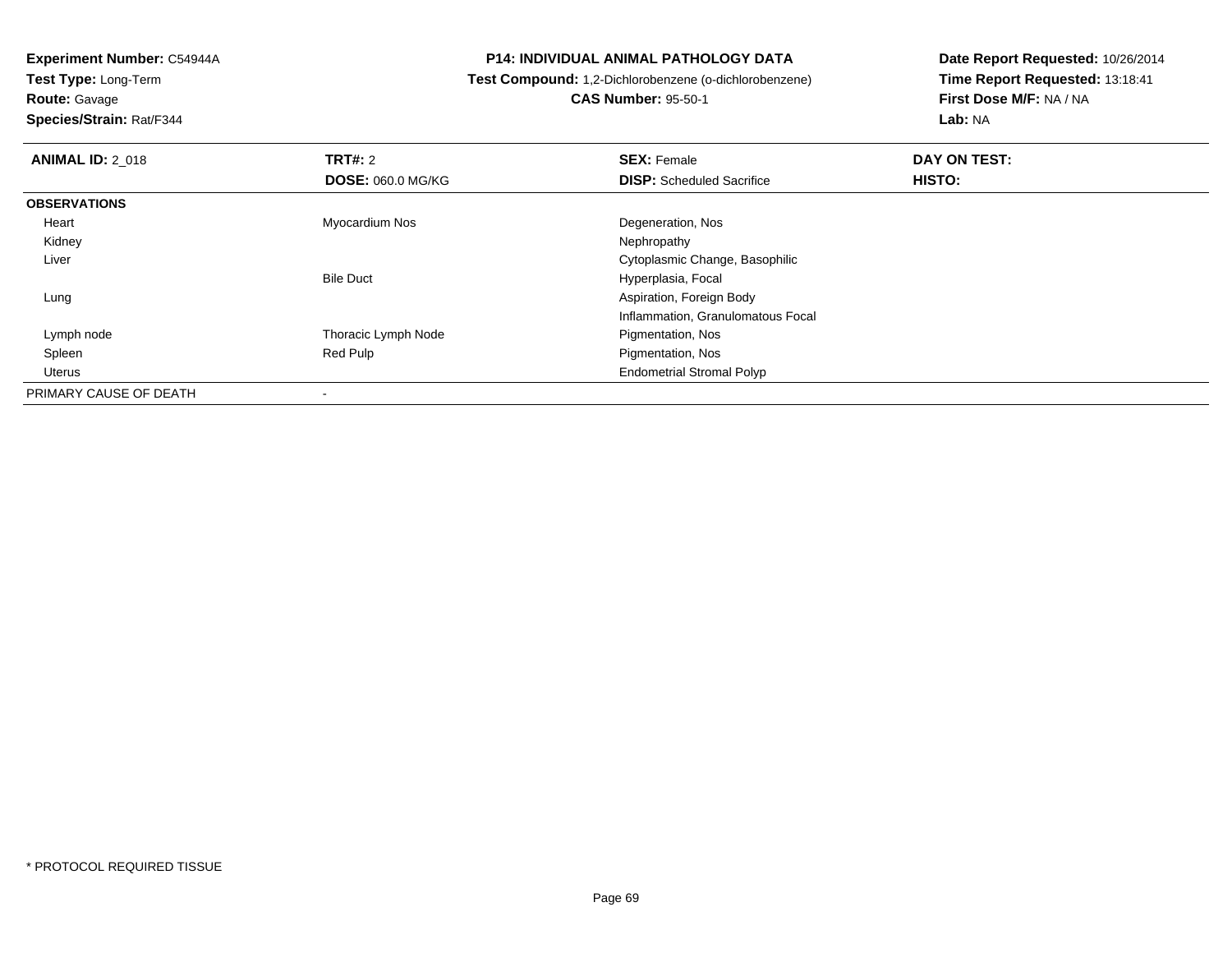**Test Type:** Long-Term**Route:** Gavage

**Species/Strain:** Rat/F344

#### **P14: INDIVIDUAL ANIMAL PATHOLOGY DATA**

 **Test Compound:** 1,2-Dichlorobenzene (o-dichlorobenzene)**CAS Number:** 95-50-1

| <b>ANIMAL ID: 2_019</b> | <b>TRT#: 2</b>        | <b>SEX: Female</b>               | DAY ON TEST: |  |
|-------------------------|-----------------------|----------------------------------|--------------|--|
|                         | DOSE: 060.0 MG/KG     | <b>DISP:</b> Scheduled Sacrifice | HISTO:       |  |
| <b>OBSERVATIONS</b>     |                       |                                  |              |  |
| Adrenal gland           |                       | Pheochromocytoma                 |              |  |
| Heart                   | Myocardium Nos        | Degeneration, Nos                |              |  |
| Liver                   |                       | Cytoplasmic Change, Basophilic   |              |  |
|                         | <b>Bile Duct</b>      | Hyperplasia, Focal               |              |  |
| Lung                    |                       | Aspiration, Foreign Body         |              |  |
|                         |                       | Inflammation, Acute/Chronic      |              |  |
| Lymph node              | Mandibular Lymph Node | Cyst, Nos                        |              |  |
|                         | Thoracic Lymph Node   | Hemorrhage                       |              |  |
| Ovary                   |                       | Cyst, Parovarian                 |              |  |
| Pancreas                | Acinus                | Atrophy, Focal                   |              |  |
| Pituitary gland         | <b>Pituitary Cell</b> | Hyperplasia, Focal               |              |  |
| Thymus                  | Cortex                | Depletion, Lymphoid              |              |  |
| Uterus                  |                       | <b>Endometrial Stromal Polyp</b> |              |  |
| PRIMARY CAUSE OF DEATH  |                       |                                  |              |  |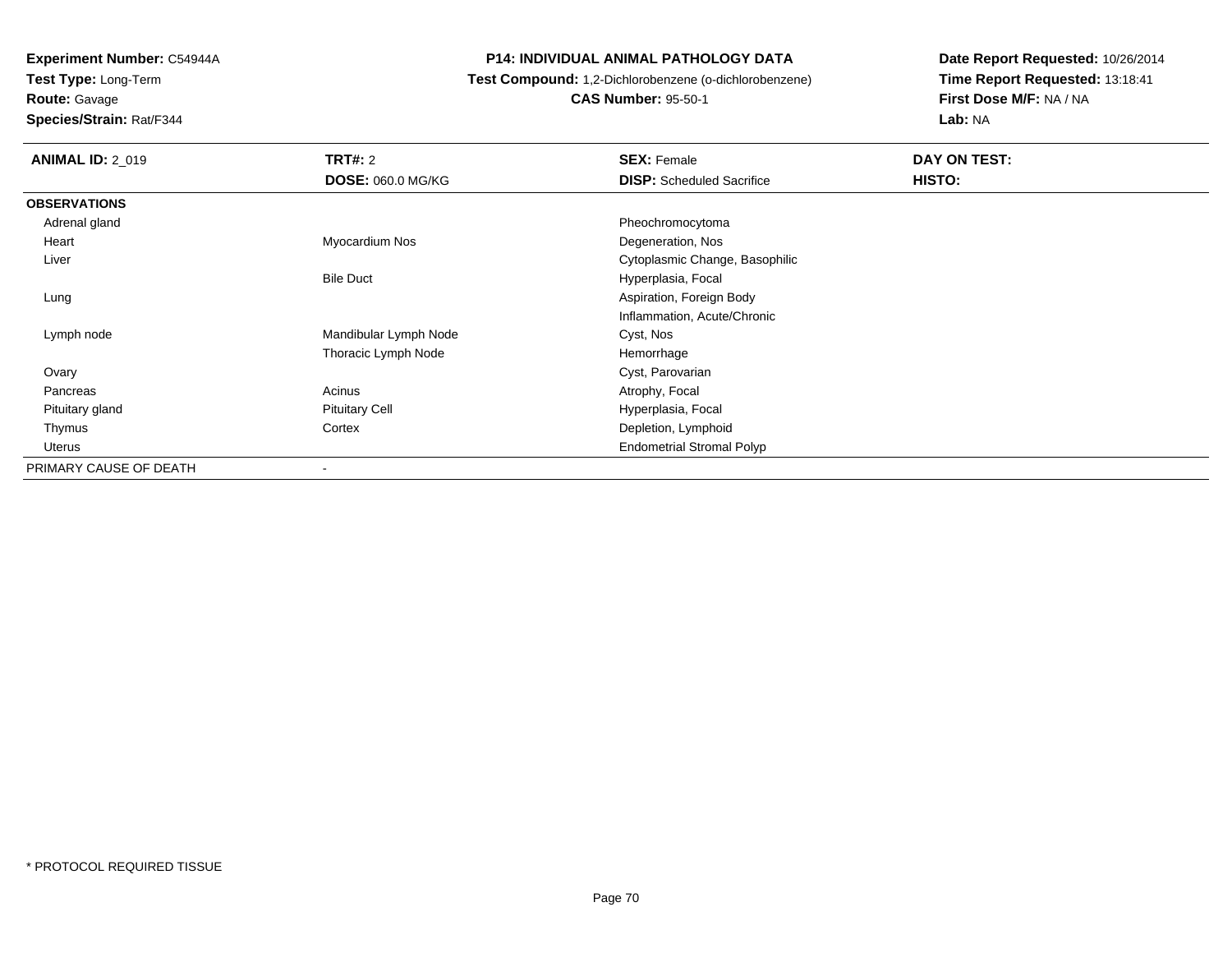| Experiment Number: C54944A<br>Test Type: Long-Term<br><b>Route: Gavage</b><br>Species/Strain: Rat/F344 |                          | <b>P14: INDIVIDUAL ANIMAL PATHOLOGY DATA</b><br>Test Compound: 1,2-Dichlorobenzene (o-dichlorobenzene)<br><b>CAS Number: 95-50-1</b> | Date Report Requested: 10/26/2014<br>Time Report Requested: 13:18:41<br>First Dose M/F: NA / NA<br>Lab: NA |
|--------------------------------------------------------------------------------------------------------|--------------------------|--------------------------------------------------------------------------------------------------------------------------------------|------------------------------------------------------------------------------------------------------------|
| <b>ANIMAL ID: 2 020</b>                                                                                | <b>TRT#: 2</b>           | <b>SEX: Female</b>                                                                                                                   | DAY ON TEST:                                                                                               |
|                                                                                                        | <b>DOSE: 060.0 MG/KG</b> | <b>DISP:</b> Moribund Sacrifice                                                                                                      | <b>HISTO:</b>                                                                                              |
| <b>OBSERVATIONS</b>                                                                                    |                          |                                                                                                                                      |                                                                                                            |
| Liver                                                                                                  | Centrilobular            | <b>Hemosiderosis</b>                                                                                                                 |                                                                                                            |
|                                                                                                        | Centrilobular            | Necrosis, Nos                                                                                                                        |                                                                                                            |
| Spleen                                                                                                 | Red Pulp                 | Hematopoiesis                                                                                                                        |                                                                                                            |
| Uterus                                                                                                 | Cervix Uteri             | Leiomyosarcoma                                                                                                                       |                                                                                                            |
|                                                                                                        |                          | Leiomyosarcoma, Invasive                                                                                                             |                                                                                                            |
| Vagina                                                                                                 | Mucosa                   | Fibrosis                                                                                                                             |                                                                                                            |
| PRIMARY CAUSE OF DEATH                                                                                 |                          |                                                                                                                                      |                                                                                                            |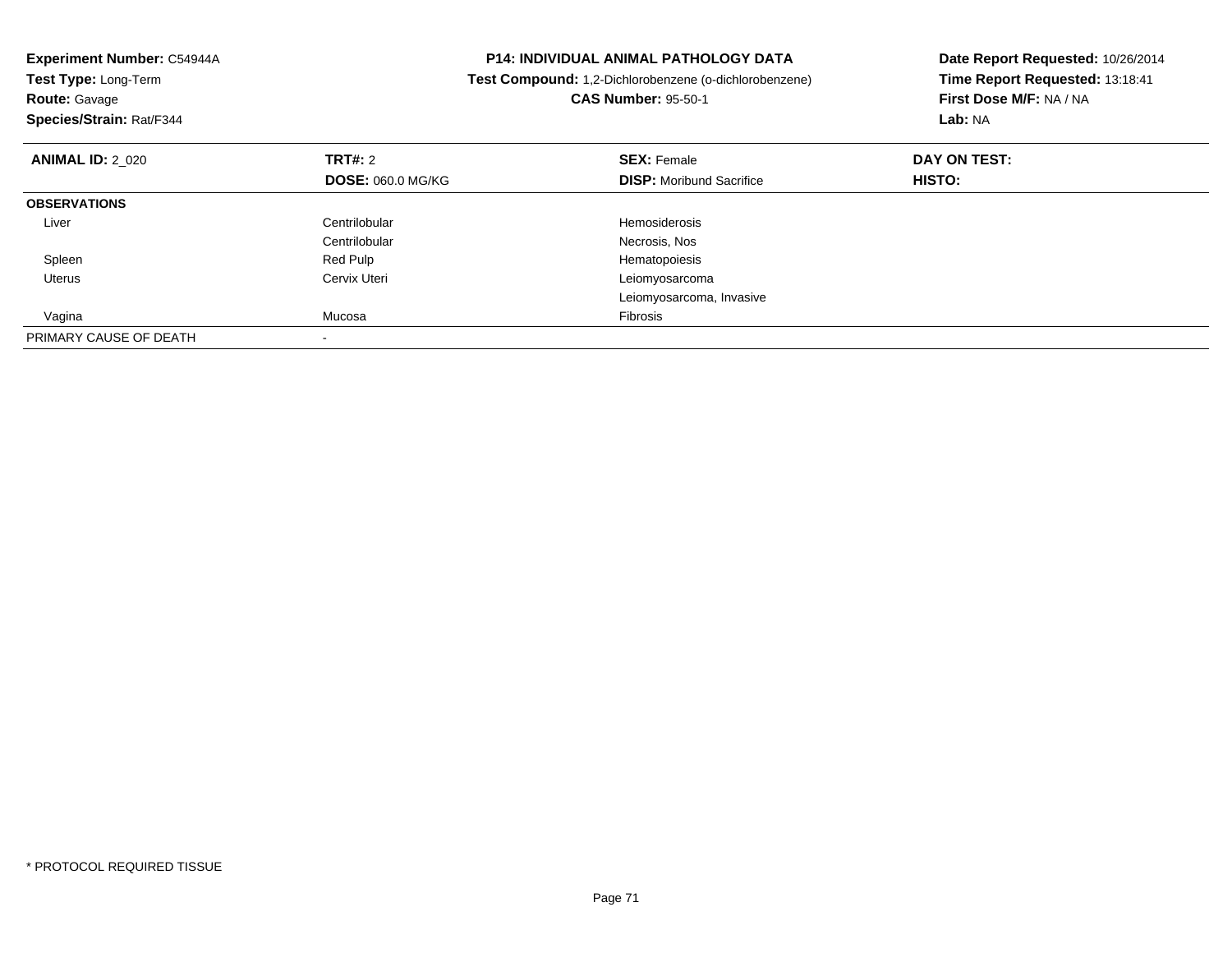**Test Type:** Long-Term

**Route:** Gavage

**Species/Strain:** Rat/F344

#### **P14: INDIVIDUAL ANIMAL PATHOLOGY DATA**

 **Test Compound:** 1,2-Dichlorobenzene (o-dichlorobenzene)**CAS Number:** 95-50-1

| <b>ANIMAL ID: 2_021</b> | TRT#: 2                  | <b>SEX: Female</b>               | DAY ON TEST: |  |
|-------------------------|--------------------------|----------------------------------|--------------|--|
|                         | DOSE: 060.0 MG/KG        | <b>DISP:</b> Scheduled Sacrifice | HISTO:       |  |
| <b>OBSERVATIONS</b>     |                          |                                  |              |  |
| Adrenal gland           | Medulla                  | Hyperplasia, Focal               |              |  |
|                         | Zona Fasciculata         | Hyperplasia, Focal               |              |  |
| Heart                   | Myocardium Nos           | Degeneration, Nos                |              |  |
| Kidney                  |                          | Nephropathy                      |              |  |
| Liver                   | <b>Bile Duct</b>         | Hyperplasia, Focal               |              |  |
| Lung                    |                          | Inflammation, Acute/Chronic      |              |  |
| Mammary gland           |                          | Hyperplasia, Cystic              |              |  |
| Pituitary gland         |                          | Adenoma, Nos                     |              |  |
| Thyroid                 |                          | Hyperplasia, C Cell              |              |  |
| Uterus                  | <b>Endometrial Gland</b> | Hyperplasia, Cystic              |              |  |
| PRIMARY CAUSE OF DEATH  | $\overline{\phantom{a}}$ |                                  |              |  |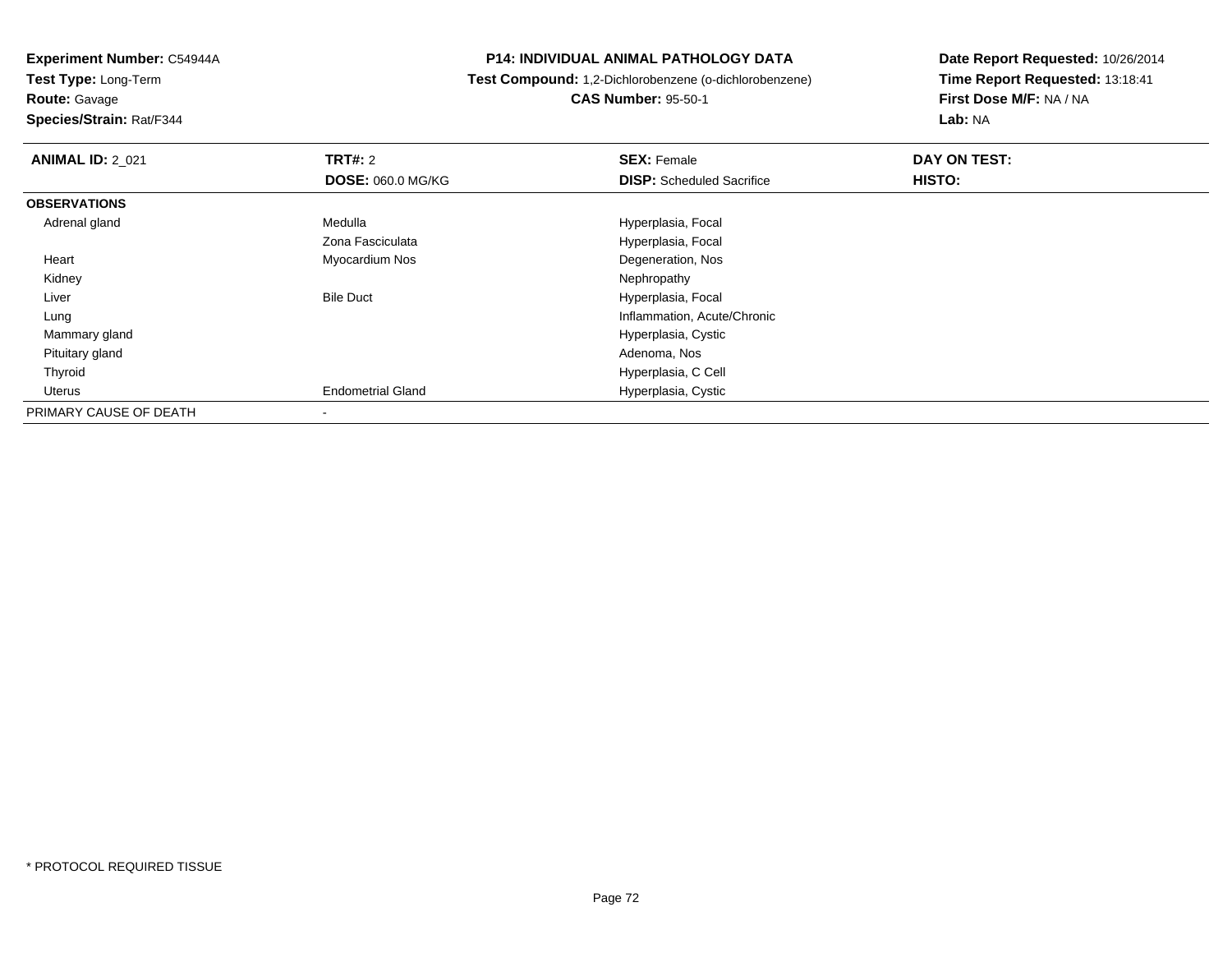**Route:** Gavage

**Species/Strain:** Rat/F344

#### **P14: INDIVIDUAL ANIMAL PATHOLOGY DATA**

 **Test Compound:** 1,2-Dichlorobenzene (o-dichlorobenzene)**CAS Number:** 95-50-1

| <b>ANIMAL ID: 2 022</b> | <b>TRT#:</b> 2           | <b>SEX: Female</b>                | DAY ON TEST: |
|-------------------------|--------------------------|-----------------------------------|--------------|
|                         | DOSE: 060.0 MG/KG        | <b>DISP:</b> Scheduled Sacrifice  | HISTO:       |
| <b>OBSERVATIONS</b>     |                          |                                   |              |
| Bone                    | Femur                    | Osteosclerosis                    |              |
| Heart                   | Myocardium Nos           | Degeneration, Nos                 |              |
| Kidney                  |                          | Nephropathy                       |              |
| Liver                   |                          | Cytoplasmic Change, Basophilic    |              |
|                         | <b>Bile Duct</b>         | Hyperplasia, Focal                |              |
|                         |                          | Inflammation, Granulomatous Focal |              |
| Lung                    |                          | Inflammation, Acute/Chronic       |              |
| Lymph node              | Thoracic Lymph Node      | Hemorrhage                        |              |
|                         | Mesenteric Lymph Node    | Inflammation, Granulomatous Focal |              |
| Thymus                  | Cortex                   | Depletion, Lymphoid               |              |
| Thyroid                 |                          | Hyperplasia, C Cell               |              |
| Uterus                  | <b>Endometrial Gland</b> | Hyperplasia, Cystic               |              |
| PRIMARY CAUSE OF DEATH  |                          |                                   |              |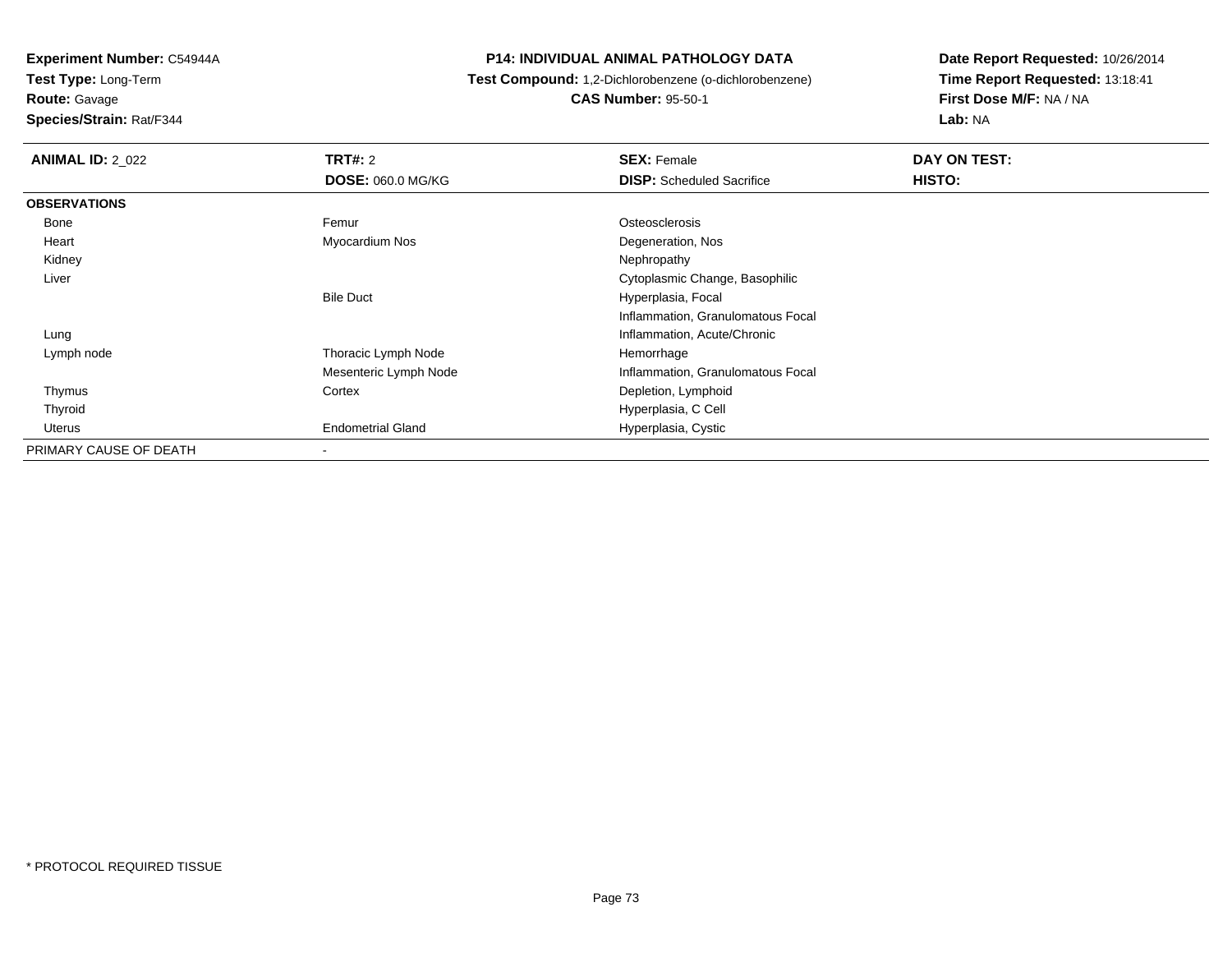| <b>Experiment Number: C54944A</b><br>Test Type: Long-Term<br><b>Route: Gavage</b><br>Species/Strain: Rat/F344 |                          | <b>P14: INDIVIDUAL ANIMAL PATHOLOGY DATA</b><br>Test Compound: 1,2-Dichlorobenzene (o-dichlorobenzene)<br><b>CAS Number: 95-50-1</b> | Date Report Requested: 10/26/2014<br>Time Report Requested: 13:18:41<br>First Dose M/F: NA / NA<br>Lab: NA |
|---------------------------------------------------------------------------------------------------------------|--------------------------|--------------------------------------------------------------------------------------------------------------------------------------|------------------------------------------------------------------------------------------------------------|
| <b>ANIMAL ID: 2 023</b>                                                                                       | TRT#: 2                  | <b>SEX: Female</b>                                                                                                                   | DAY ON TEST:                                                                                               |
|                                                                                                               | <b>DOSE: 060.0 MG/KG</b> | <b>DISP: Natural Death</b>                                                                                                           | HISTO:                                                                                                     |
| <b>OBSERVATIONS</b>                                                                                           |                          |                                                                                                                                      |                                                                                                            |
| <b>Brain</b>                                                                                                  |                          | Oligodendroglioma                                                                                                                    |                                                                                                            |
| Esophagus                                                                                                     |                          | Dilatation, Nos                                                                                                                      |                                                                                                            |
| Lung                                                                                                          |                          | Inflammation, Granulomatous                                                                                                          |                                                                                                            |
| PRIMARY CAUSE OF DEATH                                                                                        |                          |                                                                                                                                      |                                                                                                            |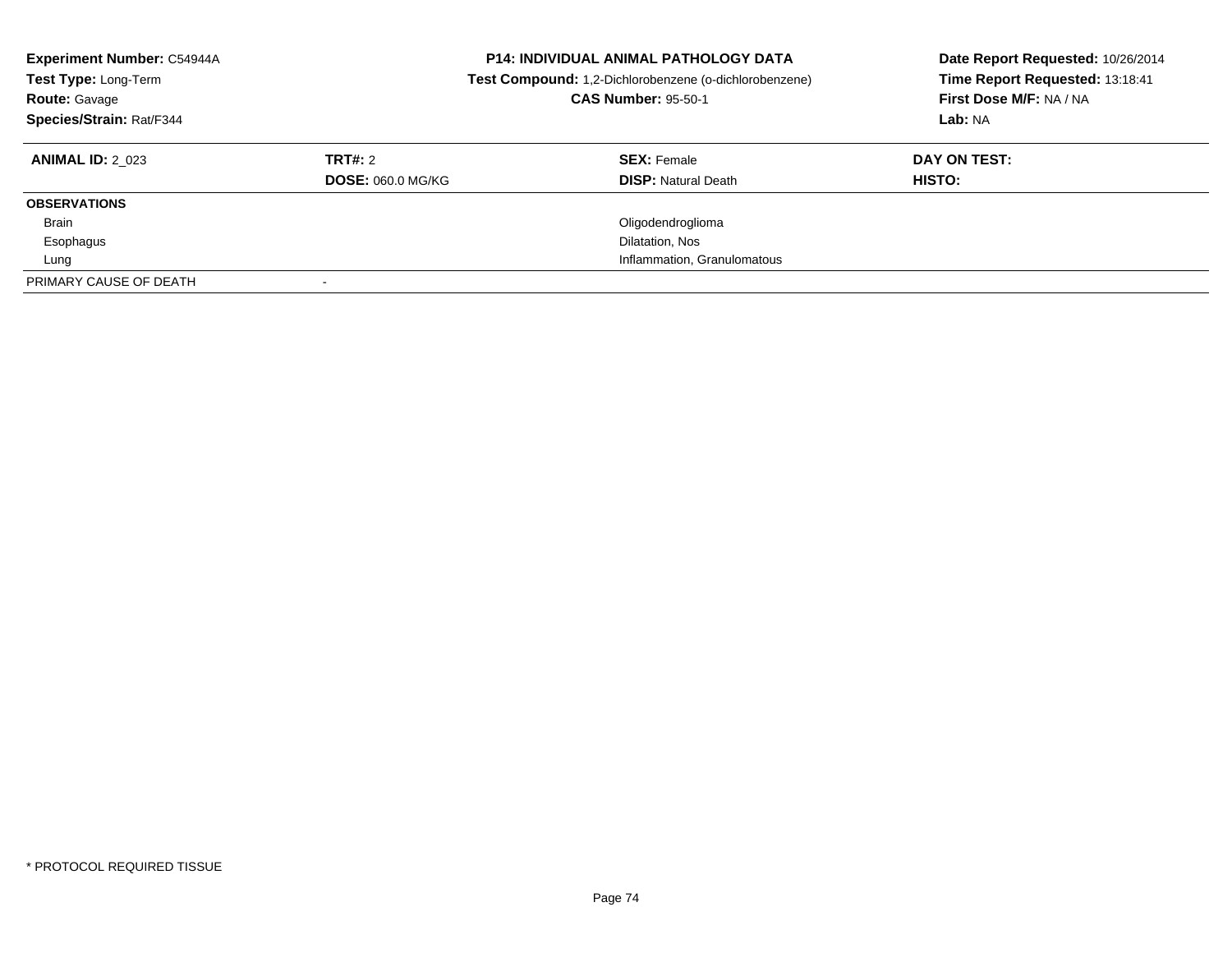**Route:** Gavage

**Species/Strain:** Rat/F344

#### **P14: INDIVIDUAL ANIMAL PATHOLOGY DATA**

## **Test Compound:** 1,2-Dichlorobenzene (o-dichlorobenzene)**CAS Number:** 95-50-1

| <b>ANIMAL ID: 2 024</b> | TRT#: 2                  | <b>SEX: Female</b>                | DAY ON TEST: |  |
|-------------------------|--------------------------|-----------------------------------|--------------|--|
|                         | <b>DOSE: 060.0 MG/KG</b> | <b>DISP:</b> Scheduled Sacrifice  | HISTO:       |  |
| <b>OBSERVATIONS</b>     |                          |                                   |              |  |
| Heart                   | Myocardium Nos           | Degeneration, Nos                 |              |  |
| Kidney                  |                          | Nephropathy                       |              |  |
| Liver                   |                          | Cytoplasmic Change, Basophilic    |              |  |
|                         |                          | Inflammation, Granulomatous Focal |              |  |
| Lymph node              | Mesenteric Lymph Node    | Cyst, Multiple                    |              |  |
|                         | Mesenteric Lymph Node    | Inflammation, Chronic Focal       |              |  |
| Ovary                   |                          | Cyst, Parovarian                  |              |  |
| Thymus                  | Cortex                   | Depletion, Lymphoid               |              |  |
| PRIMARY CAUSE OF DEATH  |                          |                                   |              |  |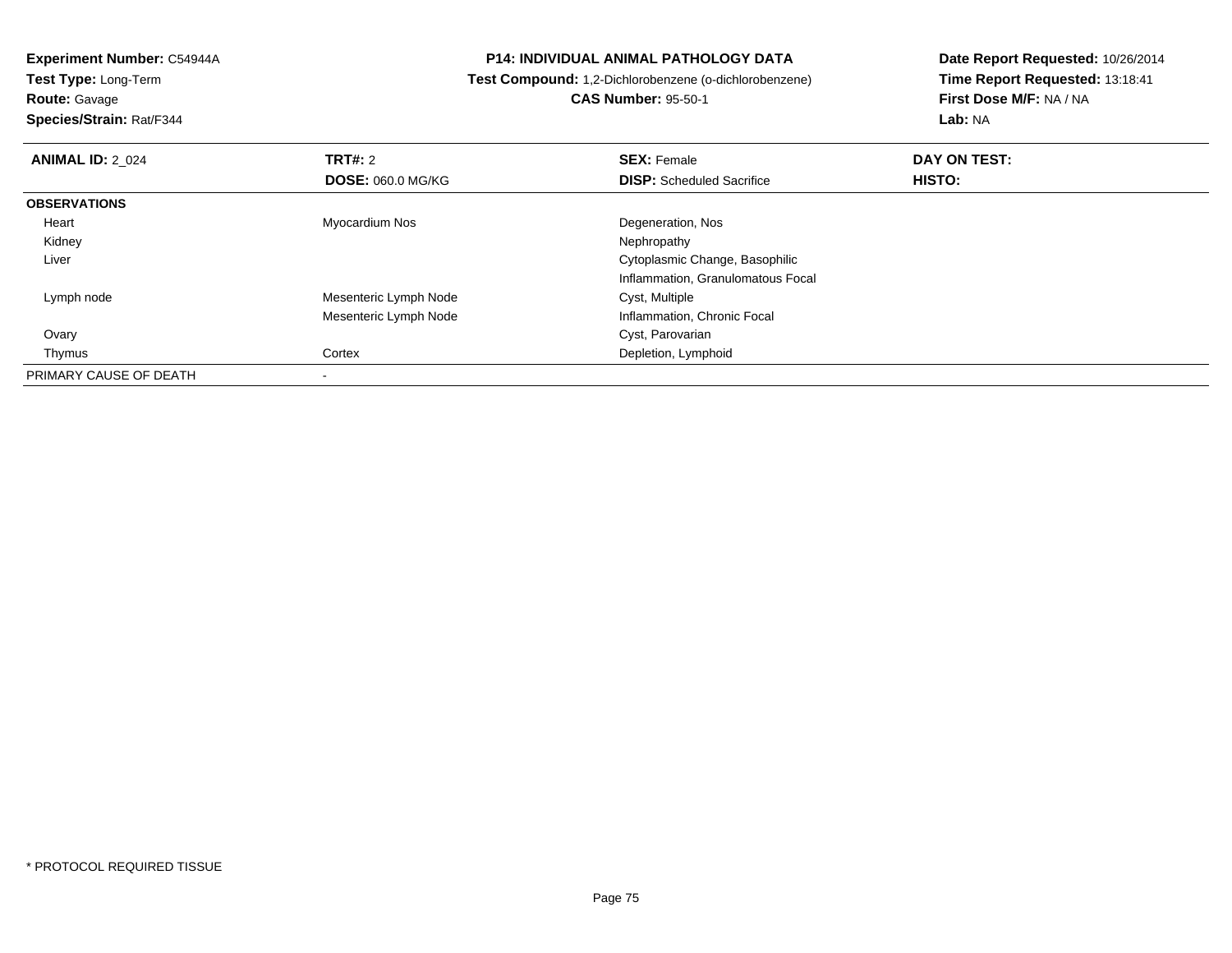**Route:** Gavage

**Species/Strain:** Rat/F344

#### **P14: INDIVIDUAL ANIMAL PATHOLOGY DATA**

**Test Compound:** 1,2-Dichlorobenzene (o-dichlorobenzene)

**CAS Number:** 95-50-1

| <b>ANIMAL ID: 2_025</b> | <b>TRT#: 2</b>           | <b>SEX: Female</b>             | DAY ON TEST: |  |
|-------------------------|--------------------------|--------------------------------|--------------|--|
|                         | <b>DOSE: 060.0 MG/KG</b> | <b>DISP: Natural Death</b>     | HISTO:       |  |
| <b>OBSERVATIONS</b>     |                          |                                |              |  |
| Adrenal gland           | Cortex Nos               | Adenocarcinoma, Nos            |              |  |
| Heart                   | Myocardium Nos           | Degeneration, Nos              |              |  |
| Kidney                  |                          | Nephropathy                    |              |  |
| Liver                   |                          | Cytoplasmic Change, Basophilic |              |  |
| Spleen                  |                          | Depletion, Lymphoid            |              |  |
|                         | Red Pulp                 | Hematopoiesis                  |              |  |
| Stomach                 | Mucosa                   | Acanthosis                     |              |  |
|                         | Mucosa                   | Hyperkeratosis                 |              |  |
| PRIMARY CAUSE OF DEATH  |                          |                                |              |  |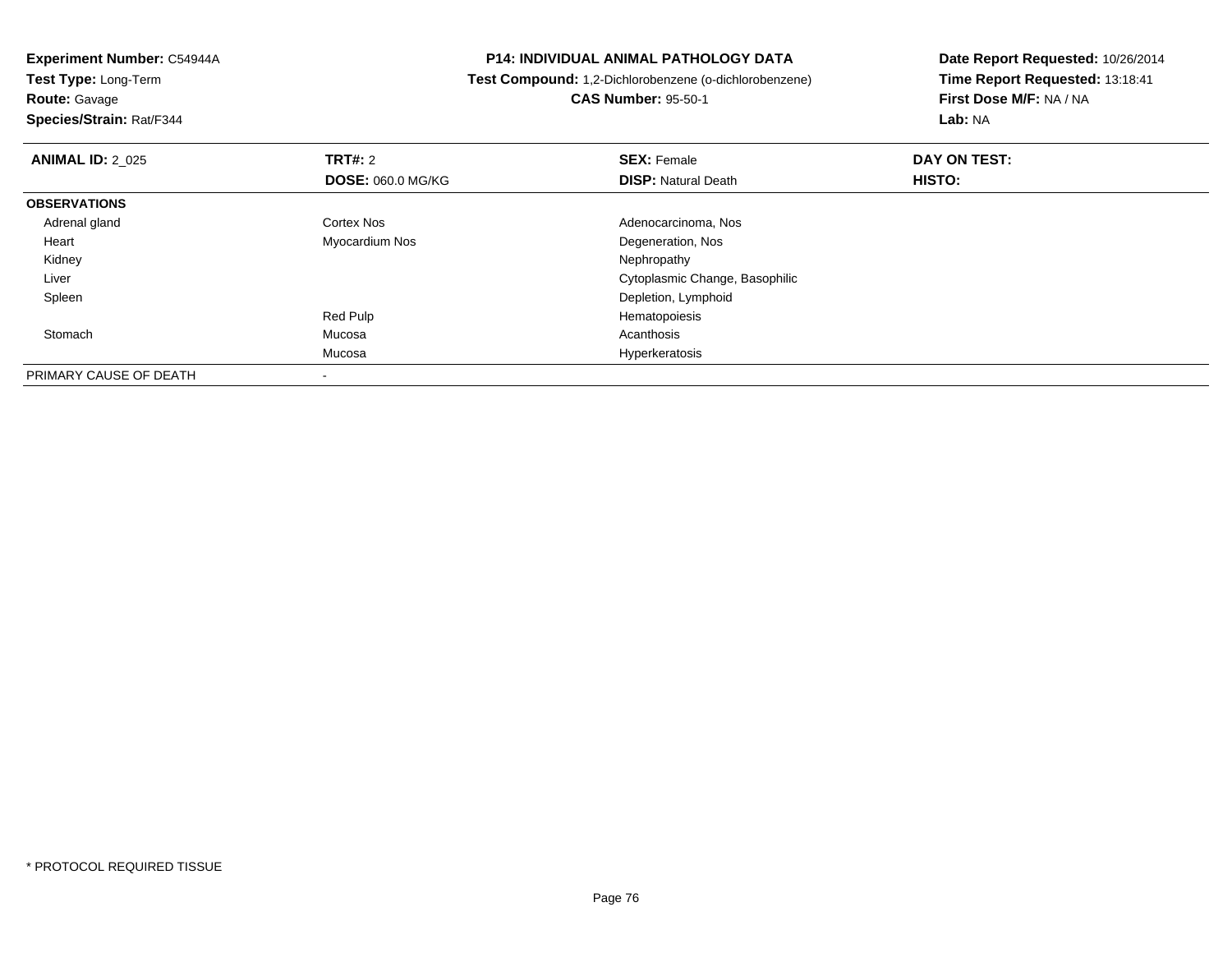| <b>Experiment Number: C54944A</b><br><b>Test Type: Long-Term</b><br><b>Route: Gavage</b><br>Species/Strain: Rat/F344 |                          | <b>P14: INDIVIDUAL ANIMAL PATHOLOGY DATA</b><br>Test Compound: 1,2-Dichlorobenzene (o-dichlorobenzene)<br><b>CAS Number: 95-50-1</b> | Date Report Requested: 10/26/2014<br>Time Report Requested: 13:18:41<br>First Dose M/F: NA / NA<br>Lab: NA |
|----------------------------------------------------------------------------------------------------------------------|--------------------------|--------------------------------------------------------------------------------------------------------------------------------------|------------------------------------------------------------------------------------------------------------|
| <b>ANIMAL ID: 2 026</b>                                                                                              | TRT#: 2                  | <b>SEX: Female</b>                                                                                                                   | DAY ON TEST:                                                                                               |
|                                                                                                                      | <b>DOSE: 060.0 MG/KG</b> | <b>DISP:</b> Moribund Sacrifice                                                                                                      | HISTO:                                                                                                     |
| <b>OBSERVATIONS</b>                                                                                                  |                          |                                                                                                                                      |                                                                                                            |
| Adrenal gland                                                                                                        | Cortex Nos               | Lipoidosis                                                                                                                           |                                                                                                            |
| Kidney                                                                                                               |                          | Pigmentation, Nos                                                                                                                    |                                                                                                            |
| Liver                                                                                                                |                          | Inflammation, Granulomatous Focal                                                                                                    |                                                                                                            |
| Lung                                                                                                                 |                          | Inflammation, Granulomatous Focal                                                                                                    |                                                                                                            |
| Mammary gland                                                                                                        |                          | Fibroadenoma                                                                                                                         |                                                                                                            |
| Uterus                                                                                                               | <b>Endometrial Gland</b> | Cyst, Nos                                                                                                                            |                                                                                                            |
| PRIMARY CAUSE OF DEATH                                                                                               |                          |                                                                                                                                      |                                                                                                            |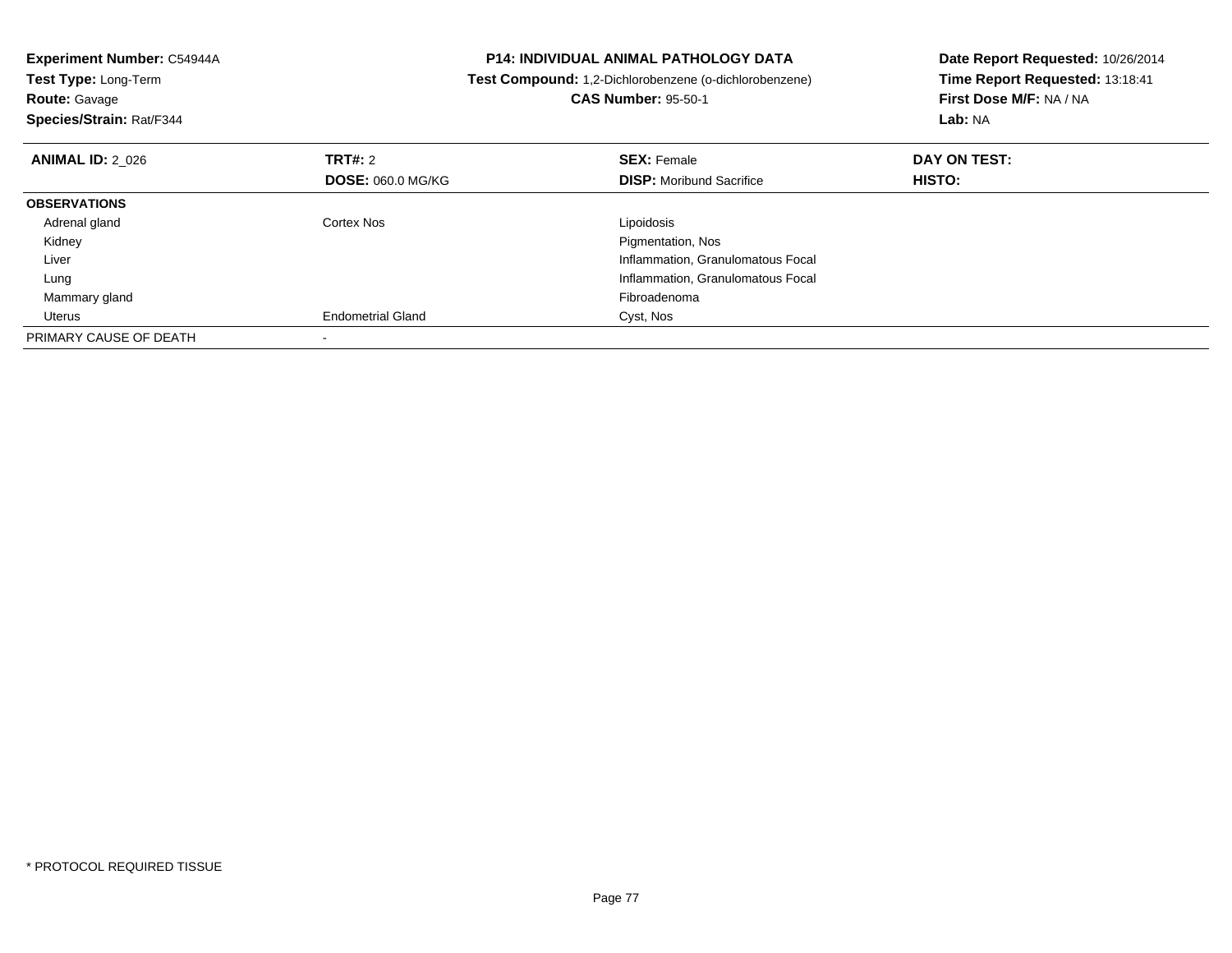| <b>Experiment Number: C54944A</b><br>Test Type: Long-Term<br><b>Route: Gavage</b><br>Species/Strain: Rat/F344 |                                     | <b>P14: INDIVIDUAL ANIMAL PATHOLOGY DATA</b><br>Test Compound: 1,2-Dichlorobenzene (o-dichlorobenzene)<br><b>CAS Number: 95-50-1</b> | Date Report Requested: 10/26/2014<br>Time Report Requested: 13:18:41<br>First Dose M/F: NA / NA<br>Lab: NA |  |
|---------------------------------------------------------------------------------------------------------------|-------------------------------------|--------------------------------------------------------------------------------------------------------------------------------------|------------------------------------------------------------------------------------------------------------|--|
| <b>ANIMAL ID: 2 027</b>                                                                                       | TRT#: 2<br><b>DOSE: 060.0 MG/KG</b> | <b>SEX: Female</b><br><b>DISP:</b> Natural Death                                                                                     | DAY ON TEST:<br>HISTO:                                                                                     |  |
| <b>OBSERVATIONS</b>                                                                                           |                                     |                                                                                                                                      |                                                                                                            |  |
| Lung                                                                                                          |                                     | Edema, Nos                                                                                                                           |                                                                                                            |  |
|                                                                                                               |                                     | Granuloma, Nos                                                                                                                       |                                                                                                            |  |
| PRIMARY CAUSE OF DEATH                                                                                        |                                     |                                                                                                                                      |                                                                                                            |  |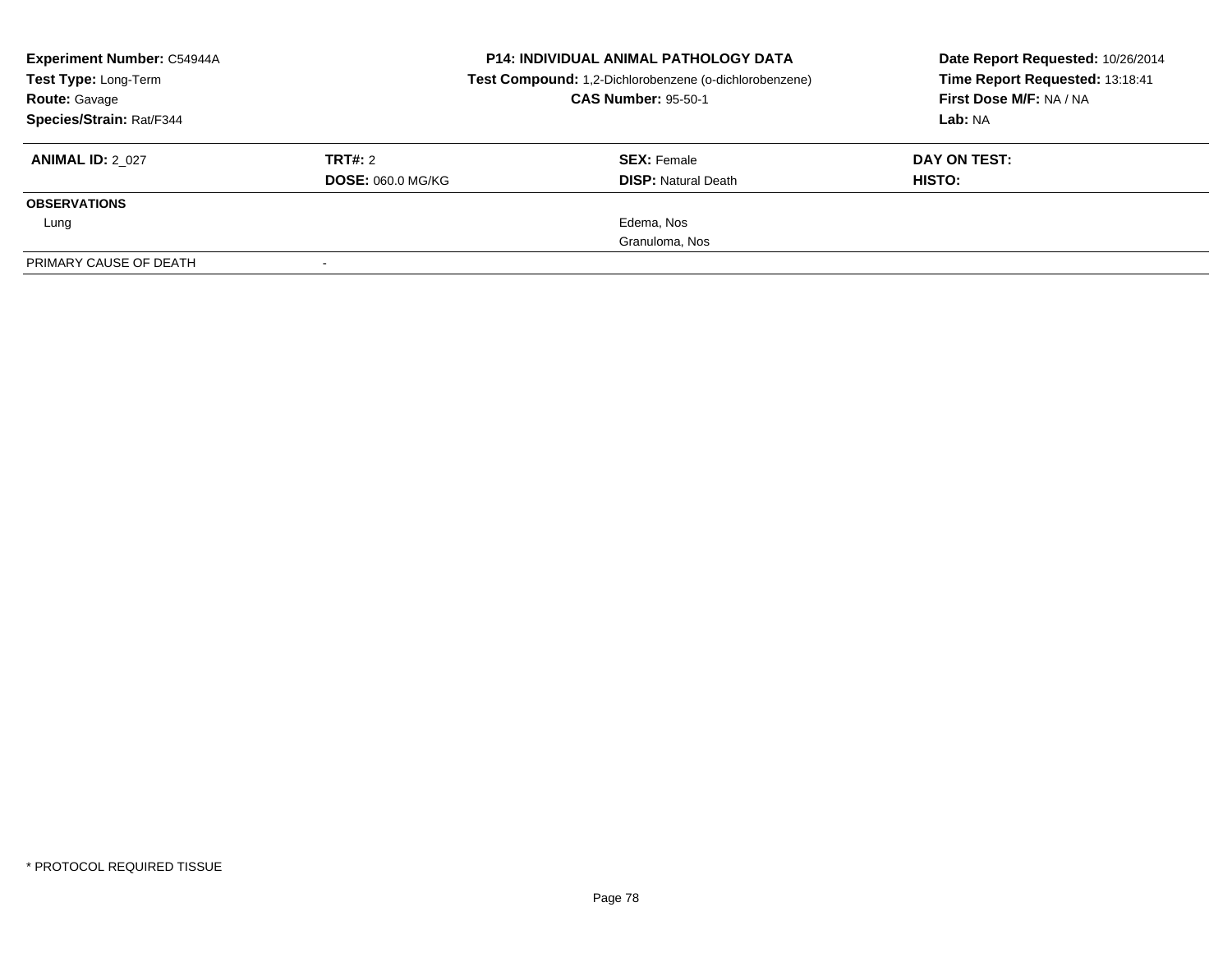**Experiment Number:** C54944A**Test Type:** Long-Term**Route:** Gavage**Species/Strain:** Rat/F344

#### **P14: INDIVIDUAL ANIMAL PATHOLOGY DATA**

 **Test Compound:** 1,2-Dichlorobenzene (o-dichlorobenzene)**CAS Number:** 95-50-1

| <b>ANIMAL ID: 2 028</b> | TRT#: 2                  | <b>SEX: Female</b>                | DAY ON TEST: |  |
|-------------------------|--------------------------|-----------------------------------|--------------|--|
|                         | <b>DOSE: 060.0 MG/KG</b> | <b>DISP:</b> Moribund Sacrifice   | HISTO:       |  |
| <b>OBSERVATIONS</b>     |                          |                                   |              |  |
| Adrenal gland           | Zona Fasciculata         | Lipoidosis                        |              |  |
| Heart                   | Myocardium Nos           | Degeneration, Nos                 |              |  |
| <b>Intestine Small</b>  | <b>Mesentery Nos</b>     | Inflammation, Granulomatous Focal |              |  |
| Kidney                  |                          | Nephropathy                       |              |  |
| Liver                   | <b>Bile Duct</b>         | Hyperplasia, Focal                |              |  |
| Lung                    |                          | Inflammation, Granulomatous Focal |              |  |
| Lymph node              | Thoracic Lymph Node      | Hemorrhage                        |              |  |
| Mammary gland           |                          | Hyperplasia, Cystic               |              |  |
| Pituitary gland         |                          | Adenoma, Nos                      |              |  |
| Thyroid                 |                          | Hyperplasia, C Cell               |              |  |
| Unspecified             | Multiple Organs Nos      | Leukemia, Undifferentiated        |              |  |
| PRIMARY CAUSE OF DEATH  | $\overline{\phantom{a}}$ |                                   |              |  |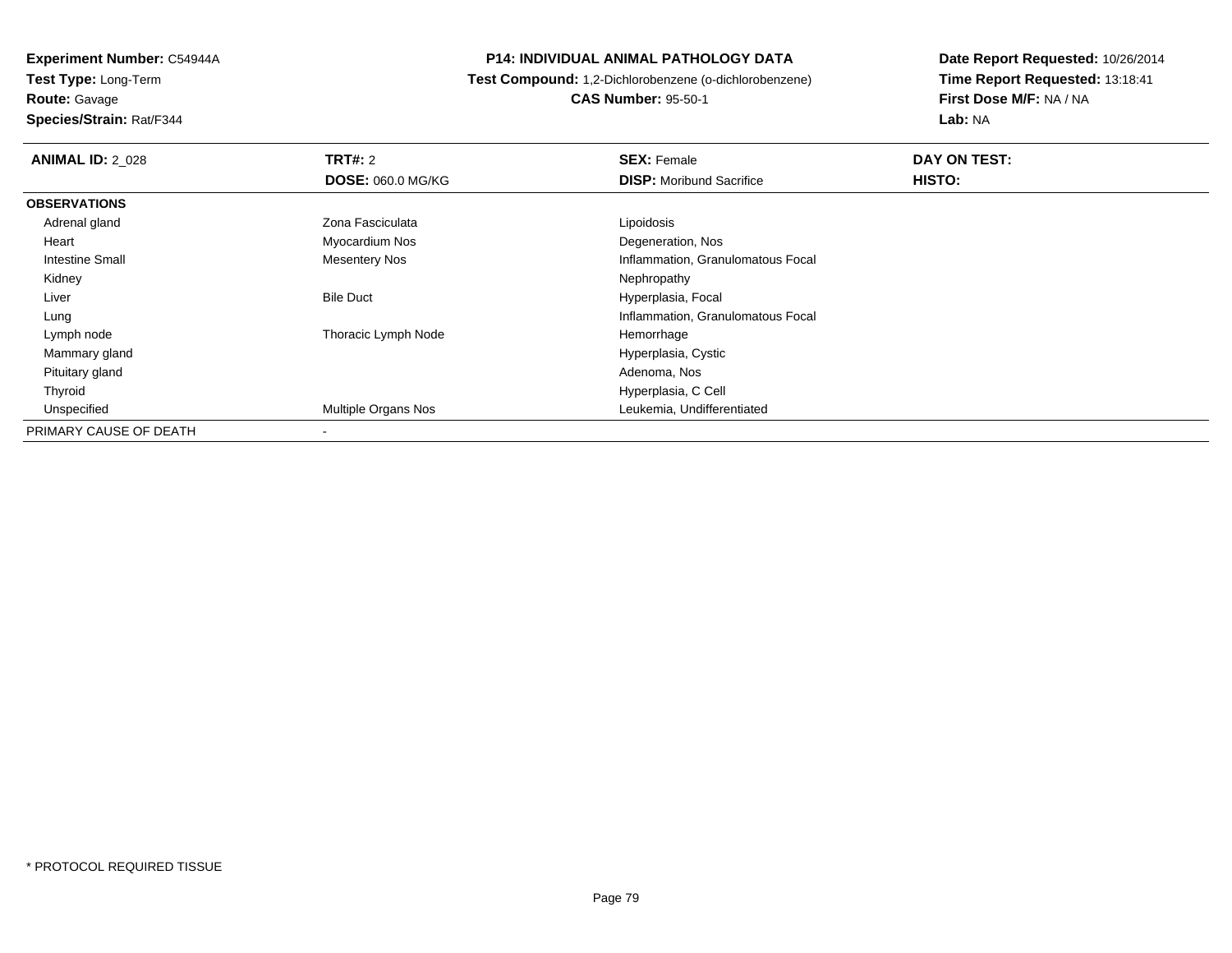**Experiment Number:** C54944A**Test Type:** Long-Term**Route:** Gavage

**Species/Strain:** Rat/F344

### **P14: INDIVIDUAL ANIMAL PATHOLOGY DATA**

# **Test Compound:** 1,2-Dichlorobenzene (o-dichlorobenzene)**CAS Number:** 95-50-1

| <b>ANIMAL ID: 2_029</b> | <b>TRT#: 2</b>           | <b>SEX: Female</b>               | DAY ON TEST: |
|-------------------------|--------------------------|----------------------------------|--------------|
|                         | <b>DOSE: 060.0 MG/KG</b> | <b>DISP:</b> Scheduled Sacrifice | HISTO:       |
| <b>OBSERVATIONS</b>     |                          |                                  |              |
| Adrenal gland           | Zona Fasciculata         | Lipoidosis                       |              |
| Intestine Large         | Colon                    | Parasitism                       |              |
| Kidney                  | Medulla                  | Mineralization                   |              |
| Liver                   |                          | Cytoplasmic Change, Basophilic   |              |
| Mammary gland           |                          | Fibroadenoma                     |              |
| Spleen                  | Red Pulp                 | Hematopoiesis                    |              |
| Thymus                  | Cortex                   | Depletion, Lymphoid              |              |
| Thyroid                 |                          | Cystadenoma, Nos                 |              |
| Unspecified             | Neck                     | Abscess, Nos                     |              |
| Uterus                  | <b>Endometrial Gland</b> | Cyst, Multiple                   |              |
| PRIMARY CAUSE OF DEATH  |                          |                                  |              |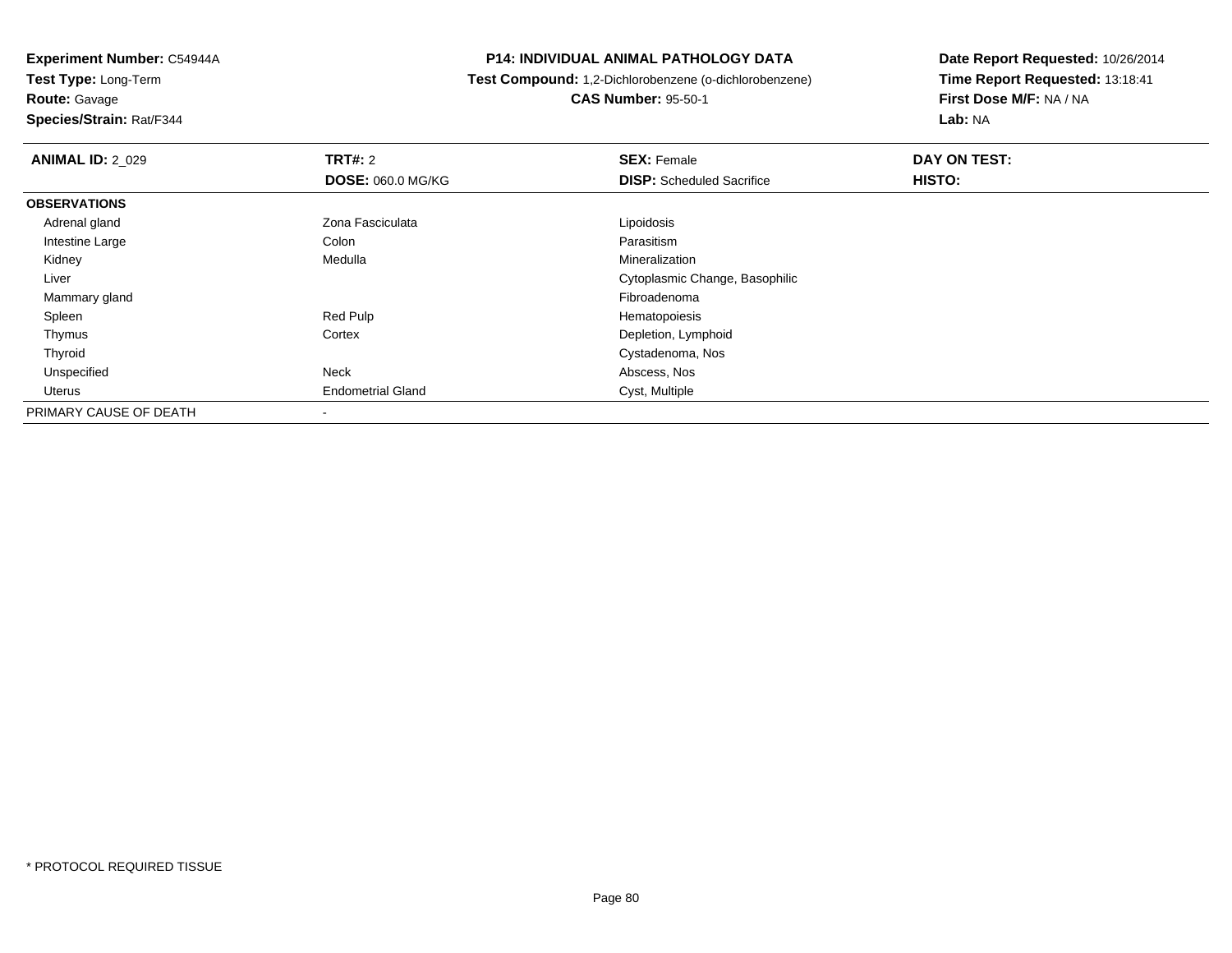**Test Type:** Long-Term

**Route:** Gavage

**Species/Strain:** Rat/F344

#### **P14: INDIVIDUAL ANIMAL PATHOLOGY DATA**

**Test Compound:** 1,2-Dichlorobenzene (o-dichlorobenzene)

# **CAS Number:** 95-50-1

| <b>ANIMAL ID: 2_030</b> | TRT#: 2                  | <b>SEX: Female</b>                | DAY ON TEST: |  |
|-------------------------|--------------------------|-----------------------------------|--------------|--|
|                         | <b>DOSE: 060.0 MG/KG</b> | <b>DISP:</b> Moribund Sacrifice   | HISTO:       |  |
| <b>OBSERVATIONS</b>     |                          |                                   |              |  |
| Liver                   |                          | Cytoplasmic Change, Basophilic    |              |  |
|                         | Centrilobular            | Cytoplasmic Vacuolization         |              |  |
| Lung                    |                          | Aspiration, Foreign Body          |              |  |
|                         |                          | Inflammation, Granulomatous Focal |              |  |
| Mammary gland           |                          | Fibroadenoma                      |              |  |
|                         |                          | Hyperplasia, Cystic               |              |  |
| Ovary                   |                          | Atrophy, Senile                   |              |  |
| Pituitary gland         |                          | Adenoma, Nos                      |              |  |
| Thymus                  | Cortex                   | Depletion, Lymphoid               |              |  |
| PRIMARY CAUSE OF DEATH  |                          |                                   |              |  |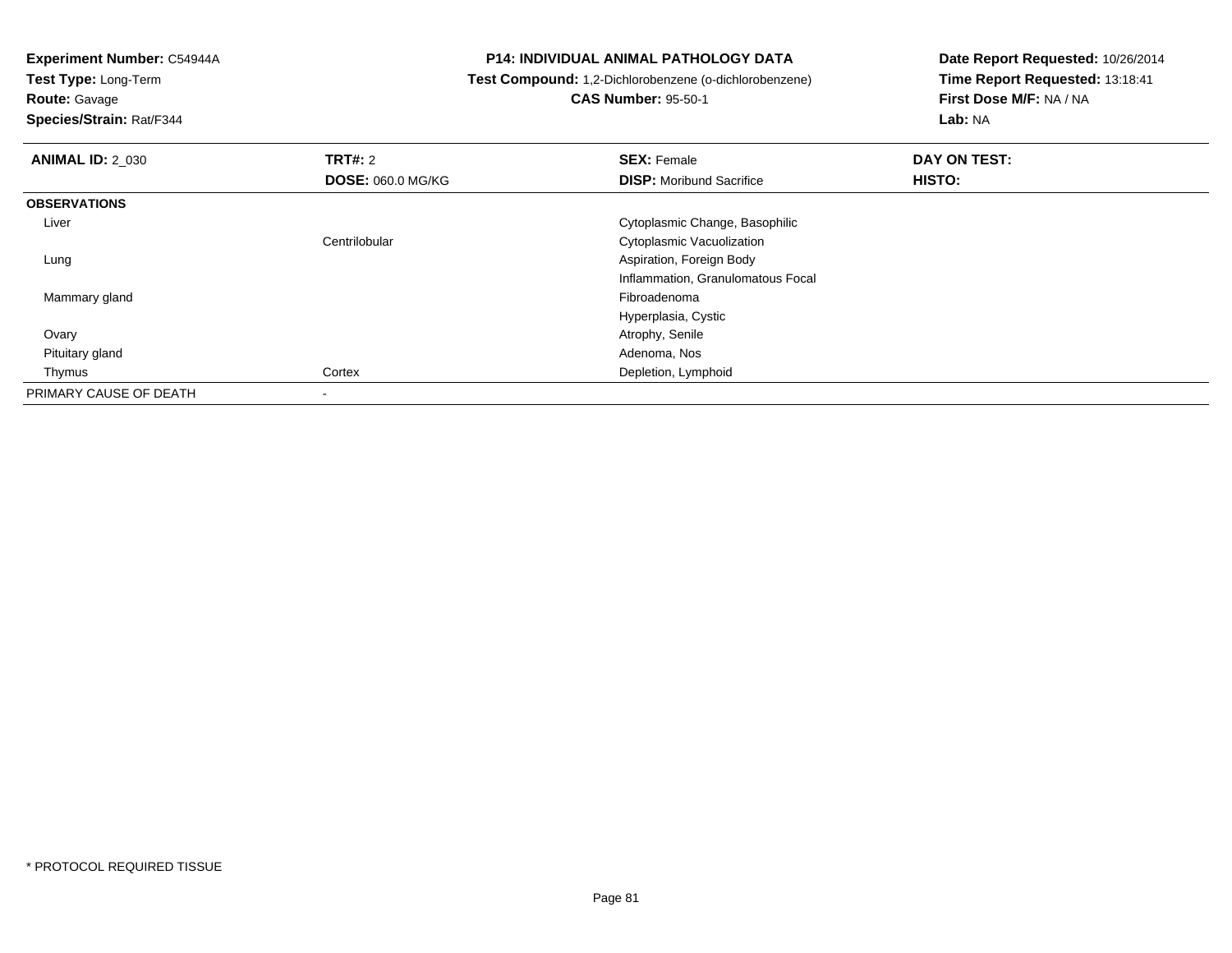| <b>Experiment Number: C54944A</b><br><b>Test Type: Long-Term</b> |                          | <b>P14: INDIVIDUAL ANIMAL PATHOLOGY DATA</b><br>Test Compound: 1,2-Dichlorobenzene (o-dichlorobenzene) | Date Report Requested: 10/26/2014<br>Time Report Requested: 13:18:41 |  |
|------------------------------------------------------------------|--------------------------|--------------------------------------------------------------------------------------------------------|----------------------------------------------------------------------|--|
| <b>Route: Gavage</b>                                             |                          | <b>CAS Number: 95-50-1</b>                                                                             | First Dose M/F: NA / NA                                              |  |
| Species/Strain: Rat/F344                                         |                          |                                                                                                        | Lab: NA                                                              |  |
| <b>ANIMAL ID: 2 031</b>                                          | TRT#: 2                  | <b>SEX:</b> Female                                                                                     | DAY ON TEST:                                                         |  |
|                                                                  | <b>DOSE: 060.0 MG/KG</b> | <b>DISP:</b> Natural Death                                                                             | HISTO:                                                               |  |
| <b>OBSERVATIONS</b>                                              |                          |                                                                                                        |                                                                      |  |
| Brain                                                            |                          | Hemorrhage                                                                                             |                                                                      |  |
| Unspecified                                                      | Multiple Organs Nos      | Leukemia, Undifferentiated                                                                             |                                                                      |  |
| PRIMARY CAUSE OF DEATH                                           |                          |                                                                                                        |                                                                      |  |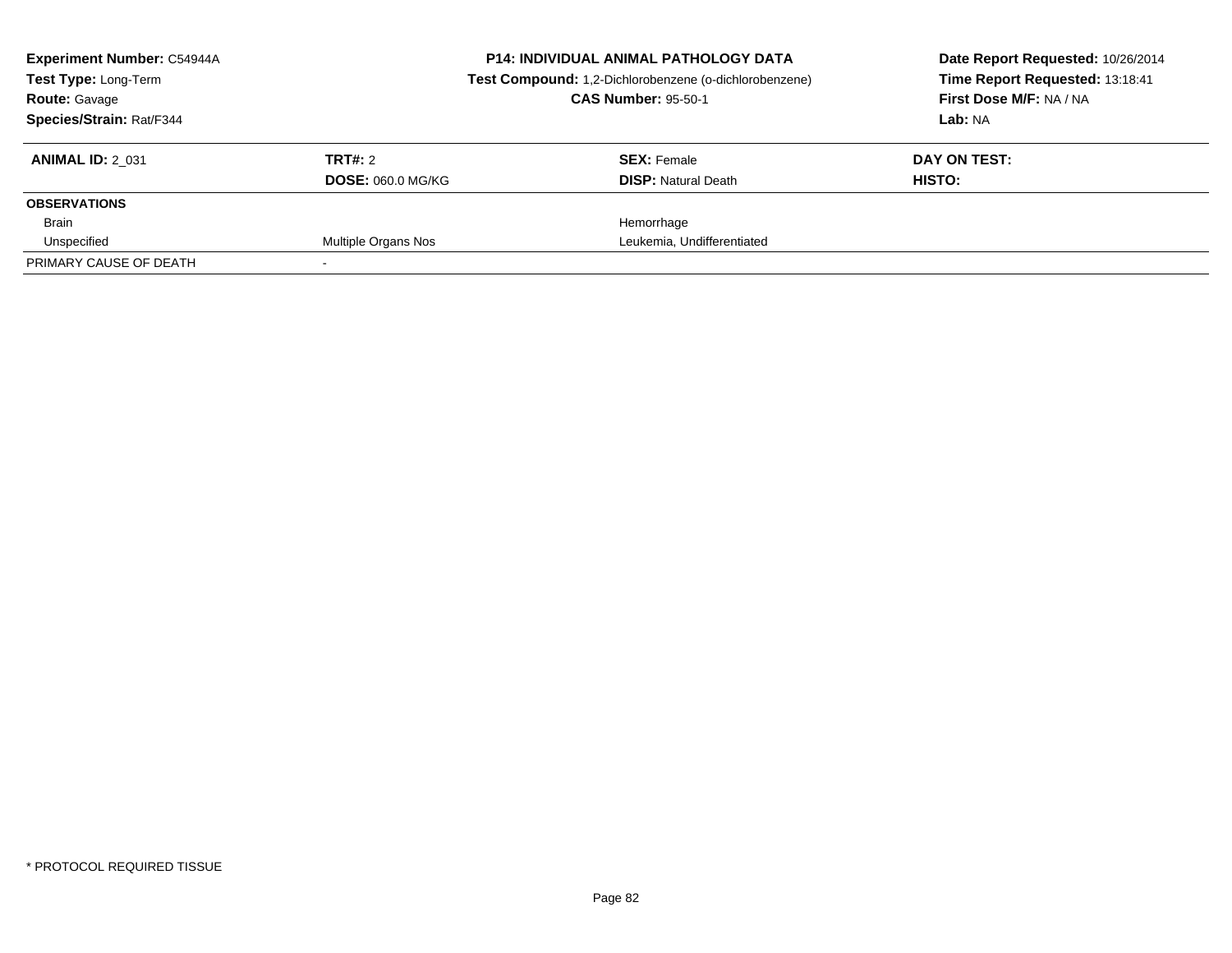| Experiment Number: C54944A<br>Test Type: Long-Term<br><b>Route: Gavage</b><br>Species/Strain: Rat/F344 |                          | <b>P14: INDIVIDUAL ANIMAL PATHOLOGY DATA</b><br>Test Compound: 1,2-Dichlorobenzene (o-dichlorobenzene)<br><b>CAS Number: 95-50-1</b> | Date Report Requested: 10/26/2014<br>Time Report Requested: 13:18:41<br>First Dose M/F: NA / NA<br>Lab: NA |
|--------------------------------------------------------------------------------------------------------|--------------------------|--------------------------------------------------------------------------------------------------------------------------------------|------------------------------------------------------------------------------------------------------------|
| <b>ANIMAL ID: 2 032</b>                                                                                | TRT#: 2                  | <b>SEX: Female</b>                                                                                                                   | DAY ON TEST:                                                                                               |
|                                                                                                        | <b>DOSE: 060.0 MG/KG</b> | <b>DISP:</b> Scheduled Sacrifice                                                                                                     | HISTO:                                                                                                     |
| <b>OBSERVATIONS</b>                                                                                    |                          |                                                                                                                                      |                                                                                                            |
| Heart                                                                                                  | Myocardium Nos           | Degeneration, Nos                                                                                                                    |                                                                                                            |
| Liver                                                                                                  |                          | Cytoplasmic Change, Basophilic                                                                                                       |                                                                                                            |
| Lymph node                                                                                             | Thoracic Lymph Node      | Hemorrhage                                                                                                                           |                                                                                                            |
|                                                                                                        | Thoracic Lymph Node      | Pigmentation, Nos                                                                                                                    |                                                                                                            |
| Pituitary gland                                                                                        | <b>Pituitary Cell</b>    | Hyperplasia, Focal                                                                                                                   |                                                                                                            |
| Thymus                                                                                                 | Cortex                   | Depletion, Lymphoid                                                                                                                  |                                                                                                            |
| PRIMARY CAUSE OF DEATH                                                                                 |                          |                                                                                                                                      |                                                                                                            |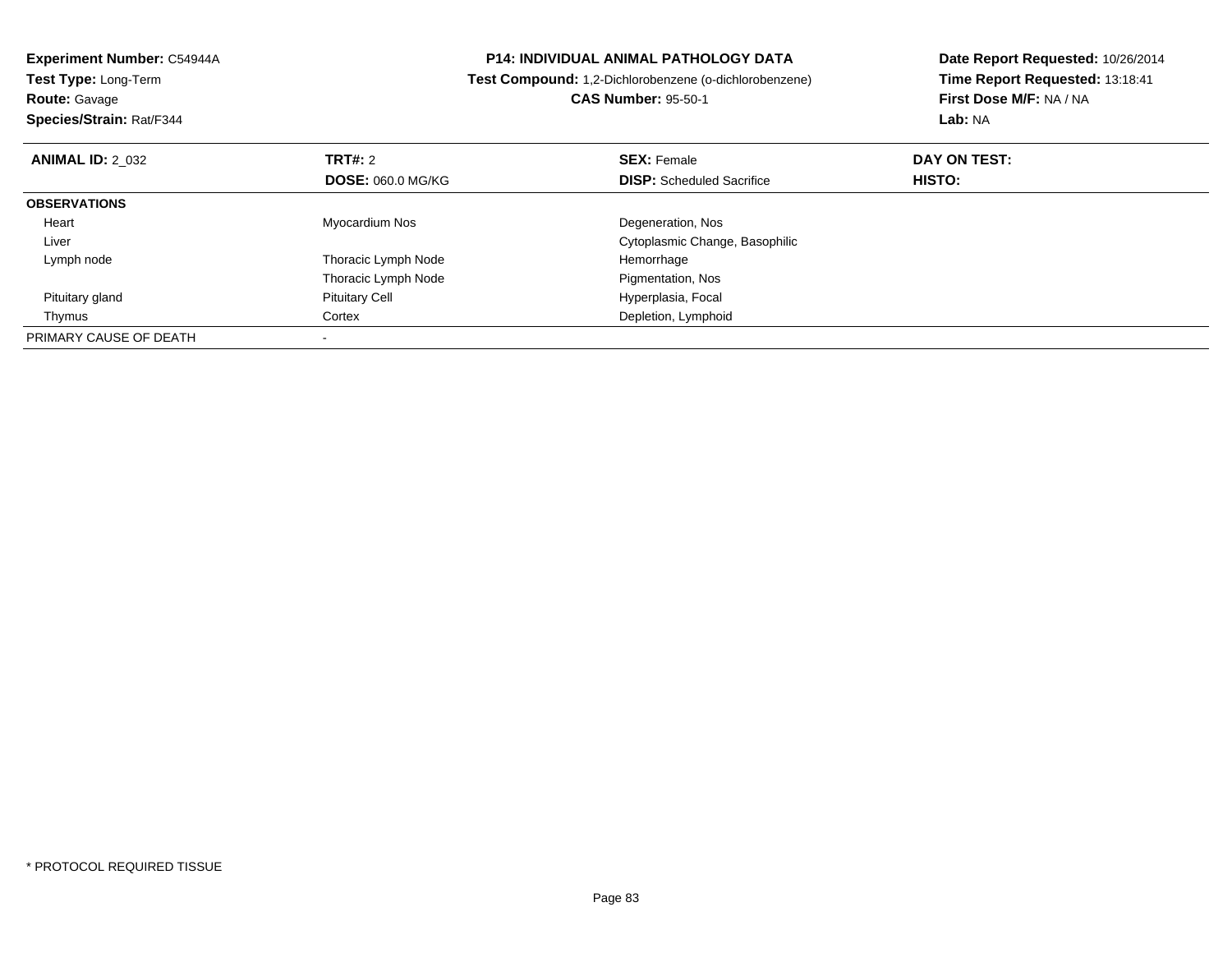| <b>Experiment Number: C54944A</b><br>Test Type: Long-Term<br><b>Route: Gavage</b><br>Species/Strain: Rat/F344 |                          | <b>P14: INDIVIDUAL ANIMAL PATHOLOGY DATA</b><br>Test Compound: 1,2-Dichlorobenzene (o-dichlorobenzene)<br><b>CAS Number: 95-50-1</b> | Date Report Requested: 10/26/2014<br>Time Report Requested: 13:18:41<br>First Dose M/F: NA / NA<br>Lab: NA |  |
|---------------------------------------------------------------------------------------------------------------|--------------------------|--------------------------------------------------------------------------------------------------------------------------------------|------------------------------------------------------------------------------------------------------------|--|
| <b>ANIMAL ID: 2 033</b>                                                                                       | TRT#: 2                  | <b>SEX: Female</b>                                                                                                                   | DAY ON TEST:                                                                                               |  |
|                                                                                                               | <b>DOSE: 060.0 MG/KG</b> | <b>DISP: Natural Death</b>                                                                                                           | HISTO:                                                                                                     |  |
| <b>OBSERVATIONS</b>                                                                                           |                          |                                                                                                                                      |                                                                                                            |  |
| Lung                                                                                                          |                          | Inflammation, Interstitial                                                                                                           |                                                                                                            |  |
| Ovary                                                                                                         |                          | Cyst, Parovarian                                                                                                                     |                                                                                                            |  |
| Thymus                                                                                                        | Lymphocytes              | Necrosis, Nos                                                                                                                        |                                                                                                            |  |
| PRIMARY CAUSE OF DEATH                                                                                        |                          |                                                                                                                                      |                                                                                                            |  |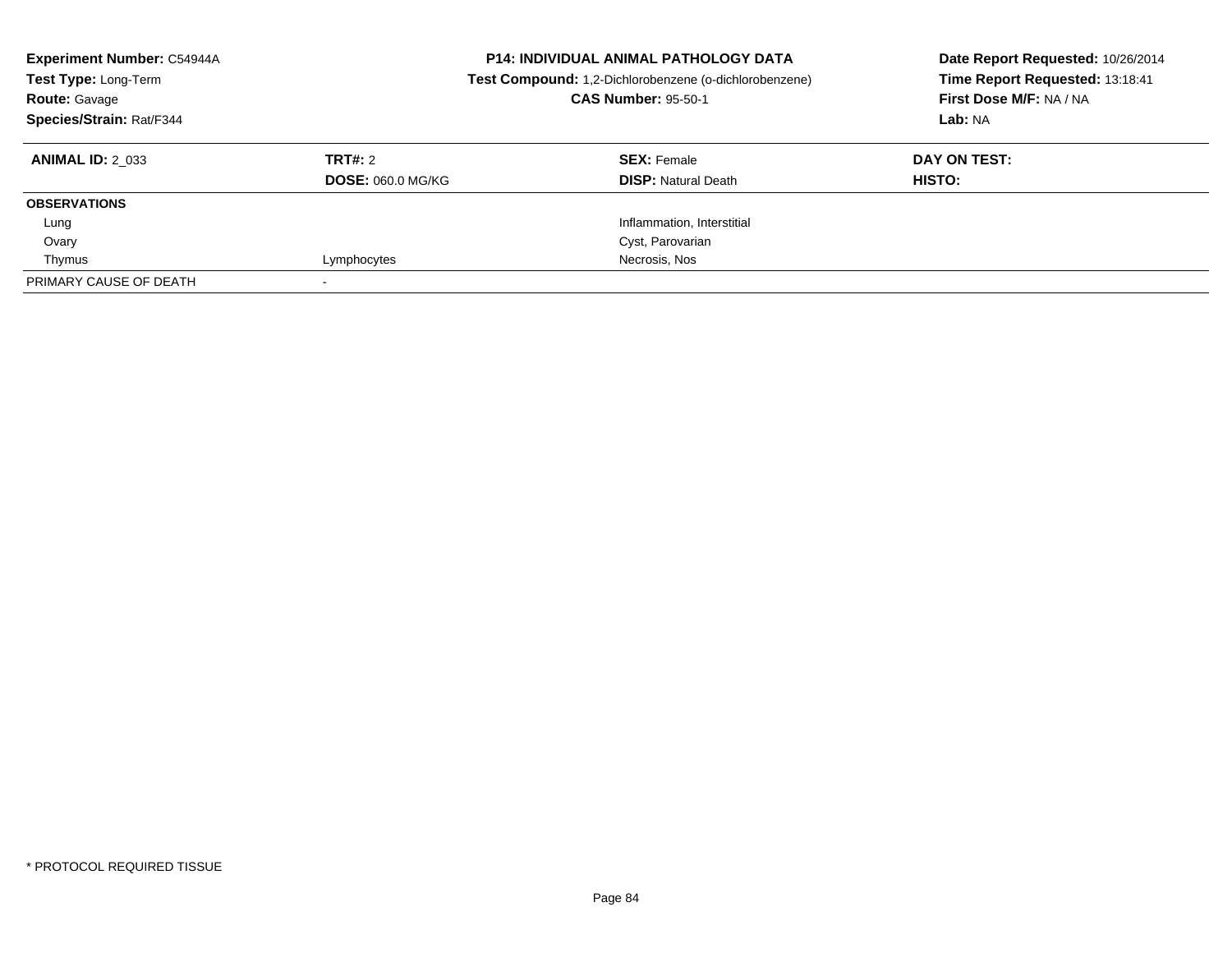**Test Type:** Long-Term**Route:** Gavage

**Species/Strain:** Rat/F344

#### **P14: INDIVIDUAL ANIMAL PATHOLOGY DATA**

# **Test Compound:** 1,2-Dichlorobenzene (o-dichlorobenzene)**CAS Number:** 95-50-1

| <b>ANIMAL ID: 2_034</b> | <b>TRT#: 2</b>           | <b>SEX: Female</b>                | DAY ON TEST: |  |
|-------------------------|--------------------------|-----------------------------------|--------------|--|
|                         | <b>DOSE: 060.0 MG/KG</b> | <b>DISP:</b> Scheduled Sacrifice  | HISTO:       |  |
| <b>OBSERVATIONS</b>     |                          |                                   |              |  |
| <b>Brain</b>            | Cerebrum                 | Atrophy, Pressure                 |              |  |
| Kidney                  |                          | Nephropathy                       |              |  |
| Liver                   |                          | Cytoplasmic Change, Basophilic    |              |  |
|                         |                          | Inflammation, Granulomatous Focal |              |  |
| Lung                    |                          | Aspiration, Foreign Body          |              |  |
|                         |                          | Inflammation, Granulomatous Focal |              |  |
| Lymph node              | Thoracic Lymph Node      | Inflammation, Granulomatous Focal |              |  |
| Mammary gland           |                          | Hyperplasia, Cystic               |              |  |
| Ovary                   |                          | Cyst, Corpus Luteum               |              |  |
| Pancreas                | Acinus                   | Atrophy, Focal                    |              |  |
| Pituitary gland         |                          | Adenoma, Nos                      |              |  |
| Thymus                  | Cortex                   | Depletion, Lymphoid               |              |  |
| Thyroid                 |                          | Hyperplasia, C Cell               |              |  |
| Uterus                  | <b>Endometrial Gland</b> | Cyst, Multiple                    |              |  |
| PRIMARY CAUSE OF DEATH  | ٠                        |                                   |              |  |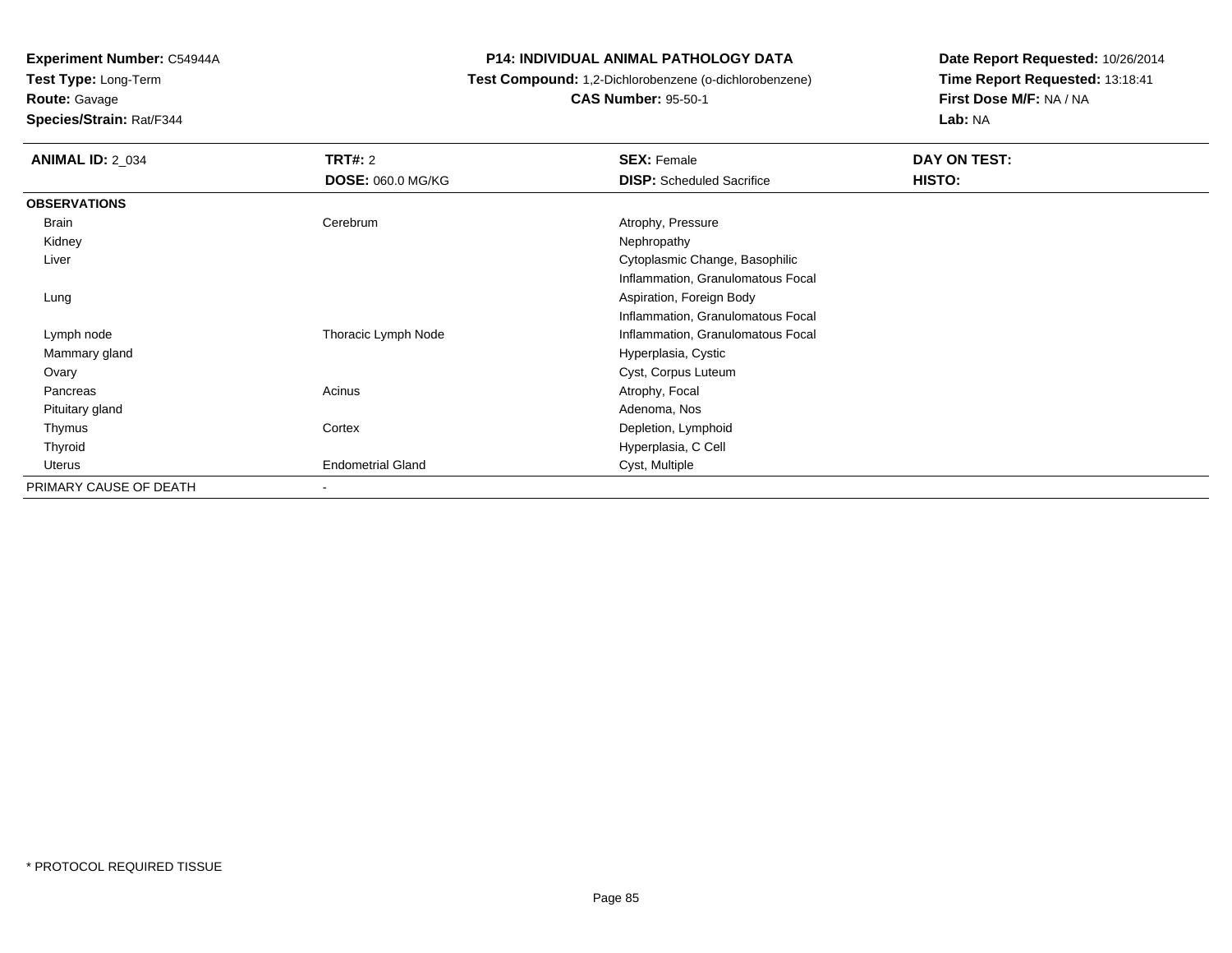**Test Type:** Long-Term**Route:** Gavage

**Species/Strain:** Rat/F344

#### **P14: INDIVIDUAL ANIMAL PATHOLOGY DATA**

 **Test Compound:** 1,2-Dichlorobenzene (o-dichlorobenzene)**CAS Number:** 95-50-1

| <b>ANIMAL ID: 2_035</b> | TRT#: 2                  | <b>SEX: Female</b>               | DAY ON TEST: |  |
|-------------------------|--------------------------|----------------------------------|--------------|--|
|                         | <b>DOSE: 060.0 MG/KG</b> | <b>DISP:</b> Scheduled Sacrifice | HISTO:       |  |
| <b>OBSERVATIONS</b>     |                          |                                  |              |  |
| Bone                    | Femur                    | Osteosclerosis                   |              |  |
| Heart                   | Myocardium Nos           | Degeneration, Nos                |              |  |
| Kidney                  |                          | Nephropathy                      |              |  |
| Liver                   |                          | Cytoplasmic Change, Basophilic   |              |  |
|                         | <b>Bile Duct</b>         | Hyperplasia, Focal               |              |  |
| Mammary gland           |                          | Fibroadenoma                     |              |  |
| Pituitary gland         |                          | Adenoma, Nos                     |              |  |
| Uterus                  |                          | <b>Endometrial Stromal Polyp</b> |              |  |
| PRIMARY CAUSE OF DEATH  |                          |                                  |              |  |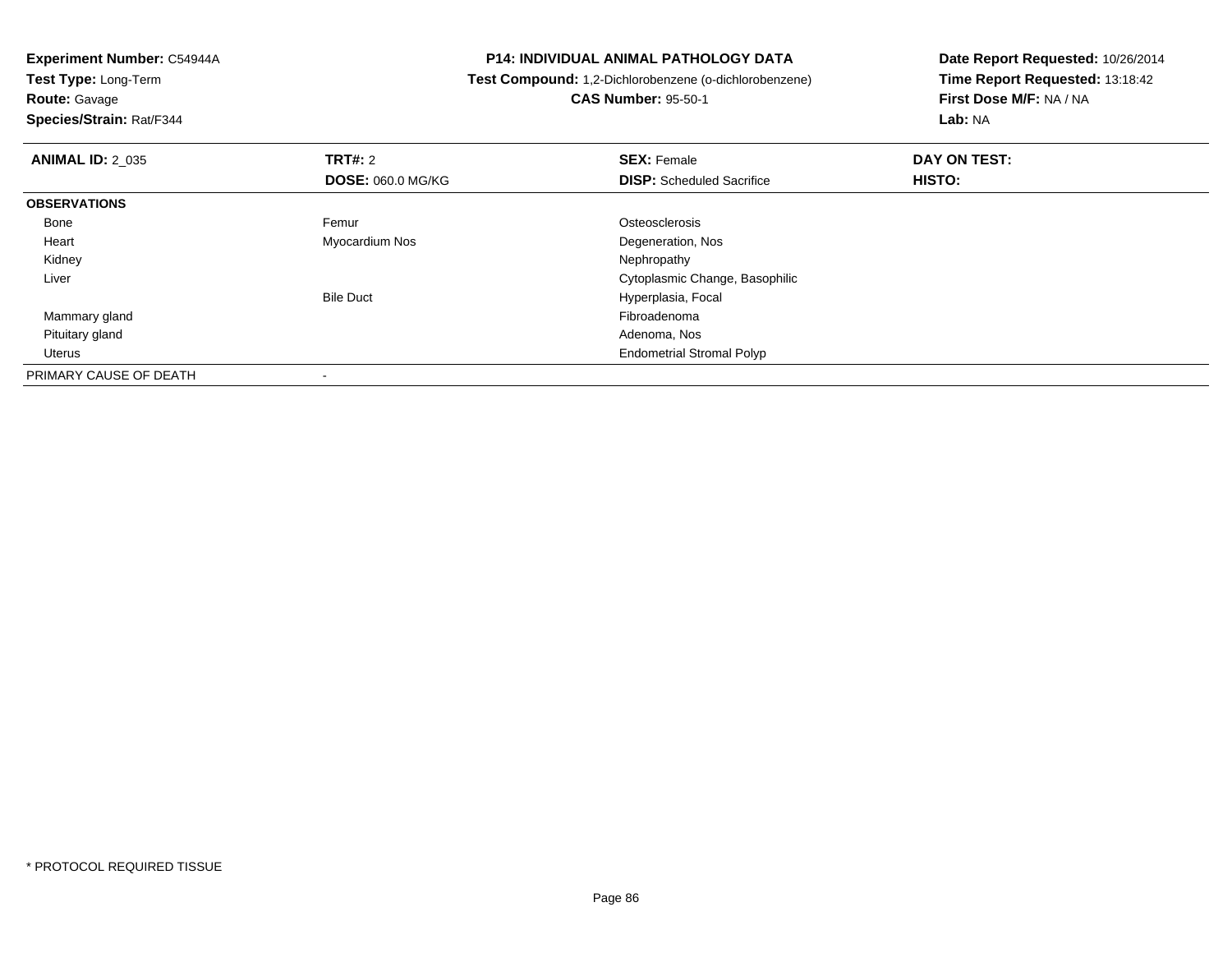**Route:** Gavage

**Species/Strain:** Rat/F344

#### **P14: INDIVIDUAL ANIMAL PATHOLOGY DATA**

**Test Compound:** 1,2-Dichlorobenzene (o-dichlorobenzene)

**CAS Number:** 95-50-1

| <b>ANIMAL ID: 2 036</b> | TRT#: 2                  | <b>SEX: Female</b>                | DAY ON TEST: |  |
|-------------------------|--------------------------|-----------------------------------|--------------|--|
|                         | <b>DOSE: 060.0 MG/KG</b> | <b>DISP: Natural Death</b>        | HISTO:       |  |
| <b>OBSERVATIONS</b>     |                          |                                   |              |  |
| Adrenal gland           |                          | Pheochromocytoma, Malignant       |              |  |
| Heart                   | Myocardium Nos           | Degeneration, Nos                 |              |  |
| Liver                   |                          | Cytoplasmic Change, Basophilic    |              |  |
| Lung                    |                          | Edema, Nos                        |              |  |
| Lymph node              | Mesenteric Lymph Node    | Inflammation, Granulomatous Focal |              |  |
| Thymus                  | Cortex                   | Depletion, Lymphoid               |              |  |
| Thyroid                 |                          | Adenocarcinoma, Nos               |              |  |
| Unspecified             | Mediastinum Nos          | Inflammation, Granulomatous Focal |              |  |
| Uterus                  | <b>Endometrial Gland</b> | Cyst, Nos                         |              |  |
| PRIMARY CAUSE OF DEATH  |                          |                                   |              |  |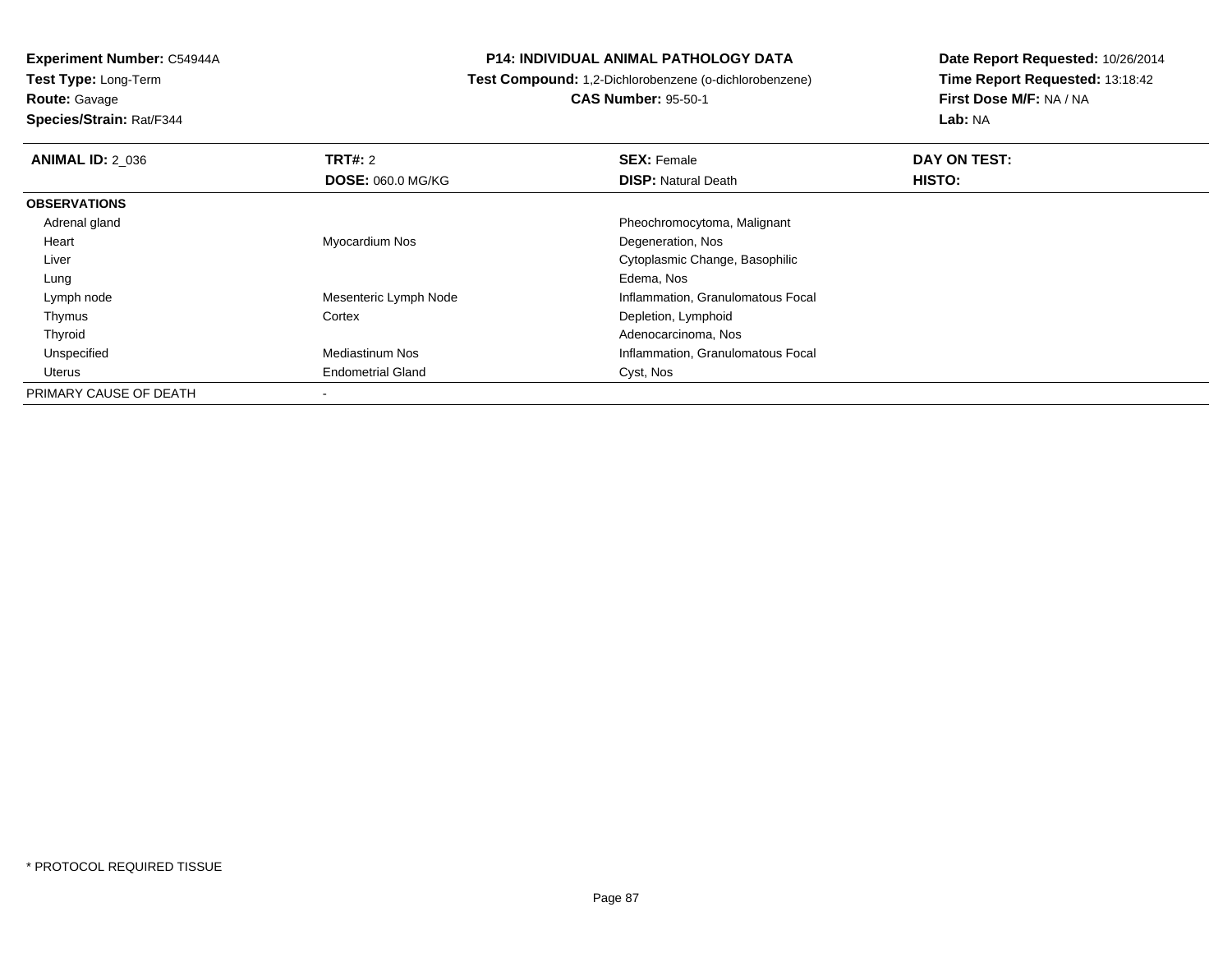| <b>Experiment Number: C54944A</b><br>Test Type: Long-Term<br><b>Route: Gavage</b><br>Species/Strain: Rat/F344 |                          | <b>P14: INDIVIDUAL ANIMAL PATHOLOGY DATA</b><br>Test Compound: 1,2-Dichlorobenzene (o-dichlorobenzene)<br><b>CAS Number: 95-50-1</b> | Date Report Requested: 10/26/2014<br>Time Report Requested: 13:18:42<br>First Dose M/F: NA / NA<br>Lab: NA |
|---------------------------------------------------------------------------------------------------------------|--------------------------|--------------------------------------------------------------------------------------------------------------------------------------|------------------------------------------------------------------------------------------------------------|
| <b>ANIMAL ID: 2 037</b>                                                                                       | <b>TRT#: 2</b>           | <b>SEX: Female</b>                                                                                                                   | DAY ON TEST:                                                                                               |
|                                                                                                               | <b>DOSE: 060.0 MG/KG</b> | <b>DISP:</b> Scheduled Sacrifice                                                                                                     | <b>HISTO:</b>                                                                                              |
| <b>OBSERVATIONS</b>                                                                                           |                          |                                                                                                                                      |                                                                                                            |
| Heart                                                                                                         | Myocardium Nos           | Degeneration, Nos                                                                                                                    |                                                                                                            |
| Intestine Small                                                                                               | Submucosa, Jejunum       | Inflammation, Chronic Focal                                                                                                          |                                                                                                            |
| Liver                                                                                                         |                          | Cytoplasmic Change, Basophilic                                                                                                       |                                                                                                            |
| Lung                                                                                                          |                          | Inflammation, Granulomatous Focal                                                                                                    |                                                                                                            |
| Thyroid                                                                                                       |                          | Hyperplasia, C Cell                                                                                                                  |                                                                                                            |
| PRIMARY CAUSE OF DEATH                                                                                        |                          |                                                                                                                                      |                                                                                                            |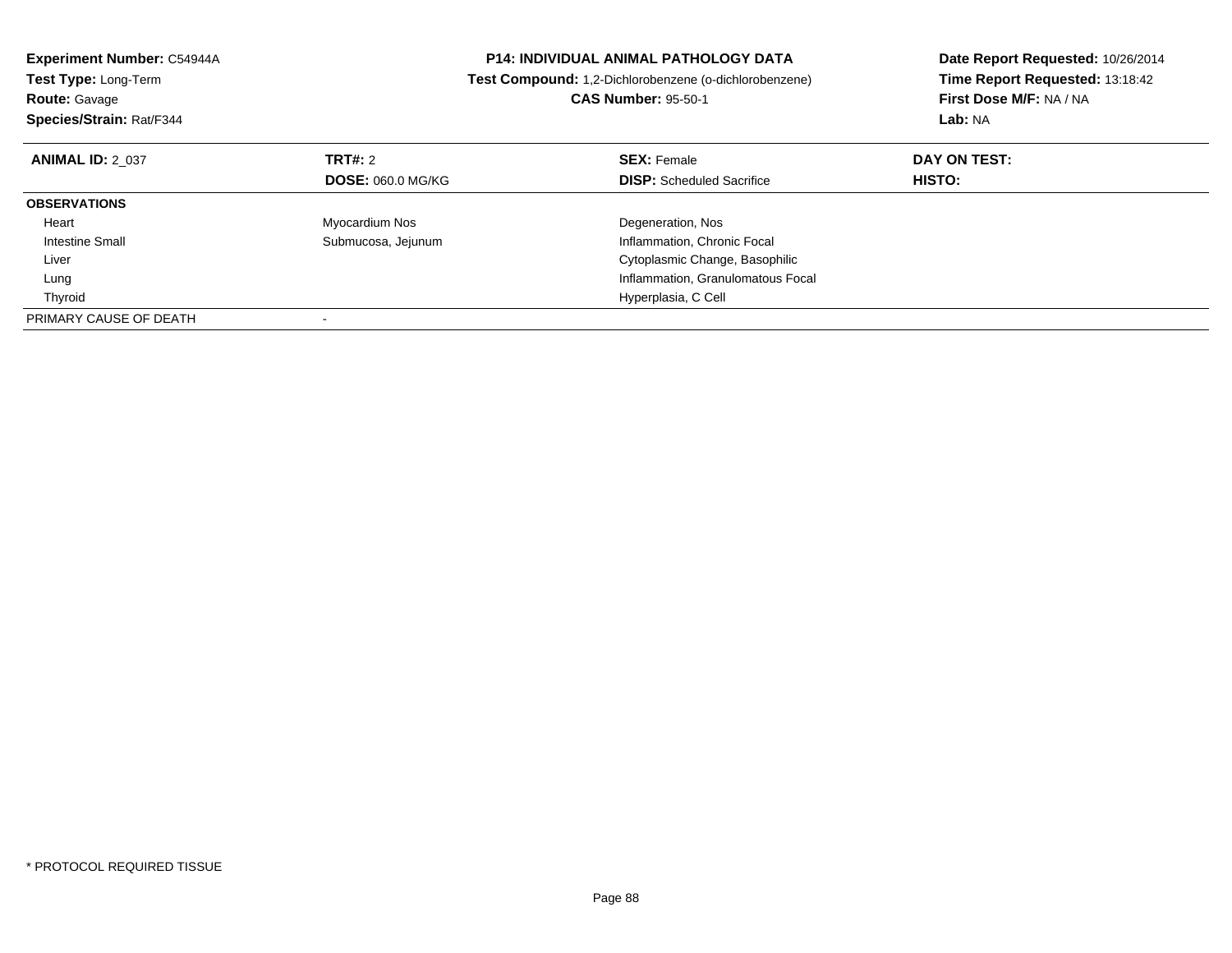**Experiment Number:** C54944A**Test Type:** Long-Term**Route:** Gavage

**Species/Strain:** Rat/F344

#### **P14: INDIVIDUAL ANIMAL PATHOLOGY DATA**

 **Test Compound:** 1,2-Dichlorobenzene (o-dichlorobenzene)**CAS Number:** 95-50-1

| <b>ANIMAL ID: 2 038</b> | TRT#: 2                   | <b>SEX: Female</b>                | DAY ON TEST: |
|-------------------------|---------------------------|-----------------------------------|--------------|
|                         | <b>DOSE: 060.0 MG/KG</b>  | <b>DISP:</b> Scheduled Sacrifice  | HISTO:       |
| <b>OBSERVATIONS</b>     |                           |                                   |              |
| Adrenal gland           | Zona Fasciculata          | Lipoidosis                        |              |
| Heart                   | Myocardium Nos            | Degeneration, Nos                 |              |
| Kidney                  |                           | Nephropathy                       |              |
| Liver                   |                           | Cytoplasmic Change, Basophilic    |              |
|                         | <b>Bile Duct</b>          | Hyperplasia, Focal                |              |
| Lung                    |                           | Inflammation, Granulomatous Focal |              |
| Lymph node              | Mandibular Lymph Node     | Hemorrhage                        |              |
|                         | Thoracic Lymph Node       | Inflammation, Granulomatous Focal |              |
| Ovary                   |                           | Cyst, Corpus Luteum               |              |
| Pituitary gland         | <b>Anterior Pituitary</b> | Cyst, Embryonal Duct              |              |
| Thymus                  | Cortex                    | Depletion, Lymphoid               |              |
| Thyroid                 |                           | Hyperplasia, C Cell               |              |
| PRIMARY CAUSE OF DEATH  |                           |                                   |              |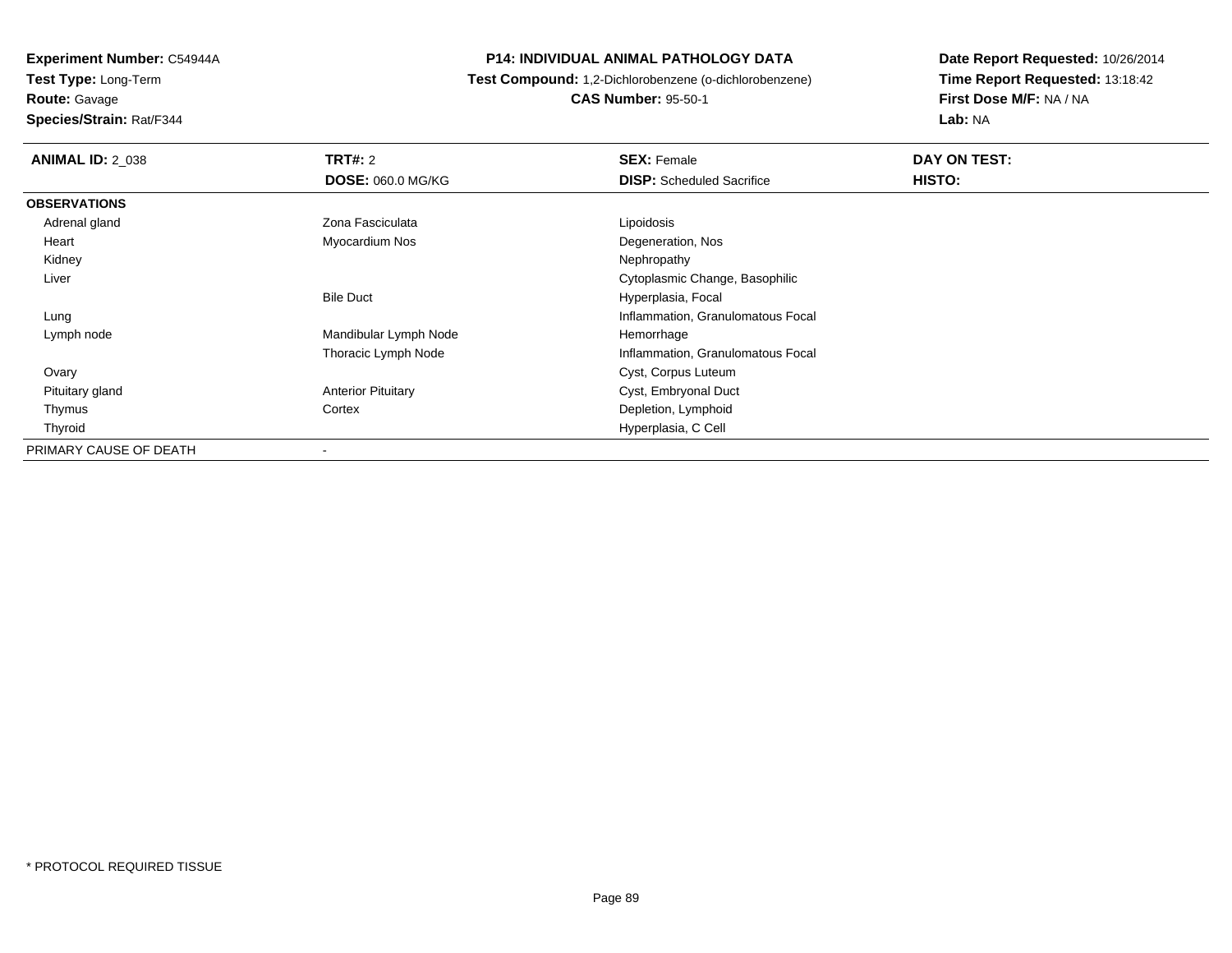| Experiment Number: C54944A  | <b>P14: INDIVIDUAL ANIMAL PATHOLOGY DATA</b><br><b>Test Compound:</b> 1,2-Dichlorobenzene (o-dichlorobenzene) |                                   | Date Report Requested: 10/26/2014 |
|-----------------------------|---------------------------------------------------------------------------------------------------------------|-----------------------------------|-----------------------------------|
| <b>Test Type: Long-Term</b> |                                                                                                               |                                   | Time Report Requested: 13:18:42   |
| <b>Route: Gavage</b>        |                                                                                                               | <b>CAS Number: 95-50-1</b>        | First Dose M/F: NA / NA           |
| Species/Strain: Rat/F344    |                                                                                                               |                                   | Lab: NA                           |
| <b>ANIMAL ID: 2 039</b>     | <b>TRT#: 2</b>                                                                                                | <b>SEX: Female</b>                | DAY ON TEST:                      |
|                             | <b>DOSE: 060.0 MG/KG</b>                                                                                      | <b>DISP:</b> Scheduled Sacrifice  | <b>HISTO:</b>                     |
| <b>OBSERVATIONS</b>         |                                                                                                               |                                   |                                   |
| Heart                       | Myocardium Nos                                                                                                | Degeneration, Nos                 |                                   |
| Liver                       |                                                                                                               | Cytoplasmic Change, Basophilic    |                                   |
|                             | <b>Bile Duct</b>                                                                                              | Hyperplasia, Focal                |                                   |
| Lung                        |                                                                                                               | Inflammation, Granulomatous Focal |                                   |
| Lymph node                  | Mandibular Lymph Node                                                                                         | Hemorrhage                        |                                   |
| Uterus                      | <b>Endometrial Gland</b>                                                                                      | Hyperplasia, Cystic               |                                   |
| PRIMARY CAUSE OF DEATH      |                                                                                                               |                                   |                                   |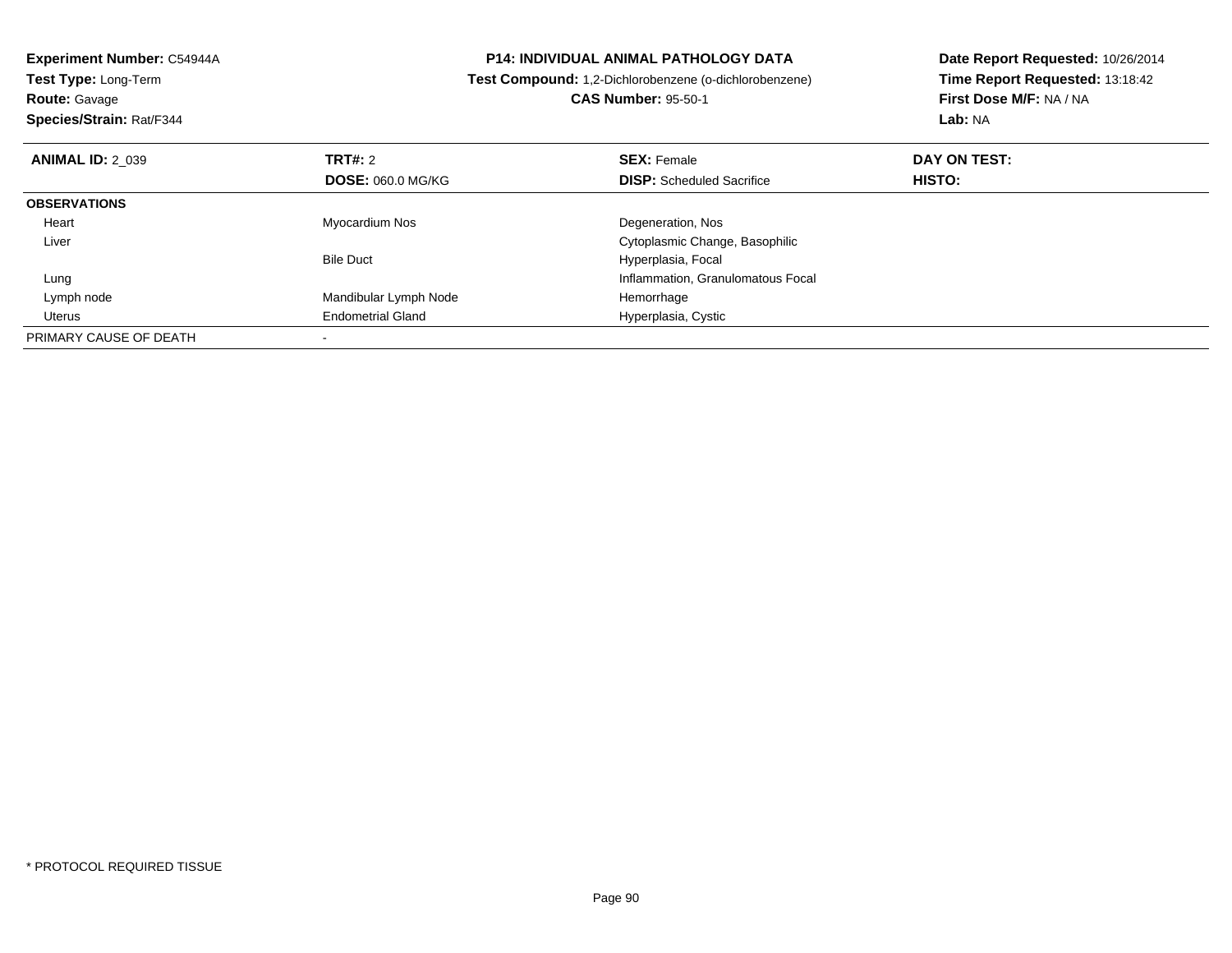**Test Type:** Long-Term

**Route:** Gavage

**Species/Strain:** Rat/F344

#### **P14: INDIVIDUAL ANIMAL PATHOLOGY DATA**

# **Test Compound:** 1,2-Dichlorobenzene (o-dichlorobenzene)**CAS Number:** 95-50-1

| <b>ANIMAL ID: 2 040</b> | TRT#: 2                  | <b>SEX: Female</b>                | DAY ON TEST: |  |
|-------------------------|--------------------------|-----------------------------------|--------------|--|
|                         | <b>DOSE: 060.0 MG/KG</b> | <b>DISP:</b> Scheduled Sacrifice  | HISTO:       |  |
| <b>OBSERVATIONS</b>     |                          |                                   |              |  |
| Kidney                  | Medulla                  | Mineralization                    |              |  |
|                         |                          | Nephropathy                       |              |  |
| Liver                   |                          | Cytoplasmic Change, Basophilic    |              |  |
| Lung                    |                          | Inflammation, Granulomatous Focal |              |  |
| Lymph node              | Mandibular Lymph Node    | Cyst, Nos                         |              |  |
|                         | Mandibular Lymph Node    | Depletion, Lymphoid               |              |  |
| Mammary gland           |                          | Dilatation, Nos                   |              |  |
| Pituitary gland         |                          | Adenoma, Nos                      |              |  |
| Thymus                  | Cortex                   | Depletion, Lymphoid               |              |  |
| Thyroid                 |                          | C-Cell Carcinoma                  |              |  |
| Uterus                  | <b>Endometrial Gland</b> | Hyperplasia, Cystic               |              |  |
| PRIMARY CAUSE OF DEATH  | ۰                        |                                   |              |  |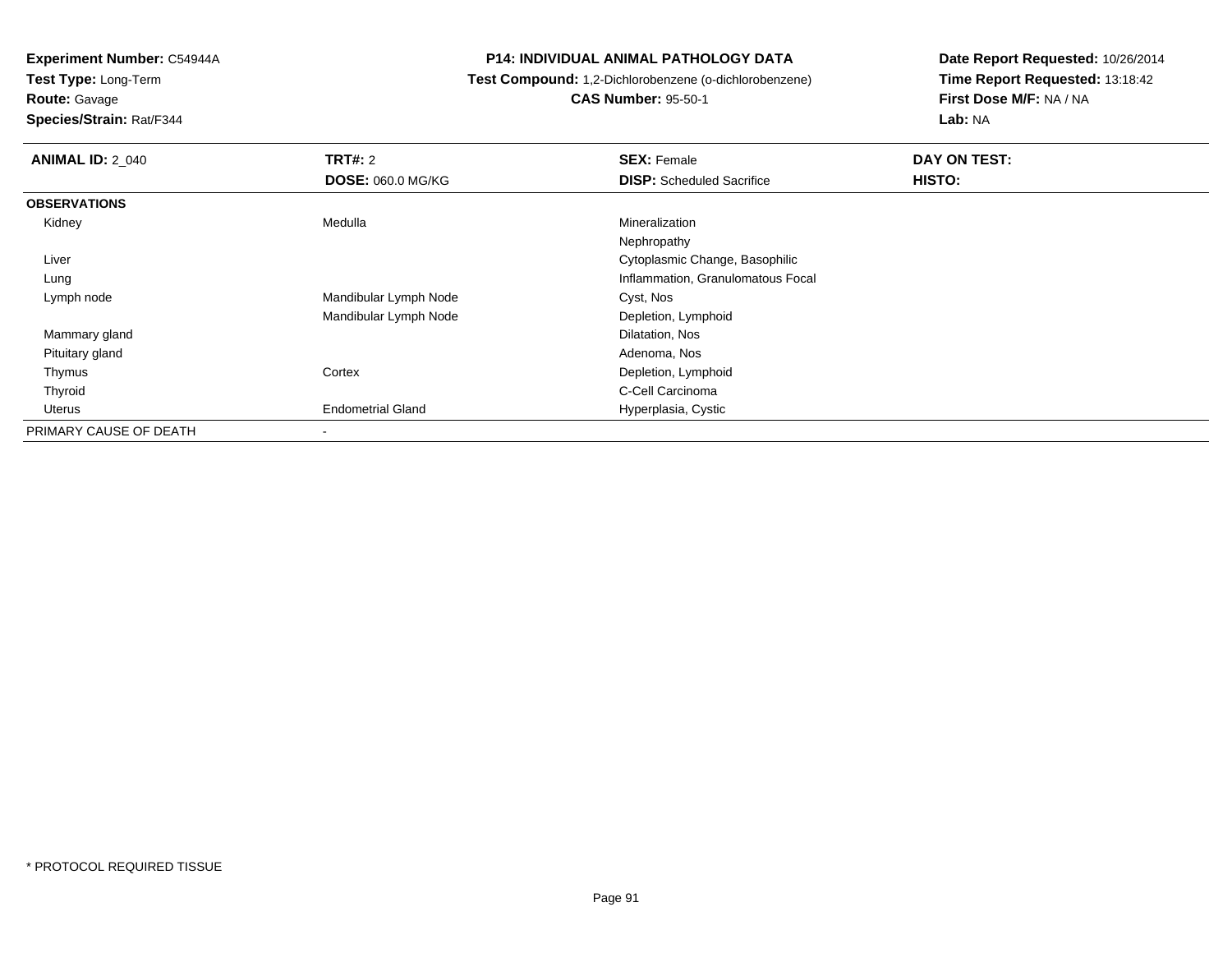| <b>Experiment Number: C54944A</b> |                           | <b>P14: INDIVIDUAL ANIMAL PATHOLOGY DATA</b>           | Date Report Requested: 10/26/2014 |  |
|-----------------------------------|---------------------------|--------------------------------------------------------|-----------------------------------|--|
| Test Type: Long-Term              |                           | Test Compound: 1,2-Dichlorobenzene (o-dichlorobenzene) | Time Report Requested: 13:18:42   |  |
| <b>Route: Gavage</b>              |                           | <b>CAS Number: 95-50-1</b>                             | First Dose M/F: NA / NA           |  |
| Species/Strain: Rat/F344          |                           |                                                        | Lab: NA                           |  |
| <b>ANIMAL ID: 2 041</b>           | <b>TRT#: 2</b>            | <b>SEX: Female</b>                                     | DAY ON TEST:                      |  |
|                                   | <b>DOSE: 060.0 MG/KG</b>  | <b>DISP:</b> Scheduled Sacrifice                       | HISTO:                            |  |
| <b>OBSERVATIONS</b>               |                           |                                                        |                                   |  |
| Adrenal gland                     | Zona Fasciculata          | Lipoidosis                                             |                                   |  |
| Liver                             |                           | Cytoplasmic Change, Basophilic                         |                                   |  |
|                                   | <b>Bile Duct</b>          | Hyperplasia, Focal                                     |                                   |  |
| Lymph node                        | Mandibular Lymph Node     | Hemorrhage                                             |                                   |  |
|                                   | Thoracic Lymph Node       | Hemorrhage                                             |                                   |  |
| Pituitary gland                   | <b>Anterior Pituitary</b> | Cyst, Multiple                                         |                                   |  |
| Thyroid                           |                           | Hyperplasia, C Cell                                    |                                   |  |
| PRIMARY CAUSE OF DEATH            |                           |                                                        |                                   |  |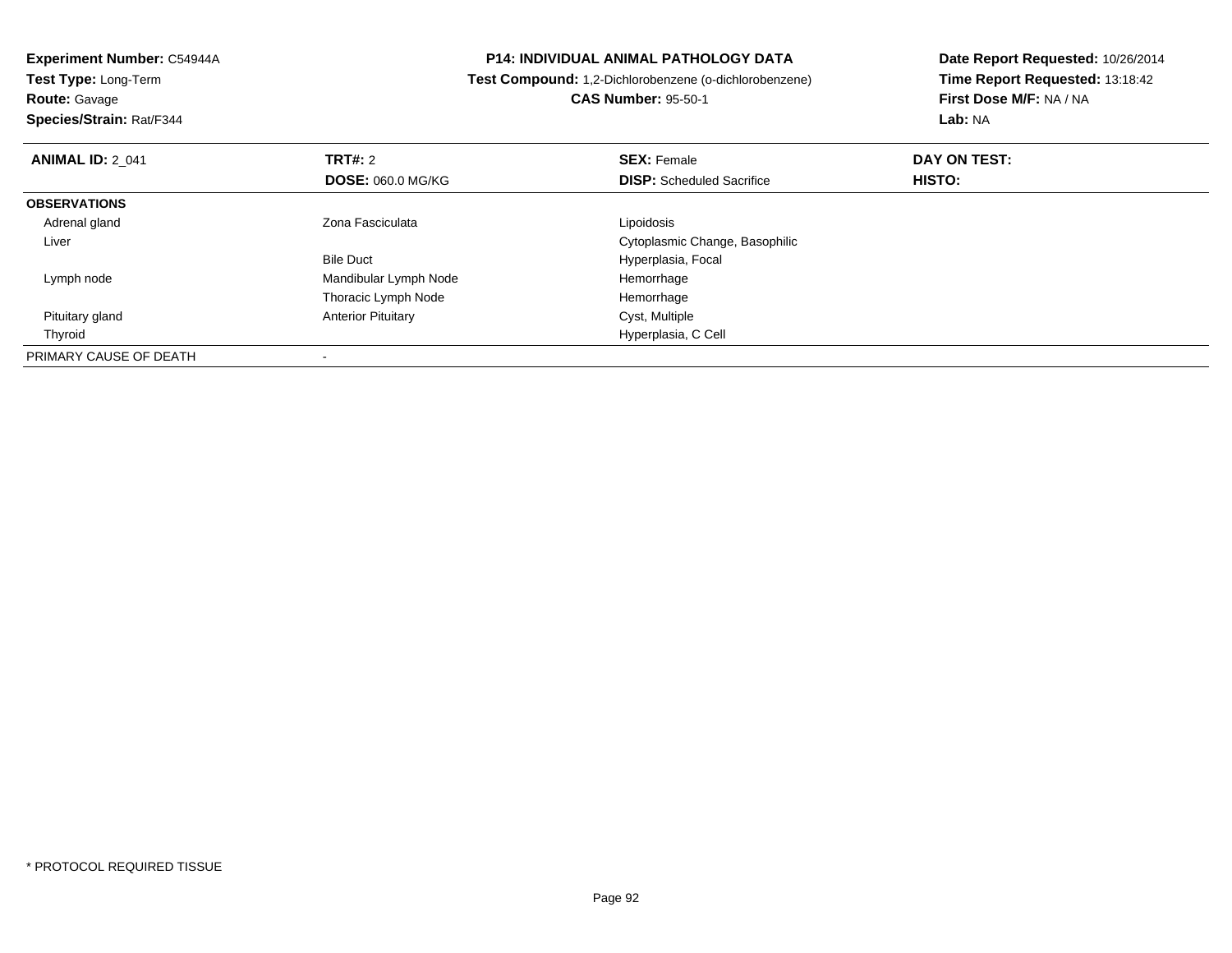| <b>Experiment Number: C54944A</b><br>Test Type: Long-Term |                          | <b>P14: INDIVIDUAL ANIMAL PATHOLOGY DATA</b>           | Date Report Requested: 10/26/2014 |
|-----------------------------------------------------------|--------------------------|--------------------------------------------------------|-----------------------------------|
|                                                           |                          | Test Compound: 1,2-Dichlorobenzene (o-dichlorobenzene) | Time Report Requested: 13:18:42   |
| <b>Route: Gavage</b>                                      |                          | <b>CAS Number: 95-50-1</b>                             | First Dose M/F: NA / NA           |
| Species/Strain: Rat/F344                                  |                          |                                                        | Lab: NA                           |
| <b>ANIMAL ID: 2 042</b>                                   | <b>TRT#: 2</b>           | <b>SEX: Female</b>                                     | DAY ON TEST:                      |
|                                                           | <b>DOSE: 060.0 MG/KG</b> | <b>DISP:</b> Scheduled Sacrifice                       | HISTO:                            |
| <b>OBSERVATIONS</b>                                       |                          |                                                        |                                   |
| Adrenal gland                                             | Zona Fasciculata         | Lipoidosis                                             |                                   |
| Heart                                                     | Myocardium Nos           | Degeneration, Nos                                      |                                   |
| Liver                                                     |                          | Cytoplasmic Change, Basophilic                         |                                   |
| Pituitary gland                                           | <b>Pituitary Cell</b>    | Hyperplasia, Focal                                     |                                   |
| Spleen                                                    |                          | Hemangioma                                             |                                   |
|                                                           | Capsule                  | Hemorrhage                                             |                                   |
| Uterus                                                    | <b>Endometrial Gland</b> | Hyperplasia, Cystic                                    |                                   |
| PRIMARY CAUSE OF DEATH                                    |                          |                                                        |                                   |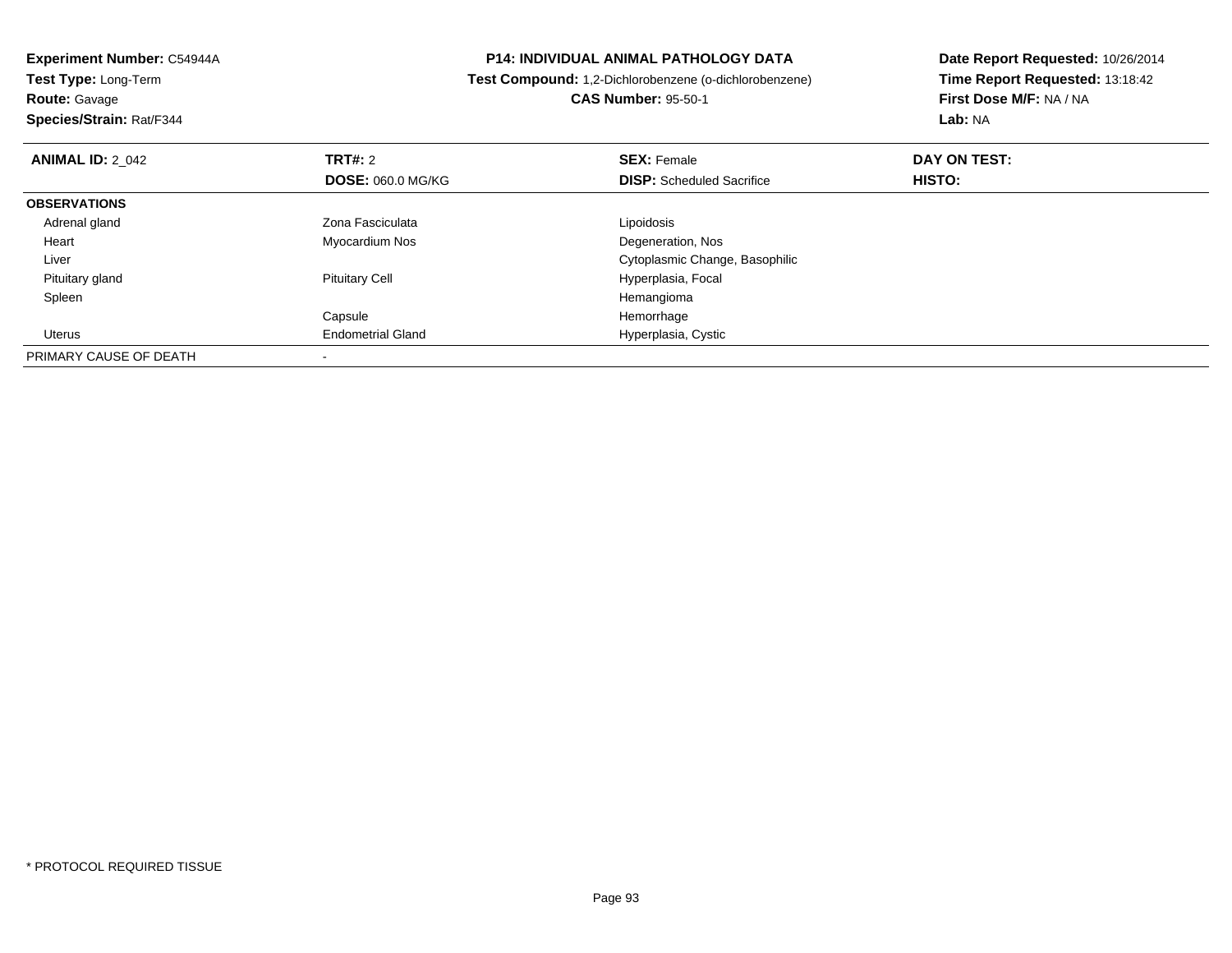**Test Type:** Long-Term

**Route:** Gavage

**Species/Strain:** Rat/F344

#### **P14: INDIVIDUAL ANIMAL PATHOLOGY DATA**

 **Test Compound:** 1,2-Dichlorobenzene (o-dichlorobenzene)**CAS Number:** 95-50-1

| <b>ANIMAL ID: 2 043</b> | TRT#: 2                  | <b>SEX: Female</b>                | DAY ON TEST: |  |
|-------------------------|--------------------------|-----------------------------------|--------------|--|
|                         | <b>DOSE: 060.0 MG/KG</b> | <b>DISP:</b> Moribund Sacrifice   | HISTO:       |  |
| <b>OBSERVATIONS</b>     |                          |                                   |              |  |
| Adrenal gland           |                          | Pheochromocytoma                  |              |  |
| Liver                   |                          | Cytoplasmic Change, Basophilic    |              |  |
|                         | <b>Bile Duct</b>         | Hyperplasia, Focal                |              |  |
|                         | Centrilobular            | Necrosis, Focal                   |              |  |
| Lymph node              | Mandibular Lymph Node    | Inflammation, Granulomatous Focal |              |  |
|                         | Thoracic Lymph Node      | Inflammation, Granulomatous Focal |              |  |
| Mammary gland           |                          | Hyperplasia, Cystic               |              |  |
| Spleen                  | Red Pulp                 | Hematopoiesis                     |              |  |
| Thymus                  | Cortex                   | Depletion, Lymphoid               |              |  |
| Thyroid                 |                          | C-Cell Carcinoma                  |              |  |
| Uterus                  | <b>Endometrial Gland</b> | Carcinoma, Nos                    |              |  |
|                         | <b>Endometrial Gland</b> | Hyperplasia, Focal                |              |  |
| PRIMARY CAUSE OF DEATH  | -                        |                                   |              |  |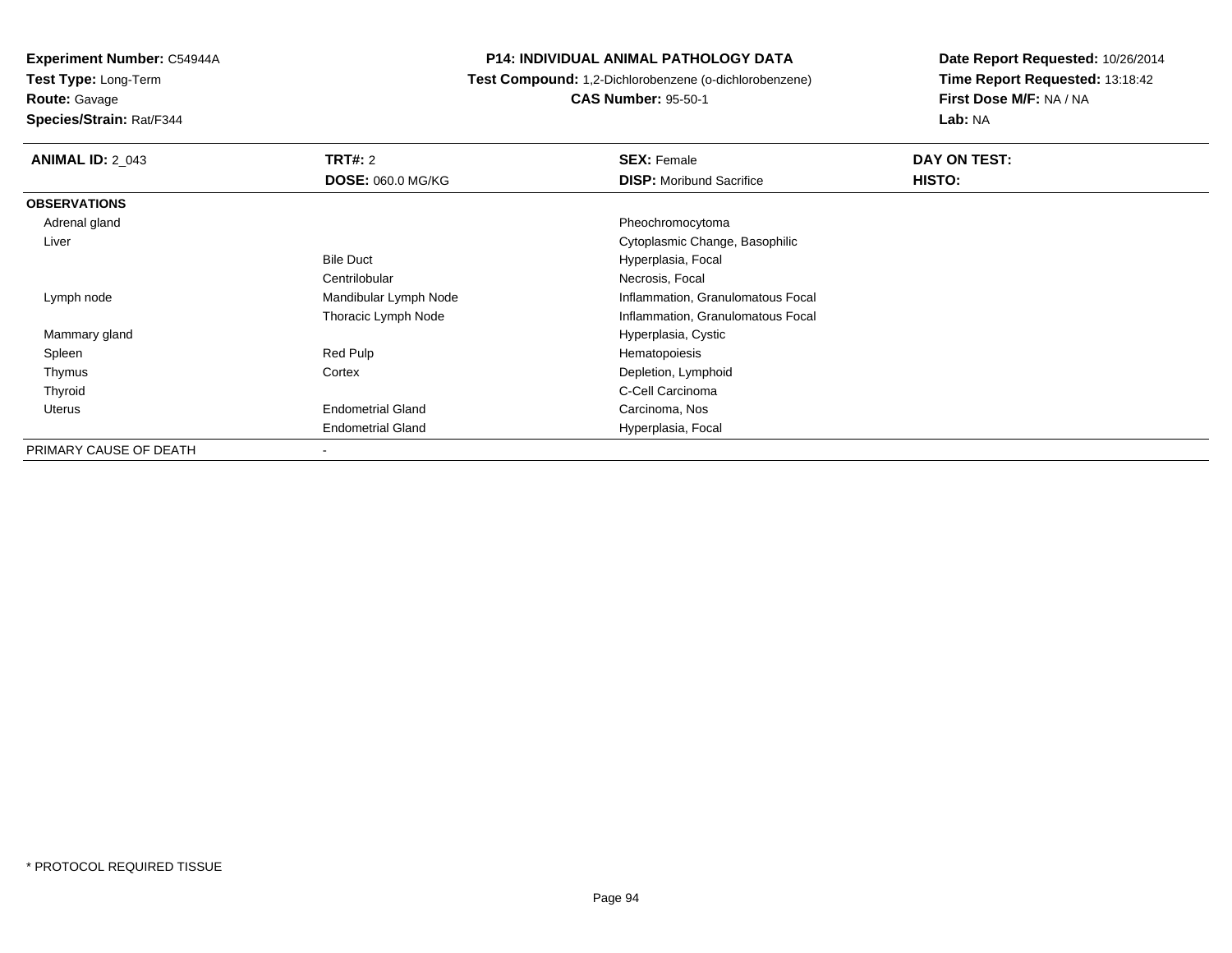**Route:** Gavage

**Species/Strain:** Rat/F344

#### **P14: INDIVIDUAL ANIMAL PATHOLOGY DATA**

 **Test Compound:** 1,2-Dichlorobenzene (o-dichlorobenzene)**CAS Number:** 95-50-1

| <b>ANIMAL ID: 2 044</b> | TRT#: 2                   | <b>SEX: Female</b>                 | DAY ON TEST: |
|-------------------------|---------------------------|------------------------------------|--------------|
|                         | <b>DOSE: 060.0 MG/KG</b>  | <b>DISP: Natural Death</b>         | HISTO:       |
| <b>OBSERVATIONS</b>     |                           |                                    |              |
| Eye                     | <b>Crystalline Lens</b>   | Cataract                           |              |
|                         | Retina                    | Degeneration, Nos                  |              |
| Heart                   | Myocardium Nos            | Degeneration, Nos                  |              |
| Kidney                  |                           | Nephropathy                        |              |
| Lung                    |                           | Aspiration, Foreign Body           |              |
|                         |                           | Inflammation, Granulomatous Focal  |              |
| Lymph node              | Thoracic Lymph Node       | Hemorrhage                         |              |
|                         | Mandibular Lymph Node     | Histiocytosis                      |              |
| Pituitary gland         | <b>Anterior Pituitary</b> | Hemorrhage, Chronic                |              |
| Uterus                  |                           | <b>Endometrial Stromal Sarcoma</b> |              |
| PRIMARY CAUSE OF DEATH  |                           |                                    |              |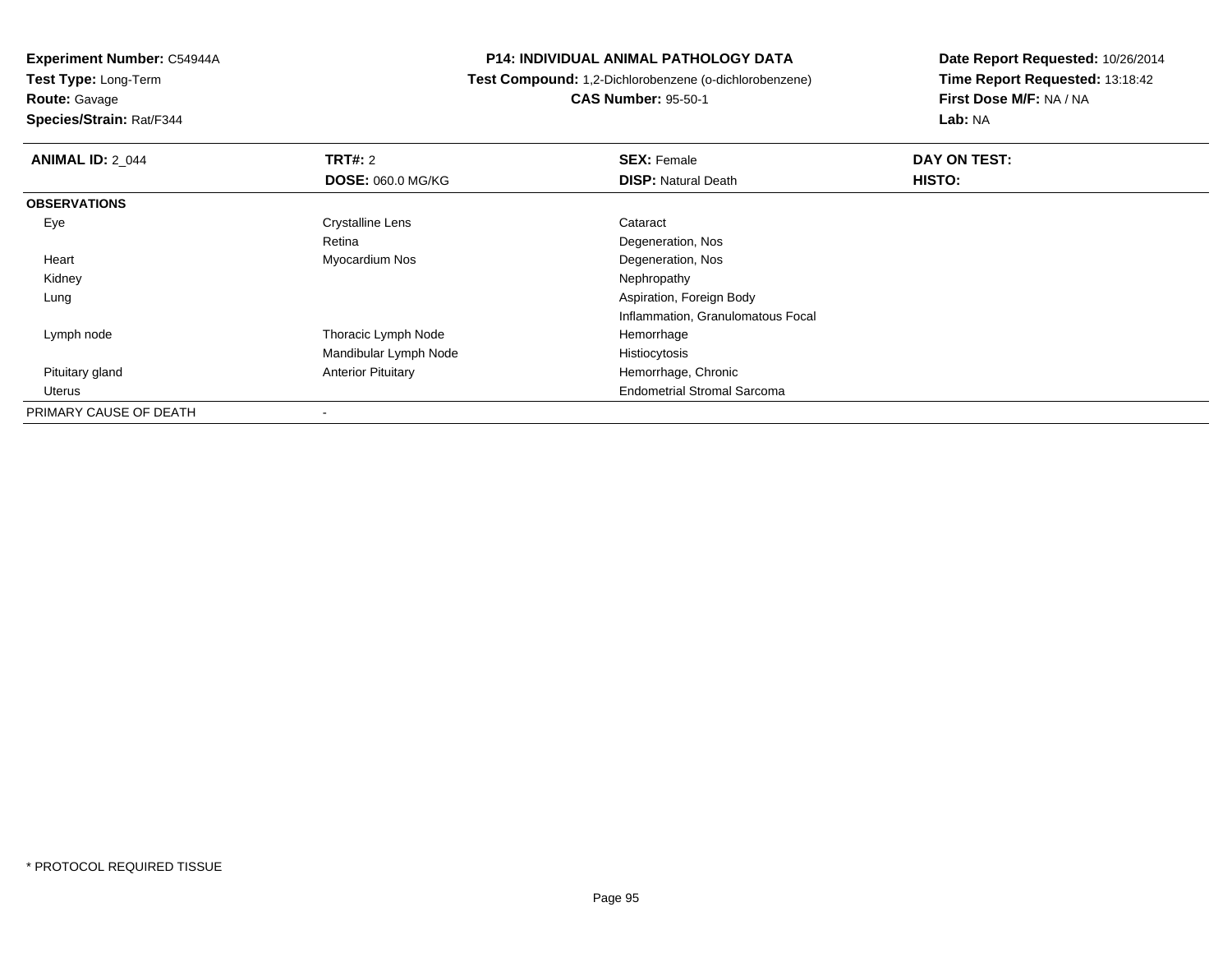**Route:** Gavage

**Species/Strain:** Rat/F344

#### **P14: INDIVIDUAL ANIMAL PATHOLOGY DATA**

 **Test Compound:** 1,2-Dichlorobenzene (o-dichlorobenzene)**CAS Number:** 95-50-1

| <b>ANIMAL ID: 2 045</b> | TRT#: 2                  | <b>SEX: Female</b>                | DAY ON TEST: |  |
|-------------------------|--------------------------|-----------------------------------|--------------|--|
|                         | <b>DOSE: 060.0 MG/KG</b> | <b>DISP:</b> Scheduled Sacrifice  | HISTO:       |  |
| <b>OBSERVATIONS</b>     |                          |                                   |              |  |
| Bone                    | Femur                    | Osteosclerosis                    |              |  |
| Heart                   | Myocardium Nos           | Degeneration, Nos                 |              |  |
| Kidney                  |                          | Nephropathy                       |              |  |
| Liver                   |                          | Cytoplasmic Change, Basophilic    |              |  |
| Lymph node              | Mandibular Lymph Node    | Hemorrhage                        |              |  |
|                         | Thoracic Lymph Node      | Inflammation, Granulomatous Focal |              |  |
| Mammary gland           |                          | Fibroadenoma                      |              |  |
| Thymus                  | Cortex                   | Depletion, Lymphoid               |              |  |
| PRIMARY CAUSE OF DEATH  |                          |                                   |              |  |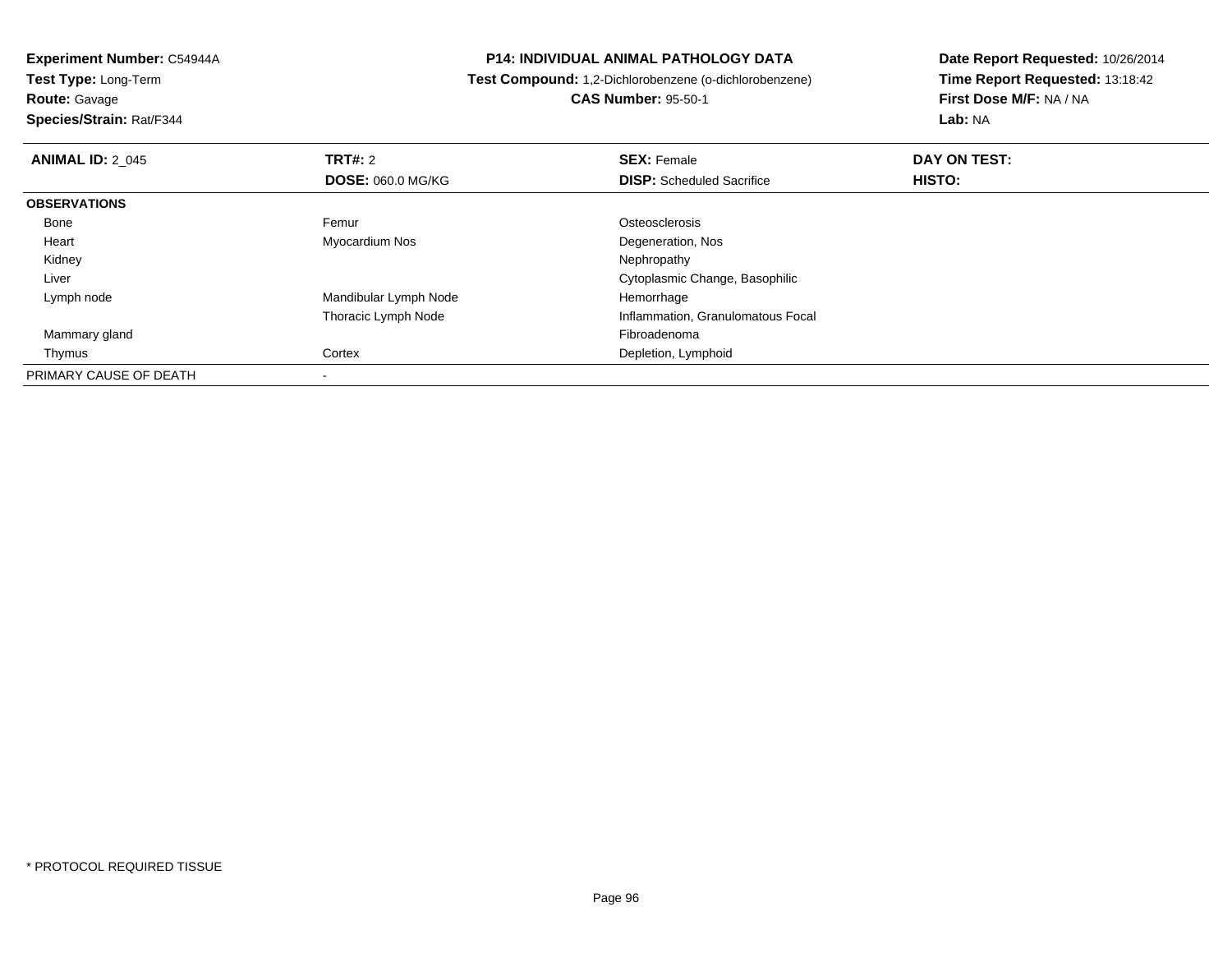**Route:** Gavage

**Species/Strain:** Rat/F344

#### **P14: INDIVIDUAL ANIMAL PATHOLOGY DATA**

 **Test Compound:** 1,2-Dichlorobenzene (o-dichlorobenzene)**CAS Number:** 95-50-1

| <b>ANIMAL ID: 2 046</b> | TRT#: 2                  | <b>SEX: Female</b>                | DAY ON TEST: |  |
|-------------------------|--------------------------|-----------------------------------|--------------|--|
|                         | <b>DOSE: 060.0 MG/KG</b> | <b>DISP:</b> Scheduled Sacrifice  | HISTO:       |  |
| <b>OBSERVATIONS</b>     |                          |                                   |              |  |
| Heart                   | Myocardium Nos           | Degeneration, Nos                 |              |  |
| Kidney                  |                          | Nephropathy                       |              |  |
| Liver                   | <b>Bile Duct</b>         | Hyperplasia, Focal                |              |  |
|                         |                          | Inflammation, Granulomatous Focal |              |  |
| Mammary gland           |                          | Fibroadenoma                      |              |  |
| Pituitary gland         |                          | Adenoma, Nos                      |              |  |
| Thyroid                 |                          | Hyperplasia, C Cell               |              |  |
| Unspecified             | Multiple Organs Nos      | Leukemia, Mononuclear Cell        |              |  |
| Uterus                  |                          | <b>Endometrial Stromal Polyp</b>  |              |  |
| PRIMARY CAUSE OF DEATH  |                          |                                   |              |  |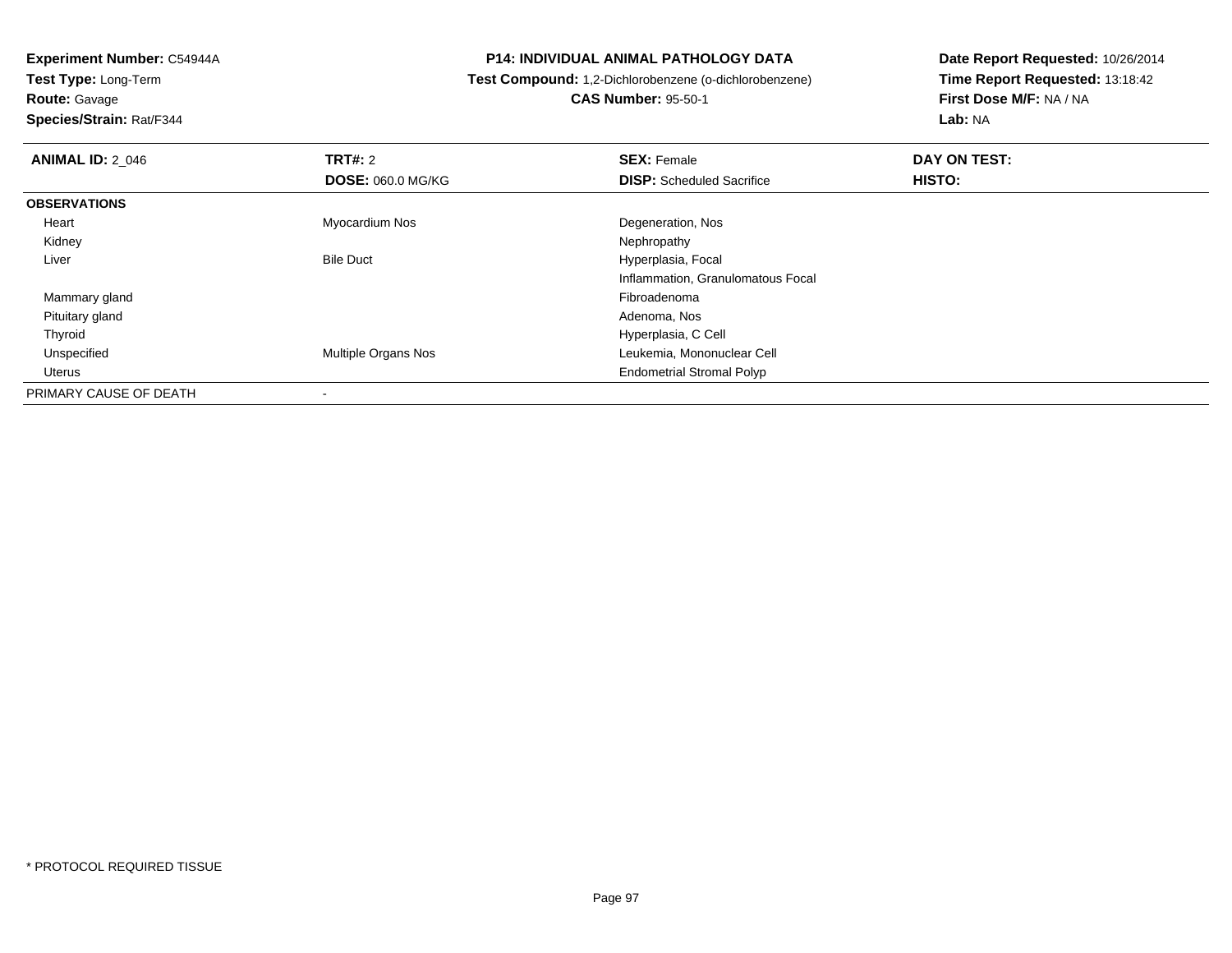**Experiment Number:** C54944A**Test Type:** Long-Term**Route:** Gavage

#### **Species/Strain:** Rat/F344

#### **P14: INDIVIDUAL ANIMAL PATHOLOGY DATA**

 **Test Compound:** 1,2-Dichlorobenzene (o-dichlorobenzene)**CAS Number:** 95-50-1

| <b>ANIMAL ID: 2_047</b> | <b>TRT#: 2</b>            | <b>SEX: Female</b>               | DAY ON TEST: |  |
|-------------------------|---------------------------|----------------------------------|--------------|--|
|                         | <b>DOSE: 060.0 MG/KG</b>  | <b>DISP:</b> Scheduled Sacrifice | HISTO:       |  |
| <b>OBSERVATIONS</b>     |                           |                                  |              |  |
| Adrenal gland           | Zona Fasciculata          | Adenoma, Nos                     |              |  |
| Bone                    | Femur                     | Osteosclerosis                   |              |  |
| Brain                   |                           | Adenocarcinoma, Nos, Invasive    |              |  |
| Heart                   | Myocardium Nos            | Degeneration, Nos                |              |  |
| Kidney                  |                           | Nephropathy                      |              |  |
| Liver                   |                           | Cytoplasmic Change, Basophilic   |              |  |
|                         | <b>Bile Duct</b>          | Hyperplasia, Focal               |              |  |
| Lymph node              | Thoracic Lymph Node       | Hemorrhage                       |              |  |
| Mammary gland           |                           | Papillary Adenoma                |              |  |
| Pituitary gland         | <b>Anterior Pituitary</b> | Adenocarcinoma, Nos              |              |  |
| Thymus                  | Cortex                    | Depletion, Lymphoid              |              |  |
| Thyroid                 |                           | Hyperplasia, C Cell              |              |  |
| Uterus                  | <b>Endometrial Gland</b>  | Hyperplasia, Cystic              |              |  |
| PRIMARY CAUSE OF DEATH  | $\blacksquare$            |                                  |              |  |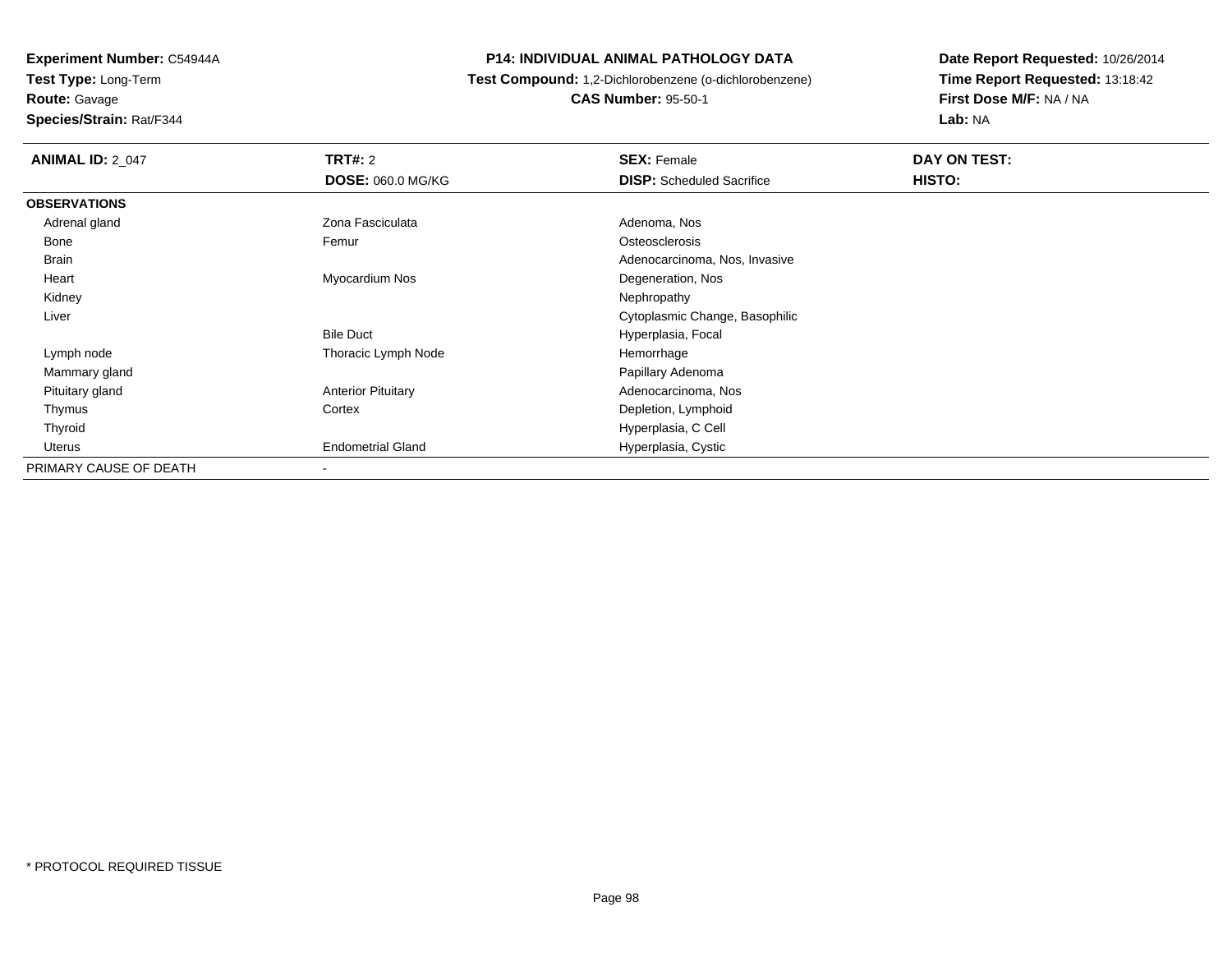**Route:** Gavage

**Species/Strain:** Rat/F344

#### **P14: INDIVIDUAL ANIMAL PATHOLOGY DATA**

## **Test Compound:** 1,2-Dichlorobenzene (o-dichlorobenzene)**CAS Number:** 95-50-1

| <b>ANIMAL ID: 2 048</b> | <b>TRT#: 2</b>           | <b>SEX: Female</b>                | DAY ON TEST: |
|-------------------------|--------------------------|-----------------------------------|--------------|
|                         | DOSE: 060.0 MG/KG        | <b>DISP:</b> Scheduled Sacrifice  | HISTO:       |
| <b>OBSERVATIONS</b>     |                          |                                   |              |
| Heart                   | Myocardium Nos           | Degeneration, Nos                 |              |
| Kidney                  |                          | Nephropathy                       |              |
| Liver                   |                          | Cytoplasmic Change, Basophilic    |              |
|                         |                          | Inflammation, Granulomatous Focal |              |
| Lung                    |                          | Inflammation, Granulomatous Focal |              |
| Lymph node              | Mandibular Lymph Node    | Hemorrhage                        |              |
|                         | Thoracic Lymph Node      | Hemorrhage                        |              |
| Mammary gland           |                          | Fibroadenoma                      |              |
|                         |                          | Hyperplasia, Cystic               |              |
| Ovary                   |                          | Cyst, Corpus Luteum               |              |
| Pancreas                | Acinus                   | Atrophy, Focal                    |              |
| Pituitary gland         |                          | Adenoma, Nos                      |              |
| Thymus                  | Cortex                   | Depletion, Lymphoid               |              |
| Thyroid                 |                          | Hyperplasia, C Cell               |              |
| Uterus                  | <b>Endometrial Gland</b> | Hyperplasia, Cystic               |              |
| PRIMARY CAUSE OF DEATH  | $\overline{\phantom{a}}$ |                                   |              |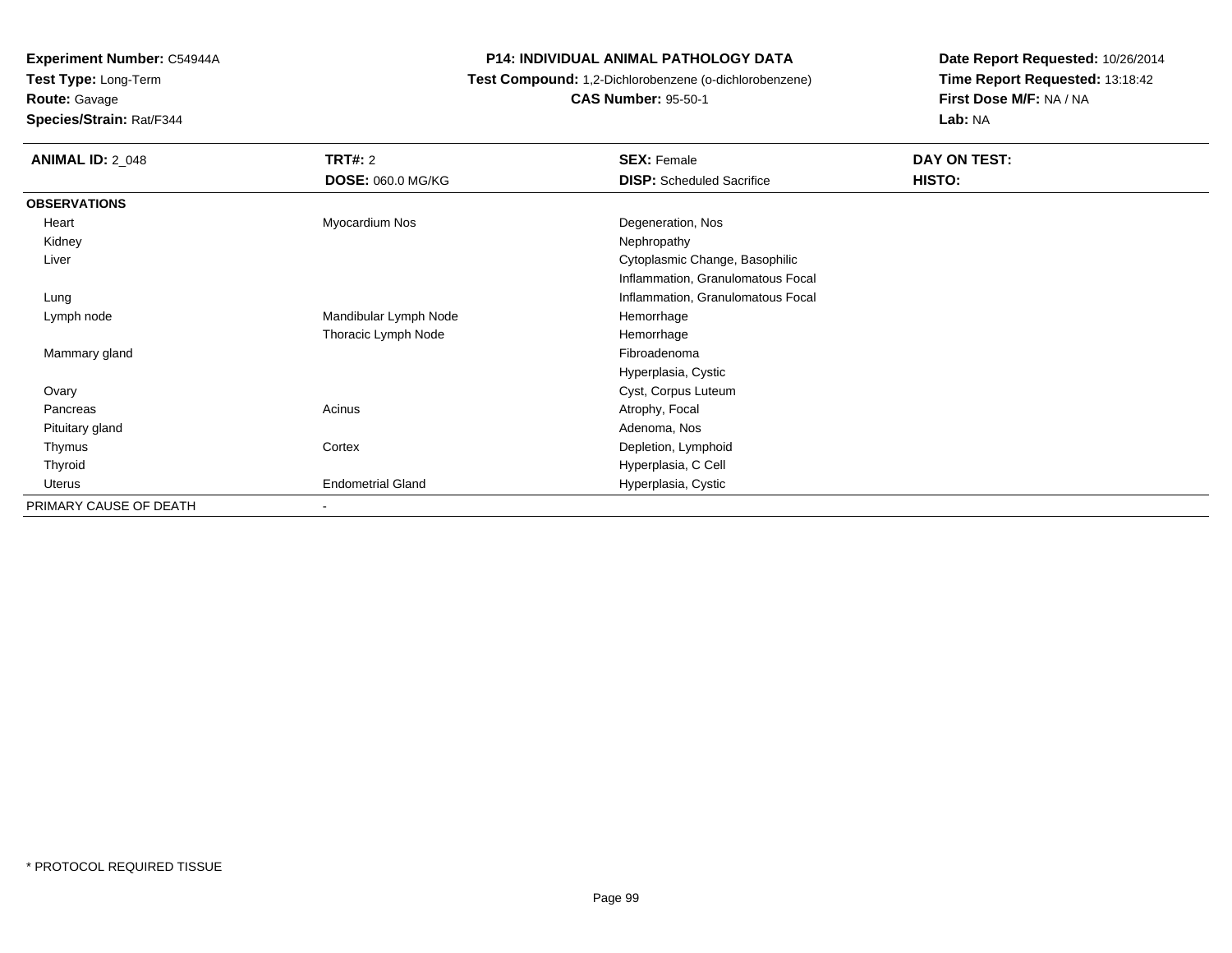**Test Type:** Long-Term**Route:** Gavage

**Species/Strain:** Rat/F344

#### **P14: INDIVIDUAL ANIMAL PATHOLOGY DATA**

## **Test Compound:** 1,2-Dichlorobenzene (o-dichlorobenzene)**CAS Number:** 95-50-1

| <b>ANIMAL ID: 2 049</b> | <b>TRT#: 2</b>            | <b>SEX: Female</b>                | DAY ON TEST: |  |
|-------------------------|---------------------------|-----------------------------------|--------------|--|
|                         | <b>DOSE: 060.0 MG/KG</b>  | <b>DISP:</b> Scheduled Sacrifice  | HISTO:       |  |
| <b>OBSERVATIONS</b>     |                           |                                   |              |  |
| Heart                   | Myocardium Nos            | Degeneration, Nos                 |              |  |
| Liver                   |                           | Cytoplasmic Change, Basophilic    |              |  |
|                         | <b>Bile Duct</b>          | Hyperplasia, Focal                |              |  |
| Lung                    |                           | Aspiration, Foreign Body          |              |  |
|                         |                           | Inflammation, Granulomatous Focal |              |  |
| Mammary gland           |                           | Fibroadenoma                      |              |  |
|                         |                           | Hyperplasia, Cystic               |              |  |
| Pituitary gland         | <b>Anterior Pituitary</b> | Cyst, Multiple                    |              |  |
| Thymus                  | Cortex                    | Depletion, Lymphoid               |              |  |
| Thyroid                 |                           | Hyperplasia, C Cell               |              |  |
| PRIMARY CAUSE OF DEATH  |                           |                                   |              |  |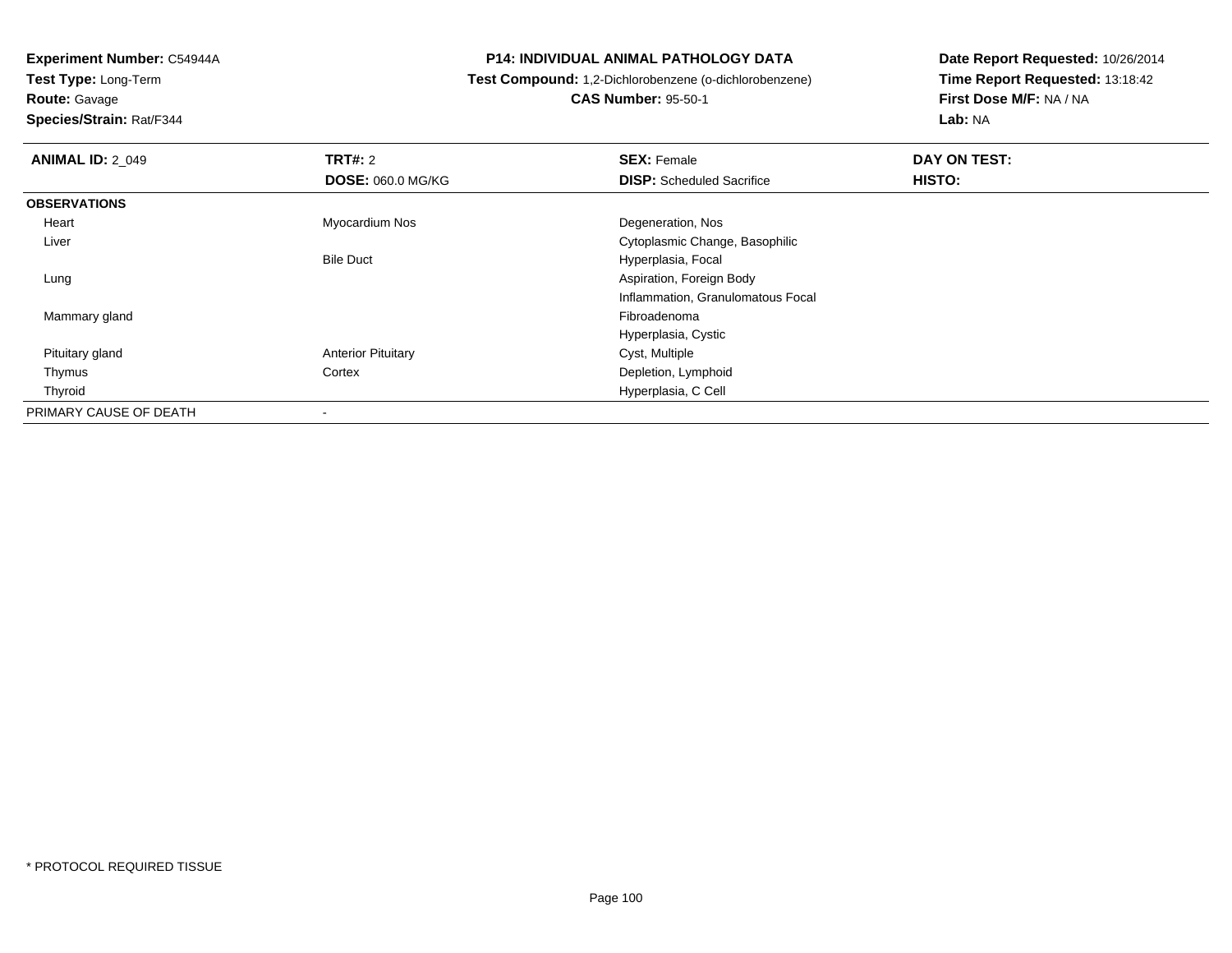**Route:** Gavage

**Species/Strain:** Rat/F344

#### **P14: INDIVIDUAL ANIMAL PATHOLOGY DATA**

 **Test Compound:** 1,2-Dichlorobenzene (o-dichlorobenzene)**CAS Number:** 95-50-1

| <b>ANIMAL ID: 2 050</b> | TRT#: 2                  | <b>SEX: Female</b>                | DAY ON TEST: |  |
|-------------------------|--------------------------|-----------------------------------|--------------|--|
|                         | <b>DOSE: 060.0 MG/KG</b> | <b>DISP:</b> Scheduled Sacrifice  | HISTO:       |  |
| <b>OBSERVATIONS</b>     |                          |                                   |              |  |
| Adrenal gland           | Zona Fasciculata         | Necrosis, Diffuse                 |              |  |
| Heart                   | Myocardium Nos           | Degeneration, Nos                 |              |  |
| Liver                   | <b>Bile Duct</b>         | Hyperplasia, Focal                |              |  |
| Lung                    |                          | Inflammation, Granulomatous Focal |              |  |
| Lymph node              | Mandibular Lymph Node    | Hemorrhage                        |              |  |
| Pituitary gland         |                          | Adenoma, Nos                      |              |  |
| Thymus                  | Cortex                   | Depletion, Lymphoid               |              |  |
| PRIMARY CAUSE OF DEATH  |                          |                                   |              |  |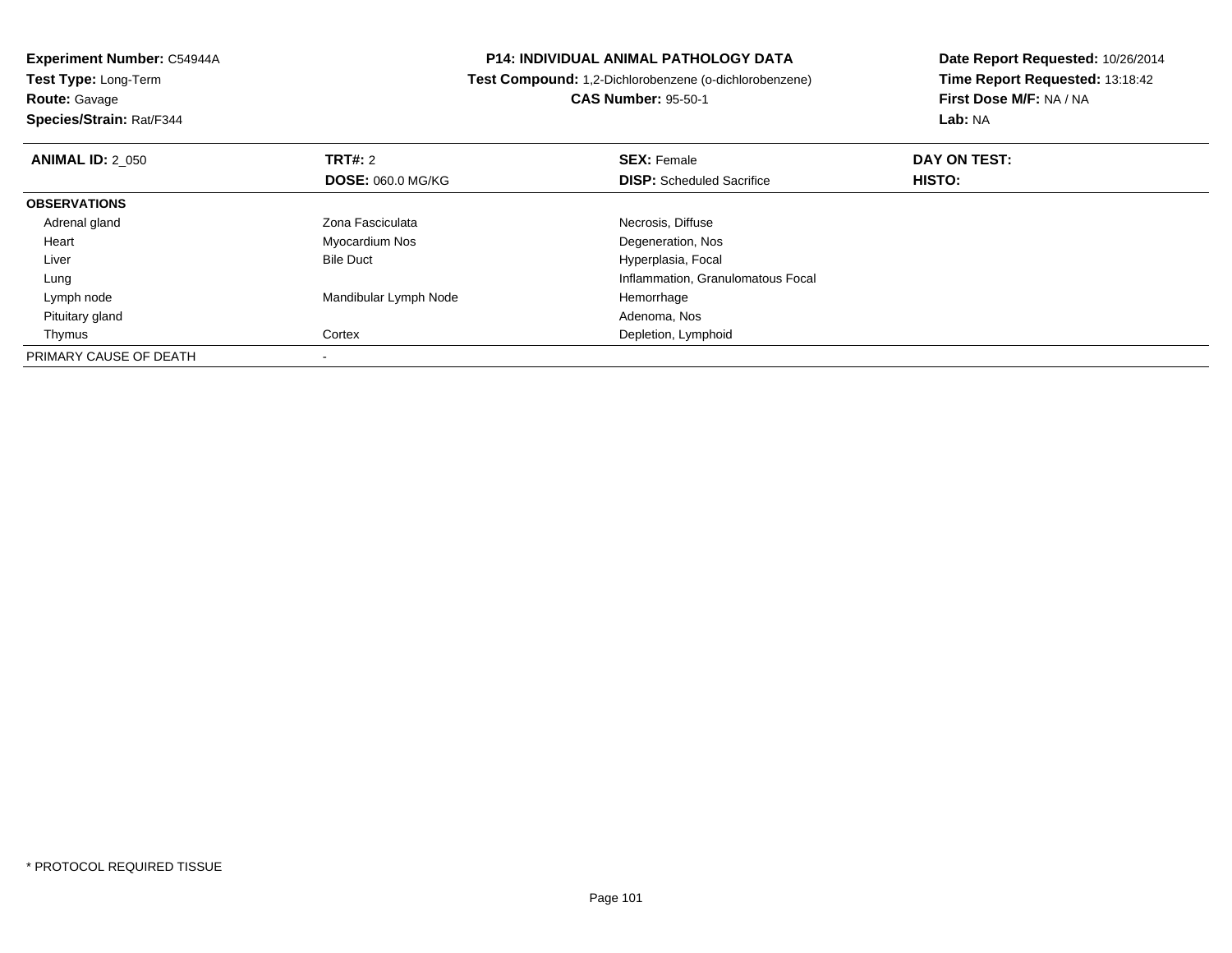**Test Type:** Long-Term

**Route:** Gavage

**Species/Strain:** Rat/F344

#### **P14: INDIVIDUAL ANIMAL PATHOLOGY DATA**

**Test Compound:** 1,2-Dichlorobenzene (o-dichlorobenzene)

**CAS Number:** 95-50-1

| <b>ANIMAL ID: 3_001</b> | TRT#: 3                  | <b>SEX: Female</b>               | DAY ON TEST: |
|-------------------------|--------------------------|----------------------------------|--------------|
|                         | <b>DOSE: 0</b>           | <b>DISP:</b> Scheduled Sacrifice | HISTO:       |
| <b>OBSERVATIONS</b>     |                          |                                  |              |
| Heart                   | Myocardium Nos           | Degeneration, Nos                |              |
| Kidney                  | Cortex                   | Cyst, Hemorrhagic                |              |
|                         | Medulla                  | Mineralization                   |              |
|                         |                          | Nephropathy                      |              |
| Liver                   |                          | Cytoplasmic Change, Basophilic   |              |
|                         | <b>Bile Duct</b>         | Hyperplasia, Focal               |              |
| Ovary                   |                          | Cyst, Parovarian                 |              |
| Pituitary gland         |                          | Adenoma, Nos                     |              |
| Spleen                  | Red Pulp                 | Hematopoiesis                    |              |
| Thymus                  | Cortex                   | Depletion, Lymphoid              |              |
| Urinary bladder         |                          | Hyperplasia, Epithelial          |              |
| Uterus                  |                          | <b>Endometrial Stromal Polyp</b> |              |
|                         | <b>Endometrial Gland</b> | Hyperplasia, Cystic              |              |
| PRIMARY CAUSE OF DEATH  | -                        |                                  |              |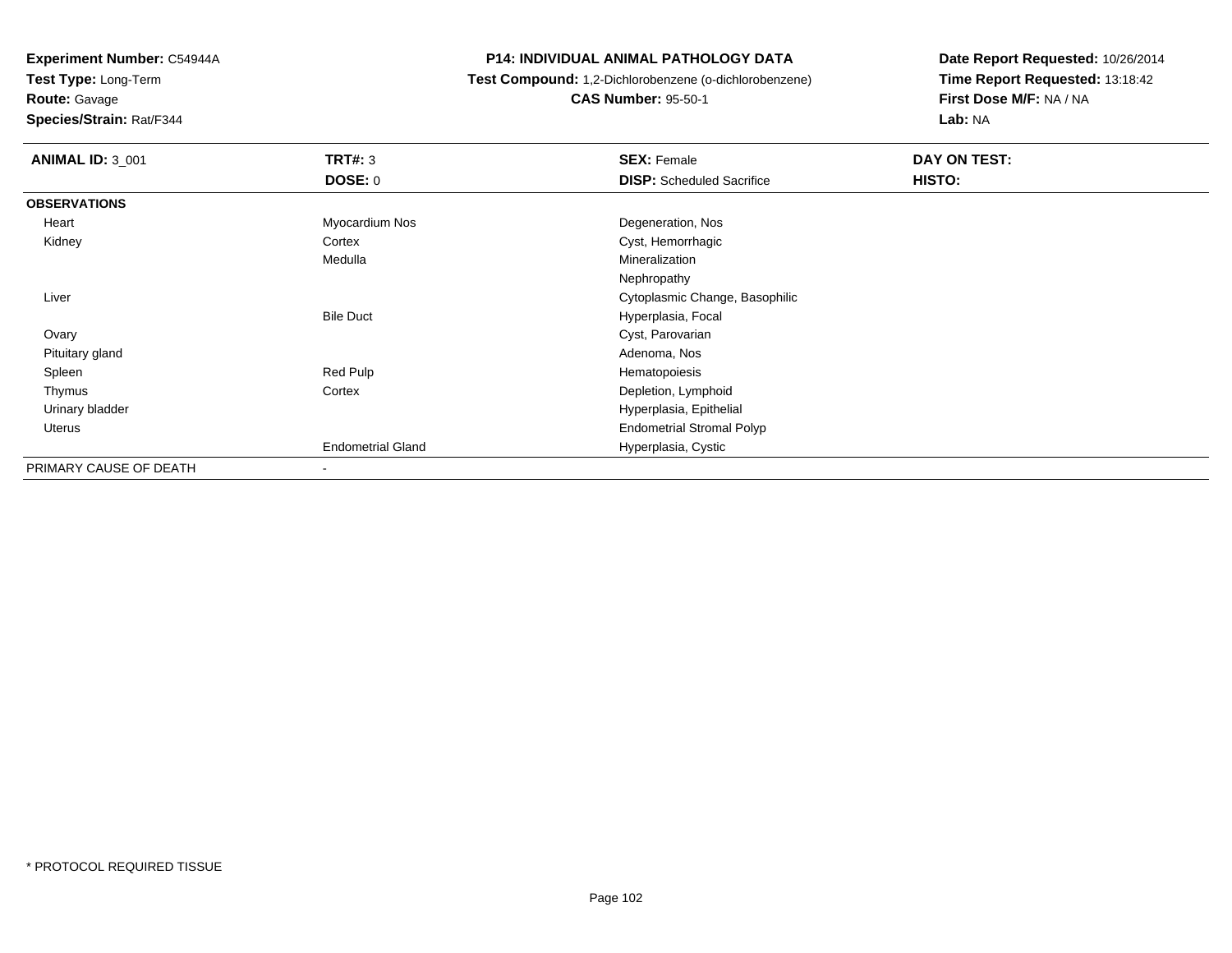**Test Type:** Long-Term

**Route:** Gavage

**Species/Strain:** Rat/F344

#### **P14: INDIVIDUAL ANIMAL PATHOLOGY DATA**

**Test Compound:** 1,2-Dichlorobenzene (o-dichlorobenzene)

**CAS Number:** 95-50-1

| <b>ANIMAL ID: 3_002</b> | TRT#: 3                  | <b>SEX: Female</b>                | DAY ON TEST: |  |
|-------------------------|--------------------------|-----------------------------------|--------------|--|
|                         | <b>DOSE: 0</b>           | <b>DISP:</b> Scheduled Sacrifice  | HISTO:       |  |
| <b>OBSERVATIONS</b>     |                          |                                   |              |  |
| Bone marrow             |                          | Hyperplasia, Reticulum Cell       |              |  |
| Eye                     | <b>Crystalline Lens</b>  | Cataract                          |              |  |
|                         | Retina                   | Degeneration, Nos                 |              |  |
|                         | Cornea                   | Inflammation, Acute/Chronic       |              |  |
| Heart                   | Myocardium Nos           | Degeneration, Nos                 |              |  |
| Kidney                  |                          | Nephropathy                       |              |  |
| Liver                   |                          | Cytoplasmic Change, Basophilic    |              |  |
|                         | <b>Bile Duct</b>         | Hyperplasia, Focal                |              |  |
|                         |                          | Inflammation, Granulomatous Focal |              |  |
| Lung                    |                          | Aspiration, Foreign Body          |              |  |
|                         |                          | Inflammation, Granulomatous Focal |              |  |
| Thymus                  | Cortex                   | Depletion, Lymphoid               |              |  |
| Uterus                  | <b>Endometrial Gland</b> | Hyperplasia, Cystic               |              |  |
| PRIMARY CAUSE OF DEATH  | $\blacksquare$           |                                   |              |  |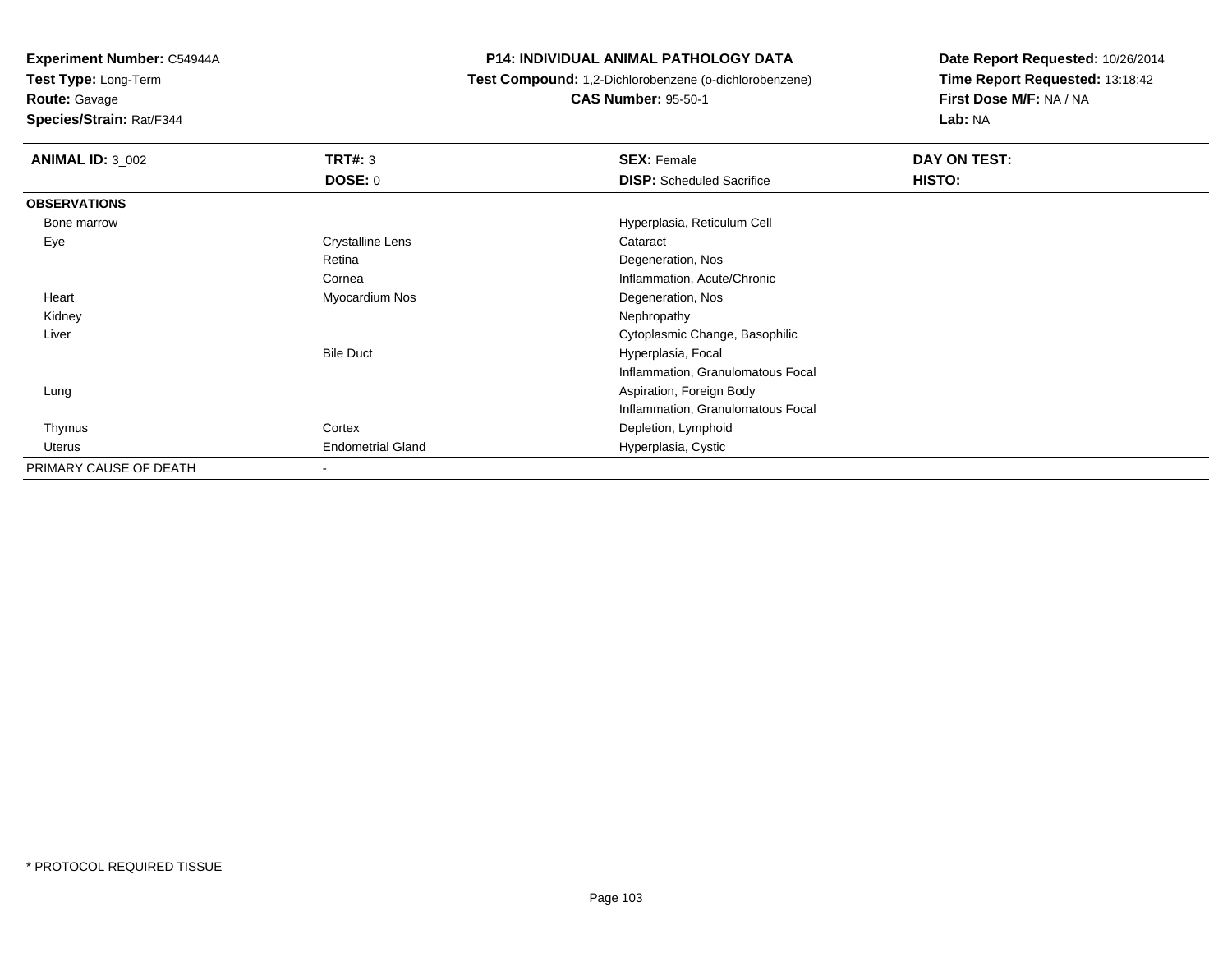| Experiment Number: C54944A<br>Test Type: Long-Term<br><b>Route: Gavage</b><br>Species/Strain: Rat/F344 |                  | <b>P14: INDIVIDUAL ANIMAL PATHOLOGY DATA</b><br>Test Compound: 1,2-Dichlorobenzene (o-dichlorobenzene)<br><b>CAS Number: 95-50-1</b> | Date Report Requested: 10/26/2014<br>Time Report Requested: 13:18:42<br>First Dose M/F: NA / NA<br>Lab: NA |  |
|--------------------------------------------------------------------------------------------------------|------------------|--------------------------------------------------------------------------------------------------------------------------------------|------------------------------------------------------------------------------------------------------------|--|
| <b>ANIMAL ID: 3 003</b>                                                                                | <b>TRT#:</b> 3   | <b>SEX: Female</b>                                                                                                                   | DAY ON TEST:                                                                                               |  |
|                                                                                                        | DOSE: 0          | <b>DISP:</b> Scheduled Sacrifice                                                                                                     | <b>HISTO:</b>                                                                                              |  |
| <b>OBSERVATIONS</b>                                                                                    |                  |                                                                                                                                      |                                                                                                            |  |
| Adrenal gland                                                                                          | Zona Fasciculata | Adenoma, Nos                                                                                                                         |                                                                                                            |  |
|                                                                                                        |                  | Pheochromocytoma                                                                                                                     |                                                                                                            |  |
| Heart                                                                                                  | Myocardium Nos   | Degeneration, Nos                                                                                                                    |                                                                                                            |  |
| Liver                                                                                                  |                  | Cytoplasmic Change, Basophilic                                                                                                       |                                                                                                            |  |
|                                                                                                        | <b>Bile Duct</b> | Hyperplasia, Focal                                                                                                                   |                                                                                                            |  |
|                                                                                                        |                  | Inflammation, Granulomatous Focal                                                                                                    |                                                                                                            |  |
| Lung                                                                                                   |                  | Inflammation, Acute/Chronic                                                                                                          |                                                                                                            |  |
| PRIMARY CAUSE OF DEATH                                                                                 |                  |                                                                                                                                      |                                                                                                            |  |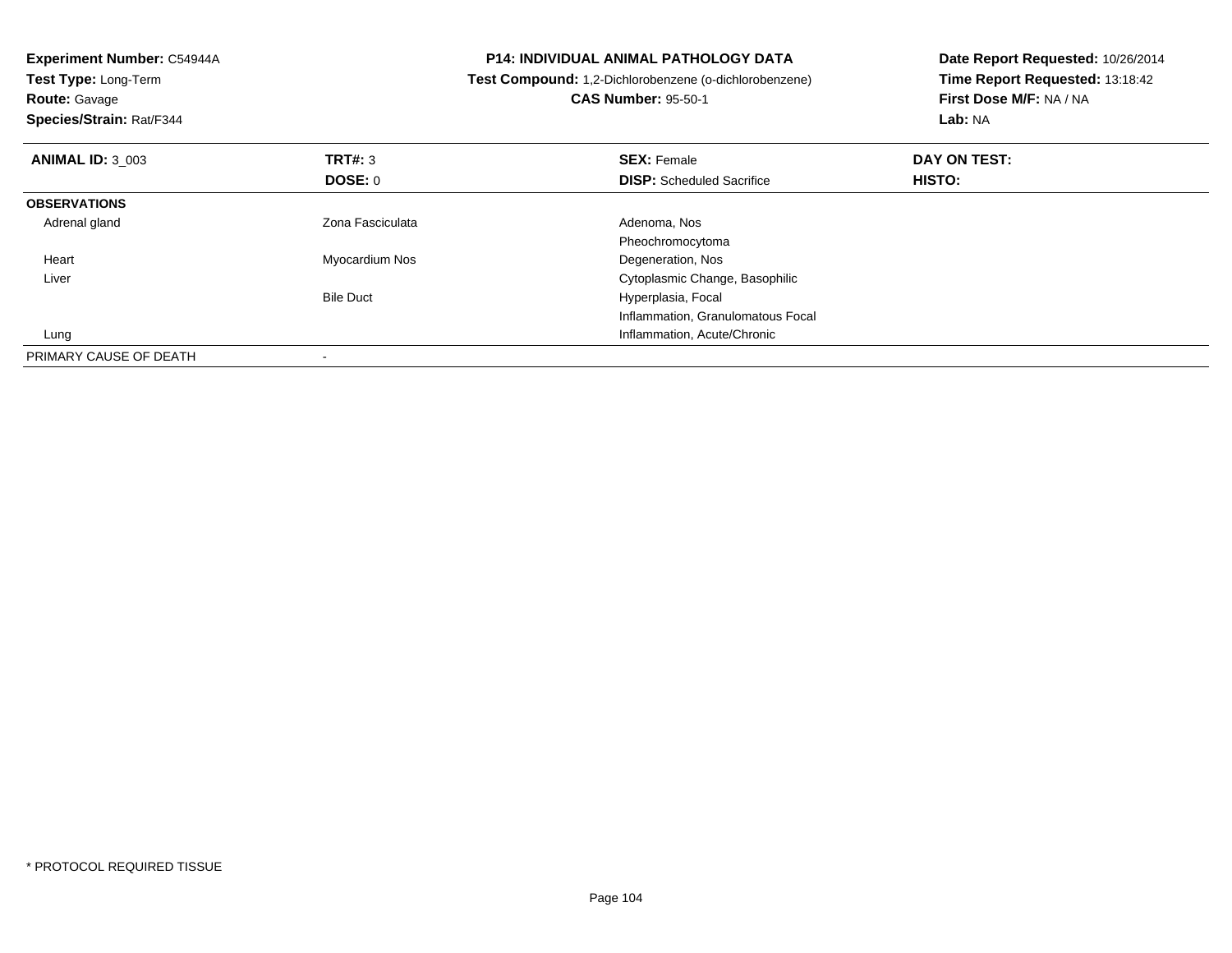**Test Type:** Long-Term

**Route:** Gavage

**Species/Strain:** Rat/F344

**P14: INDIVIDUAL ANIMAL PATHOLOGY DATA**

**Test Compound:** 1,2-Dichlorobenzene (o-dichlorobenzene)

**CAS Number:** 95-50-1

| <b>ANIMAL ID: 3 004</b> | TRT#: 3             | <b>SEX: Female</b>                | DAY ON TEST: |  |
|-------------------------|---------------------|-----------------------------------|--------------|--|
|                         | <b>DOSE: 0</b>      | <b>DISP:</b> Scheduled Sacrifice  | HISTO:       |  |
| <b>OBSERVATIONS</b>     |                     |                                   |              |  |
| Heart                   | Myocardium Nos      | Degeneration, Nos                 |              |  |
| Liver                   |                     | Cytoplasmic Change, Basophilic    |              |  |
|                         | <b>Bile Duct</b>    | Hyperplasia, Focal                |              |  |
| Lung                    |                     | Aspiration, Foreign Body          |              |  |
|                         |                     | Inflammation, Granulomatous Focal |              |  |
| Mammary gland           |                     | Fibroadenoma                      |              |  |
| Pituitary gland         |                     | Adenoma, Nos                      |              |  |
| Thymus                  | Cortex              | Depletion, Lymphoid               |              |  |
| Unspecified             | Multiple Organs Nos | Leukemia, Mononuclear Cell        |              |  |
| PRIMARY CAUSE OF DEATH  |                     |                                   |              |  |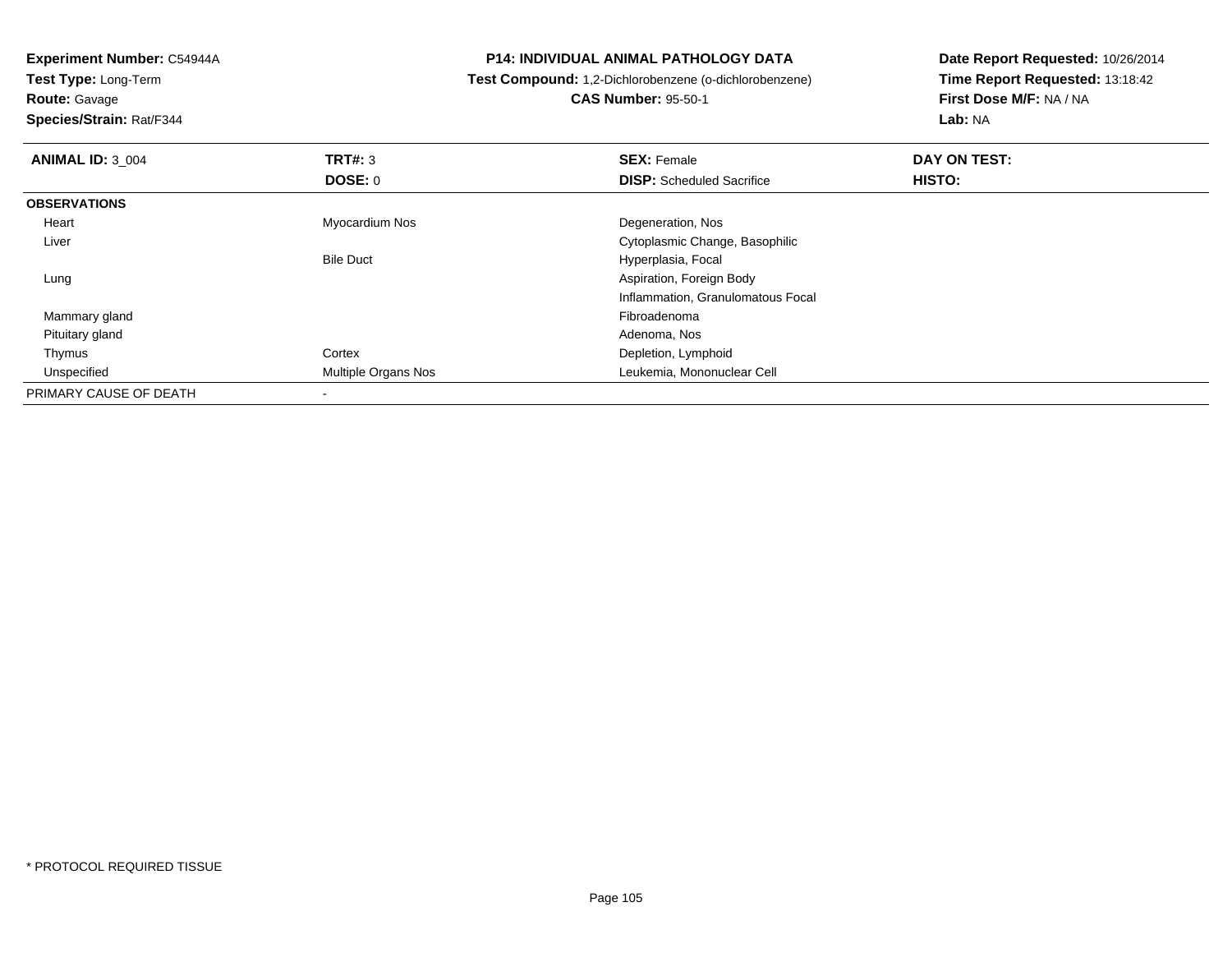| <b>Experiment Number: C54944A</b><br>Test Type: Long-Term<br><b>Route: Gavage</b><br>Species/Strain: Rat/F344 |                          | <b>P14: INDIVIDUAL ANIMAL PATHOLOGY DATA</b><br>Test Compound: 1,2-Dichlorobenzene (o-dichlorobenzene)<br><b>CAS Number: 95-50-1</b> | Date Report Requested: 10/26/2014<br>Time Report Requested: 13:18:42<br>First Dose M/F: NA / NA<br>Lab: NA |
|---------------------------------------------------------------------------------------------------------------|--------------------------|--------------------------------------------------------------------------------------------------------------------------------------|------------------------------------------------------------------------------------------------------------|
| <b>ANIMAL ID: 3 005</b>                                                                                       | TRT#: 3                  | <b>SEX: Female</b>                                                                                                                   | DAY ON TEST:                                                                                               |
|                                                                                                               | DOSE: 0                  | <b>DISP:</b> Scheduled Sacrifice                                                                                                     | HISTO:                                                                                                     |
| <b>OBSERVATIONS</b>                                                                                           |                          |                                                                                                                                      |                                                                                                            |
| Heart                                                                                                         | Myocardium Nos           | Degeneration, Nos                                                                                                                    |                                                                                                            |
| Liver                                                                                                         |                          | Cytoplasmic Change, Basophilic                                                                                                       |                                                                                                            |
|                                                                                                               | <b>Bile Duct</b>         | Hyperplasia, Focal                                                                                                                   |                                                                                                            |
| Pituitary gland                                                                                               |                          | Adenoma, Nos                                                                                                                         |                                                                                                            |
| Thymus                                                                                                        | Cortex                   | Depletion, Lymphoid                                                                                                                  |                                                                                                            |
| Uterus                                                                                                        | <b>Endometrial Gland</b> | Hyperplasia, Cystic                                                                                                                  |                                                                                                            |
| PRIMARY CAUSE OF DEATH                                                                                        |                          |                                                                                                                                      |                                                                                                            |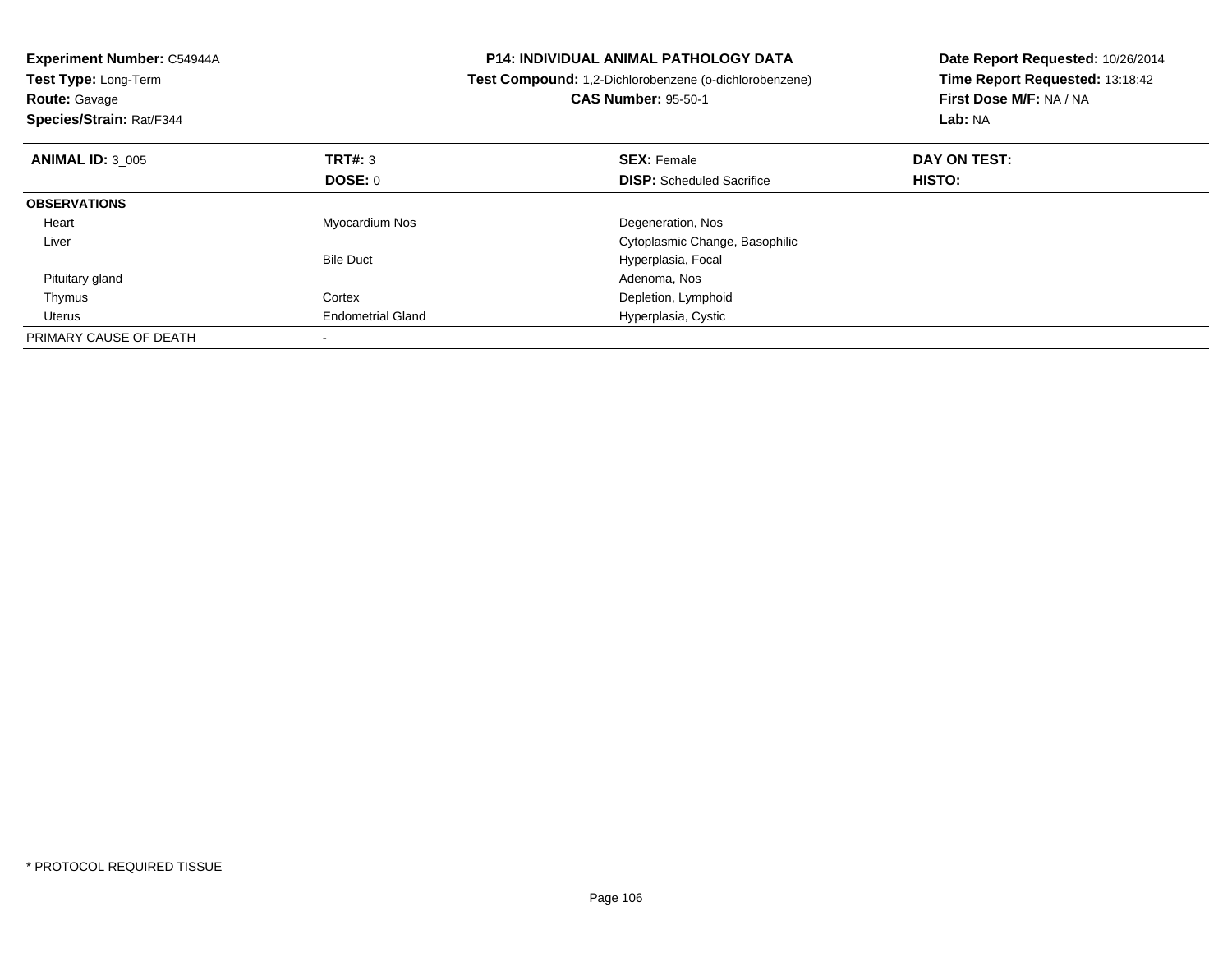**Test Type:** Long-Term

**Route:** Gavage

**Species/Strain:** Rat/F344

#### **P14: INDIVIDUAL ANIMAL PATHOLOGY DATA**

**Test Compound:** 1,2-Dichlorobenzene (o-dichlorobenzene)

**CAS Number:** 95-50-1

| <b>ANIMAL ID: 3_006</b> | <b>TRT#: 3</b>           | <b>SEX: Female</b>                | DAY ON TEST:  |
|-------------------------|--------------------------|-----------------------------------|---------------|
|                         | <b>DOSE: 0</b>           | <b>DISP:</b> Scheduled Sacrifice  | <b>HISTO:</b> |
| <b>OBSERVATIONS</b>     |                          |                                   |               |
| Adrenal gland           |                          | Pheochromocytoma                  |               |
| Brain                   | Cerebrum                 | Atrophy, Pressure                 |               |
| Eye                     | <b>Crystalline Lens</b>  | Cataract                          |               |
|                         | Retina                   | Degeneration, Nos                 |               |
| Heart                   | Myocardium Nos           | Degeneration, Nos                 |               |
| Kidney                  |                          | Nephropathy                       |               |
| Liver                   |                          | Cytoplasmic Change, Basophilic    |               |
|                         | <b>Bile Duct</b>         | Hyperplasia, Focal                |               |
|                         |                          | Inflammation, Granulomatous Focal |               |
| Lung                    |                          | Inflammation, Granulomatous Focal |               |
| Mammary gland           |                          | Papillary Cystadenoma, Nos        |               |
| Pituitary gland         |                          | Adenoma, Nos                      |               |
| Thymus                  | Cortex                   | Depletion, Lymphoid               |               |
| Thyroid                 |                          | Hyperplasia, C Cell               |               |
| PRIMARY CAUSE OF DEATH  | $\overline{\phantom{a}}$ |                                   |               |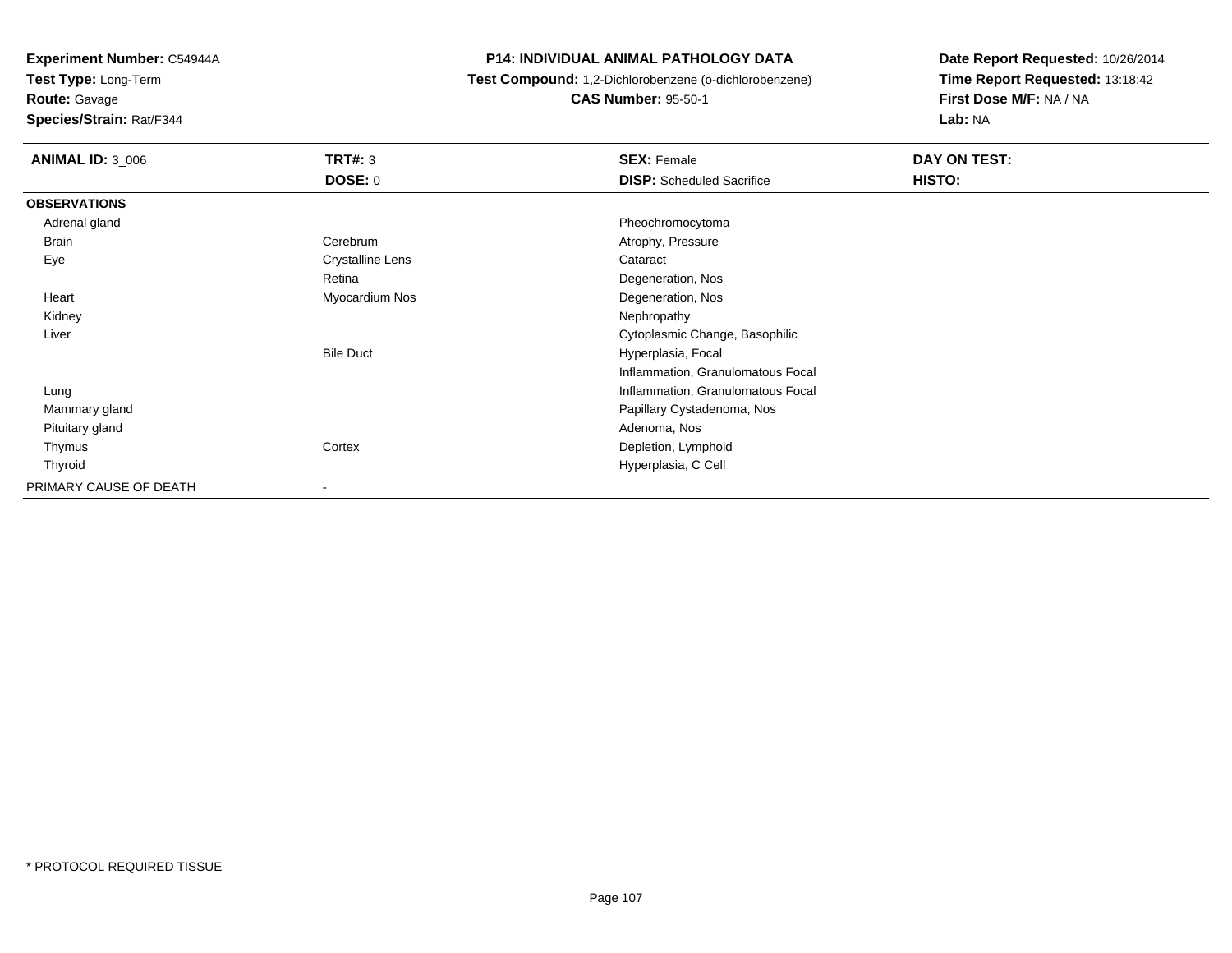**Test Type:** Long-Term

**Route:** Gavage

**Species/Strain:** Rat/F344

#### **P14: INDIVIDUAL ANIMAL PATHOLOGY DATA**

**Test Compound:** 1,2-Dichlorobenzene (o-dichlorobenzene)

**CAS Number:** 95-50-1

| <b>ANIMAL ID: 3 007</b> | TRT#: 3                  | <b>SEX: Female</b>                | DAY ON TEST: |
|-------------------------|--------------------------|-----------------------------------|--------------|
|                         | <b>DOSE: 0</b>           | <b>DISP:</b> Scheduled Sacrifice  | HISTO:       |
| <b>OBSERVATIONS</b>     |                          |                                   |              |
| Bone marrow             |                          | Hyperplasia, Reticulum Cell       |              |
| Heart                   | Myocardium Nos           | Degeneration, Nos                 |              |
| Kidney                  |                          | Nephropathy                       |              |
| Liver                   |                          | Cytoplasmic Change, Basophilic    |              |
|                         | <b>Bile Duct</b>         | Hyperplasia, Focal                |              |
|                         |                          | Inflammation, Granulomatous Focal |              |
| Lung                    |                          | Inflammation, Acute/Chronic       |              |
| Lymph node              | Mandibular Lymph Node    | Hemorrhage                        |              |
| Thymus                  | Cortex                   | Depletion, Lymphoid               |              |
| Thyroid                 |                          | Hyperplasia, C Cell               |              |
| Uterus                  | <b>Endometrial Gland</b> | Hyperplasia, Cystic               |              |
| PRIMARY CAUSE OF DEATH  |                          |                                   |              |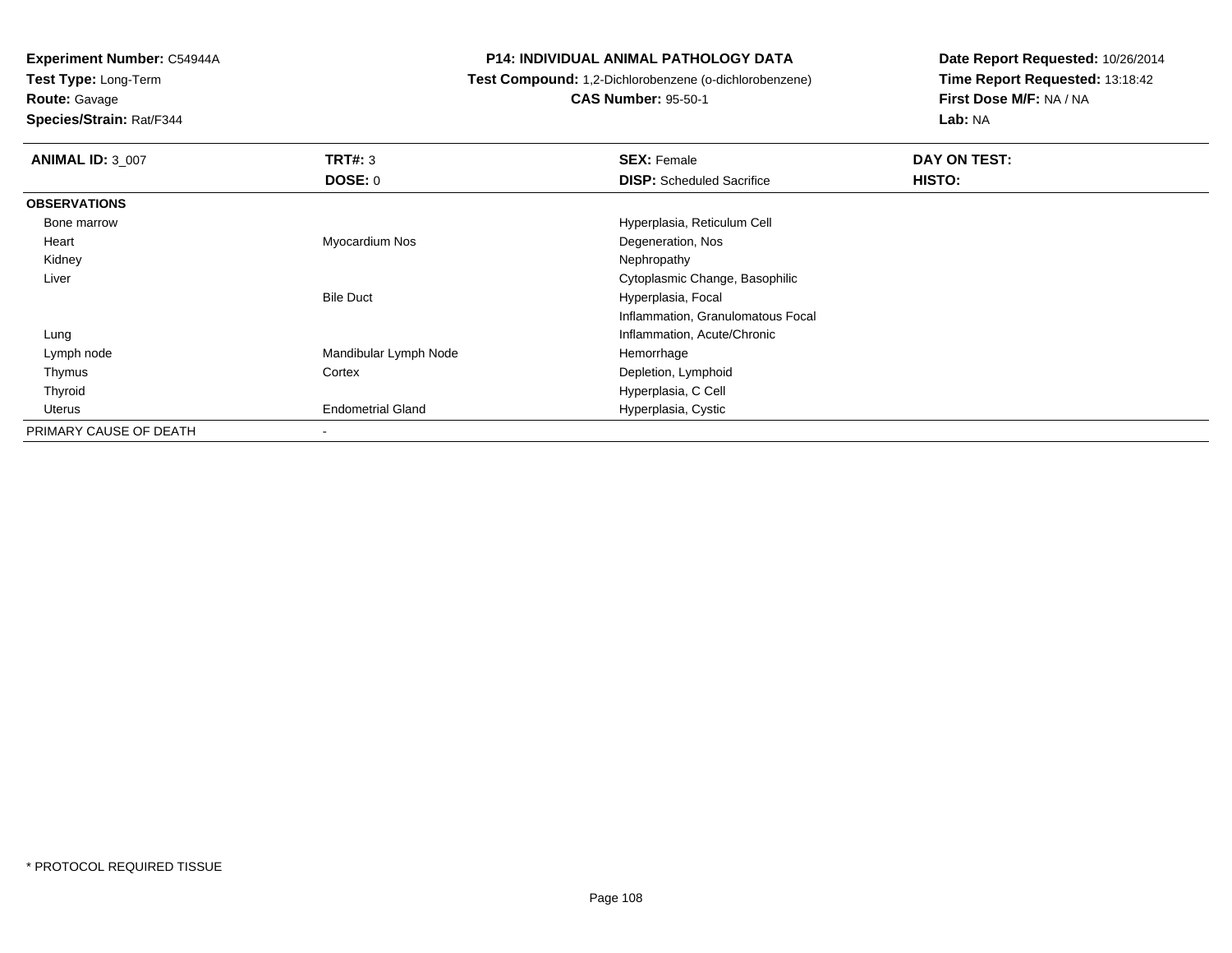**Experiment Number:** C54944A**Test Type:** Long-Term**Route:** Gavage **Species/Strain:** Rat/F344**P14: INDIVIDUAL ANIMAL PATHOLOGY DATA Test Compound:** 1,2-Dichlorobenzene (o-dichlorobenzene)**CAS Number:** 95-50-1**Date Report Requested:** 10/26/2014**Time Report Requested:** 13:18:42**First Dose M/F:** NA / NA**Lab:** NA**ANIMAL ID:** 3\_008**REX:** Female **DAY ON TEST: SEX:** Female **SEX:** Female **DOSE:** 0**DISP:** Scheduled Sacrifice **HISTO: OBSERVATIONS** Heart Myocardium Nos Degeneration, Nos Kidneyy the control of the control of the control of the control of the control of the control of the control of the control of the control of the control of the control of the control of the control of the control of the contro LiverBile Duct **Hyperplasia**, Focal Lung Hyperplasia, Alveolar Epithelium Inflammation, Granulomatous Focal Pituitary gland Hyperplasia, Focal Uteruss and the control of the control of the control of the control of the control of the control of the control of the control of the control of the control of the control of the control of the control of the control of the co d Hyperplasia, Cystic Endometrial GlandPRIMARY CAUSE OF DEATH-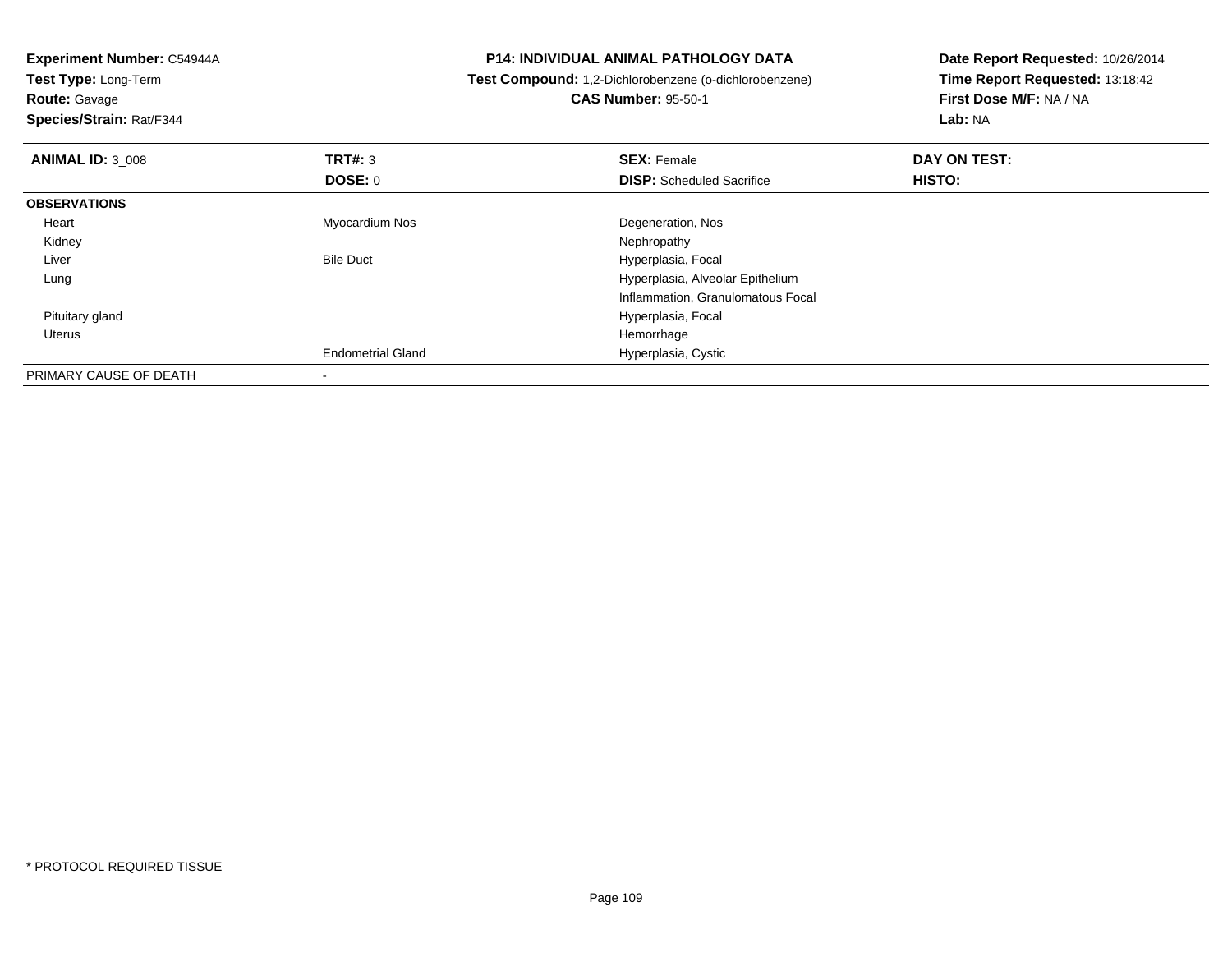**Test Type:** Long-Term

**Route:** Gavage

**Species/Strain:** Rat/F344

**P14: INDIVIDUAL ANIMAL PATHOLOGY DATA**

**Test Compound:** 1,2-Dichlorobenzene (o-dichlorobenzene)

**CAS Number:** 95-50-1

| <b>ANIMAL ID: 3 009</b> | TRT#: 3               | <b>SEX: Female</b>                | DAY ON TEST: |  |
|-------------------------|-----------------------|-----------------------------------|--------------|--|
|                         | <b>DOSE: 0</b>        | <b>DISP:</b> Scheduled Sacrifice  | HISTO:       |  |
| <b>OBSERVATIONS</b>     |                       |                                   |              |  |
| Heart                   | Myocardium Nos        | Degeneration, Nos                 |              |  |
| Kidney                  |                       | Nephropathy                       |              |  |
| Liver                   |                       | Cytoplasmic Change, Basophilic    |              |  |
|                         |                       | Inflammation, Granulomatous Focal |              |  |
| Lymph node              | Mandibular Lymph Node | Histiocytosis                     |              |  |
| Mammary gland           |                       | Adenoma, Nos                      |              |  |
| Pituitary gland         |                       | Adenoma, Nos                      |              |  |
| Thymus                  | Cortex                | Depletion, Lymphoid               |              |  |
| PRIMARY CAUSE OF DEATH  |                       |                                   |              |  |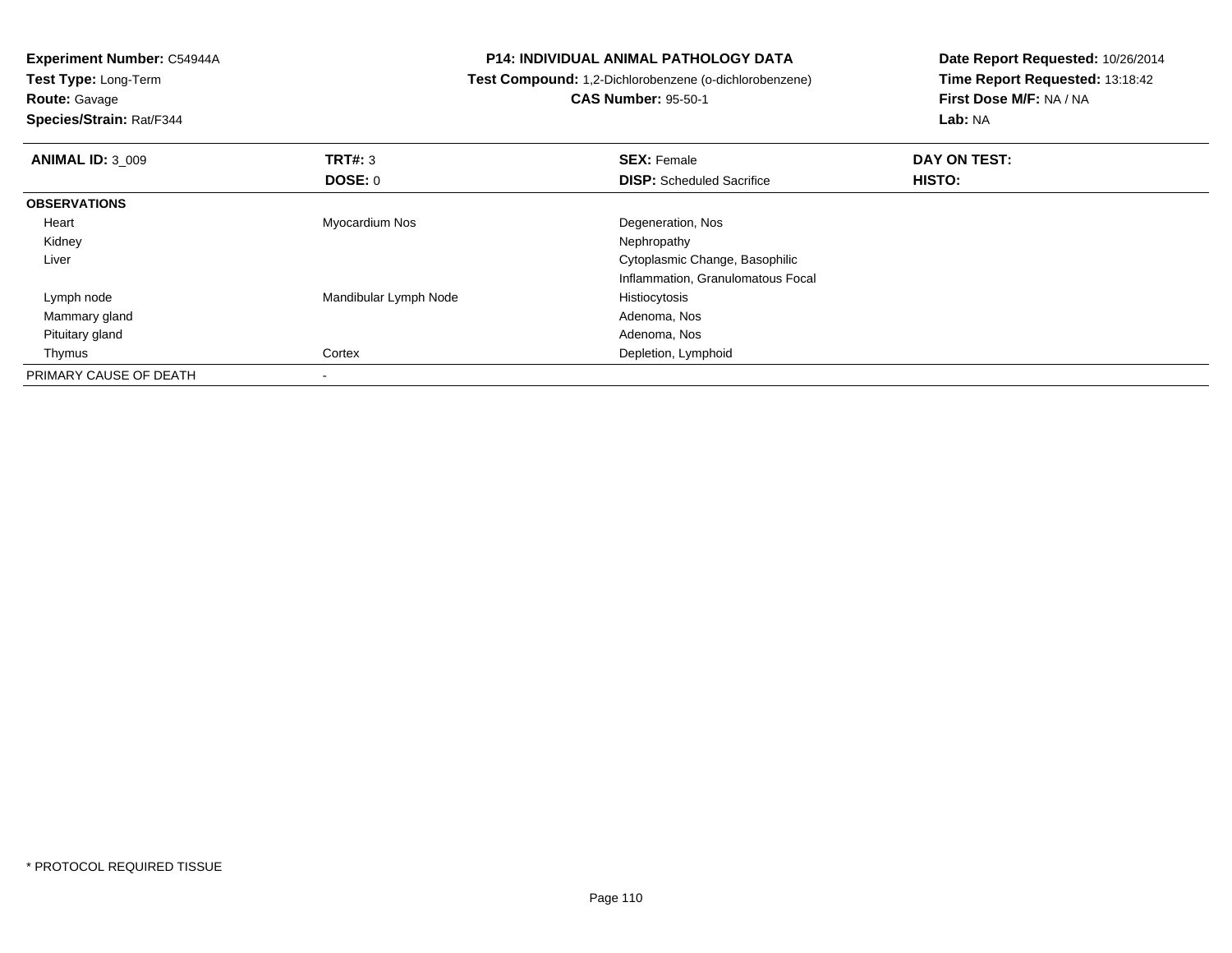**Test Type:** Long-Term

**Route:** Gavage

**Species/Strain:** Rat/F344

## **P14: INDIVIDUAL ANIMAL PATHOLOGY DATA**

**Test Compound:** 1,2-Dichlorobenzene (o-dichlorobenzene)

**CAS Number:** 95-50-1

| <b>ANIMAL ID: 3_010</b> | TRT#: 3                  | <b>SEX: Female</b>                | DAY ON TEST: |  |
|-------------------------|--------------------------|-----------------------------------|--------------|--|
|                         | <b>DOSE: 0</b>           | <b>DISP:</b> Scheduled Sacrifice  | HISTO:       |  |
| <b>OBSERVATIONS</b>     |                          |                                   |              |  |
| Adrenal gland           | Zona Fasciculata         | Hyperplasia, Focal                |              |  |
| Kidney                  |                          | Nephropathy                       |              |  |
| Liver                   |                          | Cytoplasmic Change, Basophilic    |              |  |
|                         |                          | Inflammation, Granulomatous Focal |              |  |
| Lung                    |                          | Aspiration, Foreign Body          |              |  |
|                         |                          | Inflammation, Acute/Chronic       |              |  |
| Pituitary gland         |                          | Adenoma, Nos                      |              |  |
| Spleen                  | Red Pulp                 | Congestion, Nos                   |              |  |
| Thymus                  | Cortex                   | Depletion, Lymphoid               |              |  |
| Thyroid                 |                          | Cyst, Embryonal Duct              |              |  |
|                         |                          | Hyperplasia, C Cell               |              |  |
| Uterus                  | <b>Endometrial Gland</b> | Hyperplasia, Cystic               |              |  |
| PRIMARY CAUSE OF DEATH  |                          |                                   |              |  |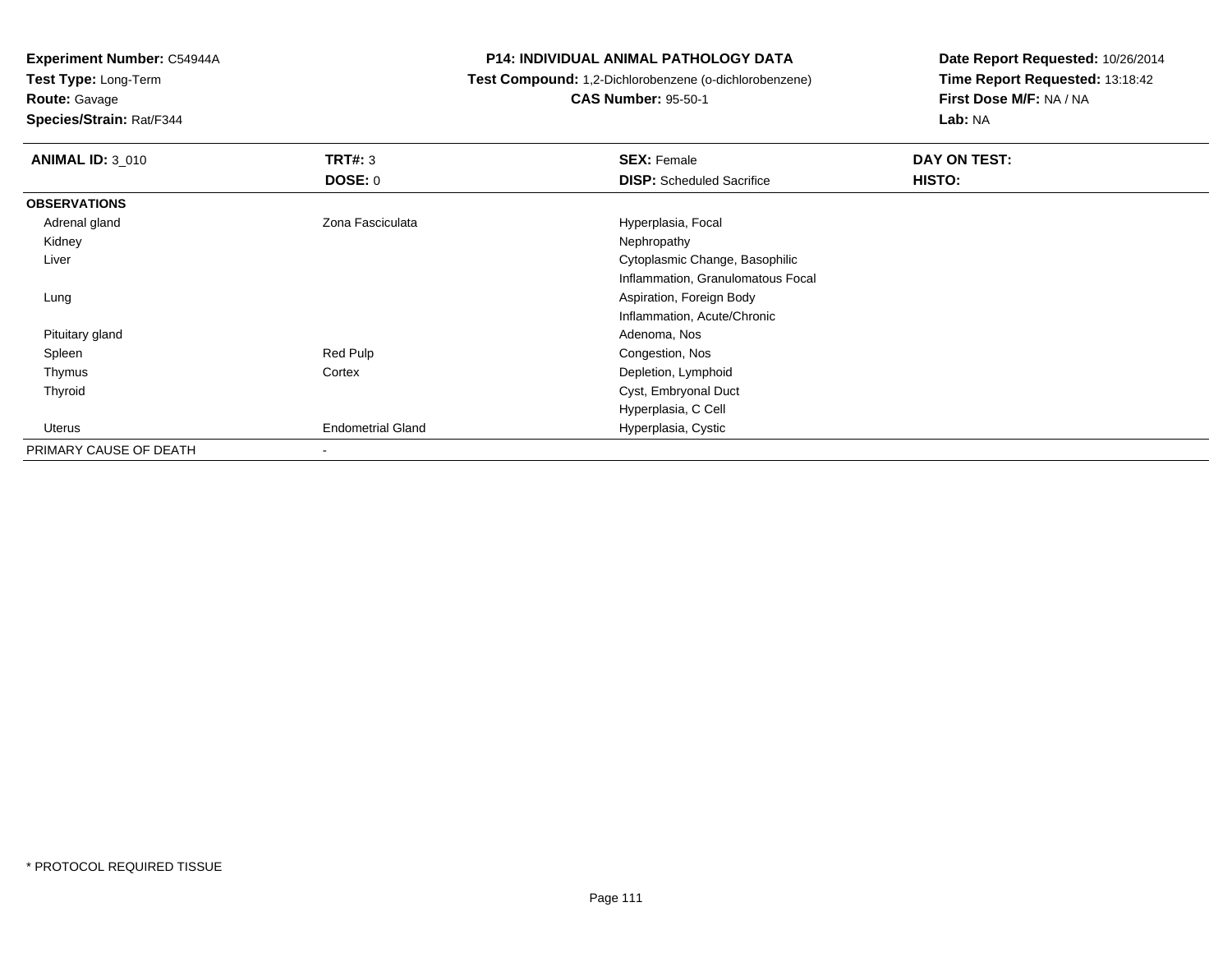**Experiment Number:** C54944A**Test Type:** Long-Term**Route:** Gavage **Species/Strain:** Rat/F344**P14: INDIVIDUAL ANIMAL PATHOLOGY DATA Test Compound:** 1,2-Dichlorobenzene (o-dichlorobenzene)**CAS Number:** 95-50-1**Date Report Requested:** 10/26/2014**Time Report Requested:** 13:18:42**First Dose M/F:** NA / NA**Lab:** NA**ANIMAL ID:** 3\_011**TRT#:** 3 **SEX:** Female **DAY ON TEST: DOSE:** 0**DISP:** Moribund Sacrifice **HISTO: OBSERVATIONS** Blood vessel Central Veins Thrombus, Organized EyeCrystalline Lens Cataract Retina Degeneration, Nos Heart Myocardium Nos Degeneration, Nos Mammary gland Cyst, Multiple Fibroadenomas and the Cortex Cortex Cortex and the Depletion, Lymphoid Thymus Hyperplasia, C Cell Thyroid UnspecifiedMultiple Organs Nos **Leukemia, Undifferentiated** PRIMARY CAUSE OF DEATH-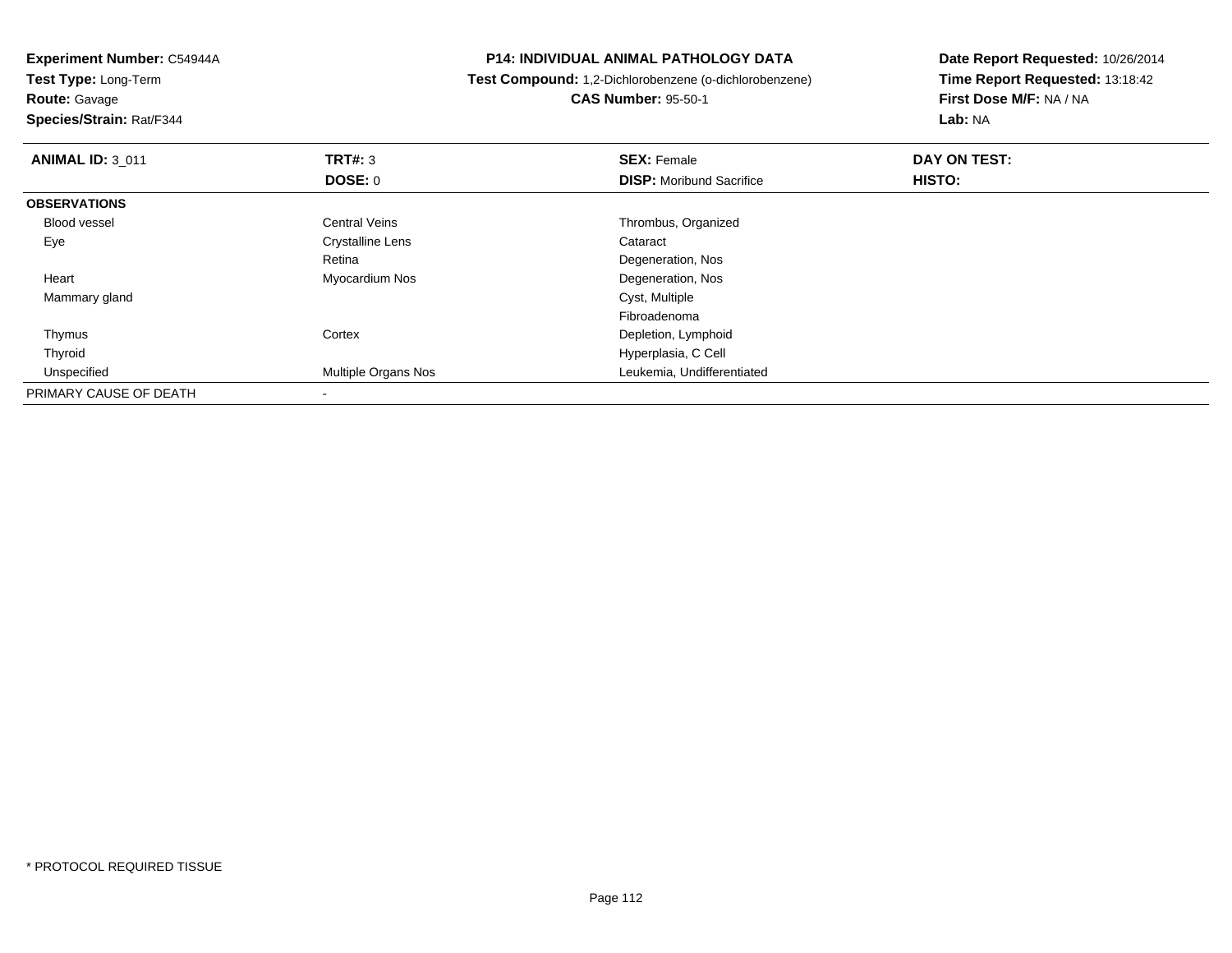**Test Type:** Long-Term**Route:** Gavage

**Species/Strain:** Rat/F344

## **P14: INDIVIDUAL ANIMAL PATHOLOGY DATA**

 **Test Compound:** 1,2-Dichlorobenzene (o-dichlorobenzene)**CAS Number:** 95-50-1

| <b>ANIMAL ID: 3 012</b> | TRT#: 3         | <b>SEX: Female</b>               | DAY ON TEST: |  |
|-------------------------|-----------------|----------------------------------|--------------|--|
|                         | DOSE: 0         | <b>DISP:</b> Moribund Sacrifice  | HISTO:       |  |
| <b>OBSERVATIONS</b>     |                 |                                  |              |  |
| Heart                   | Myocardium Nos  | Degeneration, Nos                |              |  |
| Lung                    |                 | Aspiration, Foreign Body         |              |  |
|                         |                 | Inflammation, Acute/Chronic      |              |  |
| Pancreas                | Acinus          | Atrophy, Focal                   |              |  |
| Pituitary gland         |                 | Adenoma, Nos                     |              |  |
| Spleen                  | Red Pulp        | Hematopoiesis                    |              |  |
| Thymus                  | Cortex          | Depletion, Lymphoid              |              |  |
| Thyroid                 |                 | Hyperplasia, C Cell              |              |  |
|                         |                 | Papillary Cystadenoma, Nos       |              |  |
| Unspecified             | Perianal Region | Fibrosarcoma                     |              |  |
| Uterus                  |                 | <b>Endometrial Stromal Polyp</b> |              |  |
|                         |                 | Fibrosis, Diffuse                |              |  |
| PRIMARY CAUSE OF DEATH  |                 |                                  |              |  |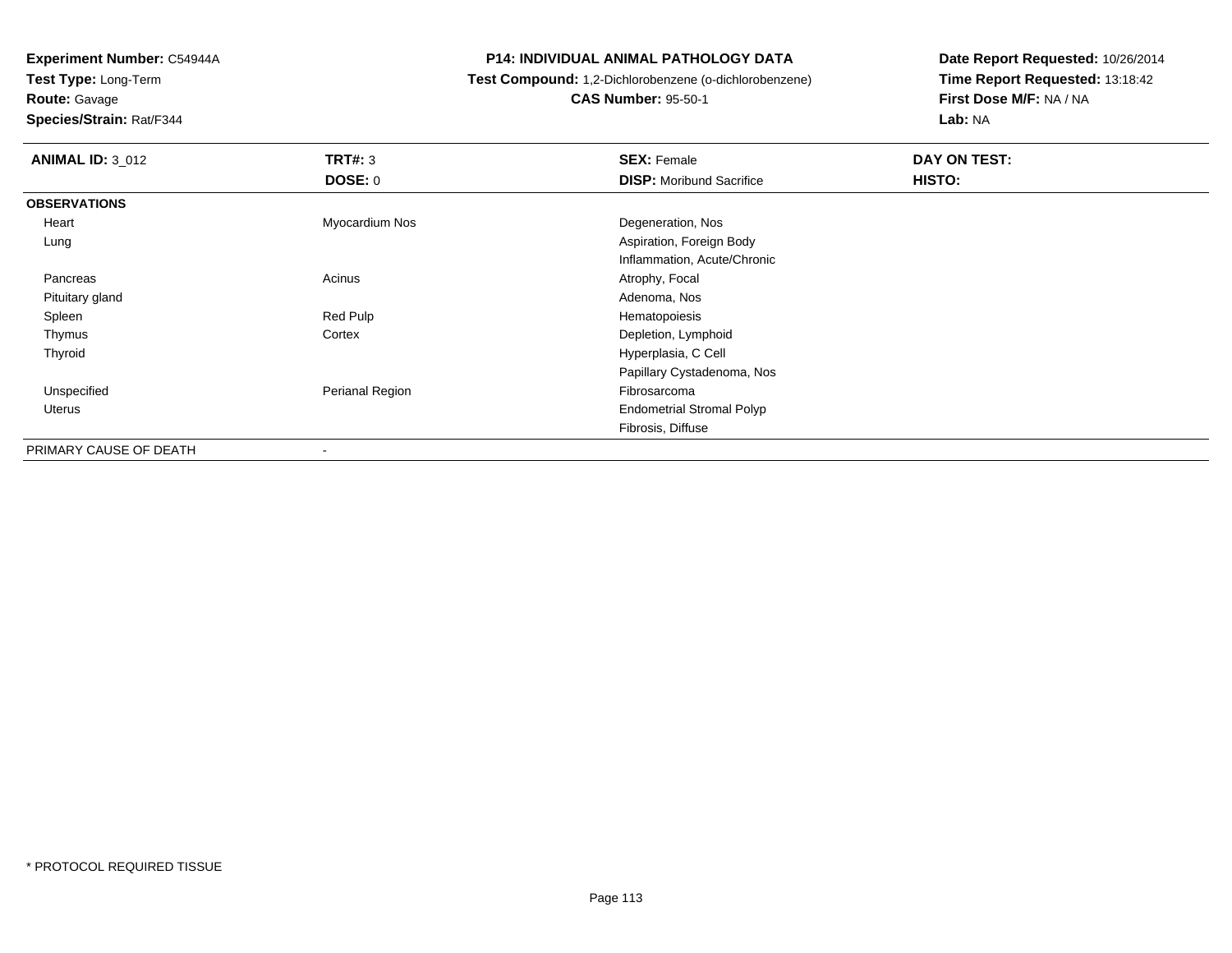| <b>Experiment Number: C54944A</b><br><b>Test Type: Long-Term</b><br><b>Route: Gavage</b><br>Species/Strain: Rat/F344 | <b>P14: INDIVIDUAL ANIMAL PATHOLOGY DATA</b><br>Test Compound: 1,2-Dichlorobenzene (o-dichlorobenzene)<br><b>CAS Number: 95-50-1</b> |                                                                                             | Date Report Requested: 10/26/2014<br>Time Report Requested: 13:18:42<br>First Dose M/F: NA / NA<br>Lab: NA |
|----------------------------------------------------------------------------------------------------------------------|--------------------------------------------------------------------------------------------------------------------------------------|---------------------------------------------------------------------------------------------|------------------------------------------------------------------------------------------------------------|
| <b>ANIMAL ID: 3 013</b>                                                                                              | TRT#: 3<br>DOSE: 0                                                                                                                   | <b>SEX: Female</b><br><b>DISP:</b> Scheduled Sacrifice                                      | DAY ON TEST:<br>HISTO:                                                                                     |
| <b>OBSERVATIONS</b>                                                                                                  |                                                                                                                                      |                                                                                             |                                                                                                            |
| Heart<br>Liver<br>Lung                                                                                               | Myocardium Nos                                                                                                                       | Degeneration, Nos<br>Inflammation, Granulomatous Focal<br>Inflammation, Granulomatous Focal |                                                                                                            |
| Thyroid                                                                                                              |                                                                                                                                      | Hyperplasia, C Cell                                                                         |                                                                                                            |
| PRIMARY CAUSE OF DEATH                                                                                               |                                                                                                                                      |                                                                                             |                                                                                                            |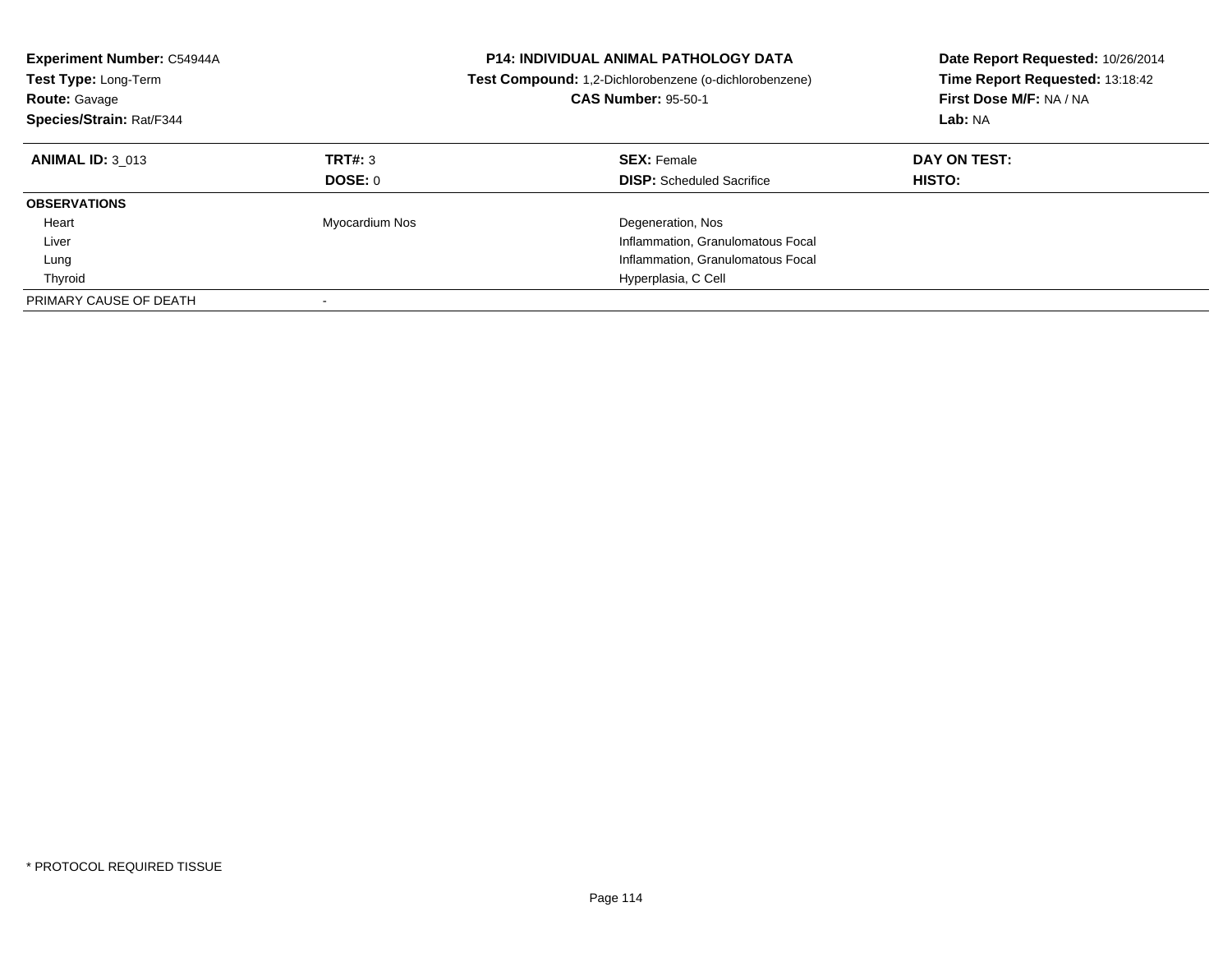**Experiment Number:** C54944A**Test Type:** Long-Term

**Route:** Gavage

**Species/Strain:** Rat/F344

## **P14: INDIVIDUAL ANIMAL PATHOLOGY DATA**

 **Test Compound:** 1,2-Dichlorobenzene (o-dichlorobenzene)**CAS Number:** 95-50-1

| <b>ANIMAL ID: 3 014</b> | TRT#: 3                   | <b>SEX: Female</b>                | DAY ON TEST: |  |
|-------------------------|---------------------------|-----------------------------------|--------------|--|
|                         | <b>DOSE: 0</b>            | <b>DISP: Natural Death</b>        | HISTO:       |  |
| <b>OBSERVATIONS</b>     |                           |                                   |              |  |
| Adrenal gland           | Zona Fasciculata          | Adenoma, Nos                      |              |  |
|                         | Zona Fasciculata          | Cytoplasmic Change, Eosinophilic  |              |  |
| <b>Brain</b>            | Cerebrum                  | Adenocarcinoma, Nos, Invasive     |              |  |
|                         | Cerebrum                  | Atrophy, Pressure                 |              |  |
| Liver                   |                           | Cytoplasmic Change, Basophilic    |              |  |
|                         | <b>Bile Duct</b>          | Hyperplasia, Focal                |              |  |
| Lymph node              | Mesenteric Lymph Node     | Inflammation, Granulomatous Focal |              |  |
| Mammary gland           |                           | Hyperplasia, Focal                |              |  |
| Pituitary gland         | <b>Anterior Pituitary</b> | Adenocarcinoma, Nos               |              |  |
| Spleen                  | Red Pulp                  | Hematopoiesis                     |              |  |
| PRIMARY CAUSE OF DEATH  |                           |                                   |              |  |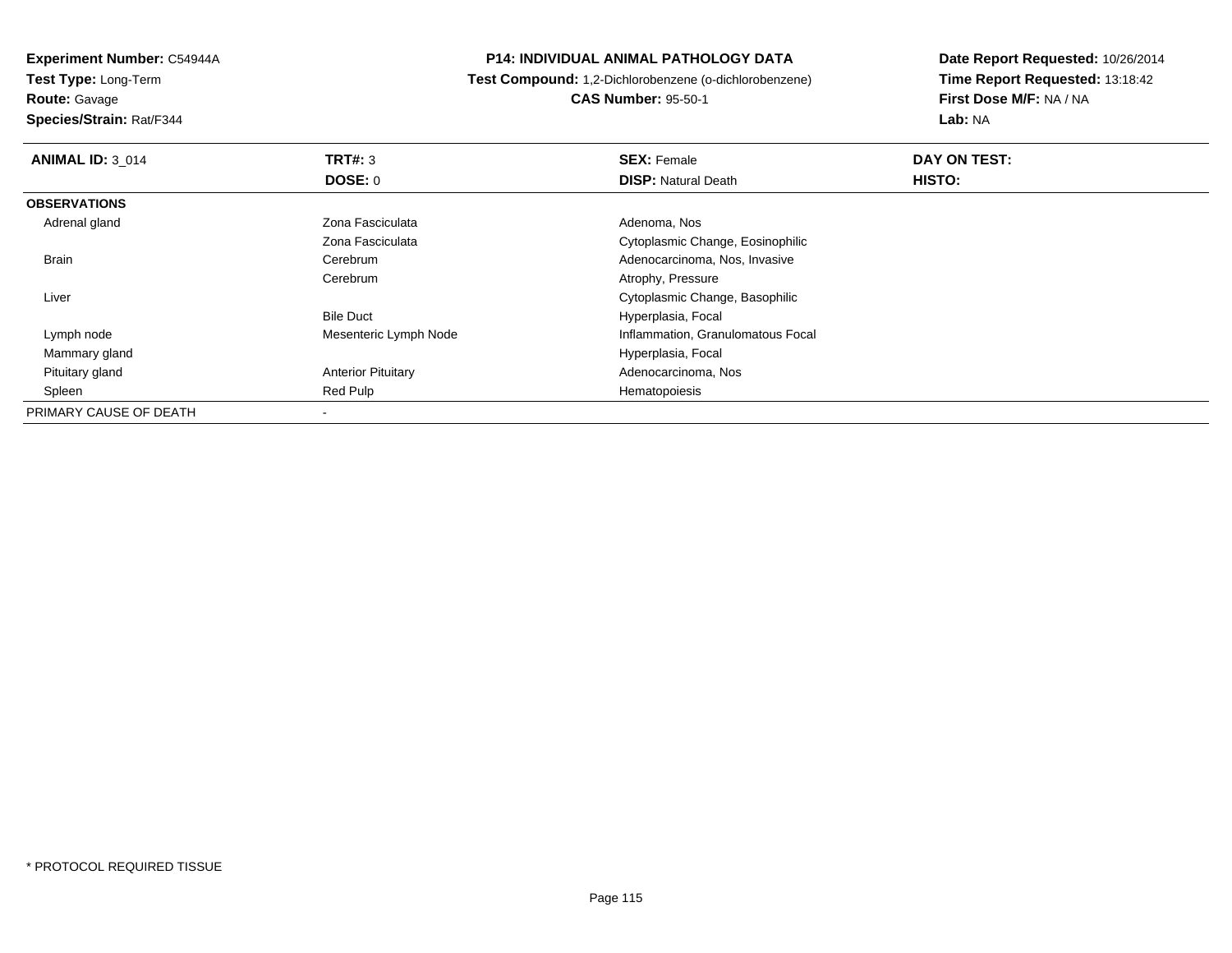**Test Type:** Long-Term

**Route:** Gavage

**Species/Strain:** Rat/F344

## **P14: INDIVIDUAL ANIMAL PATHOLOGY DATA**

**Test Compound:** 1,2-Dichlorobenzene (o-dichlorobenzene)

**CAS Number:** 95-50-1

| <b>ANIMAL ID: 3_015</b> | TRT#: 3                   | <b>SEX: Female</b>                | DAY ON TEST: |  |
|-------------------------|---------------------------|-----------------------------------|--------------|--|
|                         | DOSE: 0                   | <b>DISP:</b> Scheduled Sacrifice  | HISTO:       |  |
| <b>OBSERVATIONS</b>     |                           |                                   |              |  |
| Adrenal gland           |                           | Pheochromocytoma                  |              |  |
| Heart                   | Myocardium Nos            | Degeneration, Nos                 |              |  |
| Liver                   |                           | Cytoplasmic Change, Basophilic    |              |  |
|                         | <b>Bile Duct</b>          | Hyperplasia, Focal                |              |  |
|                         |                           | Inflammation, Granulomatous Focal |              |  |
| Lung                    |                           | Inflammation, Acute/Chronic       |              |  |
| Pancreas                | Acinus                    | Atrophy, Focal                    |              |  |
| Pituitary gland         |                           | Adenoma, Nos                      |              |  |
|                         | <b>Anterior Pituitary</b> | Cyst, Embryonal Duct              |              |  |
| Uterus                  |                           | <b>Endometrial Stromal Polyp</b>  |              |  |
| PRIMARY CAUSE OF DEATH  |                           |                                   |              |  |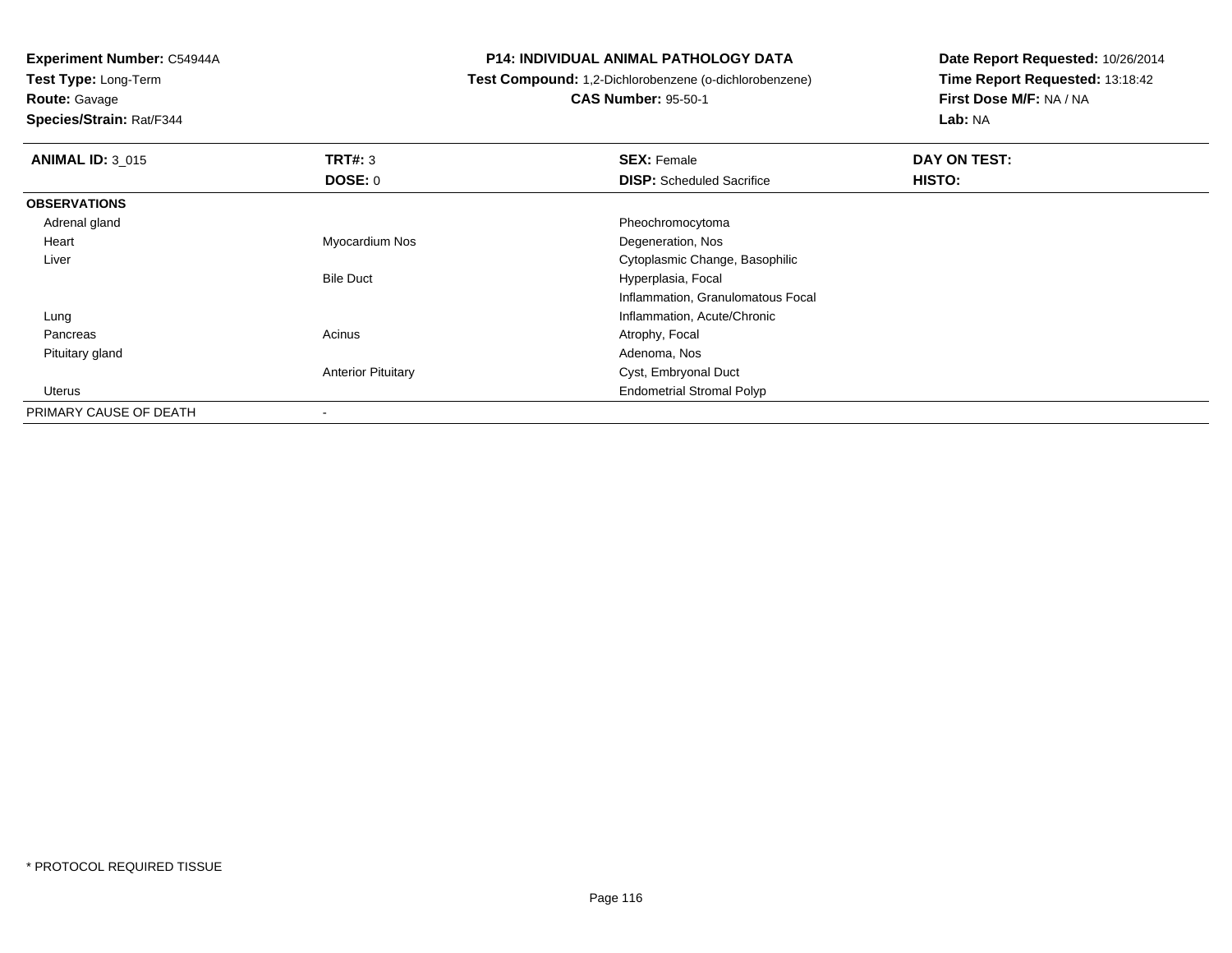**Experiment Number:** C54944A**Test Type:** Long-Term

**Route:** Gavage

**Species/Strain:** Rat/F344

## **P14: INDIVIDUAL ANIMAL PATHOLOGY DATA**

 **Test Compound:** 1,2-Dichlorobenzene (o-dichlorobenzene)**CAS Number:** 95-50-1

| <b>ANIMAL ID: 3 016</b> | TRT#: 3          | <b>SEX: Female</b>                | DAY ON TEST: |  |
|-------------------------|------------------|-----------------------------------|--------------|--|
|                         | DOSE: 0          | <b>DISP:</b> Scheduled Sacrifice  | HISTO:       |  |
| <b>OBSERVATIONS</b>     |                  |                                   |              |  |
| Adrenal gland           | Zona Fasciculata | Adenoma, Nos                      |              |  |
| Heart                   | Myocardium Nos   | Degeneration, Nos                 |              |  |
| Kidney                  | Pelvis           | Mineralization                    |              |  |
| Liver                   |                  | Cytoplasmic Change, Basophilic    |              |  |
|                         | <b>Bile Duct</b> | Hyperplasia, Focal                |              |  |
| Lung                    |                  | Inflammation, Granulomatous Focal |              |  |
| Thymus                  | Cortex           | Depletion, Lymphoid               |              |  |
| Thyroid                 |                  | Hyperplasia, C Cell               |              |  |
| PRIMARY CAUSE OF DEATH  |                  |                                   |              |  |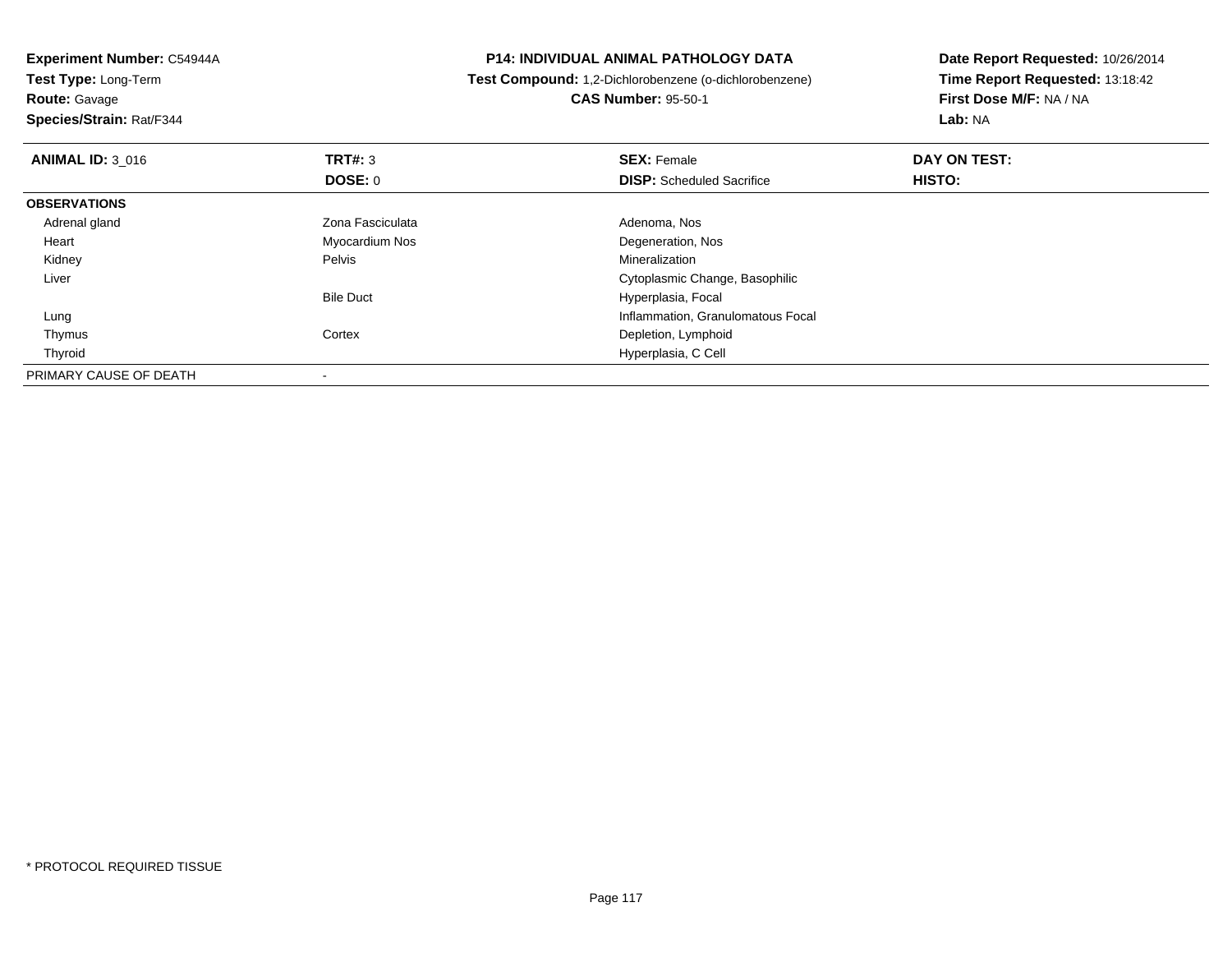**Experiment Number:** C54944A**Test Type:** Long-Term**Route:** Gavage **Species/Strain:** Rat/F344**P14: INDIVIDUAL ANIMAL PATHOLOGY DATA Test Compound:** 1,2-Dichlorobenzene (o-dichlorobenzene)**CAS Number:** 95-50-1**Date Report Requested:** 10/26/2014**Time Report Requested:** 13:18:42**First Dose M/F:** NA / NA**Lab:** NA**ANIMAL ID:** 3\_017 **TRT#:** <sup>3</sup> **SEX:** Female **DAY ON TEST: DOSE:** 0**DISP:** Scheduled Sacrifice **HISTO: OBSERVATIONS** Heart Myocardium Nos Degeneration, Nos Liver Cytoplasmic Change, BasophilicBile Duct Hyperplasia, Focal Lung Inflammation, Granulomatous Focal Mammary glandHyperplasia, Cystic<br>Mucosa **Embryonal Rest**  StomachEmbryonal Rest ThymusCortex **Depletion**, Lymphoid Hyperplasia, C Cell ThyroidPRIMARY CAUSE OF DEATH-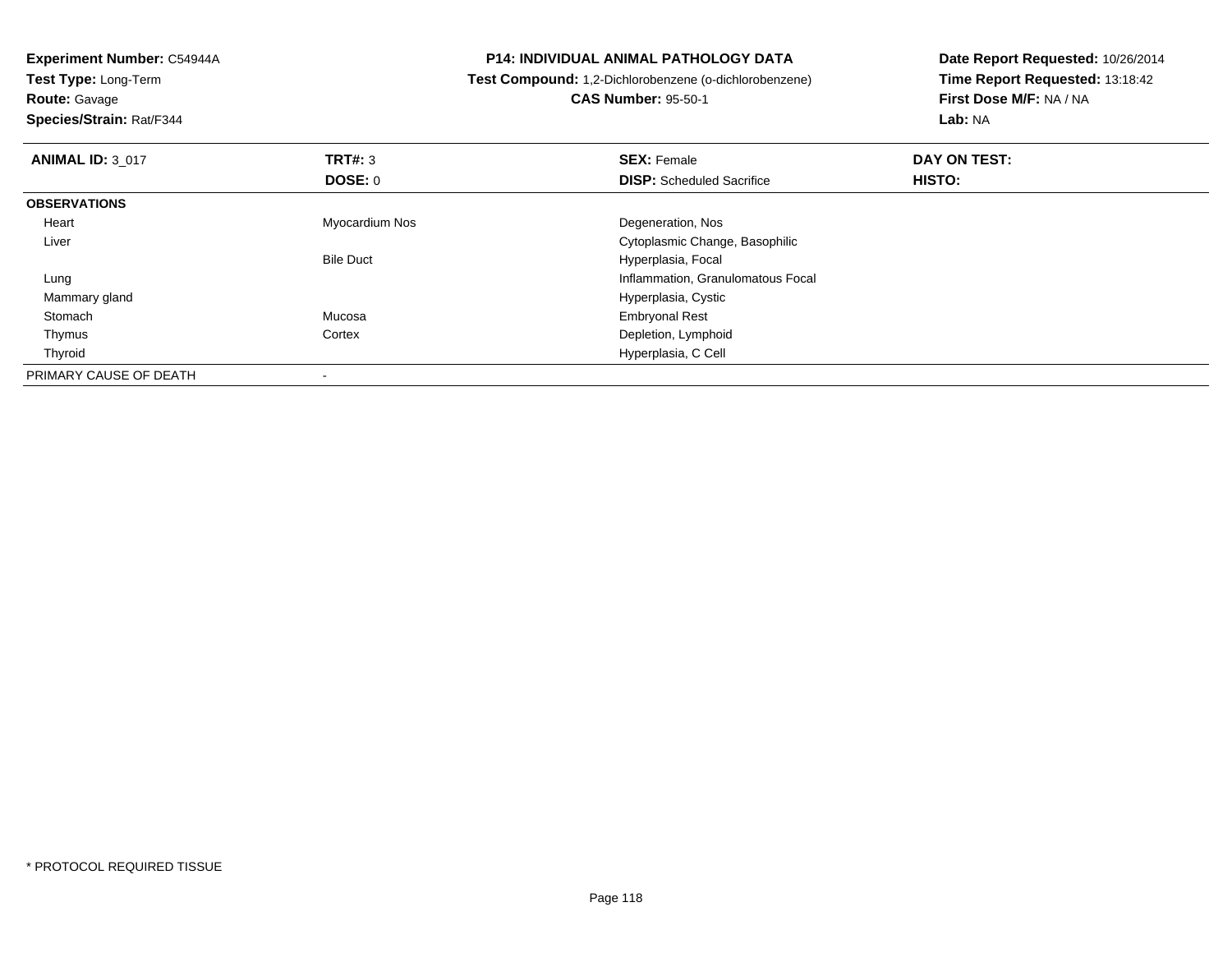| Experiment Number: C54944A<br>Test Type: Long-Term<br><b>Route: Gavage</b><br>Species/Strain: Rat/F344 |                     | <b>P14: INDIVIDUAL ANIMAL PATHOLOGY DATA</b><br>Test Compound: 1,2-Dichlorobenzene (o-dichlorobenzene)<br><b>CAS Number: 95-50-1</b> | Date Report Requested: 10/26/2014<br>Time Report Requested: 13:18:42<br>First Dose M/F: NA / NA<br>Lab: NA |
|--------------------------------------------------------------------------------------------------------|---------------------|--------------------------------------------------------------------------------------------------------------------------------------|------------------------------------------------------------------------------------------------------------|
| <b>ANIMAL ID: 3 018</b>                                                                                | TRT#: 3             | <b>SEX: Female</b>                                                                                                                   | DAY ON TEST:                                                                                               |
|                                                                                                        | DOSE: 0             | <b>DISP:</b> Natural Death                                                                                                           | HISTO:                                                                                                     |
| <b>OBSERVATIONS</b>                                                                                    |                     |                                                                                                                                      |                                                                                                            |
| Heart                                                                                                  | Myocardium Nos      | Degeneration, Nos                                                                                                                    |                                                                                                            |
| Pituitary gland                                                                                        |                     | Adenoma, Nos                                                                                                                         |                                                                                                            |
| Stomach                                                                                                | Mucosa              | Acanthosis                                                                                                                           |                                                                                                            |
|                                                                                                        | Mucosa              | Hyperkeratosis                                                                                                                       |                                                                                                            |
| Unspecified                                                                                            | Multiple Organs Nos | Leukemia, Undifferentiated                                                                                                           |                                                                                                            |
| PRIMARY CAUSE OF DEATH                                                                                 |                     |                                                                                                                                      |                                                                                                            |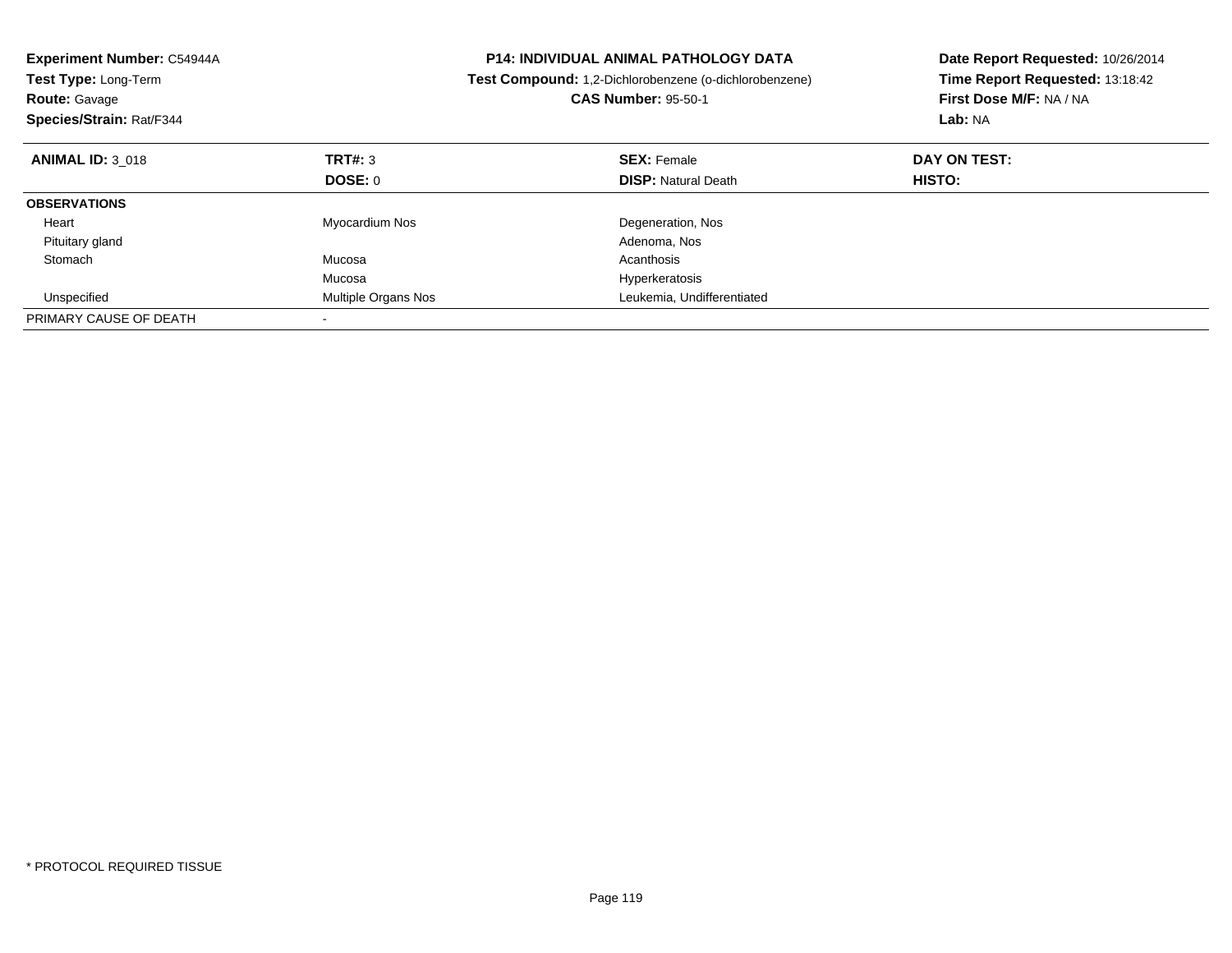| <b>Experiment Number: C54944A</b><br>Test Type: Long-Term<br><b>Route: Gavage</b><br>Species/Strain: Rat/F344 |                          | <b>P14: INDIVIDUAL ANIMAL PATHOLOGY DATA</b><br>Test Compound: 1,2-Dichlorobenzene (o-dichlorobenzene)<br><b>CAS Number: 95-50-1</b> | Date Report Requested: 10/26/2014<br>Time Report Requested: 13:18:42<br>First Dose M/F: NA / NA<br>Lab: NA |
|---------------------------------------------------------------------------------------------------------------|--------------------------|--------------------------------------------------------------------------------------------------------------------------------------|------------------------------------------------------------------------------------------------------------|
| <b>ANIMAL ID: 3 019</b>                                                                                       | TRT#: 3                  | <b>SEX: Female</b>                                                                                                                   | DAY ON TEST:                                                                                               |
|                                                                                                               | DOSE: 0                  | <b>DISP:</b> Scheduled Sacrifice                                                                                                     | HISTO:                                                                                                     |
| <b>OBSERVATIONS</b>                                                                                           |                          |                                                                                                                                      |                                                                                                            |
| Heart                                                                                                         | Myocardium Nos           | Degeneration, Nos                                                                                                                    |                                                                                                            |
| Liver                                                                                                         |                          | Cytoplasmic Change, Basophilic                                                                                                       |                                                                                                            |
| Lung                                                                                                          |                          | Aspiration, Foreign Body                                                                                                             |                                                                                                            |
|                                                                                                               |                          | Inflammation, Acute/Chronic                                                                                                          |                                                                                                            |
| Lymph node                                                                                                    | Mandibular Lymph Node    | Erythrophagocytosis                                                                                                                  |                                                                                                            |
| Uterus                                                                                                        | <b>Endometrial Gland</b> | Hyperplasia, Cystic                                                                                                                  |                                                                                                            |
| PRIMARY CAUSE OF DEATH                                                                                        |                          |                                                                                                                                      |                                                                                                            |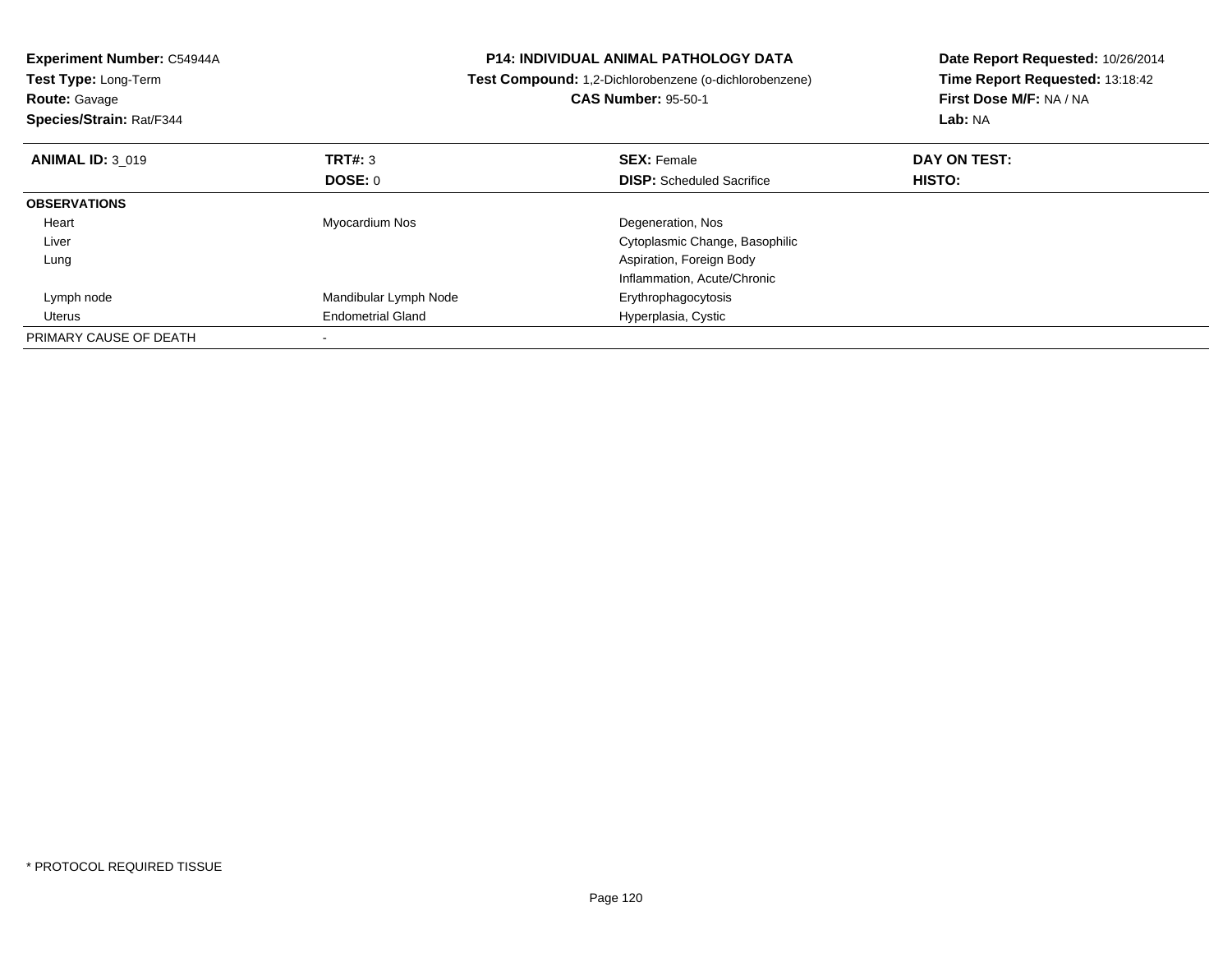| <b>Experiment Number: C54944A</b><br>Test Type: Long-Term |                  | <b>P14: INDIVIDUAL ANIMAL PATHOLOGY DATA</b>                  | Date Report Requested: 10/26/2014 |
|-----------------------------------------------------------|------------------|---------------------------------------------------------------|-----------------------------------|
|                                                           |                  | <b>Test Compound:</b> 1,2-Dichlorobenzene (o-dichlorobenzene) | Time Report Requested: 13:18:42   |
| <b>Route: Gavage</b>                                      |                  | <b>CAS Number: 95-50-1</b>                                    | First Dose M/F: NA / NA           |
| Species/Strain: Rat/F344                                  |                  |                                                               | Lab: NA                           |
| <b>ANIMAL ID: 3 020</b>                                   | TRT#: 3          | <b>SEX: Female</b>                                            | DAY ON TEST:                      |
|                                                           | <b>DOSE: 0</b>   | <b>DISP:</b> Moribund Sacrifice                               | HISTO:                            |
| <b>OBSERVATIONS</b>                                       |                  |                                                               |                                   |
| Bone                                                      | Vertebral Column | Osteosarcoma                                                  |                                   |
| Heart                                                     | Myocardium Nos   | Degeneration, Nos                                             |                                   |
| Liver                                                     |                  | Cytoplasmic Change, Basophilic                                |                                   |
|                                                           | <b>Bile Duct</b> | Hyperplasia, Nos                                              |                                   |
|                                                           |                  | Inflammation, Granulomatous Focal                             |                                   |
| Lung                                                      |                  | Inflammation, Granulomatous Focal                             |                                   |
| Spinal cord                                               |                  | Osteosarcoma                                                  |                                   |
| Urinary bladder                                           |                  | Inflammation, Acute Diffuse                                   |                                   |
| PRIMARY CAUSE OF DEATH                                    |                  |                                                               |                                   |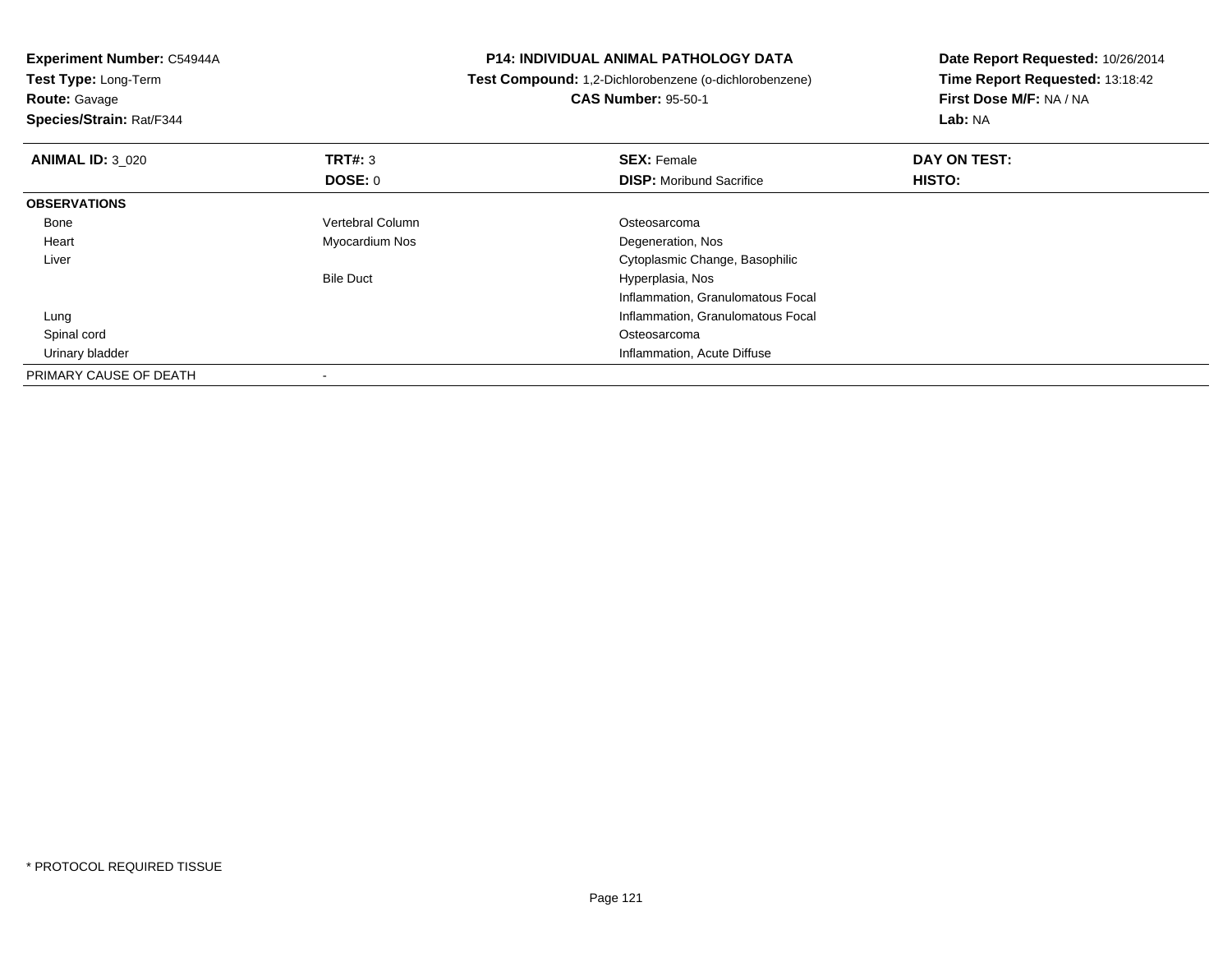**Test Type:** Long-Term

**Route:** Gavage

**Species/Strain:** Rat/F344

## **P14: INDIVIDUAL ANIMAL PATHOLOGY DATA**

 **Test Compound:** 1,2-Dichlorobenzene (o-dichlorobenzene)**CAS Number:** 95-50-1

| <b>ANIMAL ID: 3 021</b> | TRT#: 3                  | <b>SEX: Female</b>                | <b>DAY ON TEST:</b> |  |
|-------------------------|--------------------------|-----------------------------------|---------------------|--|
|                         | <b>DOSE: 0</b>           | <b>DISP: Natural Death</b>        | HISTO:              |  |
| <b>OBSERVATIONS</b>     |                          |                                   |                     |  |
| Eye                     | <b>Crystalline Lens</b>  | Cataract                          |                     |  |
|                         | Retina                   | Degeneration, Nos                 |                     |  |
| Heart                   | Myocardium Nos           | Degeneration, Nos                 |                     |  |
| Kidney                  |                          | Nephropathy                       |                     |  |
|                         | Tubule                   | Pigmentation, Nos                 |                     |  |
| Liver                   |                          | Cytoplasmic Change, Basophilic    |                     |  |
|                         | <b>Bile Duct</b>         | Hyperplasia, Focal                |                     |  |
| Lung                    |                          | Inflammation, Granulomatous Focal |                     |  |
| Thyroid                 |                          | Hyperplasia, C Cell               |                     |  |
| Unspecified             | Multiple Organs Nos      | Leukemia, Undifferentiated        |                     |  |
| PRIMARY CAUSE OF DEATH  | $\overline{\phantom{a}}$ |                                   |                     |  |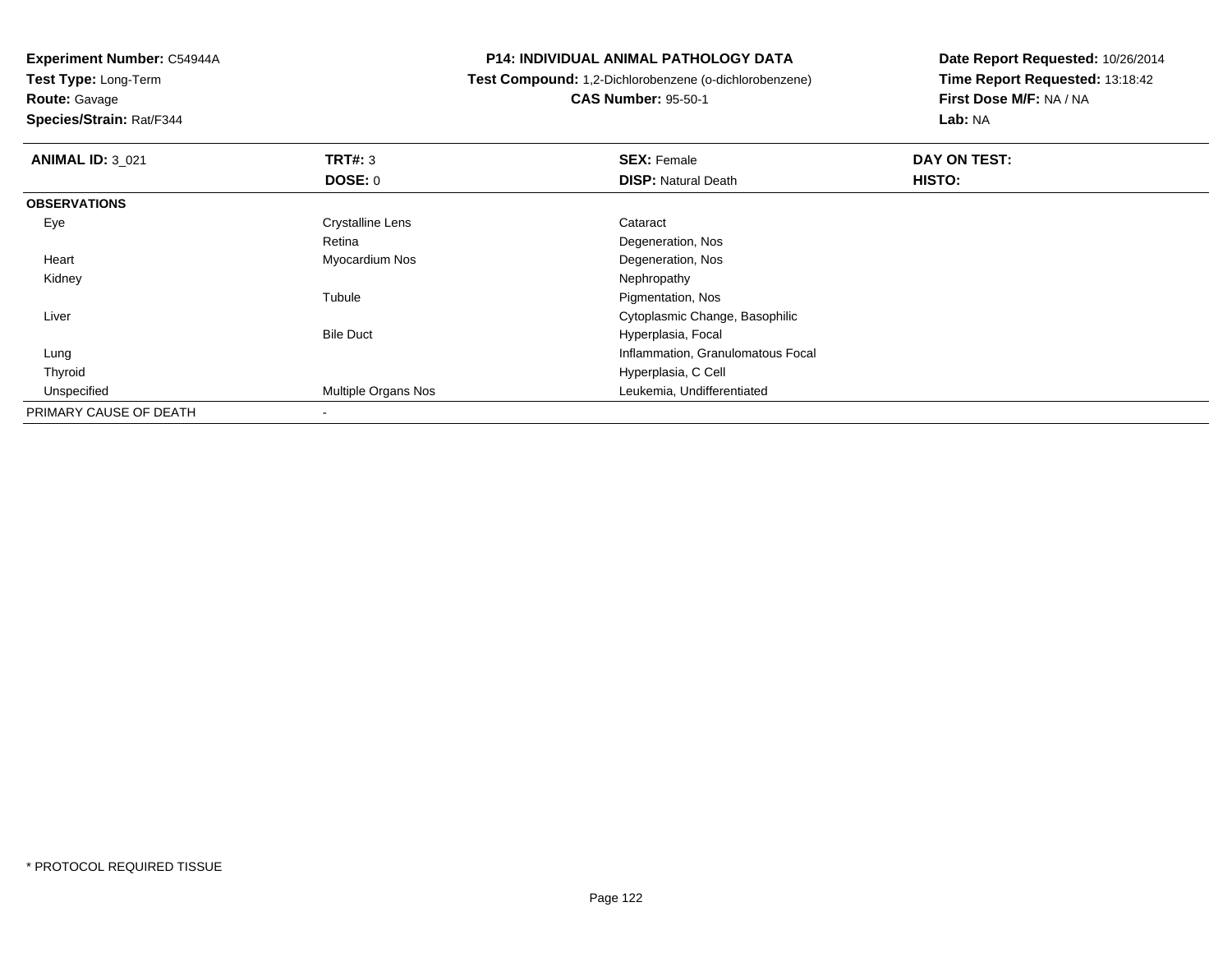**Test Type:** Long-Term

**Route:** Gavage

**Species/Strain:** Rat/F344

## **P14: INDIVIDUAL ANIMAL PATHOLOGY DATA**

 **Test Compound:** 1,2-Dichlorobenzene (o-dichlorobenzene)**CAS Number:** 95-50-1

| <b>ANIMAL ID: 3_022</b> | TRT#: 3                   | <b>SEX: Female</b>                | DAY ON TEST: |  |
|-------------------------|---------------------------|-----------------------------------|--------------|--|
|                         | <b>DOSE: 0</b>            | <b>DISP:</b> Moribund Sacrifice   | HISTO:       |  |
| <b>OBSERVATIONS</b>     |                           |                                   |              |  |
| Adrenal gland           | Zona Fasciculata          | Lipoidosis                        |              |  |
| Brain                   |                           | Adenocarcinoma, Nos, Invasive     |              |  |
|                         | Cerebrum                  | Atrophy, Pressure                 |              |  |
| Heart                   | Myocardium Nos            | Degeneration, Nos                 |              |  |
| Kidney                  |                           | Nephropathy                       |              |  |
| Liver                   | <b>Bile Duct</b>          | Hyperplasia, Focal                |              |  |
| Lung                    |                           | Aspiration, Foreign Body          |              |  |
|                         |                           | Inflammation, Granulomatous Focal |              |  |
| Pituitary gland         | <b>Anterior Pituitary</b> | Adenocarcinoma, Nos               |              |  |
| Stomach                 | Mucosa                    | Acanthosis                        |              |  |
|                         | Mucosa                    | Hyperkeratosis                    |              |  |
| Thymus                  | Cortex                    | Depletion, Lymphoid               |              |  |
| Thyroid                 |                           | Hyperplasia, C Cell               |              |  |
| PRIMARY CAUSE OF DEATH  | $\overline{\phantom{a}}$  |                                   |              |  |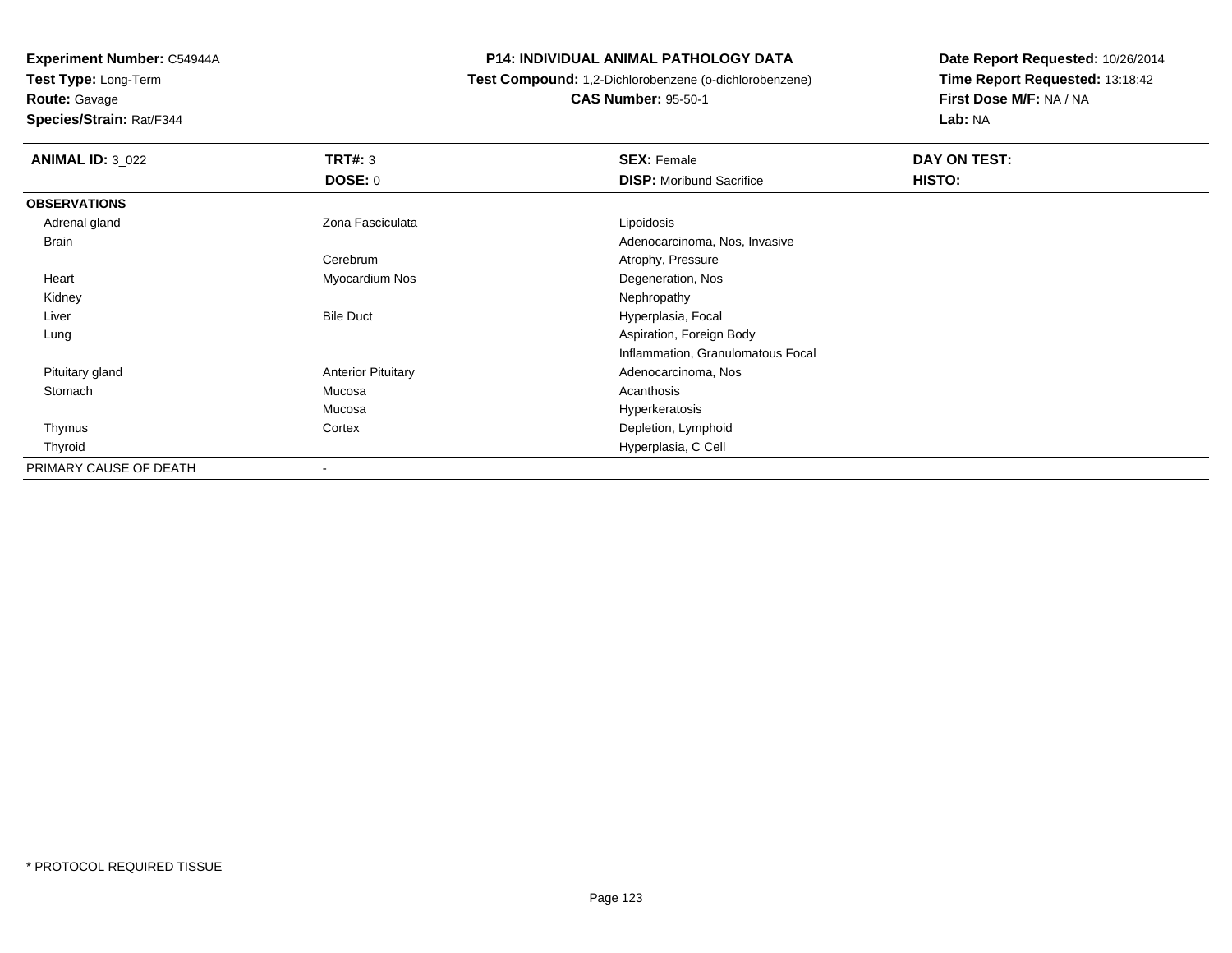**Experiment Number:** C54944A**Test Type:** Long-Term

**Route:** Gavage

**Species/Strain:** Rat/F344

## **P14: INDIVIDUAL ANIMAL PATHOLOGY DATA**

 **Test Compound:** 1,2-Dichlorobenzene (o-dichlorobenzene)**CAS Number:** 95-50-1

| <b>ANIMAL ID: 3_023</b> | TRT#: 3                    | <b>SEX: Female</b>                | DAY ON TEST: |  |
|-------------------------|----------------------------|-----------------------------------|--------------|--|
|                         | <b>DOSE: 0</b>             | <b>DISP:</b> Moribund Sacrifice   | HISTO:       |  |
| <b>OBSERVATIONS</b>     |                            |                                   |              |  |
| Adrenal gland           | Zona Fasciculata           | Lipoidosis                        |              |  |
| Heart                   | Myocardium Nos             | Degeneration, Nos                 |              |  |
| Kidney                  |                            | Nephropathy                       |              |  |
| Liver                   | <b>Bile Duct</b>           | Hyperplasia, Focal                |              |  |
| Lung                    |                            | Aspiration, Foreign Body          |              |  |
| Lymph node              | Mesenteric Lymph Node      | Inflammation, Granulomatous Focal |              |  |
| Ovary                   |                            | Thecoma                           |              |  |
| Pituitary gland         |                            | Adenoma, Nos                      |              |  |
| Thymus                  | Cortex                     | Depletion, Lymphoid               |              |  |
| Thyroid                 |                            | Hyperplasia, C Cell               |              |  |
| Unspecified             | <b>Multiple Organs Nos</b> | Leukemia, Undifferentiated        |              |  |
| Uterus                  | <b>Endometrial Gland</b>   | Hyperplasia, Cystic               |              |  |
| PRIMARY CAUSE OF DEATH  | $\,$                       |                                   |              |  |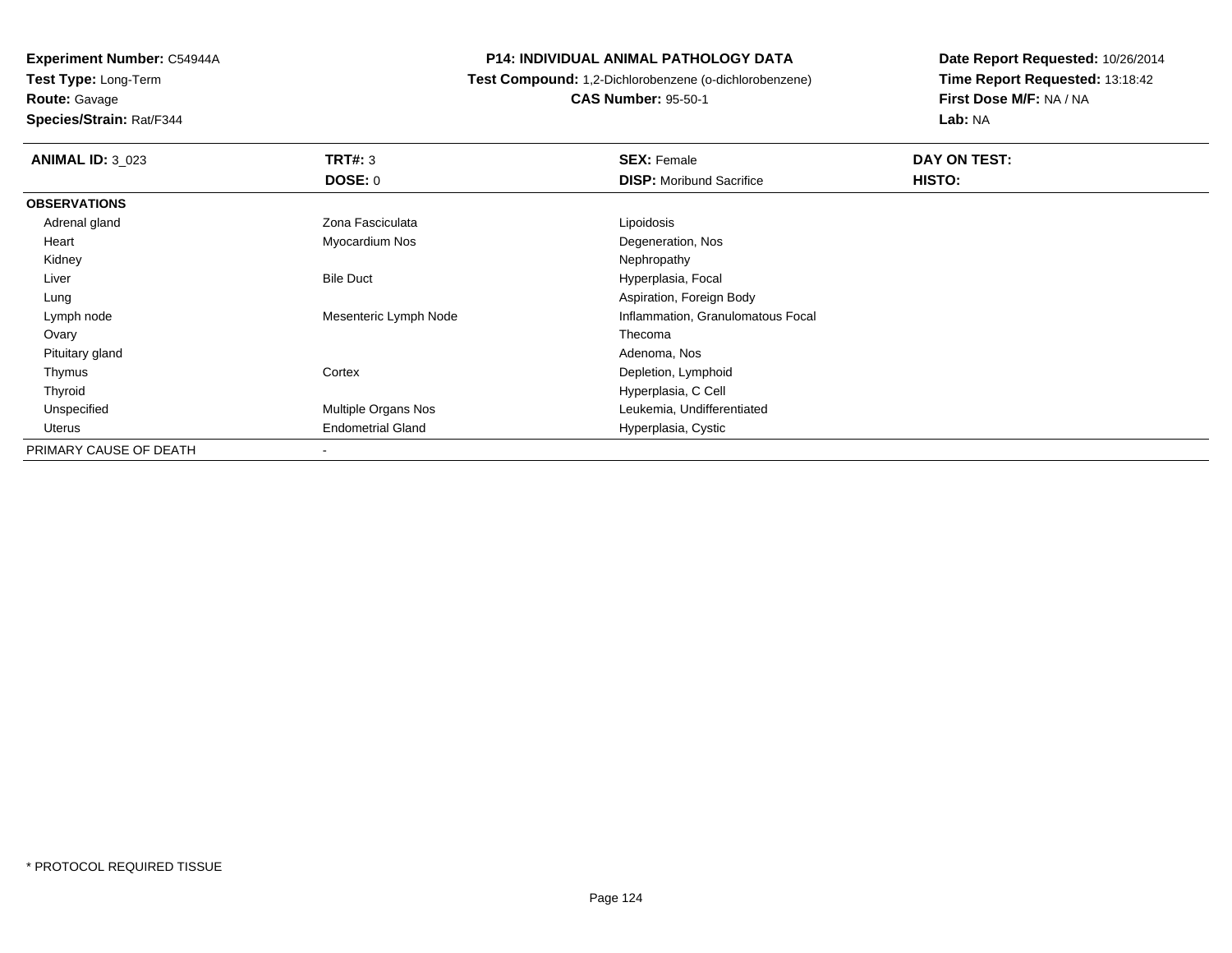| Experiment Number: C54944A<br>Test Type: Long-Term<br><b>Route: Gavage</b><br>Species/Strain: Rat/F344 |                       | <b>P14: INDIVIDUAL ANIMAL PATHOLOGY DATA</b><br><b>Test Compound:</b> 1,2-Dichlorobenzene (o-dichlorobenzene)<br><b>CAS Number: 95-50-1</b> | Date Report Requested: 10/26/2014<br>Time Report Requested: 13:18:42<br>First Dose M/F: NA / NA<br>Lab: NA |
|--------------------------------------------------------------------------------------------------------|-----------------------|---------------------------------------------------------------------------------------------------------------------------------------------|------------------------------------------------------------------------------------------------------------|
| <b>ANIMAL ID: 3 024</b>                                                                                | TRT#: 3               | <b>SEX: Female</b>                                                                                                                          | DAY ON TEST:                                                                                               |
|                                                                                                        | DOSE: 0               | <b>DISP:</b> Scheduled Sacrifice                                                                                                            | HISTO:                                                                                                     |
| <b>OBSERVATIONS</b>                                                                                    |                       |                                                                                                                                             |                                                                                                            |
| Heart                                                                                                  | Myocardium Nos        | Degeneration, Nos                                                                                                                           |                                                                                                            |
| Liver                                                                                                  |                       | Cytoplasmic Change, Basophilic                                                                                                              |                                                                                                            |
|                                                                                                        | <b>Bile Duct</b>      | Hyperplasia, Focal                                                                                                                          |                                                                                                            |
|                                                                                                        |                       | Inflammation, Granulomatous Focal                                                                                                           |                                                                                                            |
| Lung                                                                                                   |                       | Inflammation, Acute/Chronic                                                                                                                 |                                                                                                            |
| Parathyroid gland                                                                                      |                       | Hyperplasia, Focal                                                                                                                          |                                                                                                            |
| Pituitary gland                                                                                        | <b>Pituitary Cell</b> | Hyperplasia, Focal                                                                                                                          |                                                                                                            |
| Thymus                                                                                                 | Cortex                | Depletion, Lymphoid                                                                                                                         |                                                                                                            |
| PRIMARY CAUSE OF DEATH                                                                                 |                       |                                                                                                                                             |                                                                                                            |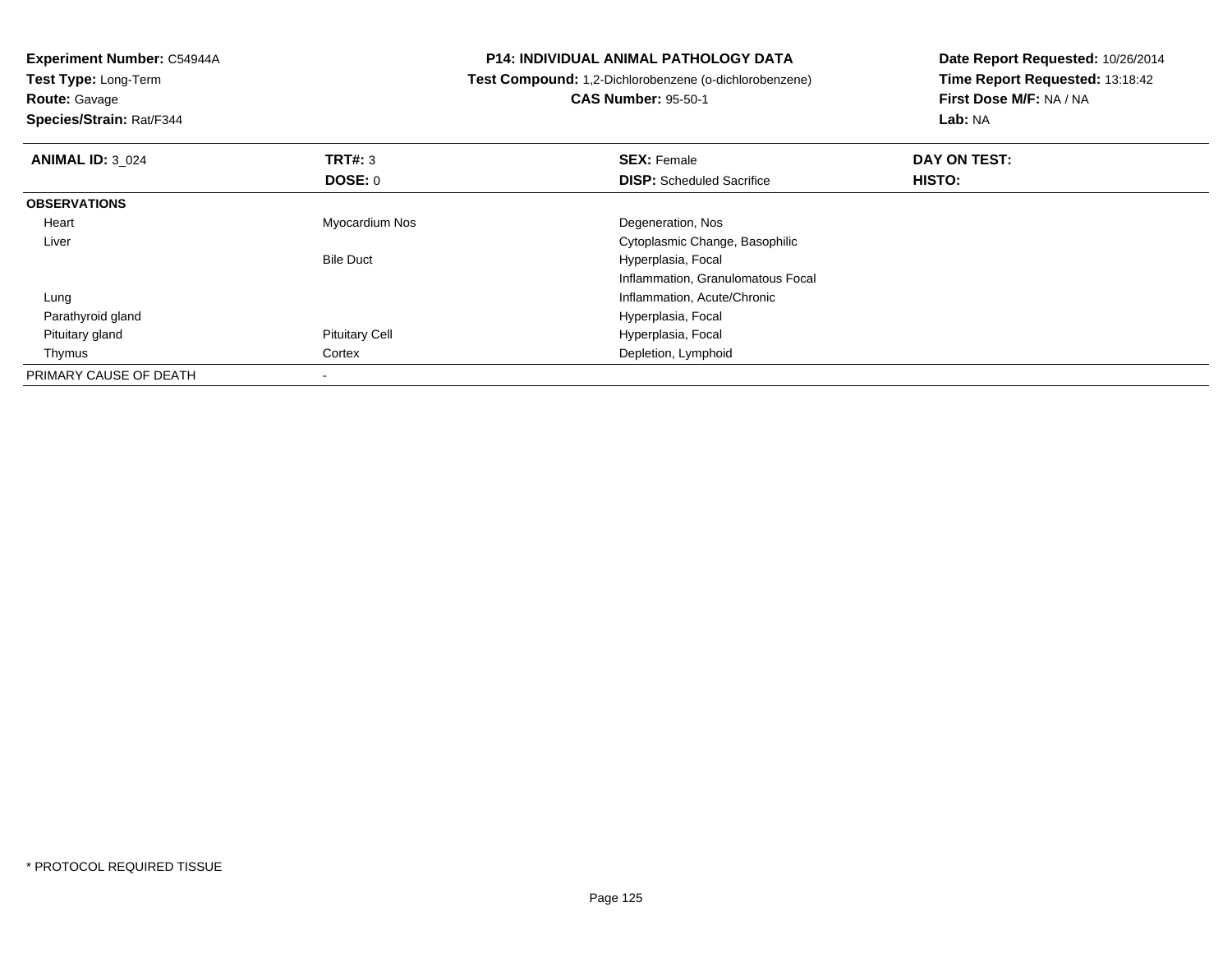| <b>Experiment Number: C54944A</b><br>Test Type: Long-Term<br><b>Route: Gavage</b><br>Species/Strain: Rat/F344 |                | <b>P14: INDIVIDUAL ANIMAL PATHOLOGY DATA</b><br>Test Compound: 1,2-Dichlorobenzene (o-dichlorobenzene)<br><b>CAS Number: 95-50-1</b> | Date Report Requested: 10/26/2014<br>Time Report Requested: 13:18:42<br>First Dose M/F: NA / NA<br>Lab: NA |
|---------------------------------------------------------------------------------------------------------------|----------------|--------------------------------------------------------------------------------------------------------------------------------------|------------------------------------------------------------------------------------------------------------|
| <b>ANIMAL ID: 3 025</b>                                                                                       | TRT#: 3        | <b>SEX: Female</b>                                                                                                                   | DAY ON TEST:                                                                                               |
|                                                                                                               | <b>DOSE: 0</b> | <b>DISP:</b> Natural Death                                                                                                           | HISTO:                                                                                                     |
| <b>OBSERVATIONS</b>                                                                                           |                |                                                                                                                                      |                                                                                                            |
| Heart                                                                                                         | Myocardium Nos | Degeneration, Nos                                                                                                                    |                                                                                                            |
| Lung                                                                                                          |                | Inflammation, Acute/Chronic                                                                                                          |                                                                                                            |
| Mammary gland                                                                                                 |                | Fibroadenoma                                                                                                                         |                                                                                                            |
| Spleen                                                                                                        | Red Pulp       | Hematopoiesis                                                                                                                        |                                                                                                            |
| Thymus                                                                                                        | Cortex         | Depletion, Lymphoid                                                                                                                  |                                                                                                            |
| Unspecified                                                                                                   |                | Neurofibrosarcoma                                                                                                                    |                                                                                                            |
| PRIMARY CAUSE OF DEATH                                                                                        |                |                                                                                                                                      |                                                                                                            |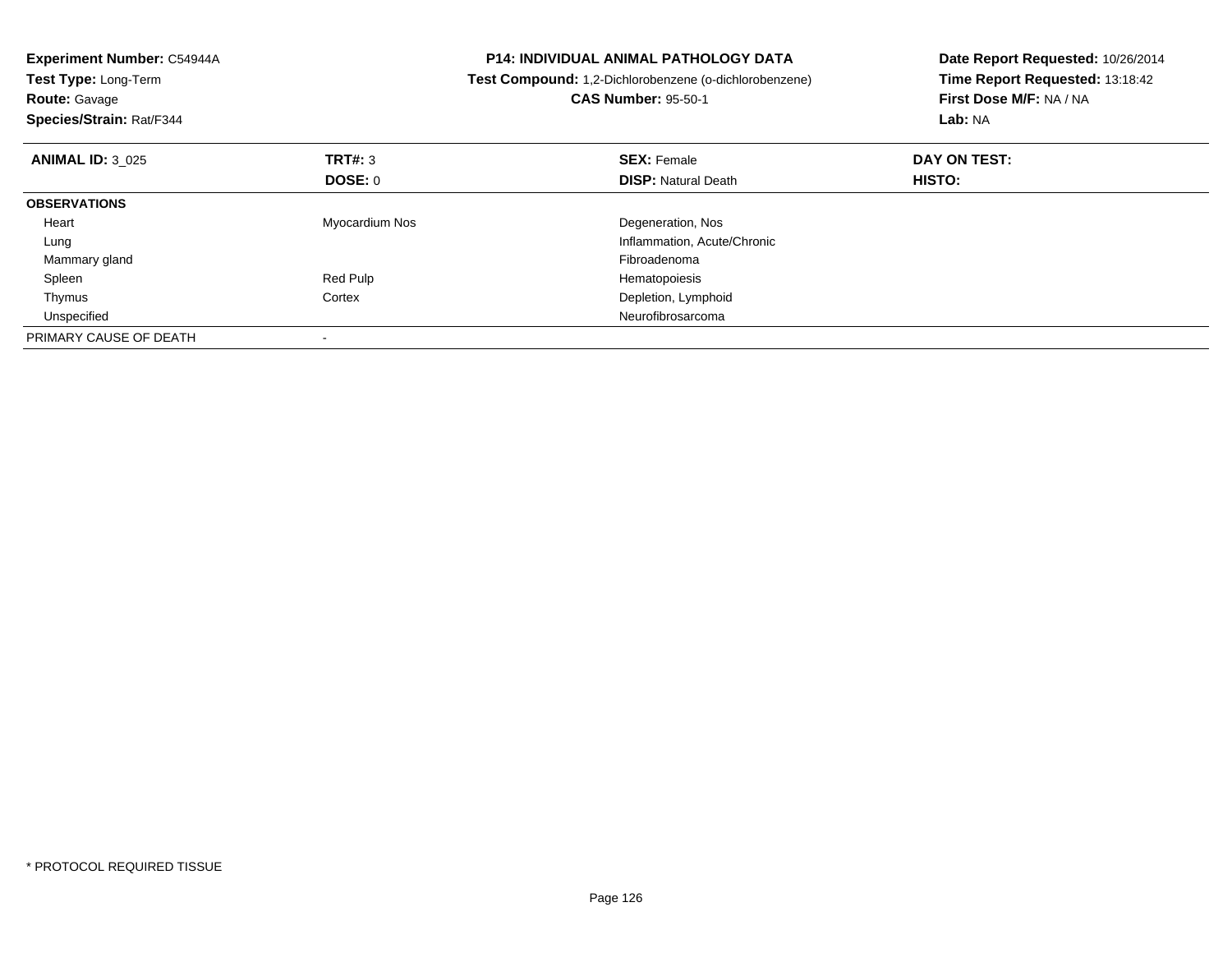| <b>Experiment Number: C54944A</b><br>Test Type: Long-Term<br><b>Route: Gavage</b><br>Species/Strain: Rat/F344 |                            | <b>P14: INDIVIDUAL ANIMAL PATHOLOGY DATA</b><br>Test Compound: 1,2-Dichlorobenzene (o-dichlorobenzene)<br><b>CAS Number: 95-50-1</b> | Date Report Requested: 10/26/2014<br>Time Report Requested: 13:18:42<br>First Dose M/F: NA / NA<br>Lab: NA |
|---------------------------------------------------------------------------------------------------------------|----------------------------|--------------------------------------------------------------------------------------------------------------------------------------|------------------------------------------------------------------------------------------------------------|
| <b>ANIMAL ID: 3 026</b>                                                                                       | TRT#: 3                    | <b>SEX: Female</b>                                                                                                                   | DAY ON TEST:                                                                                               |
|                                                                                                               | DOSE: 0                    | <b>DISP:</b> Scheduled Sacrifice                                                                                                     | HISTO:                                                                                                     |
| <b>OBSERVATIONS</b>                                                                                           |                            |                                                                                                                                      |                                                                                                            |
| Adrenal gland                                                                                                 | Zona Fasciculata           | Lipoidosis                                                                                                                           |                                                                                                            |
| Lung                                                                                                          |                            | Hyperplasia, Alveolar Epithelium                                                                                                     |                                                                                                            |
| Unspecified                                                                                                   | <b>Multiple Organs Nos</b> | Lymphoma, Undifferentiated-Malignant Type                                                                                            |                                                                                                            |
| PRIMARY CAUSE OF DEATH                                                                                        |                            |                                                                                                                                      |                                                                                                            |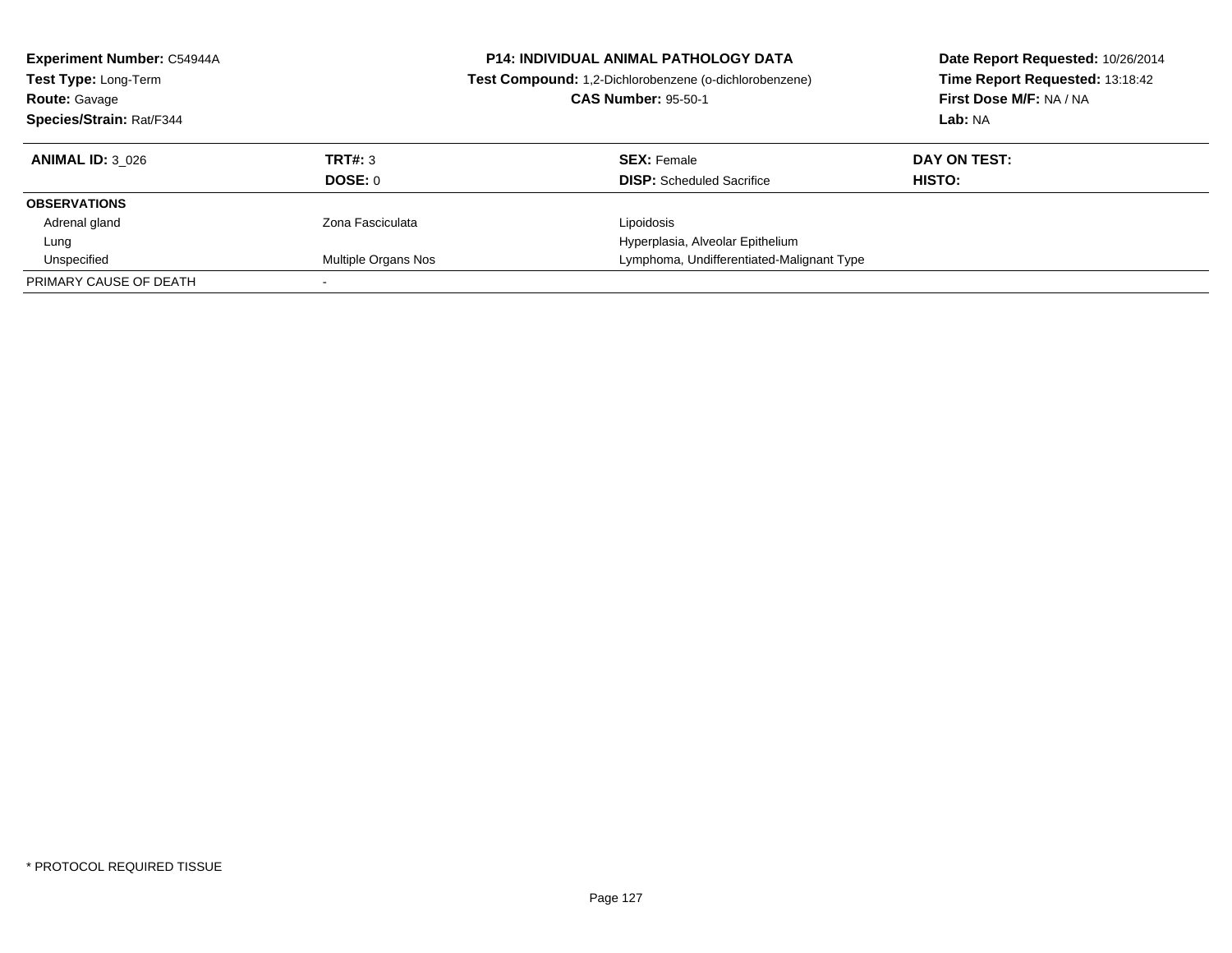**Test Type:** Long-Term

**Route:** Gavage

**Species/Strain:** Rat/F344

## **P14: INDIVIDUAL ANIMAL PATHOLOGY DATA**

**Test Compound:** 1,2-Dichlorobenzene (o-dichlorobenzene)

**CAS Number:** 95-50-1

| <b>ANIMAL ID: 3 027</b> | TRT#: 3                   | <b>SEX: Female</b>              | DAY ON TEST: |
|-------------------------|---------------------------|---------------------------------|--------------|
|                         | DOSE: 0                   | <b>DISP:</b> Moribund Sacrifice | HISTO:       |
| <b>OBSERVATIONS</b>     |                           |                                 |              |
| Kidney                  |                           | Nephropathy                     |              |
| Liver                   |                           | Cytoplasmic Change, Basophilic  |              |
| Lung                    |                           | Inflammation, Acute/Chronic     |              |
| Lymph node              | Mandibular Lymph Node     | Inflammation, Acute/Chronic     |              |
|                         | Thoracic Lymph Node       | Inflammation, Acute/Chronic     |              |
| Mammary gland           |                           | Hyperplasia, Cystic             |              |
| Pituitary gland         | <b>Anterior Pituitary</b> | Cyst, Embryonal Duct            |              |
| Spleen                  | Red Pulp                  | Hematopoiesis                   |              |
| Thyroid                 |                           | Hyperplasia, C Cell             |              |
| Zymbal gland            |                           | Adenocarcinoma, Nos             |              |
| PRIMARY CAUSE OF DEATH  |                           |                                 |              |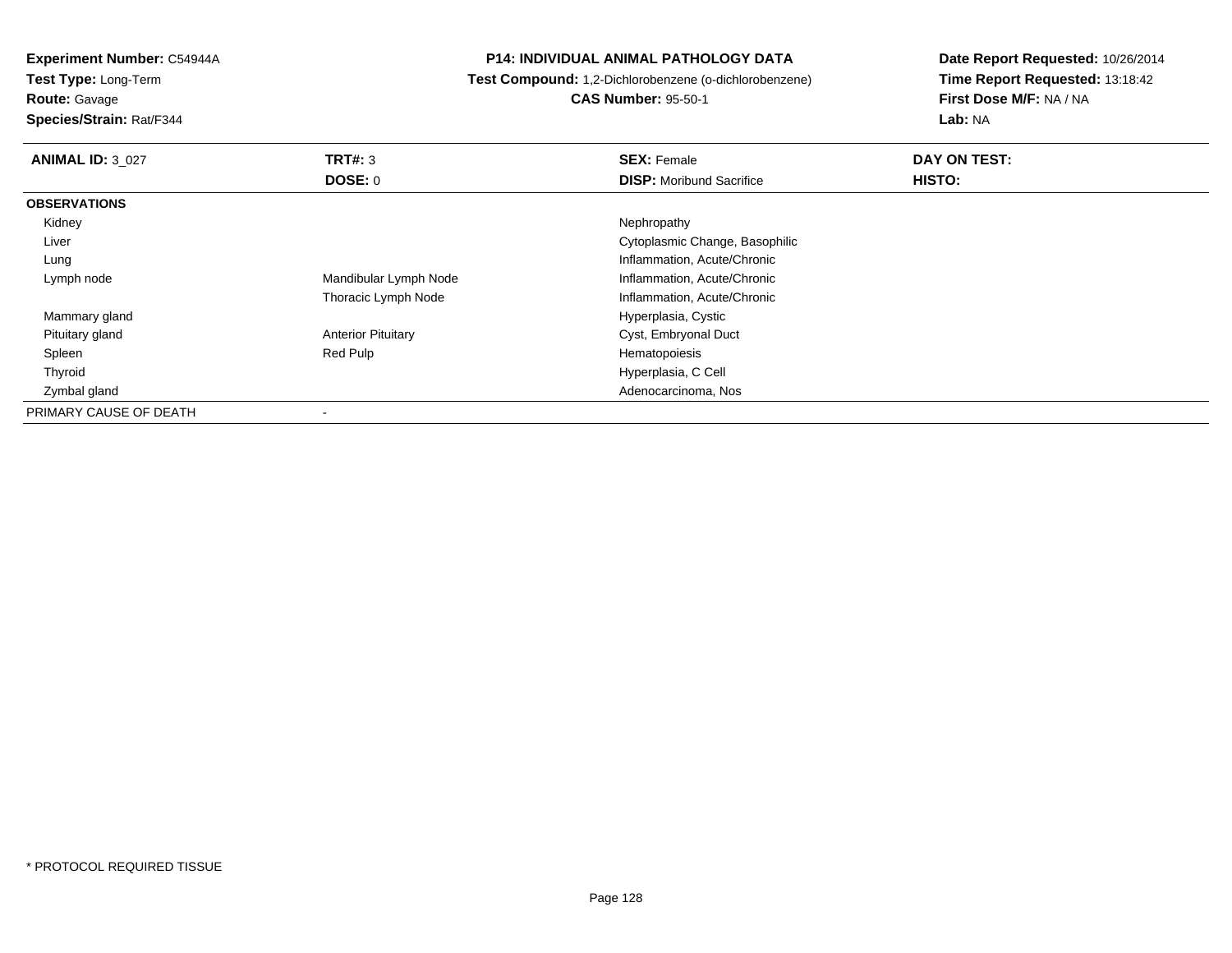| Experiment Number: C54944A<br><b>Test Type: Long-Term</b><br><b>Route: Gavage</b><br>Species/Strain: Rat/F344 |                          | <b>P14: INDIVIDUAL ANIMAL PATHOLOGY DATA</b><br>Test Compound: 1,2-Dichlorobenzene (o-dichlorobenzene)<br><b>CAS Number: 95-50-1</b> | Date Report Requested: 10/26/2014<br>Time Report Requested: 13:18:42<br>First Dose M/F: NA / NA<br><b>Lab: NA</b> |
|---------------------------------------------------------------------------------------------------------------|--------------------------|--------------------------------------------------------------------------------------------------------------------------------------|-------------------------------------------------------------------------------------------------------------------|
| <b>ANIMAL ID: 3 028</b>                                                                                       | TRT#: 3                  | <b>SEX: Female</b>                                                                                                                   | DAY ON TEST:                                                                                                      |
|                                                                                                               | DOSE: 0                  | <b>DISP:</b> Scheduled Sacrifice                                                                                                     | HISTO:                                                                                                            |
| <b>OBSERVATIONS</b>                                                                                           |                          |                                                                                                                                      |                                                                                                                   |
| Bone                                                                                                          | Femur                    | Osteosclerosis                                                                                                                       |                                                                                                                   |
| Eye                                                                                                           | Retina                   | Degeneration, Nos                                                                                                                    |                                                                                                                   |
| Heart                                                                                                         | Myocardium Nos           | Degeneration, Nos                                                                                                                    |                                                                                                                   |
| Thymus                                                                                                        | Cortex                   | Depletion, Lymphoid                                                                                                                  |                                                                                                                   |
| Thyroid                                                                                                       |                          | Hyperplasia, C Cell                                                                                                                  |                                                                                                                   |
| Unspecified                                                                                                   | Multiple Organs Nos      | Leukemia, Undifferentiated                                                                                                           |                                                                                                                   |
| Uterus                                                                                                        | <b>Endometrial Gland</b> | Hyperplasia, Cystic                                                                                                                  |                                                                                                                   |
| PRIMARY CAUSE OF DEATH                                                                                        |                          |                                                                                                                                      |                                                                                                                   |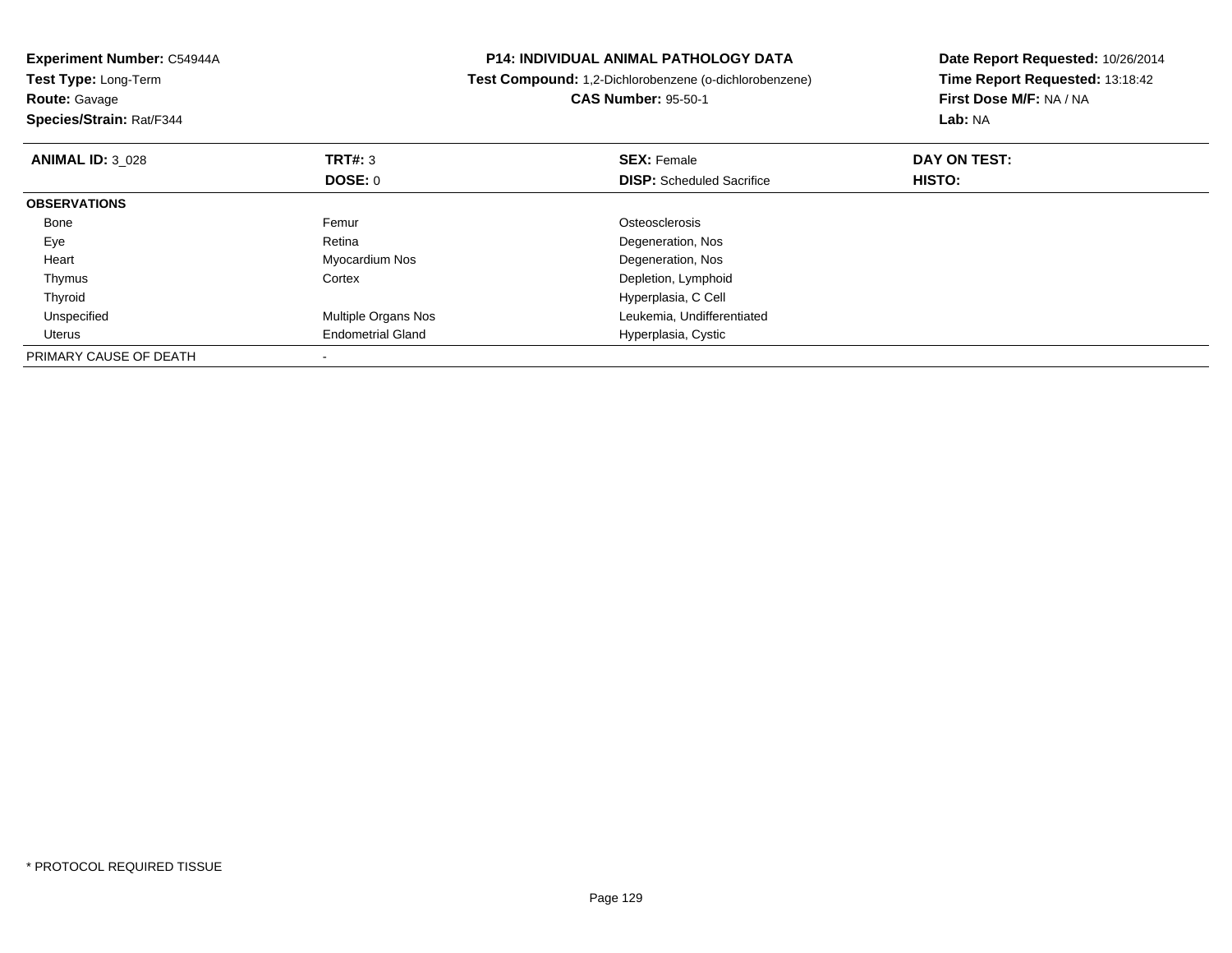**Test Type:** Long-Term

**Route:** Gavage

**Species/Strain:** Rat/F344

## **P14: INDIVIDUAL ANIMAL PATHOLOGY DATA**

 **Test Compound:** 1,2-Dichlorobenzene (o-dichlorobenzene)**CAS Number:** 95-50-1

| <b>ANIMAL ID: 3_029</b> | TRT#: 3                  | <b>SEX: Female</b>                | DAY ON TEST:  |  |
|-------------------------|--------------------------|-----------------------------------|---------------|--|
|                         | DOSE: 0                  | <b>DISP:</b> Moribund Sacrifice   | <b>HISTO:</b> |  |
| <b>OBSERVATIONS</b>     |                          |                                   |               |  |
| Brain                   | Cerebrum                 | Atrophy, Pressure                 |               |  |
| Heart                   | Myocardium Nos           | Degeneration, Nos                 |               |  |
| Liver                   | <b>Bile Duct</b>         | Hyperplasia, Focal                |               |  |
|                         |                          | Inflammation, Granulomatous Focal |               |  |
| Lung                    |                          | Aspiration, Foreign Body          |               |  |
|                         |                          | Inflammation, Granulomatous Focal |               |  |
| Mammary gland           |                          | Hyperplasia, Cystic               |               |  |
| Pancreas                | Acinus                   | Atrophy, Focal                    |               |  |
| Pituitary gland         |                          | Adenoma, Nos                      |               |  |
| Thymus                  | Cortex                   | Depletion, Lymphoid               |               |  |
| PRIMARY CAUSE OF DEATH  | $\overline{\phantom{a}}$ |                                   |               |  |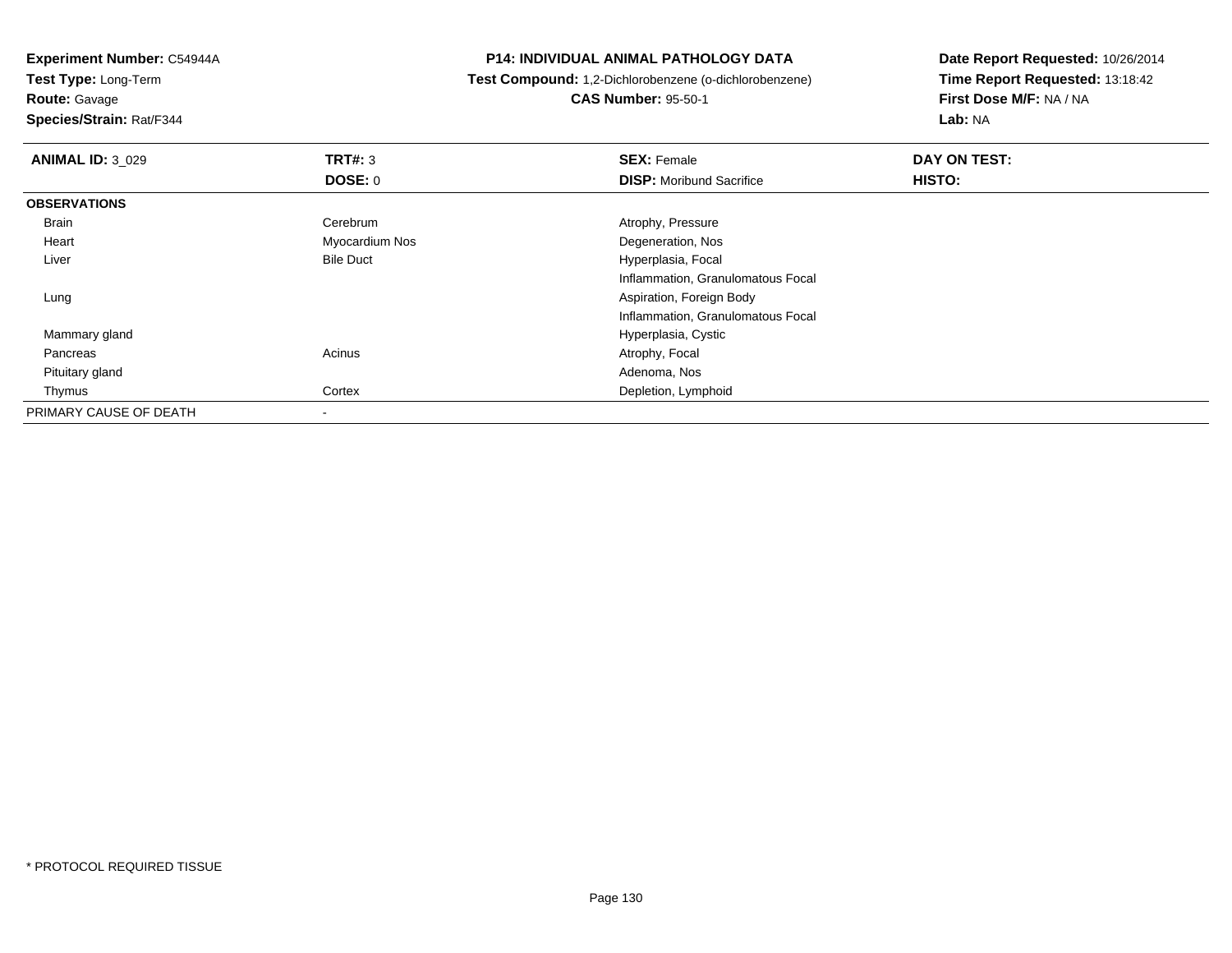| Experiment Number: C54944A<br>Test Type: Long-Term<br><b>Route: Gavage</b><br>Species/Strain: Rat/F344 |                           | <b>P14: INDIVIDUAL ANIMAL PATHOLOGY DATA</b><br>Test Compound: 1,2-Dichlorobenzene (o-dichlorobenzene)<br><b>CAS Number: 95-50-1</b> | Date Report Requested: 10/26/2014<br>Time Report Requested: 13:18:42<br>First Dose M/F: NA / NA<br><b>Lab: NA</b> |
|--------------------------------------------------------------------------------------------------------|---------------------------|--------------------------------------------------------------------------------------------------------------------------------------|-------------------------------------------------------------------------------------------------------------------|
| <b>ANIMAL ID: 3 030</b>                                                                                | TRT#: 3                   | <b>SEX: Female</b>                                                                                                                   | DAY ON TEST:                                                                                                      |
|                                                                                                        | <b>DOSE: 0</b>            | <b>DISP:</b> Scheduled Sacrifice                                                                                                     | <b>HISTO:</b>                                                                                                     |
| <b>OBSERVATIONS</b>                                                                                    |                           |                                                                                                                                      |                                                                                                                   |
| Bone marrow                                                                                            |                           | Hypoplasia, Hematopoietic                                                                                                            |                                                                                                                   |
| Heart                                                                                                  | Myocardium Nos            | Degeneration, Nos                                                                                                                    |                                                                                                                   |
| Liver                                                                                                  |                           | Cytoplasmic Change, Basophilic                                                                                                       |                                                                                                                   |
| Pancreas                                                                                               | Acinus                    | Atrophy, Focal                                                                                                                       |                                                                                                                   |
| Pituitary gland                                                                                        | <b>Anterior Pituitary</b> | Cyst, Embryonal Duct                                                                                                                 |                                                                                                                   |
| Thymus                                                                                                 | Cortex                    | Depletion, Lymphoid                                                                                                                  |                                                                                                                   |
| Unspecified                                                                                            | Multiple Organs Nos       | Leukemia, Undifferentiated                                                                                                           |                                                                                                                   |
| PRIMARY CAUSE OF DEATH                                                                                 |                           |                                                                                                                                      |                                                                                                                   |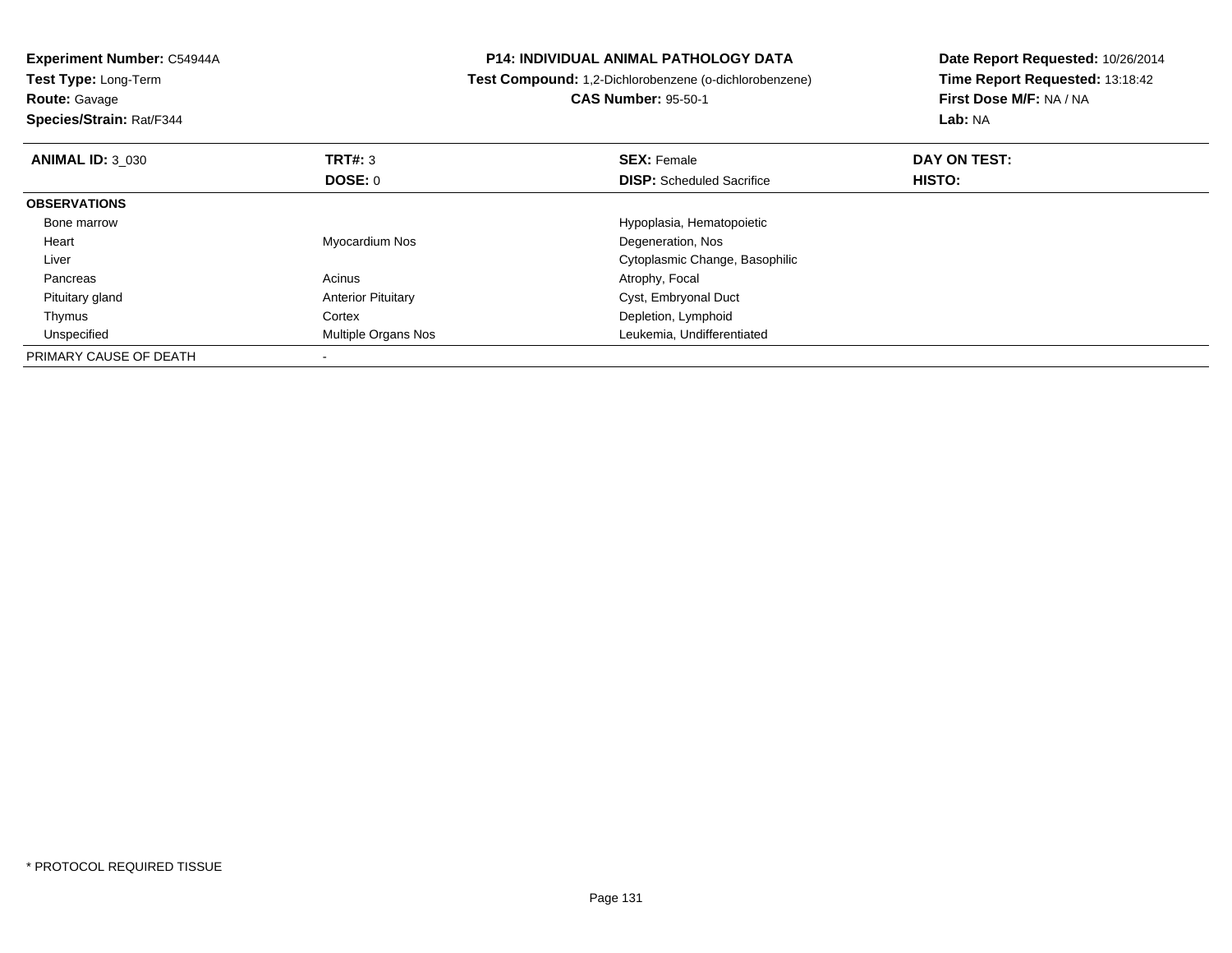**Test Type:** Long-Term

**Route:** Gavage

**Species/Strain:** Rat/F344

## **P14: INDIVIDUAL ANIMAL PATHOLOGY DATA**

 **Test Compound:** 1,2-Dichlorobenzene (o-dichlorobenzene)**CAS Number:** 95-50-1

| <b>ANIMAL ID: 3_031</b> | <b>TRT#: 3</b>           | <b>SEX: Female</b>                | DAY ON TEST: |  |
|-------------------------|--------------------------|-----------------------------------|--------------|--|
|                         | DOSE: 0                  | <b>DISP:</b> Moribund Sacrifice   | HISTO:       |  |
| <b>OBSERVATIONS</b>     |                          |                                   |              |  |
| Brain                   | Cerebrum                 | Atrophy, Pressure                 |              |  |
| Heart                   | Myocardium Nos           | Degeneration, Nos                 |              |  |
| Kidney                  |                          | Nephropathy                       |              |  |
| Lung                    |                          | Aspiration, Foreign Body          |              |  |
|                         |                          | Inflammation, Granulomatous Focal |              |  |
| Lymph node              | Pancreatic Lymph Node    | Inflammation, Granulomatous Focal |              |  |
|                         | Thoracic Lymph Node      | Inflammation, Granulomatous Focal |              |  |
| Mammary gland           |                          | Hyperplasia, Cystic               |              |  |
| Pituitary gland         |                          | Adenoma, Nos                      |              |  |
| Thymus                  | Cortex                   | Depletion, Lymphoid               |              |  |
| Thyroid                 |                          | Papillary Cystadenoma, Nos        |              |  |
| Unspecified             | Multiple Organs Nos      | Leukemia, Undifferentiated        |              |  |
| Uterus                  | <b>Endometrial Gland</b> | Hyperplasia, Cystic               |              |  |
| PRIMARY CAUSE OF DEATH  |                          |                                   |              |  |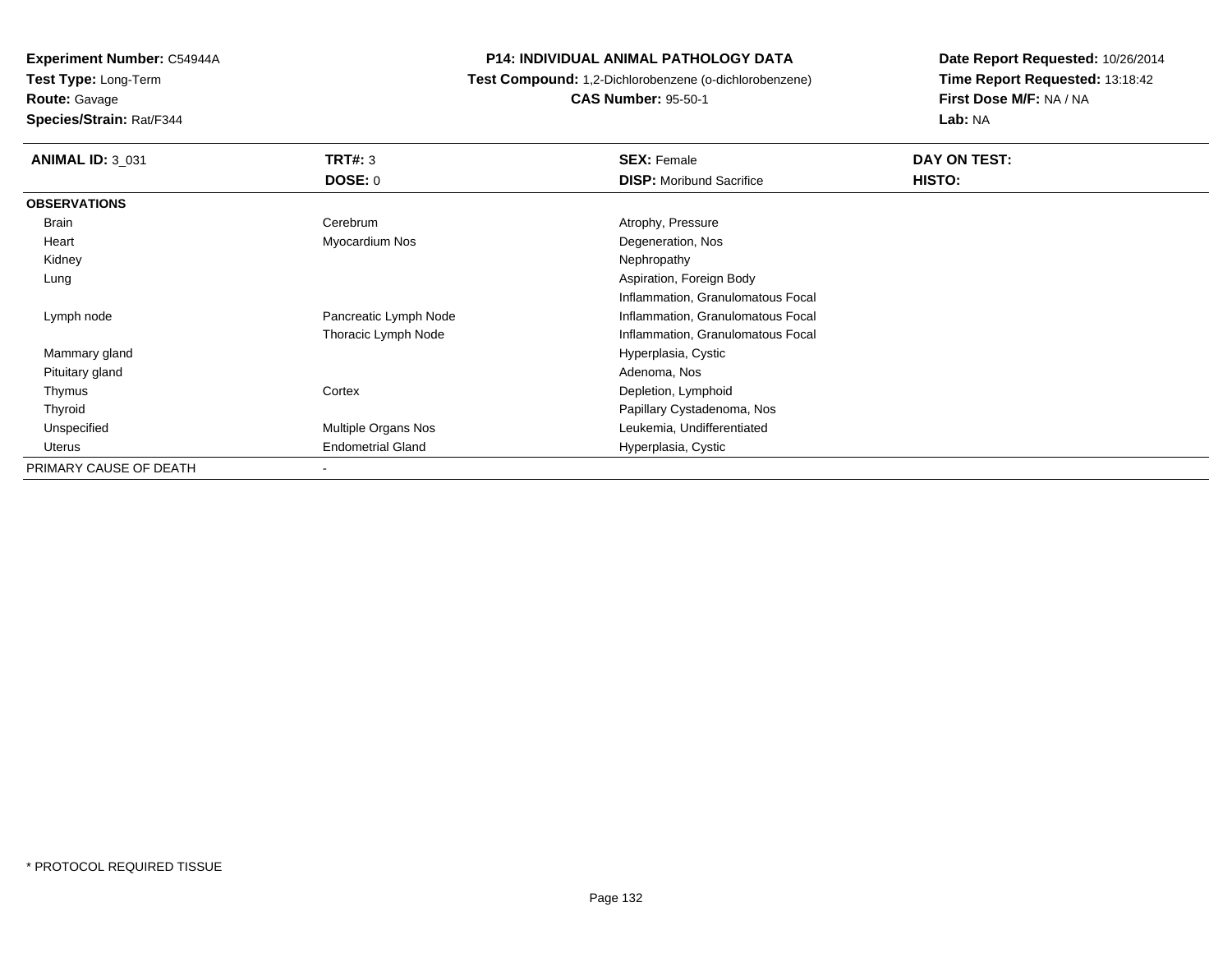**Test Type:** Long-Term

**Route:** Gavage

**Species/Strain:** Rat/F344

## **P14: INDIVIDUAL ANIMAL PATHOLOGY DATA**

# **Test Compound:** 1,2-Dichlorobenzene (o-dichlorobenzene)

**CAS Number:** 95-50-1

| <b>ANIMAL ID: 3 032</b> | TRT#: 3                   | <b>SEX: Female</b>                | DAY ON TEST: |  |
|-------------------------|---------------------------|-----------------------------------|--------------|--|
|                         | DOSE: 0                   | <b>DISP:</b> Scheduled Sacrifice  | HISTO:       |  |
| <b>OBSERVATIONS</b>     |                           |                                   |              |  |
| Heart                   | Myocardium Nos            | Degeneration, Nos                 |              |  |
| Liver                   |                           | Cytoplasmic Change, Basophilic    |              |  |
|                         |                           | Inflammation, Granulomatous Focal |              |  |
| Lung                    |                           | Inflammation, Granulomatous Focal |              |  |
| Pancreas                | <b>Islets</b>             | Islet-Cell Adenoma                |              |  |
| Pituitary gland         | <b>Anterior Pituitary</b> | Cyst, Embryonal Duct              |              |  |
|                         | <b>Pituitary Cell</b>     | Hyperplasia, Focal                |              |  |
| Thyroid                 |                           | Hyperplasia, C Cell               |              |  |
| Urinary bladder         |                           | Hyperplasia, Epithelial           |              |  |
| Uterus                  |                           | <b>Endometrial Stromal Polyp</b>  |              |  |
|                         | <b>Endometrial Gland</b>  | Hyperplasia, Cystic               |              |  |
| PRIMARY CAUSE OF DEATH  | $\blacksquare$            |                                   |              |  |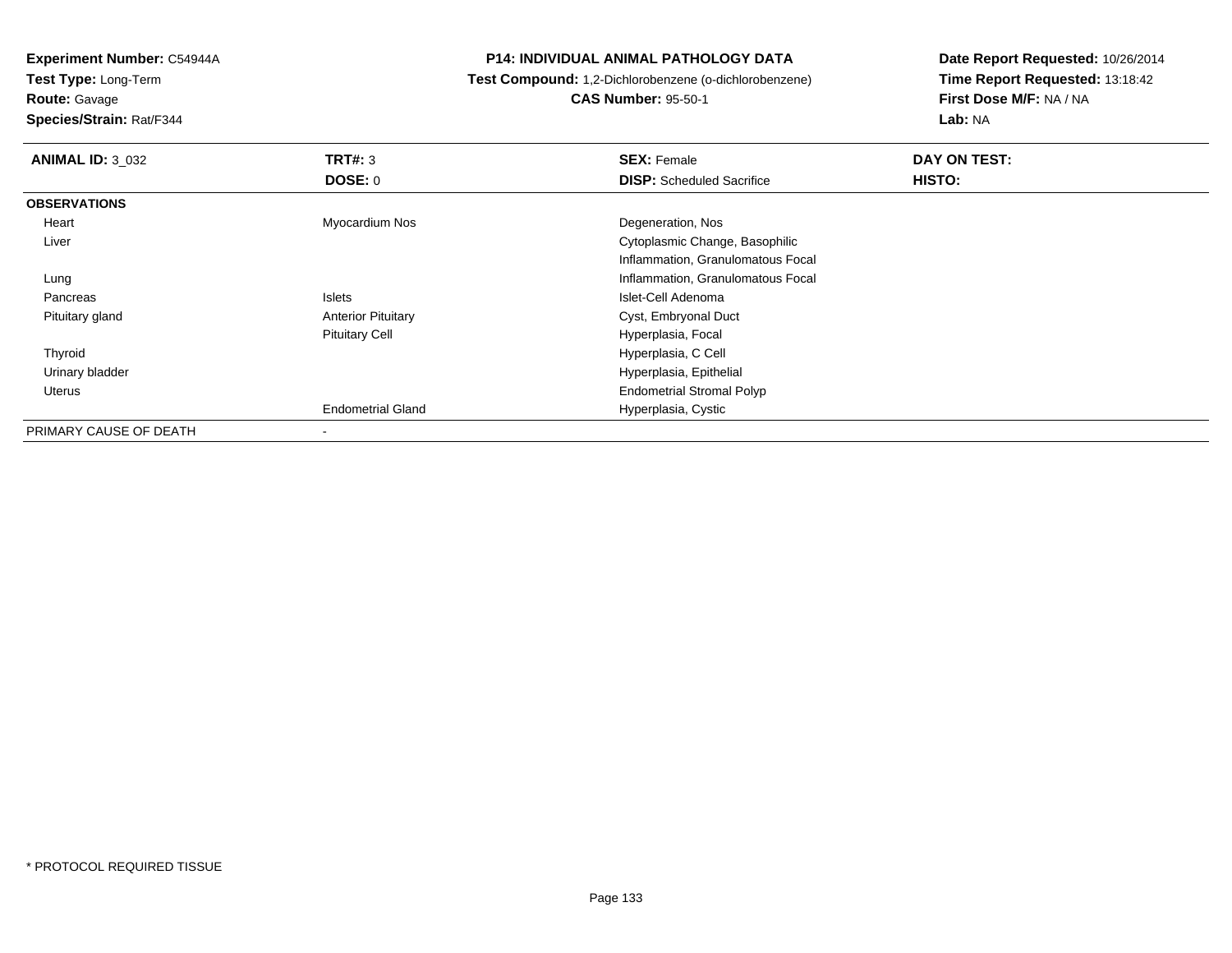**Test Type:** Long-Term

**Route:** Gavage

**Species/Strain:** Rat/F344

## **P14: INDIVIDUAL ANIMAL PATHOLOGY DATA**

**Test Compound:** 1,2-Dichlorobenzene (o-dichlorobenzene)

**CAS Number:** 95-50-1

| <b>ANIMAL ID: 3_033</b> | TRT#: 3                   | <b>SEX: Female</b>                | DAY ON TEST: |
|-------------------------|---------------------------|-----------------------------------|--------------|
|                         | <b>DOSE: 0</b>            | <b>DISP:</b> Scheduled Sacrifice  | HISTO:       |
| <b>OBSERVATIONS</b>     |                           |                                   |              |
| Adrenal gland           |                           | Pheochromocytoma                  |              |
| Heart                   | Myocardium Nos            | Degeneration, Nos                 |              |
| Kidney                  |                           | Nephropathy                       |              |
| Liver                   |                           | Cytoplasmic Change, Basophilic    |              |
|                         |                           | Inflammation, Granulomatous Focal |              |
| Lymph node              | Mesenteric Lymph Node     | Cyst, Nos                         |              |
|                         | Pancreatic Lymph Node     | Inflammation, Granulomatous Focal |              |
|                         | Thoracic Lymph Node       | Inflammation, Granulomatous Focal |              |
| Ovary                   |                           | Cyst, Parovarian                  |              |
| Pancreas                | Acinus                    | Atrophy, Focal                    |              |
| Pituitary gland         | <b>Anterior Pituitary</b> | Cyst, Embryonal Duct              |              |
| Thymus                  | Cortex                    | Depletion, Lymphoid               |              |
| Thyroid                 |                           | Hyperplasia, C Cell               |              |
| Unspecified             |                           | Fibrosis, Focal                   |              |
| Uterus                  |                           | <b>Endometrial Stromal Polyp</b>  |              |
|                         | <b>Endometrial Gland</b>  | Hyperplasia, Cystic               |              |
| PRIMARY CAUSE OF DEATH  | $\overline{\phantom{a}}$  |                                   |              |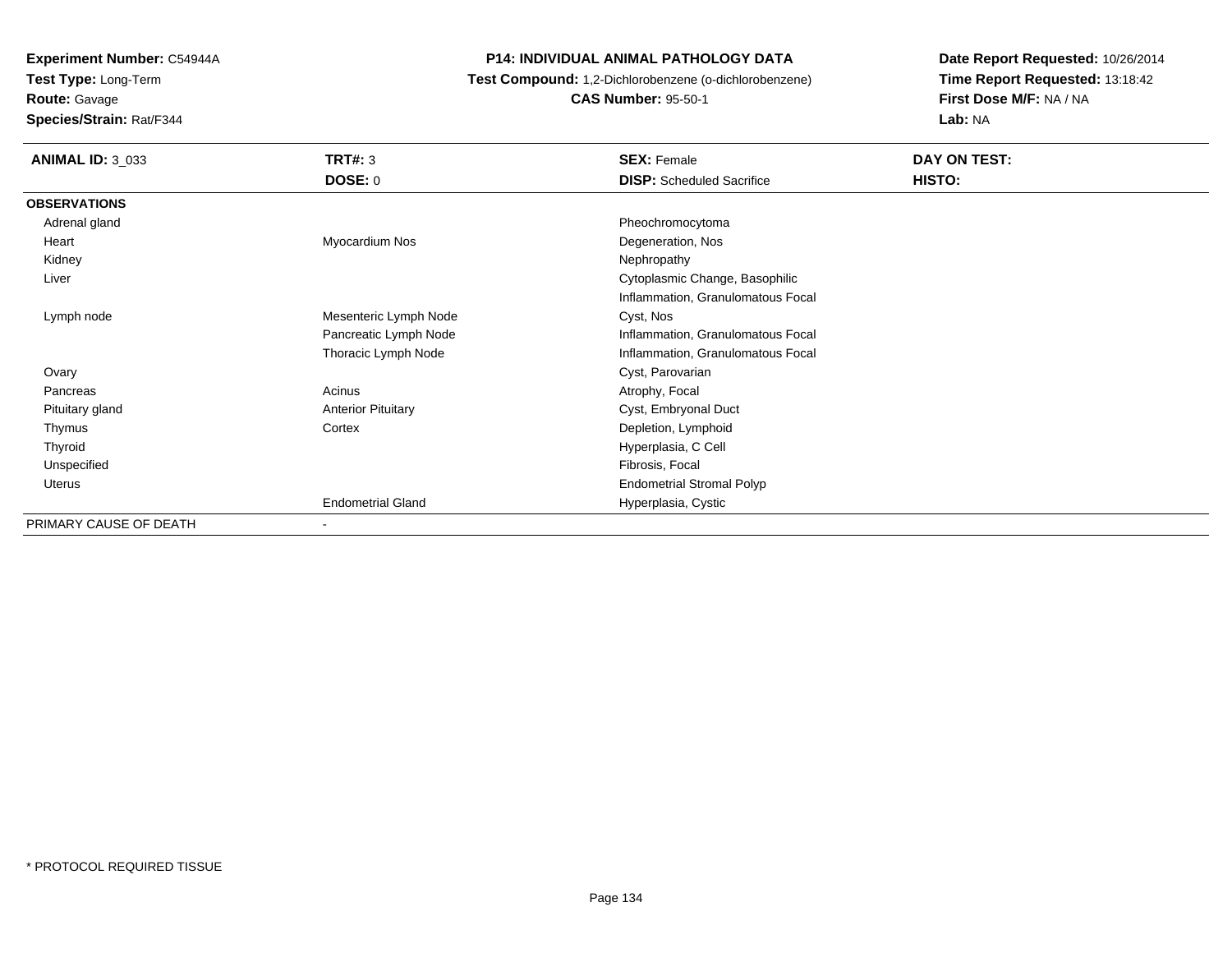**Experiment Number:** C54944A**Test Type:** Long-Term**Route:** Gavage **Species/Strain:** Rat/F344**P14: INDIVIDUAL ANIMAL PATHOLOGY DATA Test Compound:** 1,2-Dichlorobenzene (o-dichlorobenzene)**CAS Number:** 95-50-1**Date Report Requested:** 10/26/2014**Time Report Requested:** 13:18:42**First Dose M/F:** NA / NA**Lab:** NA**ANIMAL ID:** 3\_034**TRT#:** 3 **SEX:** Female **DAY ON TEST: DOSE:** 0**DISP:** Scheduled Sacrifice **HISTO: OBSERVATIONS** Adrenal glandZona Fasciculata **Lipoidosis**  Heart Myocardium Nos Degeneration, Nos Kidney Inflammation, Chronic Focal Nephropathy**Cytoplasmic Change, Basophilic Change, Basophilic Change, Basophilic Change, Basophilic Change, Basophilic Change, Basophilic Change, Basophilic Change, Basophilic Change, Basophilic Change, Basophilic Change, Basophilic**  Liver Inflammation, Granulomatous Focal ThymusCortex Depletion, Lymphoid Hyperplasia, C Cell Thyroid Urinary bladder Papilloma, NosPRIMARY CAUSE OF DEATH-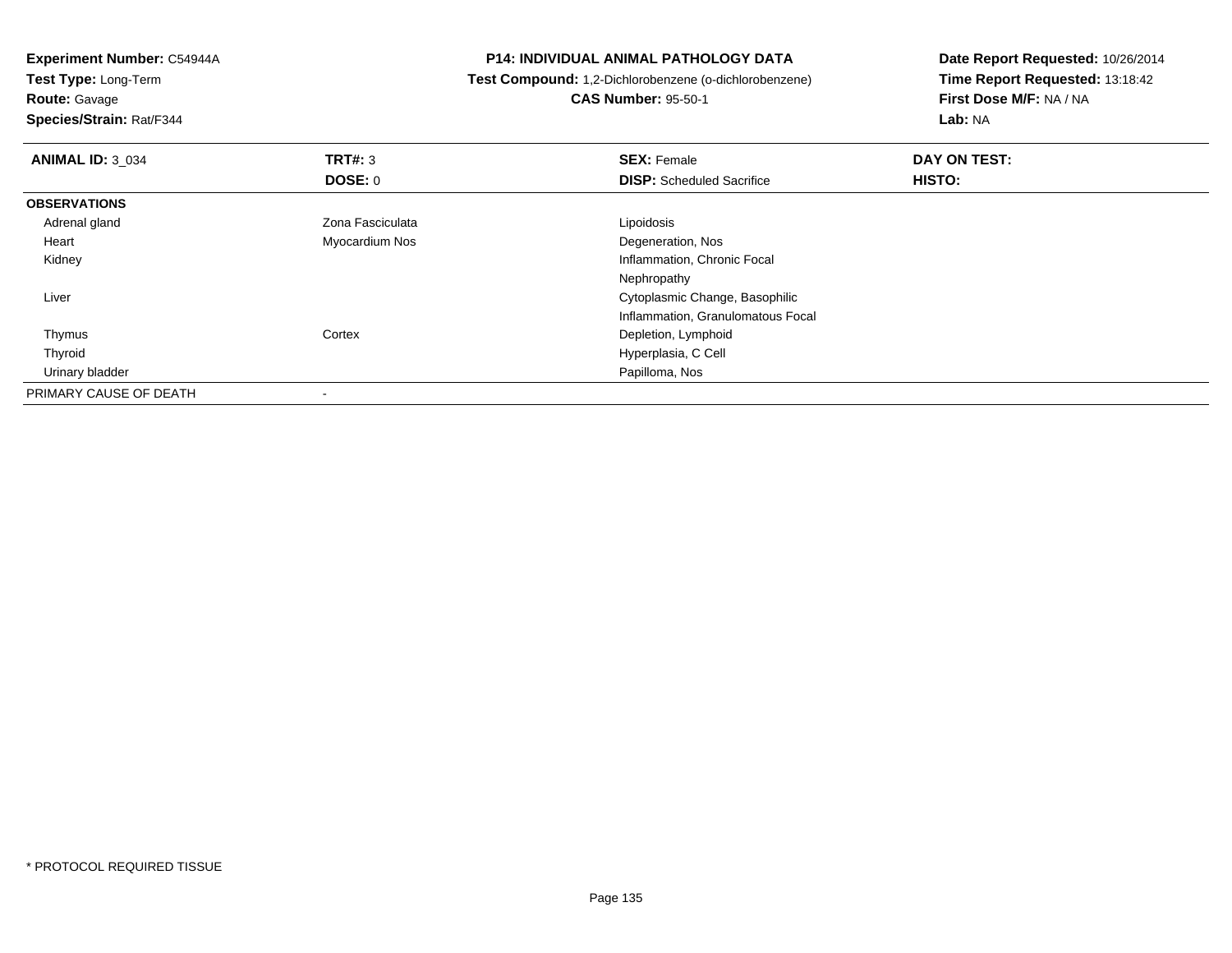| <b>Experiment Number: C54944A</b><br>Test Type: Long-Term<br><b>Route: Gavage</b><br>Species/Strain: Rat/F344 |         | <b>P14: INDIVIDUAL ANIMAL PATHOLOGY DATA</b><br>Test Compound: 1,2-Dichlorobenzene (o-dichlorobenzene)<br><b>CAS Number: 95-50-1</b> | Date Report Requested: 10/26/2014<br>Time Report Requested: 13:18:42<br>First Dose M/F: NA / NA<br><b>Lab: NA</b> |
|---------------------------------------------------------------------------------------------------------------|---------|--------------------------------------------------------------------------------------------------------------------------------------|-------------------------------------------------------------------------------------------------------------------|
| <b>ANIMAL ID: 3 035</b>                                                                                       | TRT#: 3 | <b>SEX: Female</b>                                                                                                                   | DAY ON TEST:                                                                                                      |
| <b>OBSERVATIONS</b>                                                                                           | DOSE: 0 | <b>DISP: Natural Death</b>                                                                                                           | <b>HISTO:</b>                                                                                                     |
| Lung                                                                                                          |         | Pneumonia, Aspiration                                                                                                                |                                                                                                                   |
| PRIMARY CAUSE OF DEATH                                                                                        |         |                                                                                                                                      |                                                                                                                   |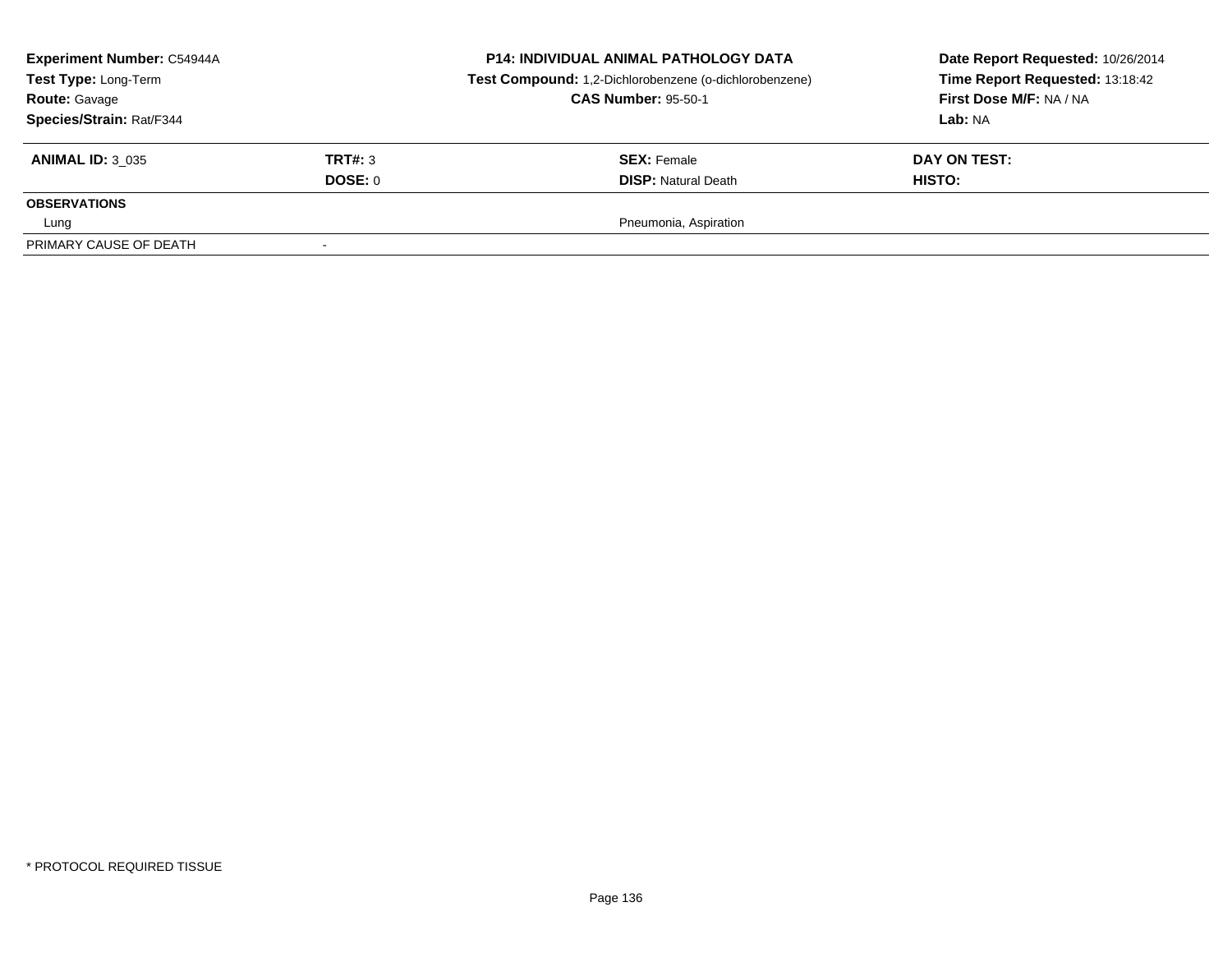**Test Type:** Long-Term**Route:** Gavage

**Species/Strain:** Rat/F344

## **P14: INDIVIDUAL ANIMAL PATHOLOGY DATA**

**Test Compound:** 1,2-Dichlorobenzene (o-dichlorobenzene)

**CAS Number:** 95-50-1

| <b>ANIMAL ID: 3 036</b> | TRT#: 3           | <b>SEX: Female</b>                | DAY ON TEST: |  |
|-------------------------|-------------------|-----------------------------------|--------------|--|
|                         | <b>DOSE: 0</b>    | <b>DISP:</b> Moribund Sacrifice   | HISTO:       |  |
| <b>OBSERVATIONS</b>     |                   |                                   |              |  |
| Clitoral gland          |                   | Adenocarcinoma, Nos               |              |  |
| Heart                   | Myocardium Nos    | Degeneration, Nos                 |              |  |
| Lung                    |                   | Inflammation, Granulomatous Focal |              |  |
| Lymph node              | Lumbar Lymph Node | Adenocarcinoma, Nos, Metastatic   |              |  |
| Mammary gland           |                   | Papillary Cystadenocarcinoma Nos  |              |  |
| Pituitary gland         |                   | Adenoma, Nos                      |              |  |
| Spleen                  | Red Pulp          | Hematopoiesis                     |              |  |
| Thymus                  | Cortex            | Depletion, Lymphoid               |              |  |
| PRIMARY CAUSE OF DEATH  |                   |                                   |              |  |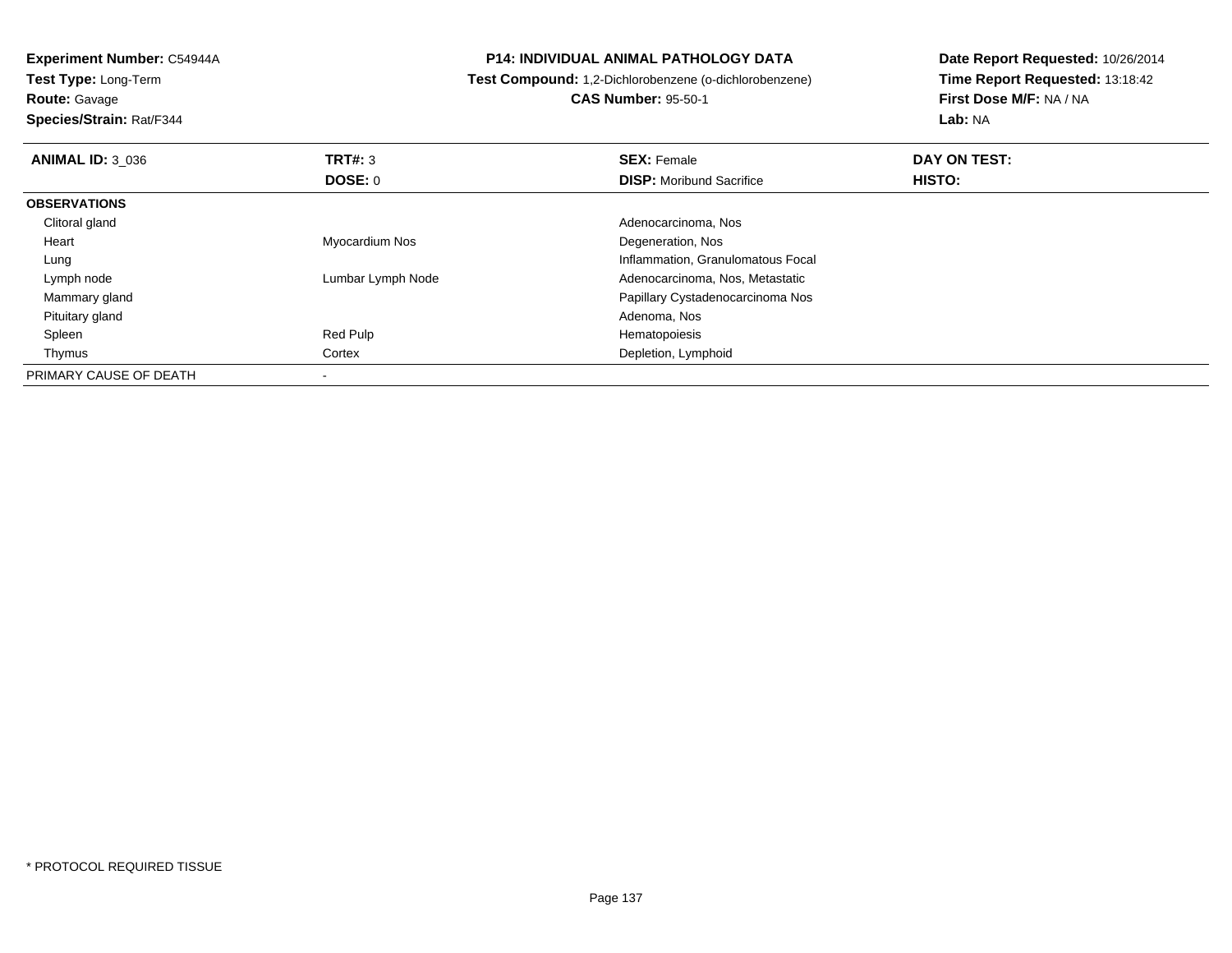| <b>Experiment Number: C54944A</b><br>Test Type: Long-Term<br><b>Route: Gavage</b><br>Species/Strain: Rat/F344 |                     | <b>P14: INDIVIDUAL ANIMAL PATHOLOGY DATA</b><br>Test Compound: 1,2-Dichlorobenzene (o-dichlorobenzene)<br><b>CAS Number: 95-50-1</b> | Date Report Requested: 10/26/2014<br>Time Report Requested: 13:18:42<br>First Dose M/F: NA / NA<br>Lab: NA |  |
|---------------------------------------------------------------------------------------------------------------|---------------------|--------------------------------------------------------------------------------------------------------------------------------------|------------------------------------------------------------------------------------------------------------|--|
| <b>ANIMAL ID: 3 037</b>                                                                                       | TRT#: 3             | <b>SEX: Female</b>                                                                                                                   | DAY ON TEST:                                                                                               |  |
|                                                                                                               | DOSE: 0             | <b>DISP:</b> Natural Death                                                                                                           | HISTO:                                                                                                     |  |
| <b>OBSERVATIONS</b>                                                                                           |                     |                                                                                                                                      |                                                                                                            |  |
| <b>Brain</b>                                                                                                  | Cerebrum            | Hemorrhage                                                                                                                           |                                                                                                            |  |
| Heart                                                                                                         | Myocardium Nos      | Degeneration, Nos                                                                                                                    |                                                                                                            |  |
| Unspecified                                                                                                   | Multiple Organs Nos | Leukemia, Undifferentiated                                                                                                           |                                                                                                            |  |
| PRIMARY CAUSE OF DEATH                                                                                        |                     |                                                                                                                                      |                                                                                                            |  |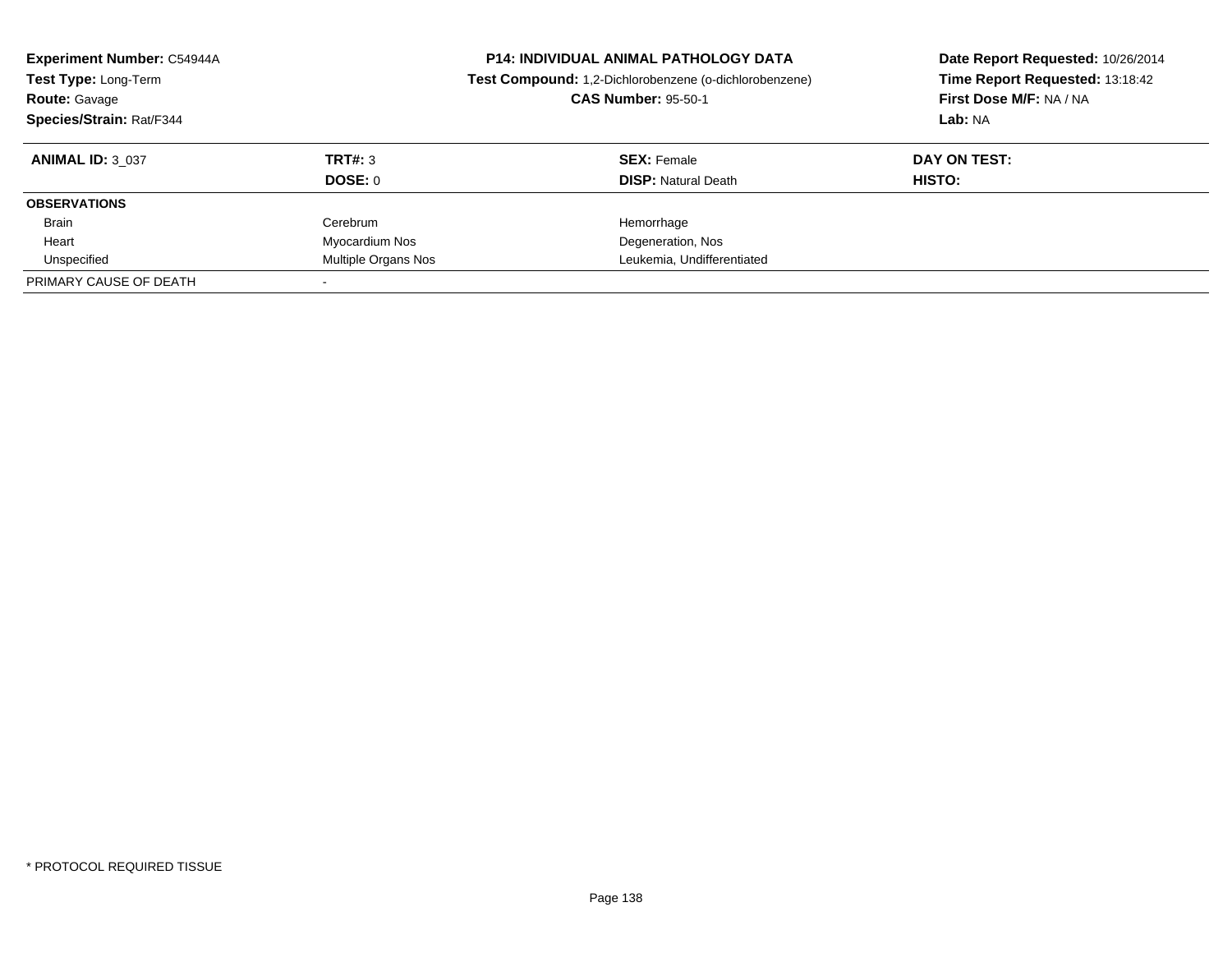**Test Type:** Long-Term

**Route:** Gavage

**Species/Strain:** Rat/F344

## **P14: INDIVIDUAL ANIMAL PATHOLOGY DATA**

**Test Compound:** 1,2-Dichlorobenzene (o-dichlorobenzene)

**CAS Number:** 95-50-1

| <b>ANIMAL ID: 3 038</b> | TRT#: 3                  | <b>SEX: Female</b>                | DAY ON TEST:  |
|-------------------------|--------------------------|-----------------------------------|---------------|
|                         | <b>DOSE: 0</b>           | <b>DISP:</b> Scheduled Sacrifice  | <b>HISTO:</b> |
| <b>OBSERVATIONS</b>     |                          |                                   |               |
| Heart                   | Myocardium Nos           | Degeneration, Nos                 |               |
| Liver                   |                          | Cytoplasmic Change, Basophilic    |               |
|                         | <b>Bile Duct</b>         | Hyperplasia, Focal                |               |
|                         |                          | Inflammation, Granulomatous Focal |               |
| Lung                    |                          | Inflammation, Granulomatous Focal |               |
| Lymph node              | Mesenteric Lymph Node    | Inflammation, Granulomatous Focal |               |
| Mammary gland           |                          | Fibroadenoma                      |               |
| Thymus                  | Cortex                   | Depletion, Lymphoid               |               |
| Unspecified             | Flank                    | Fibrosarcoma                      |               |
|                         | Multiple Organs Nos      | Leukemia, Undifferentiated        |               |
| Uterus                  | <b>Endometrial Gland</b> | Hyperplasia, Cystic               |               |
| PRIMARY CAUSE OF DEATH  | ۰                        |                                   |               |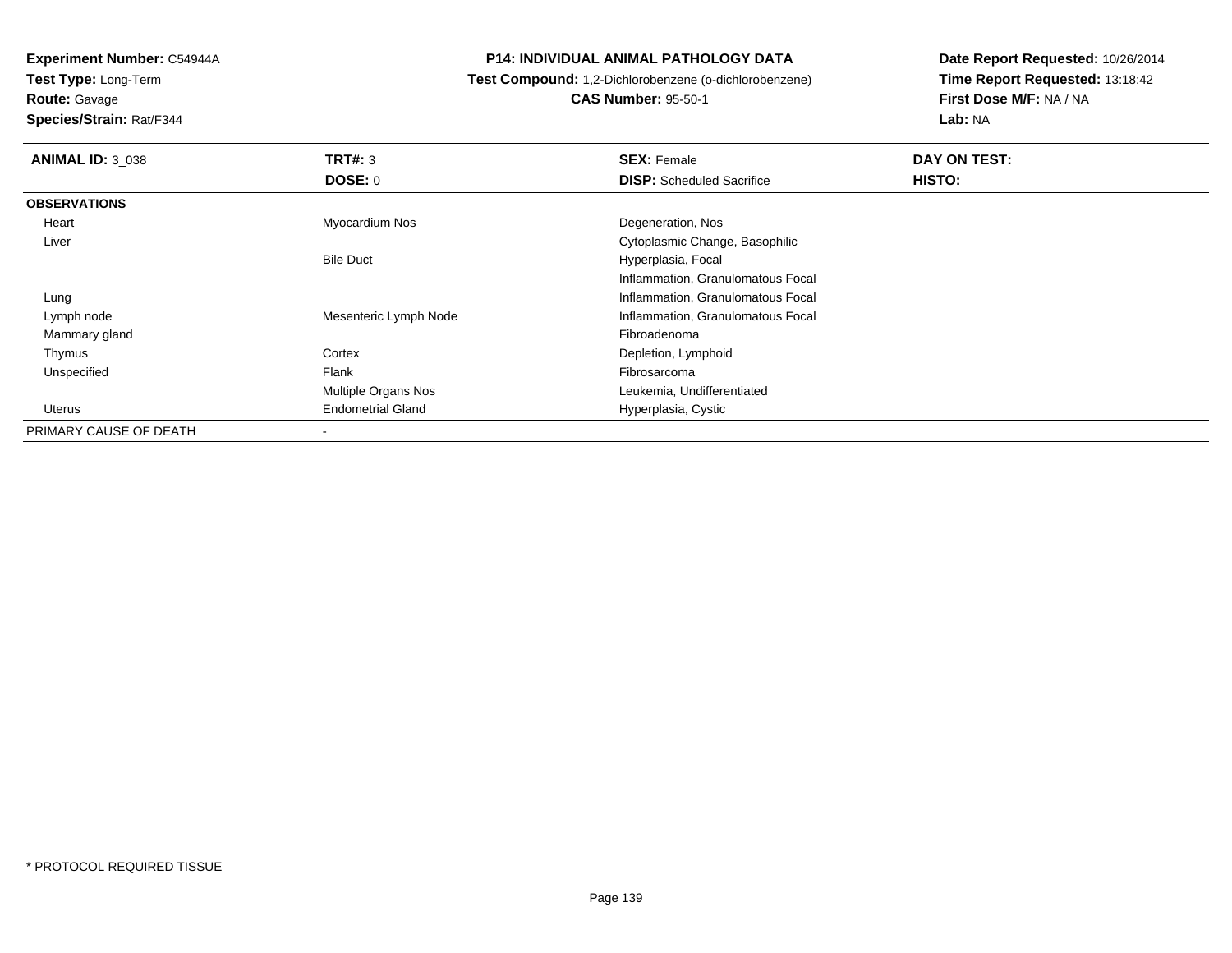**Test Type:** Long-Term

**Route:** Gavage

**Species/Strain:** Rat/F344

## **P14: INDIVIDUAL ANIMAL PATHOLOGY DATA**

**Test Compound:** 1,2-Dichlorobenzene (o-dichlorobenzene)

**CAS Number:** 95-50-1

| <b>ANIMAL ID: 3_039</b> | TRT#: 3                  | <b>SEX: Female</b>                | DAY ON TEST:  |
|-------------------------|--------------------------|-----------------------------------|---------------|
|                         | DOSE: 0                  | <b>DISP:</b> Scheduled Sacrifice  | <b>HISTO:</b> |
| <b>OBSERVATIONS</b>     |                          |                                   |               |
| Bone                    | Femur                    | Osteosclerosis                    |               |
| Heart                   | Myocardium Nos           | Degeneration, Nos                 |               |
| Liver                   |                          | Cytoplasmic Change, Basophilic    |               |
|                         | <b>Bile Duct</b>         | Hyperplasia, Focal                |               |
|                         |                          | Neoplastic Nodule                 |               |
| Lung                    |                          | Inflammation, Granulomatous Focal |               |
| Pancreas                | Acinus                   | Atrophy, Focal                    |               |
| Thyroid                 |                          | Hyperplasia, C Cell               |               |
| Uterus                  |                          | Dilatation, Nos                   |               |
|                         | <b>Endometrial Gland</b> | Hyperplasia, Cystic               |               |
| PRIMARY CAUSE OF DEATH  | $\overline{\phantom{a}}$ |                                   |               |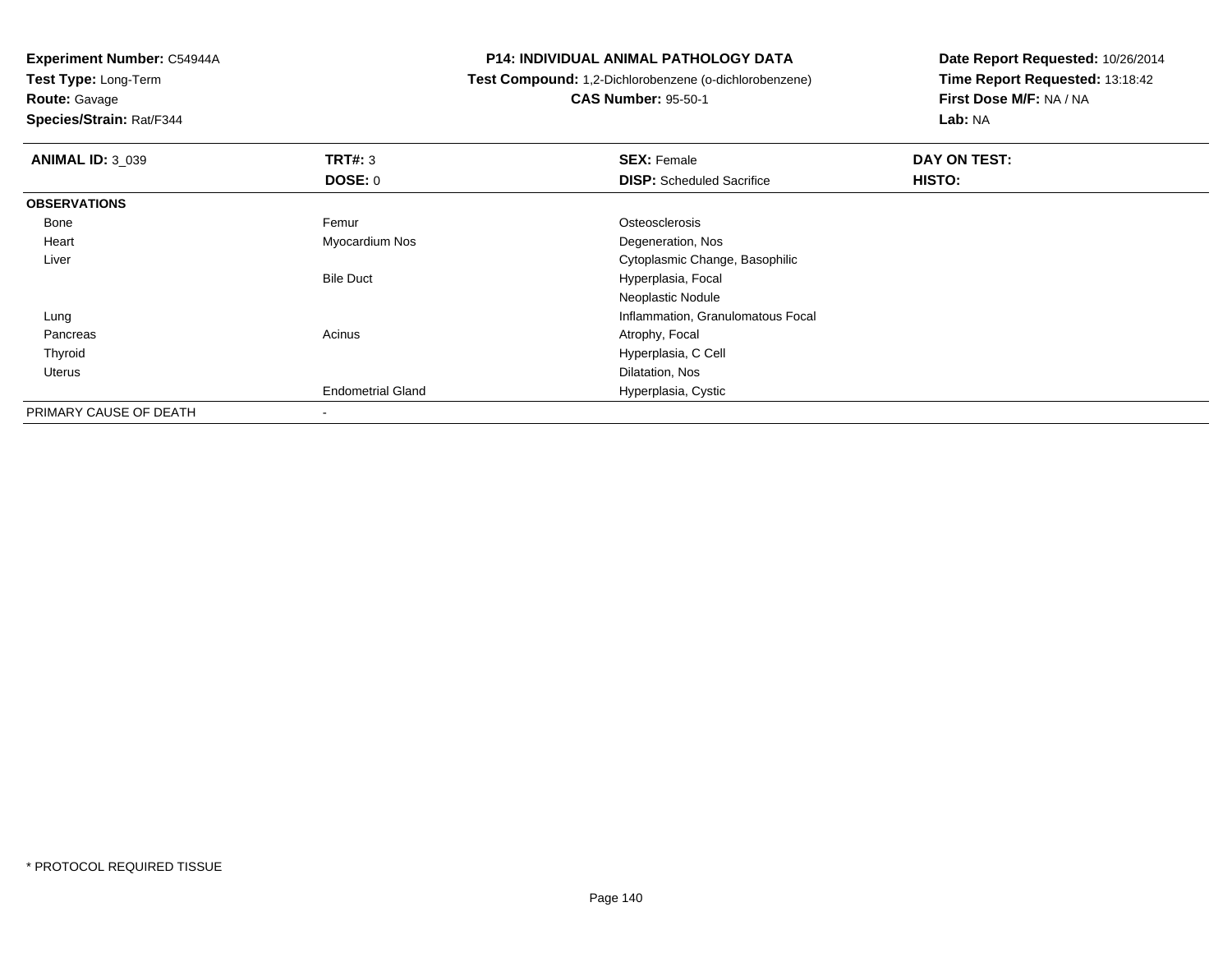**Experiment Number:** C54944A**Test Type:** Long-Term**Route:** Gavage **Species/Strain:** Rat/F344**P14: INDIVIDUAL ANIMAL PATHOLOGY DATA Test Compound:** 1,2-Dichlorobenzene (o-dichlorobenzene)**CAS Number:** 95-50-1**Date Report Requested:** 10/26/2014**Time Report Requested:** 13:18:42**First Dose M/F:** NA / NA**Lab:** NA**ANIMAL ID:** 3\_040**C SEX:** Female **DAY ON TEST: DAY ON TEST: DOSE:** 0**DISP:** Natural Death **HISTO: OBSERVATIONS** Bone marrow Fibrous Osteodystrophy Brain Cerebrum Astrocytoma Heart Myocardium Nos Degeneration, Nos Liver Hepatocytes Necrosis, Focal Pituitary glandAnterior Pituitary **Cyst, Embryonal Duct** Cyst, Embryonal Duct Mucosa **Cyst, Embryonal Duct**  Stomachh and the contract of the Mucosa and the contract of the Ulcer, Chronic units of the Mucosa and the Ulcer, Chronic ThymusCortex **Depletion**, Lymphoid d **Multiple Organs Nos** Leukemia, Undifferentiated UnspecifiedPRIMARY CAUSE OF DEATH-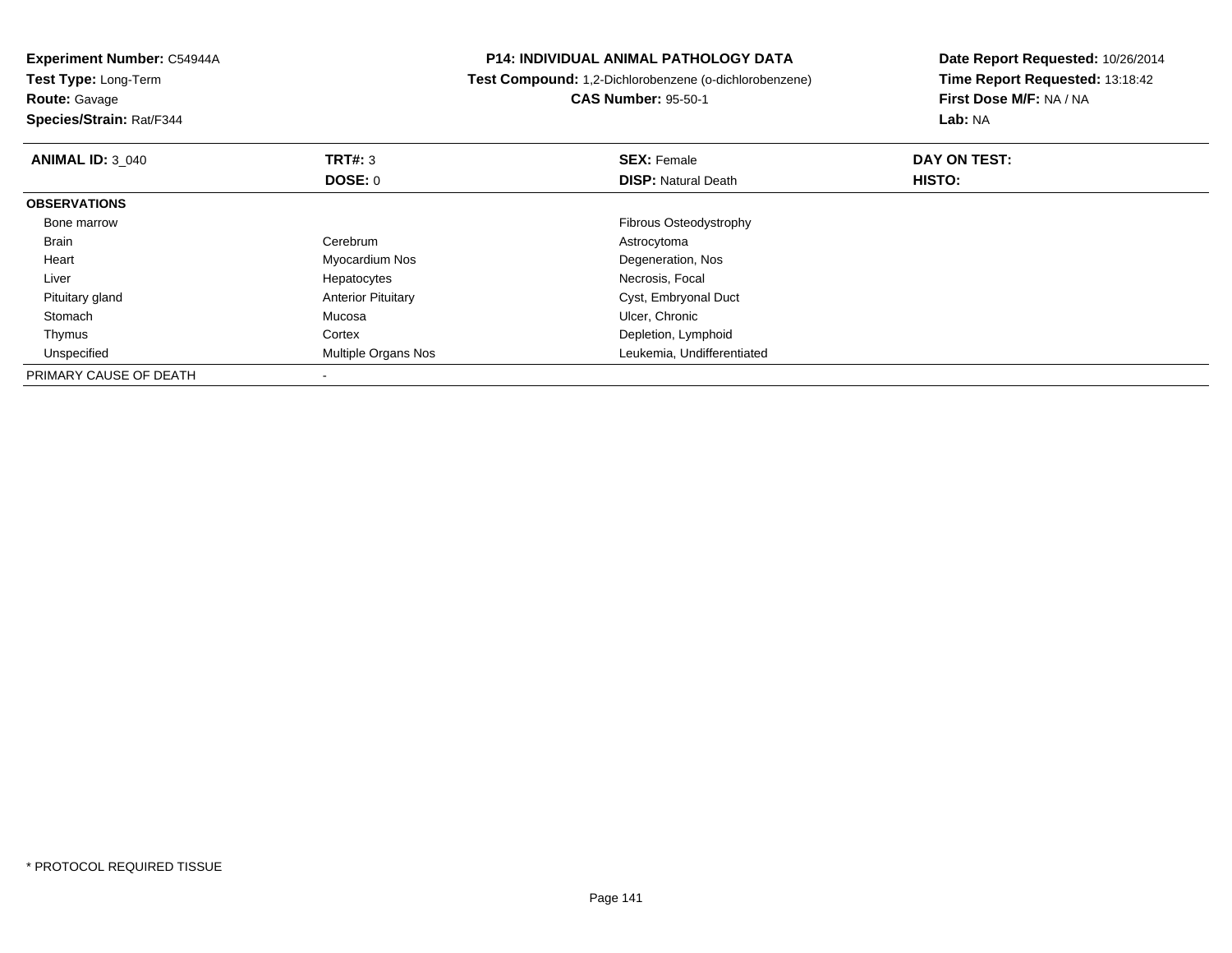**Test Type:** Long-Term

**Route:** Gavage

**Species/Strain:** Rat/F344

## **P14: INDIVIDUAL ANIMAL PATHOLOGY DATA**

 **Test Compound:** 1,2-Dichlorobenzene (o-dichlorobenzene)**CAS Number:** 95-50-1

| <b>ANIMAL ID: 3 041</b> | TRT#: 3               | <b>SEX: Female</b>                | DAY ON TEST: |  |
|-------------------------|-----------------------|-----------------------------------|--------------|--|
|                         | <b>DOSE: 0</b>        | <b>DISP:</b> Scheduled Sacrifice  | HISTO:       |  |
| <b>OBSERVATIONS</b>     |                       |                                   |              |  |
| Adrenal gland           | Zona Fasciculata      | Lipoidosis                        |              |  |
| Heart                   | Myocardium Nos        | Degeneration, Nos                 |              |  |
| Liver                   | <b>Bile Duct</b>      | Hyperplasia, Focal                |              |  |
|                         |                       | Inflammation, Granulomatous Focal |              |  |
| Lymph node              | Mandibular Lymph Node | Cyst, Multiple                    |              |  |
| Pituitary gland         |                       | Cyst, Embryonal Duct              |              |  |
| Thymus                  | Cortex                | Depletion, Lymphoid               |              |  |
| Thyroid                 |                       | Hyperplasia, C Cell               |              |  |
| PRIMARY CAUSE OF DEATH  |                       |                                   |              |  |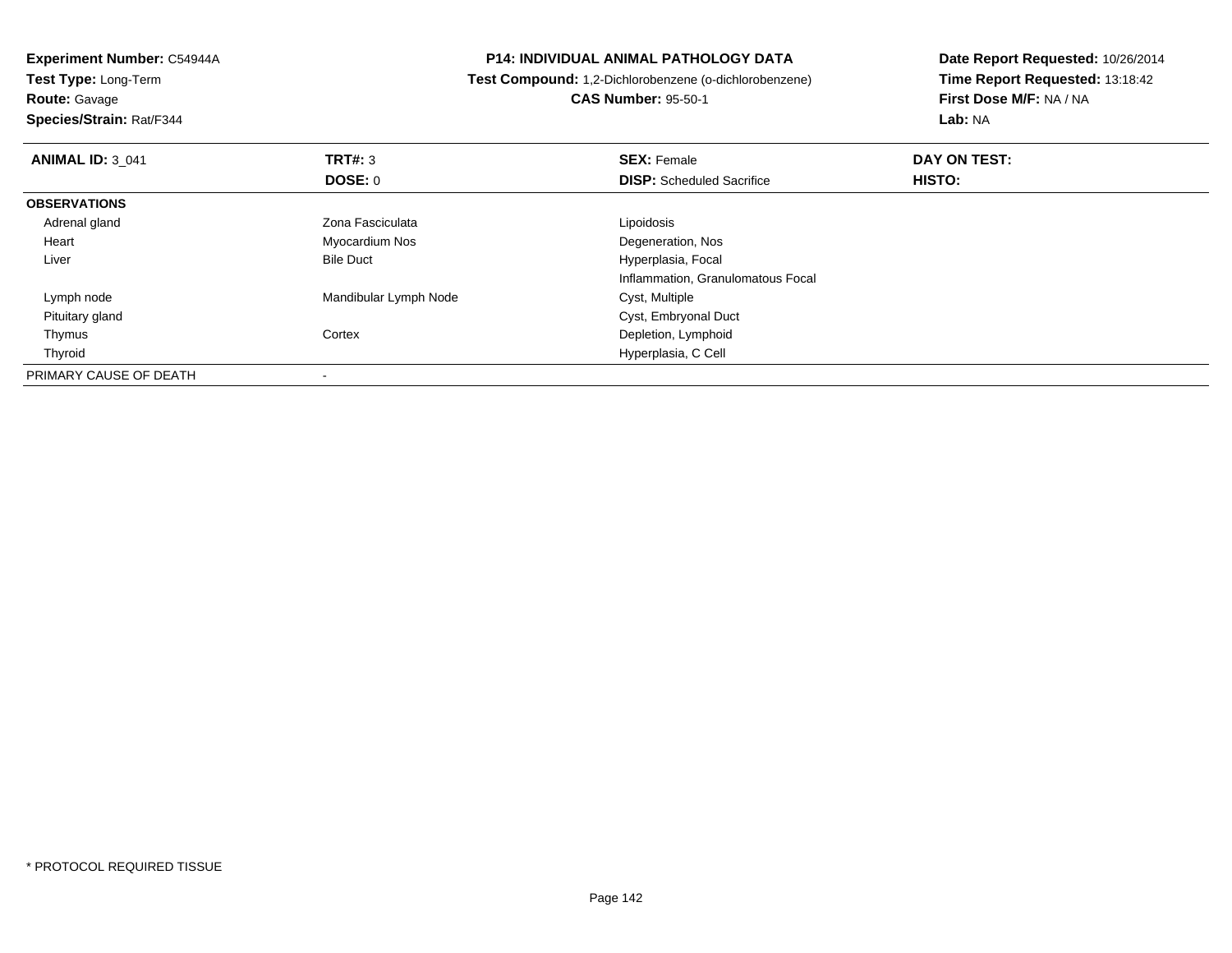**Experiment Number:** C54944A**Test Type:** Long-Term**Route:** Gavage **Species/Strain:** Rat/F344**P14: INDIVIDUAL ANIMAL PATHOLOGY DATA Test Compound:** 1,2-Dichlorobenzene (o-dichlorobenzene)**CAS Number:** 95-50-1**Date Report Requested:** 10/26/2014**Time Report Requested:** 13:18:42**First Dose M/F:** NA / NA**Lab:** NA**ANIMAL ID: 3 042 TRT#:** <sup>3</sup> **SEX:** Female **DAY ON TEST: DOSE:** 0**DISP:** Scheduled Sacrifice **HISTO: OBSERVATIONS** Adrenal gland Pheochromocytoma Heart Myocardium Nos Degeneration, Nos LiverBile Duct **Hyperplasia**, Focal Inflammation, Granulomatous Focal Mammary glandd and the control of the control of the control of the control of the control of the control of the control of the control of the control of the control of the control of the control of the control of the control of the co Pancreass and the contract of the Acinus Acinus and the Acinus Atrophy, Focal and the Atrophy, Focal and the Acinus Acinus Acinus Acinus Acinus Acinus Acinus Acinus Acinus Acinus Acinus Acinus Acinus Acinus Acinus Acinus Acinus Ac ThymusCortex **Depletion**, Lymphoid e and the Constantine Constant Constant Of Tongue Nos and the Constant Constant Constant Constant Constant Constant Constant Constant Constant Constant Constant Constant Constant Constant Constant Constant Constant Constan TonguePRIMARY CAUSE OF DEATH-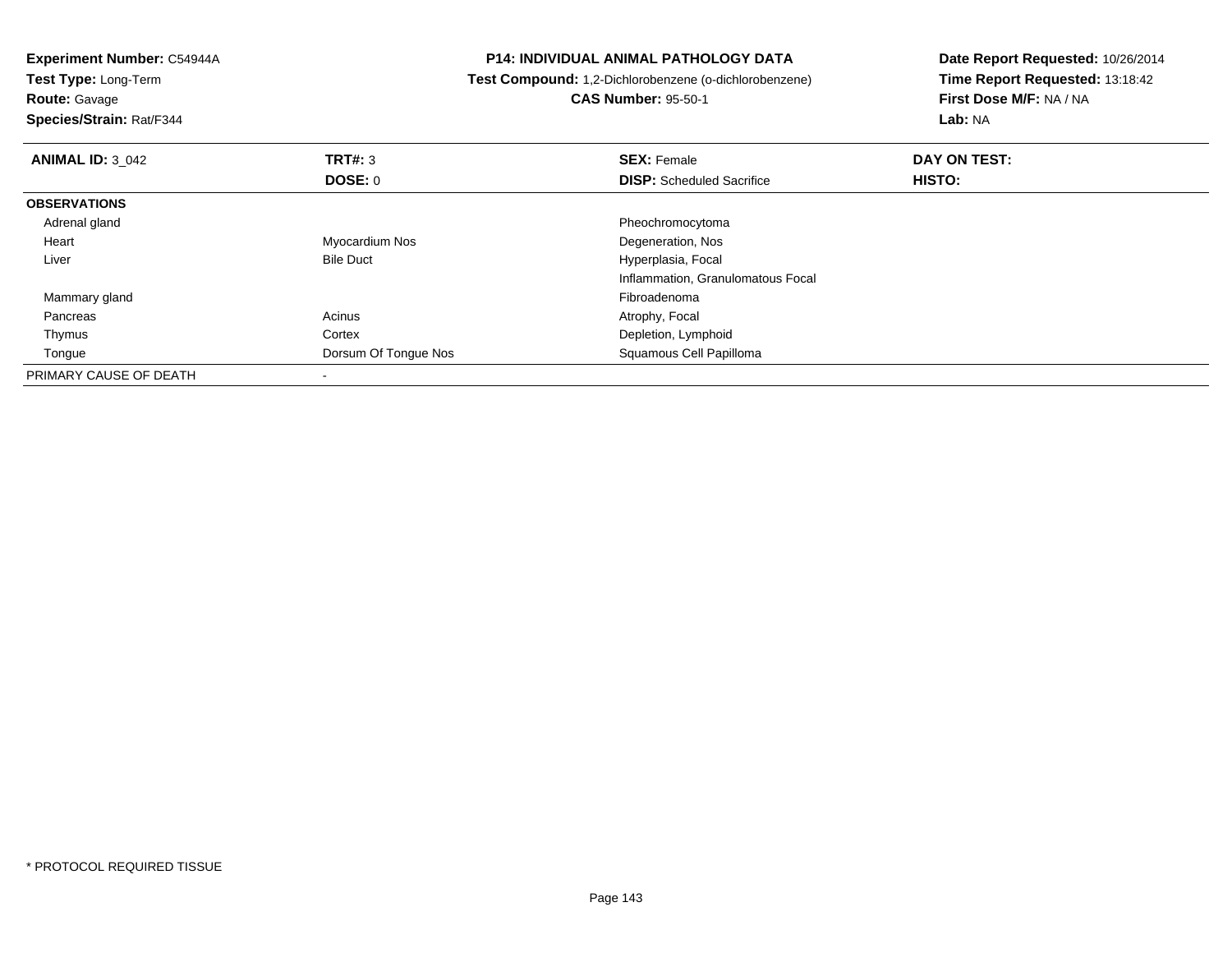**Test Type:** Long-Term

**Route:** Gavage

**Species/Strain:** Rat/F344

## **P14: INDIVIDUAL ANIMAL PATHOLOGY DATA**

 **Test Compound:** 1,2-Dichlorobenzene (o-dichlorobenzene)**CAS Number:** 95-50-1

| <b>ANIMAL ID: 3 043</b> | TRT#: 3                  | <b>SEX: Female</b>               | DAY ON TEST: |  |
|-------------------------|--------------------------|----------------------------------|--------------|--|
|                         | DOSE: 0                  | <b>DISP:</b> Scheduled Sacrifice | HISTO:       |  |
| <b>OBSERVATIONS</b>     |                          |                                  |              |  |
| Eye                     | <b>Crystalline Lens</b>  | Cataract                         |              |  |
|                         | Retina                   | Degeneration, Nos                |              |  |
| Heart                   | Myocardium Nos           | Degeneration, Nos                |              |  |
| Liver                   |                          | Cytoplasmic Change, Basophilic   |              |  |
|                         | <b>Bile Duct</b>         | Hyperplasia, Focal               |              |  |
| Lung                    |                          | Aspiration, Foreign Body         |              |  |
|                         |                          | Inflammation, Acute/Chronic      |              |  |
| Mammary gland           |                          | Hyperplasia, Cystic              |              |  |
| Thymus                  | Cortex                   | Depletion, Lymphoid              |              |  |
| Unspecified             | Multiple Organs Nos      | Leukemia, Undifferentiated       |              |  |
| Uterus                  | <b>Endometrial Gland</b> | Adenoma, Nos                     |              |  |
|                         | <b>Endometrial Gland</b> | Hyperplasia, Cystic              |              |  |
| PRIMARY CAUSE OF DEATH  | $\overline{\phantom{a}}$ |                                  |              |  |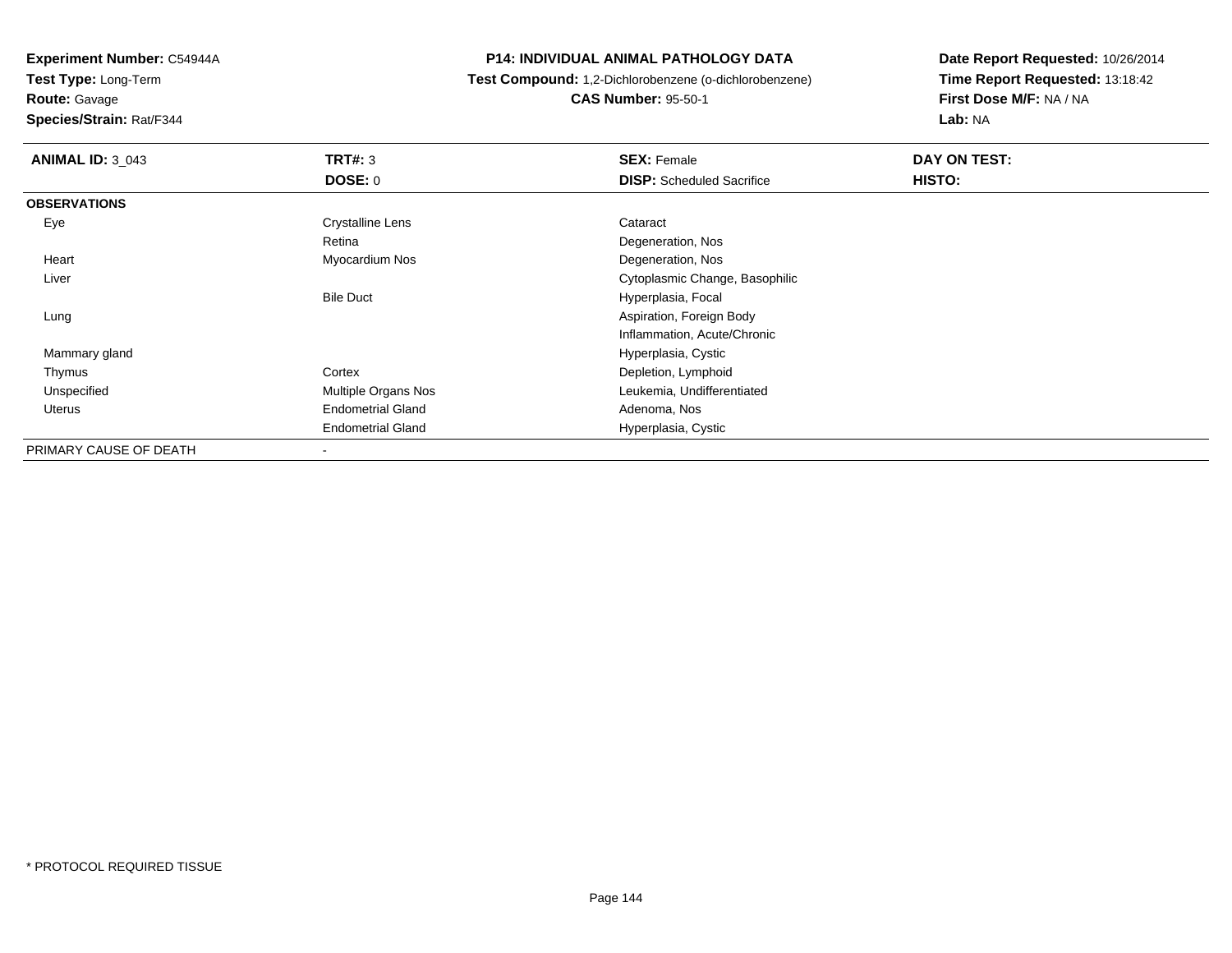**Experiment Number:** C54944A

**Test Type:** Long-Term

**Route:** Gavage

**Species/Strain:** Rat/F344

## **P14: INDIVIDUAL ANIMAL PATHOLOGY DATA**

**Test Compound:** 1,2-Dichlorobenzene (o-dichlorobenzene)

**CAS Number:** 95-50-1

**Date Report Requested:** 10/26/2014 **Time Report Requested:** 13:18:42**First Dose M/F:** NA / NA**Lab:** NA

| <b>ANIMAL ID: 3 044</b> | TRT#: 3                  | <b>SEX: Female</b>               | DAY ON TEST: |  |
|-------------------------|--------------------------|----------------------------------|--------------|--|
|                         | <b>DOSE: 0</b>           | <b>DISP:</b> Scheduled Sacrifice | HISTO:       |  |
| <b>OBSERVATIONS</b>     |                          |                                  |              |  |
| Heart                   | Myocardium Nos           | Degeneration, Nos                |              |  |
| Liver                   |                          | Cytoplasmic Change, Basophilic   |              |  |
|                         | <b>Bile Duct</b>         | Hyperplasia, Focal               |              |  |
| Lymph node              | Mandibular Lymph Node    | Congestion, Nos                  |              |  |
| Mammary gland           |                          | Fibroadenoma                     |              |  |
|                         |                          | Hyperplasia, Cystic              |              |  |
| Thymus                  | Cortex                   | Depletion, Lymphoid              |              |  |
| Uterus                  | <b>Endometrial Gland</b> | Hyperplasia, Cystic              |              |  |
| PRIMARY CAUSE OF DEATH  |                          |                                  |              |  |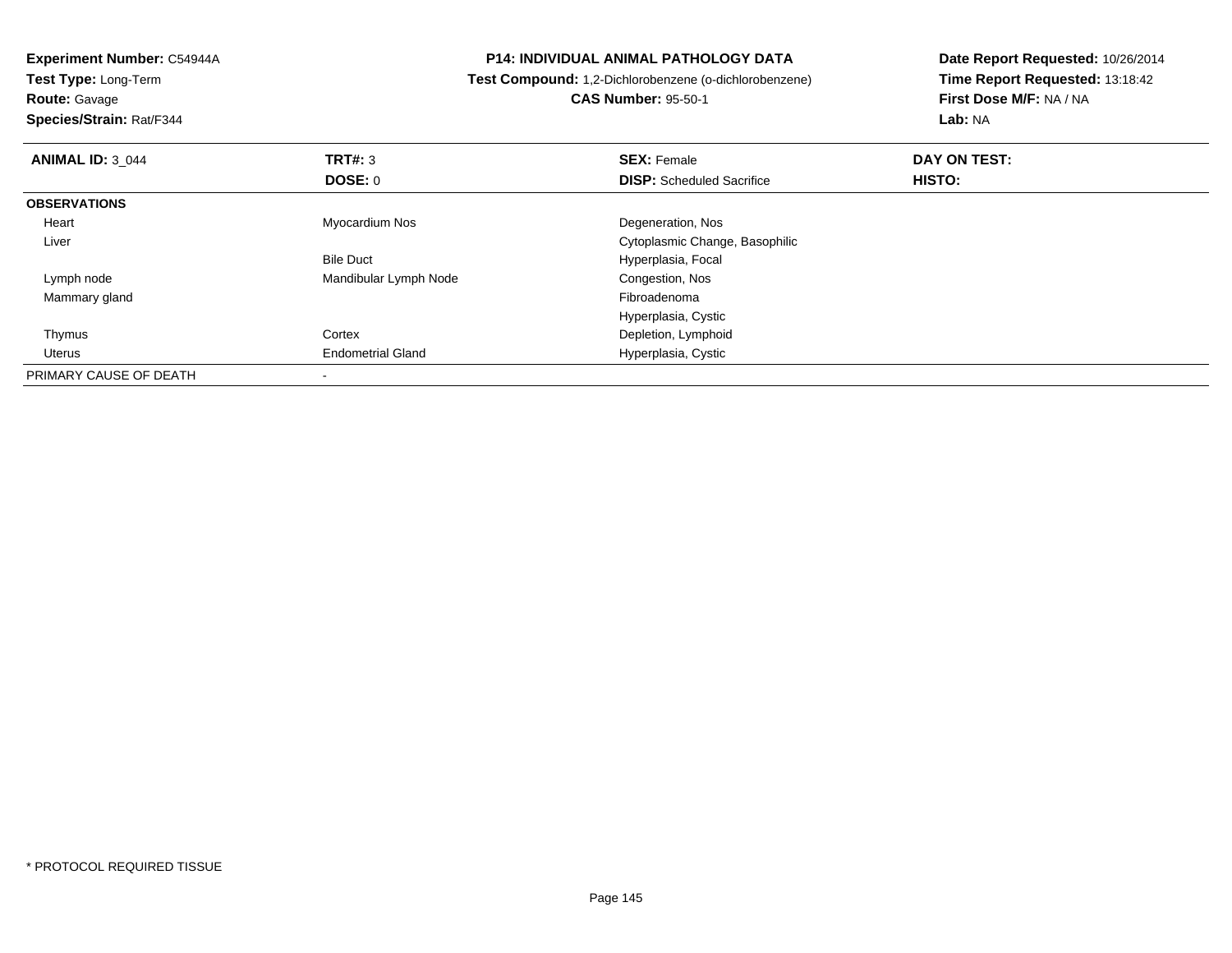| <b>Experiment Number: C54944A</b><br>Test Type: Long-Term<br><b>Route: Gavage</b><br>Species/Strain: Rat/F344 | <b>P14: INDIVIDUAL ANIMAL PATHOLOGY DATA</b><br>Test Compound: 1,2-Dichlorobenzene (o-dichlorobenzene)<br><b>CAS Number: 95-50-1</b> |                                  | Date Report Requested: 10/26/2014<br>Time Report Requested: 13:18:42<br>First Dose M/F: NA / NA<br>Lab: NA |
|---------------------------------------------------------------------------------------------------------------|--------------------------------------------------------------------------------------------------------------------------------------|----------------------------------|------------------------------------------------------------------------------------------------------------|
| <b>ANIMAL ID: 3 045</b>                                                                                       | TRT#: 3                                                                                                                              | <b>SEX: Female</b>               | DAY ON TEST:                                                                                               |
|                                                                                                               | <b>DOSE: 0</b>                                                                                                                       | <b>DISP:</b> Scheduled Sacrifice | HISTO:                                                                                                     |
| <b>OBSERVATIONS</b>                                                                                           |                                                                                                                                      |                                  |                                                                                                            |
| Heart                                                                                                         | Myocardium Nos                                                                                                                       | Degeneration, Nos                |                                                                                                            |
| Liver                                                                                                         |                                                                                                                                      | Cytoplasmic Change, Basophilic   |                                                                                                            |
|                                                                                                               | <b>Bile Duct</b>                                                                                                                     | Hyperplasia, Focal               |                                                                                                            |
| Thymus                                                                                                        | Cortex                                                                                                                               | Depletion, Lymphoid              |                                                                                                            |
| Uterus                                                                                                        | <b>Endometrial Gland</b>                                                                                                             | Hyperplasia, Cystic              |                                                                                                            |
| PRIMARY CAUSE OF DEATH                                                                                        |                                                                                                                                      |                                  |                                                                                                            |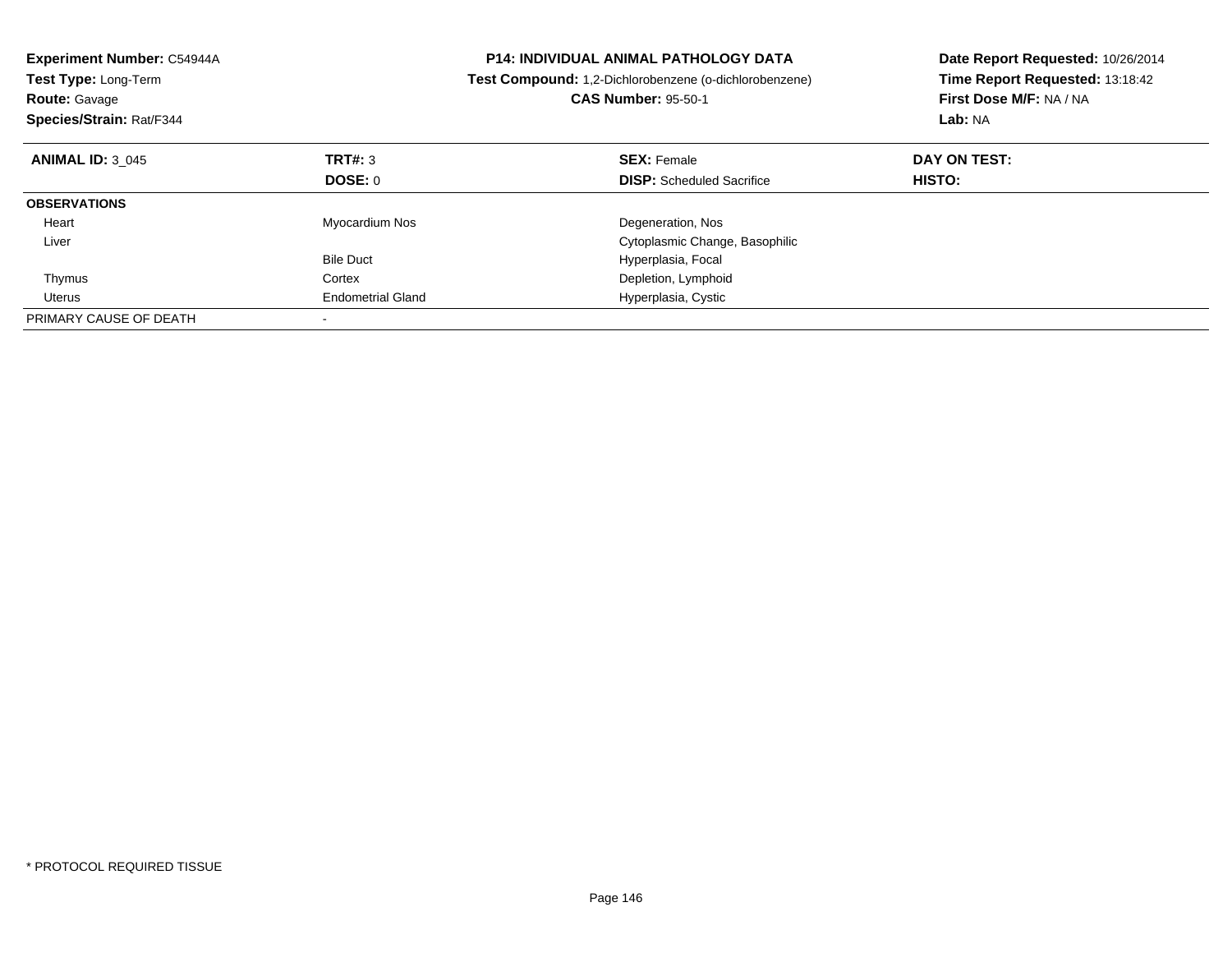| Experiment Number: C54944A<br>Test Type: Long-Term<br><b>Route: Gavage</b><br>Species/Strain: Rat/F344 |                          | <b>P14: INDIVIDUAL ANIMAL PATHOLOGY DATA</b><br>Date Report Requested: 10/26/2014<br>Time Report Requested: 13:18:42<br>Test Compound: 1,2-Dichlorobenzene (o-dichlorobenzene)<br>First Dose M/F: NA / NA<br><b>CAS Number: 95-50-1</b><br>Lab: NA |               |
|--------------------------------------------------------------------------------------------------------|--------------------------|----------------------------------------------------------------------------------------------------------------------------------------------------------------------------------------------------------------------------------------------------|---------------|
| <b>ANIMAL ID: 3 046</b>                                                                                | TRT#: 3                  | <b>SEX: Female</b>                                                                                                                                                                                                                                 | DAY ON TEST:  |
|                                                                                                        | DOSE: 0                  | <b>DISP:</b> Natural Death                                                                                                                                                                                                                         | <b>HISTO:</b> |
| <b>OBSERVATIONS</b>                                                                                    |                          |                                                                                                                                                                                                                                                    |               |
| Brain                                                                                                  | Medulla Oblongata Nos    | Astrocytoma                                                                                                                                                                                                                                        |               |
| Heart                                                                                                  | Myocardium Nos           | Degeneration, Nos                                                                                                                                                                                                                                  |               |
| Liver                                                                                                  |                          | Cytoplasmic Change, Basophilic                                                                                                                                                                                                                     |               |
|                                                                                                        | <b>Bile Duct</b>         | Hyperplasia, Focal                                                                                                                                                                                                                                 |               |
| Lung                                                                                                   | Alveoli                  | Congestion, Nos                                                                                                                                                                                                                                    |               |
| Uterus                                                                                                 | <b>Endometrial Gland</b> | Hyperplasia, Cystic                                                                                                                                                                                                                                |               |
| PRIMARY CAUSE OF DEATH                                                                                 |                          |                                                                                                                                                                                                                                                    |               |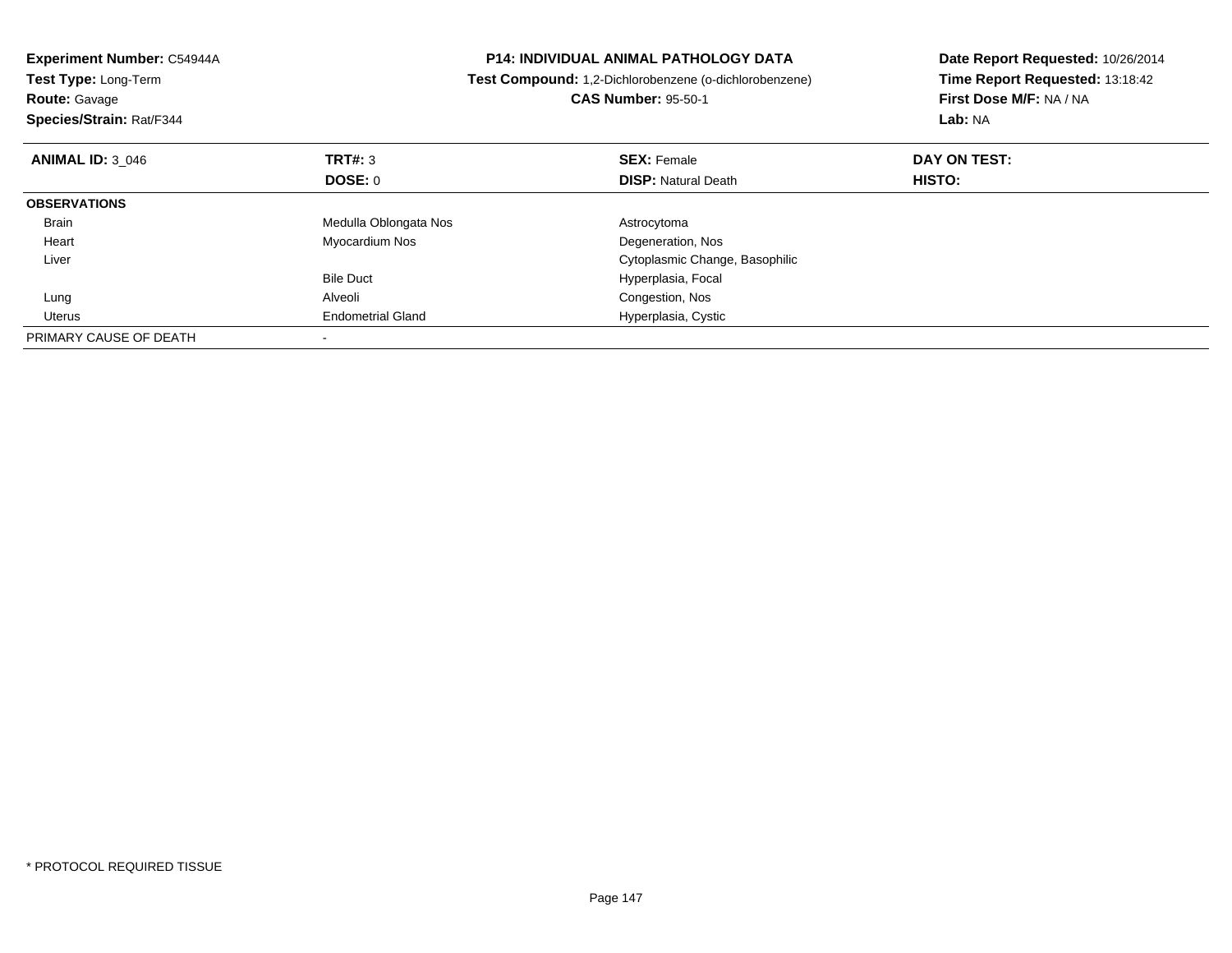**Experiment Number:** C54944A

**Test Type:** Long-Term

**Route:** Gavage

**Species/Strain:** Rat/F344

## **P14: INDIVIDUAL ANIMAL PATHOLOGY DATA**

 **Test Compound:** 1,2-Dichlorobenzene (o-dichlorobenzene)**CAS Number:** 95-50-1

**Date Report Requested:** 10/26/2014 **Time Report Requested:** 13:18:42**First Dose M/F:** NA / NA**Lab:** NA

| <b>ANIMAL ID: 3 047</b> | TRT#: 3                  | <b>SEX: Female</b>                | DAY ON TEST: |  |
|-------------------------|--------------------------|-----------------------------------|--------------|--|
|                         | DOSE: 0                  | <b>DISP:</b> Scheduled Sacrifice  | HISTO:       |  |
| <b>OBSERVATIONS</b>     |                          |                                   |              |  |
| Eye                     | <b>Crystalline Lens</b>  | Cataract                          |              |  |
|                         | Retina                   | Degeneration, Nos                 |              |  |
| Heart                   | Myocardium Nos           | Degeneration, Nos                 |              |  |
| Kidney                  |                          | Nephropathy                       |              |  |
| Liver                   |                          | Cytoplasmic Change, Basophilic    |              |  |
| Lymph node              | Mesenteric Lymph Node    | Inflammation, Granulomatous Focal |              |  |
| Ovary                   |                          | Cyst, Parovarian                  |              |  |
| Pancreas                | Acinus                   | Atrophy, Focal                    |              |  |
| Thymus                  | Cortex                   | Depletion, Lymphoid               |              |  |
| Uterus                  | <b>Endometrial Gland</b> | Hyperplasia, Cystic               |              |  |
| PRIMARY CAUSE OF DEATH  | $\,$                     |                                   |              |  |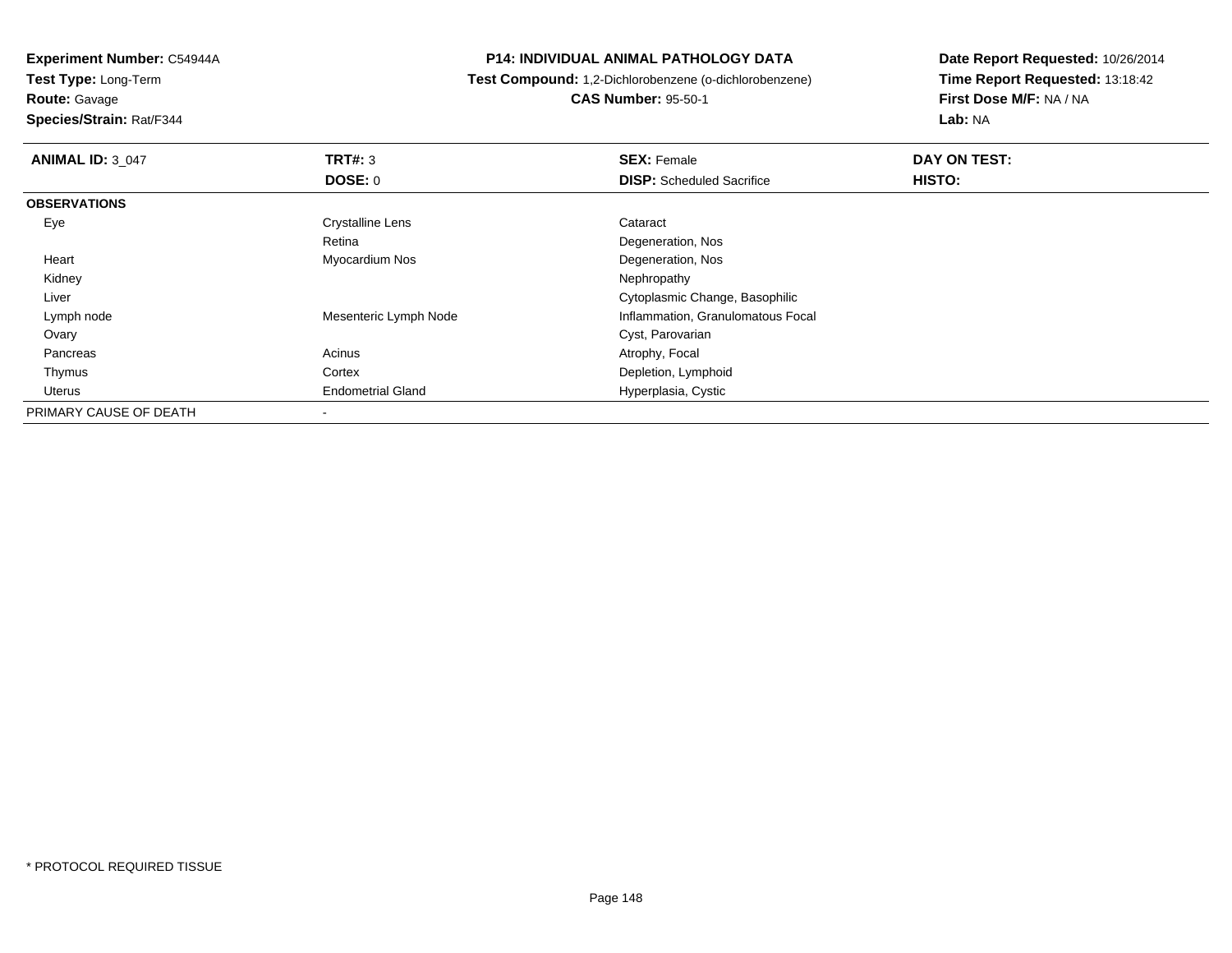| <b>Experiment Number: C54944A</b><br>Test Type: Long-Term<br><b>Route: Gavage</b><br>Species/Strain: Rat/F344 |                     | <b>P14: INDIVIDUAL ANIMAL PATHOLOGY DATA</b><br>Test Compound: 1,2-Dichlorobenzene (o-dichlorobenzene)<br><b>CAS Number: 95-50-1</b> | Date Report Requested: 10/26/2014<br>Time Report Requested: 13:18:42<br>First Dose M/F: NA / NA<br>Lab: NA |  |
|---------------------------------------------------------------------------------------------------------------|---------------------|--------------------------------------------------------------------------------------------------------------------------------------|------------------------------------------------------------------------------------------------------------|--|
| <b>ANIMAL ID: 3 048</b>                                                                                       | TRT#: 3             | <b>SEX: Female</b>                                                                                                                   | DAY ON TEST:                                                                                               |  |
|                                                                                                               | DOSE: 0             | <b>DISP:</b> Natural Death                                                                                                           | HISTO:                                                                                                     |  |
| <b>OBSERVATIONS</b>                                                                                           |                     |                                                                                                                                      |                                                                                                            |  |
| Bone                                                                                                          | Femur               | Osteosclerosis                                                                                                                       |                                                                                                            |  |
| Liver                                                                                                         | Centrilobular       | Necrosis, Focal                                                                                                                      |                                                                                                            |  |
| Unspecified                                                                                                   | Multiple Organs Nos | Leukemia, Undifferentiated                                                                                                           |                                                                                                            |  |
| PRIMARY CAUSE OF DEATH                                                                                        |                     |                                                                                                                                      |                                                                                                            |  |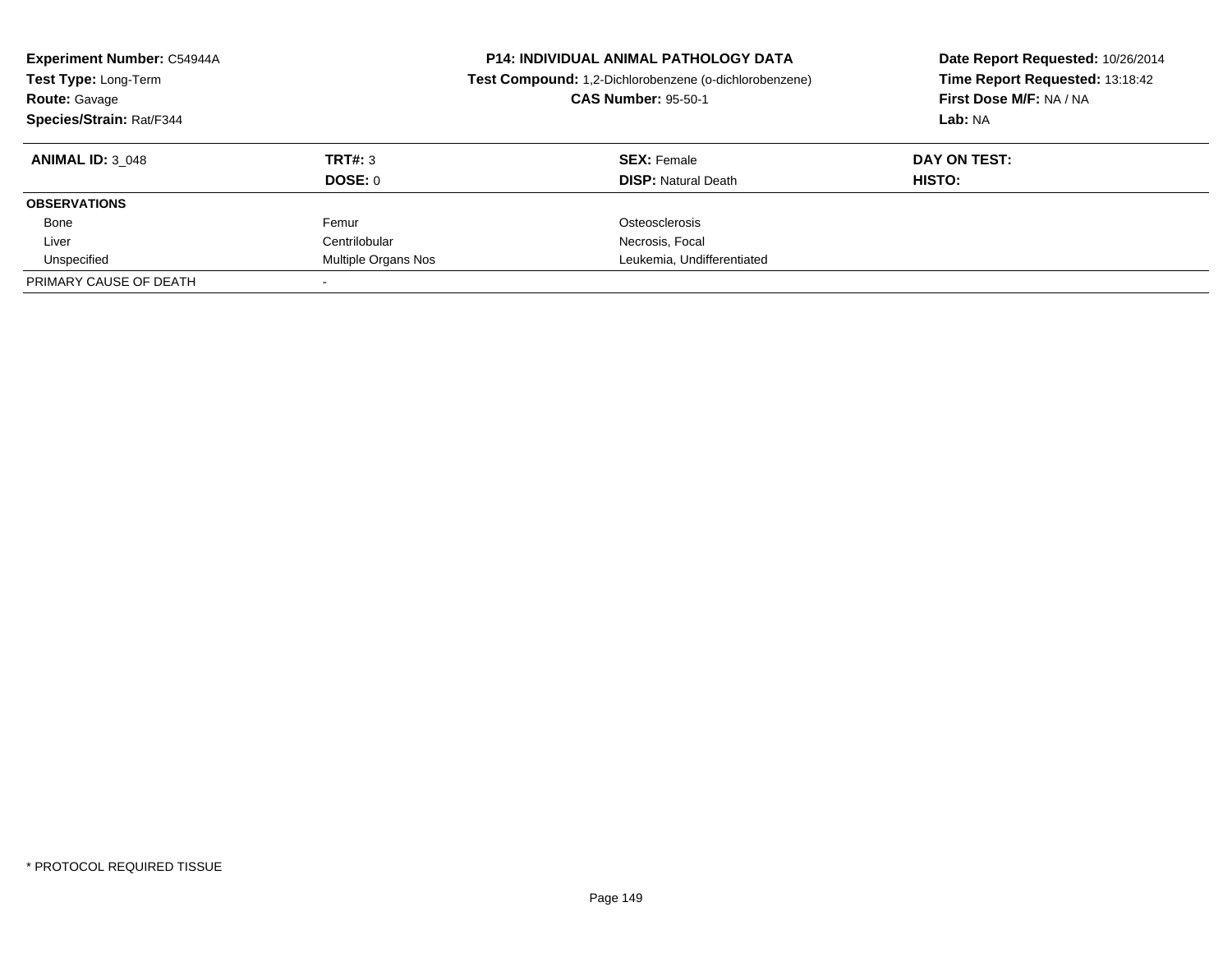**Experiment Number:** C54944A

**Test Type:** Long-Term**Route:** Gavage

**Species/Strain:** Rat/F344

## **P14: INDIVIDUAL ANIMAL PATHOLOGY DATA**

# **Test Compound:** 1,2-Dichlorobenzene (o-dichlorobenzene)**CAS Number:** 95-50-1

**Date Report Requested:** 10/26/2014 **Time Report Requested:** 13:18:42**First Dose M/F:** NA / NA**Lab:** NA

| <b>ANIMAL ID: 3 049</b> | TRT#: 3             | <b>SEX: Female</b>                             | DAY ON TEST: |  |
|-------------------------|---------------------|------------------------------------------------|--------------|--|
|                         | DOSE: 0             | <b>DISP:</b> Moribund Sacrifice                | HISTO:       |  |
| <b>OBSERVATIONS</b>     |                     |                                                |              |  |
| Heart                   | Myocardium Nos      | Degeneration, Nos                              |              |  |
| Lung                    |                     | Pneumonia, Aspiration                          |              |  |
| Ovary                   |                     | Carcinoma, Nos                                 |              |  |
|                         | <b>Right Ovary</b>  | Granulosa-Cell Tumor                           |              |  |
|                         |                     | Mesothelioma, Nos                              |              |  |
| Thyroid                 |                     | C-Cell Carcinoma                               |              |  |
| Unspecified             | Multiple Organs Nos | Carcinoma, Nos, Metastatic                     |              |  |
|                         | Multiple Organs Nos | Lymphoma, Histiocytic-Malignant Type           |              |  |
|                         | Mediastinum Nos     | Neoplasm, Nos, Uncertain Primary Or Metastatic |              |  |
| PRIMARY CAUSE OF DEATH  |                     |                                                |              |  |